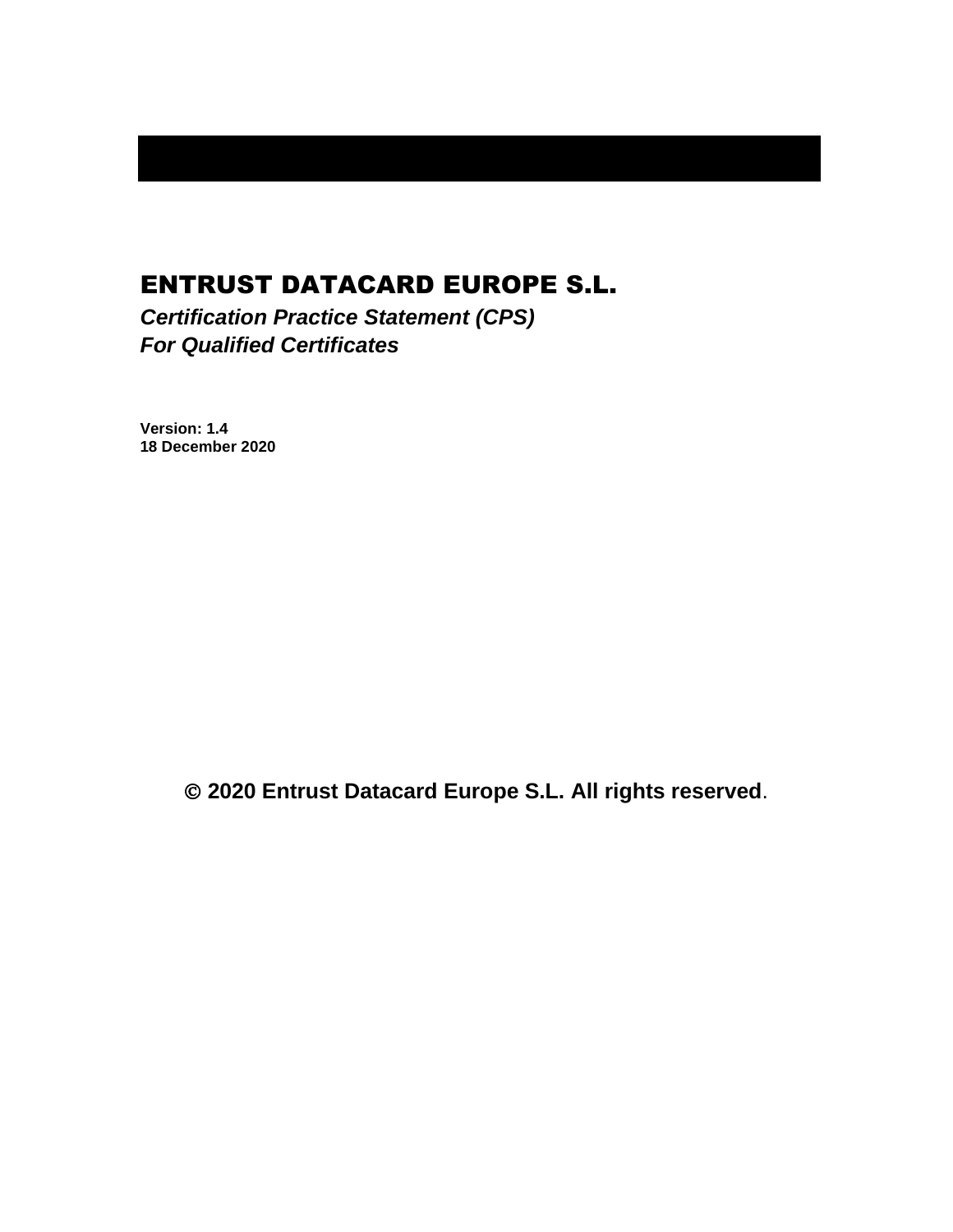# **Revision History**

| Issue | Date             | Changes in this Revision                                                                                                                                                                                                |
|-------|------------------|-------------------------------------------------------------------------------------------------------------------------------------------------------------------------------------------------------------------------|
| 1.0   | 11 December 2019 | Initial version.                                                                                                                                                                                                        |
| 1.1   | 10 June 2020     | Addition of QSeal and Qsignature Certificates                                                                                                                                                                           |
| 1.2   | 22 July 2020     | Update 6.6.2 Security Management Controls,<br>update 9.6.4 Relying Party Representations and<br>add AATL extensions to Osignature Certificate<br>Profile                                                                |
| 1.3   | 30 October 2020  | Update Entrust brand, email address for CPR, add<br>Q4 root, implementation of CAB Forum ballots<br>(23, 24, 25, 28, 30, 31 33, and 35), removal of<br>non-inclusive language, and terms and conditions<br>in section 9 |
| 1.4   | 18 December 2020 | Update brand and retention period                                                                                                                                                                                       |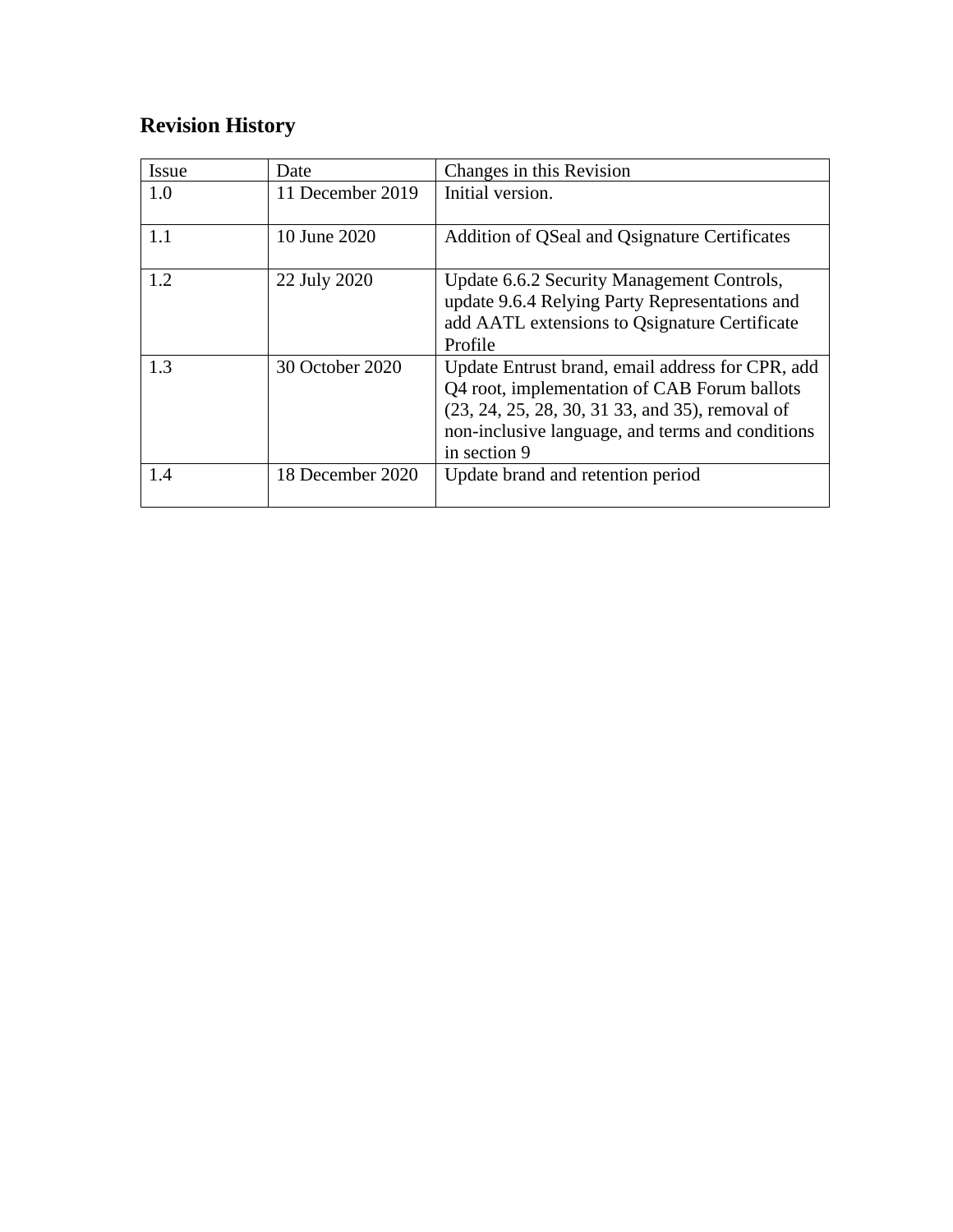# **TABLE OF CONTENTS**

| $\mathbf{I}$ . |                                                                           |  |
|----------------|---------------------------------------------------------------------------|--|
|                | 1.1                                                                       |  |
|                | 1.2                                                                       |  |
|                | 1.3<br>1.3.1<br>1.3.2<br>1.3.3<br>1.3.4<br>1.3.5                          |  |
|                | 1.4<br>1.4.1<br>1.4.2                                                     |  |
|                | 1.5<br>1.5.1<br>1.5.2<br>1.5.3<br>1.5.4                                   |  |
|                | 1.6<br>1.6.1<br>1.6.2                                                     |  |
| 2.             |                                                                           |  |
|                | 2.1                                                                       |  |
|                |                                                                           |  |
|                |                                                                           |  |
|                | 2.2                                                                       |  |
|                | 2.3                                                                       |  |
|                | 2.4                                                                       |  |
| 3.             |                                                                           |  |
|                | <b>3.1</b><br>3.1.1<br>3.1.2<br>3.1.3<br>3.1.4<br>3.1.5<br>3.1.6          |  |
|                | 3.2                                                                       |  |
|                | 3.2.1<br>3.2.2<br>3.2.2.2<br>3.2.2.3<br>3.2.2.4<br>3.2.2.4.1<br>3.2.2.4.2 |  |
|                | 3.2.2.4.3<br>3.2.2.4.4<br>3.2.2.4.5                                       |  |

 $\mathbf{i}$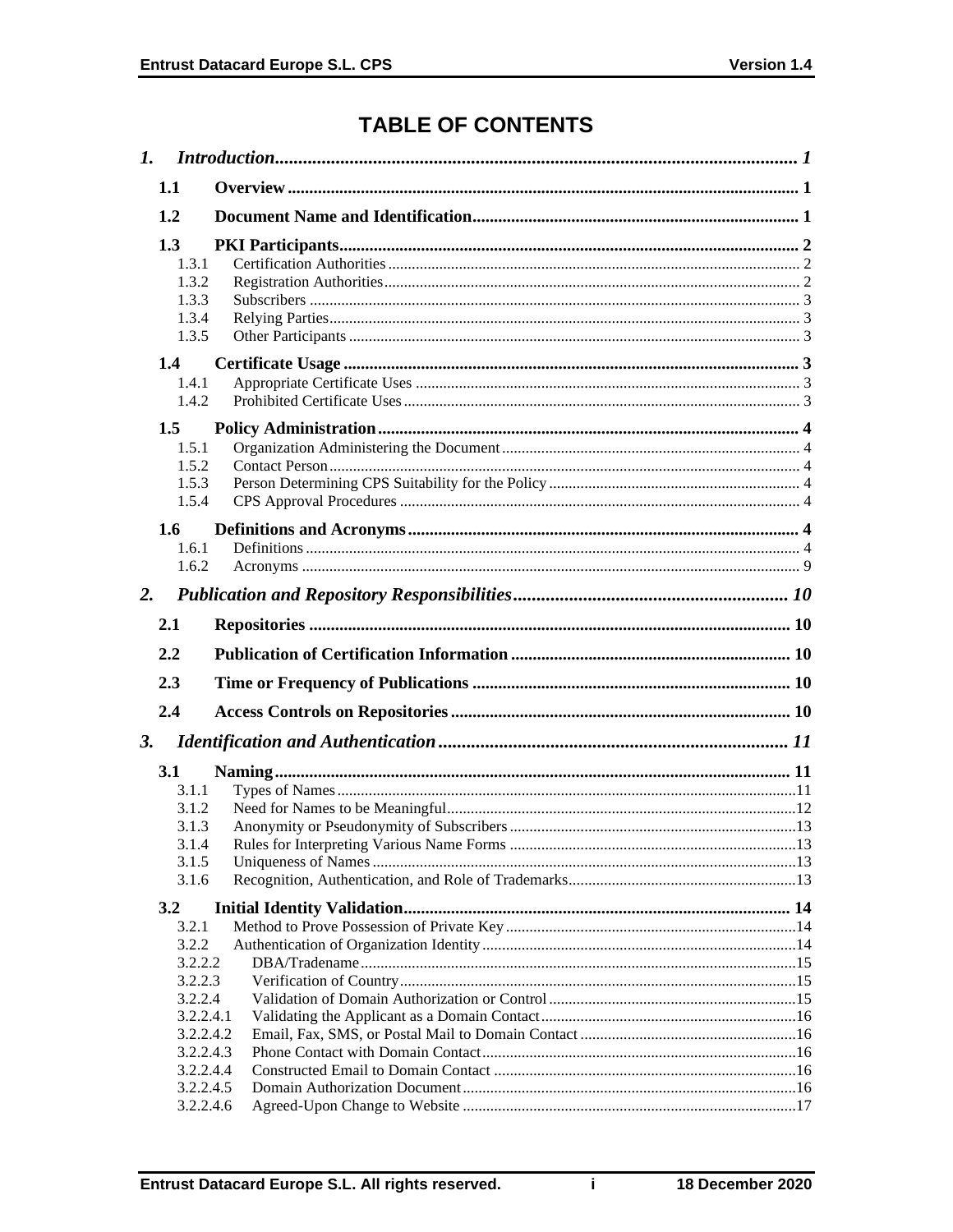| 3.2.2.4.7           |  |
|---------------------|--|
| 3.2.2.4.8           |  |
| 3.2.2.4.9           |  |
| 3.2.2.4.10          |  |
| 3.2.2.4.11          |  |
| 3.2.2.4.12          |  |
| 3.2.2.4.13          |  |
| 3.2.2.4.14          |  |
| 3.2.2.4.15          |  |
| 3.2.2.4.16          |  |
| 3.2.2.4.17          |  |
| 3.2.2.4.18          |  |
| 3.2.2.4.19          |  |
| 3.2.2.5             |  |
| 3.2.2.6             |  |
| 3.2.2.7             |  |
| 3.2.2.8             |  |
| 3.2.2.9<br>3.2.2.10 |  |
| 3.2.3               |  |
| 3.2.4               |  |
| 3.2.5               |  |
| 3.2.6               |  |
|                     |  |
| 3.3                 |  |
| 3.3.1               |  |
| 3.3.2               |  |
| 3.4                 |  |
|                     |  |
|                     |  |
| 4.<br>4.1           |  |
| 4.1.1               |  |
| 4.1.2               |  |
|                     |  |
| 4.2                 |  |
| 4.2.1               |  |
| 4.2.2               |  |
| 4.2.3<br>4.2.4      |  |
|                     |  |
| 4.3                 |  |
| 4.3.1               |  |
| 4.3.2               |  |
| 4.4                 |  |
| 4.4.1               |  |
| 4.4.2               |  |
| 4.4.3               |  |
|                     |  |
| 4.5                 |  |
| 4.5.1               |  |
| 4.5.2               |  |
| 4.6                 |  |
| 4.6.1               |  |
| 4.6.2<br>4.6.3      |  |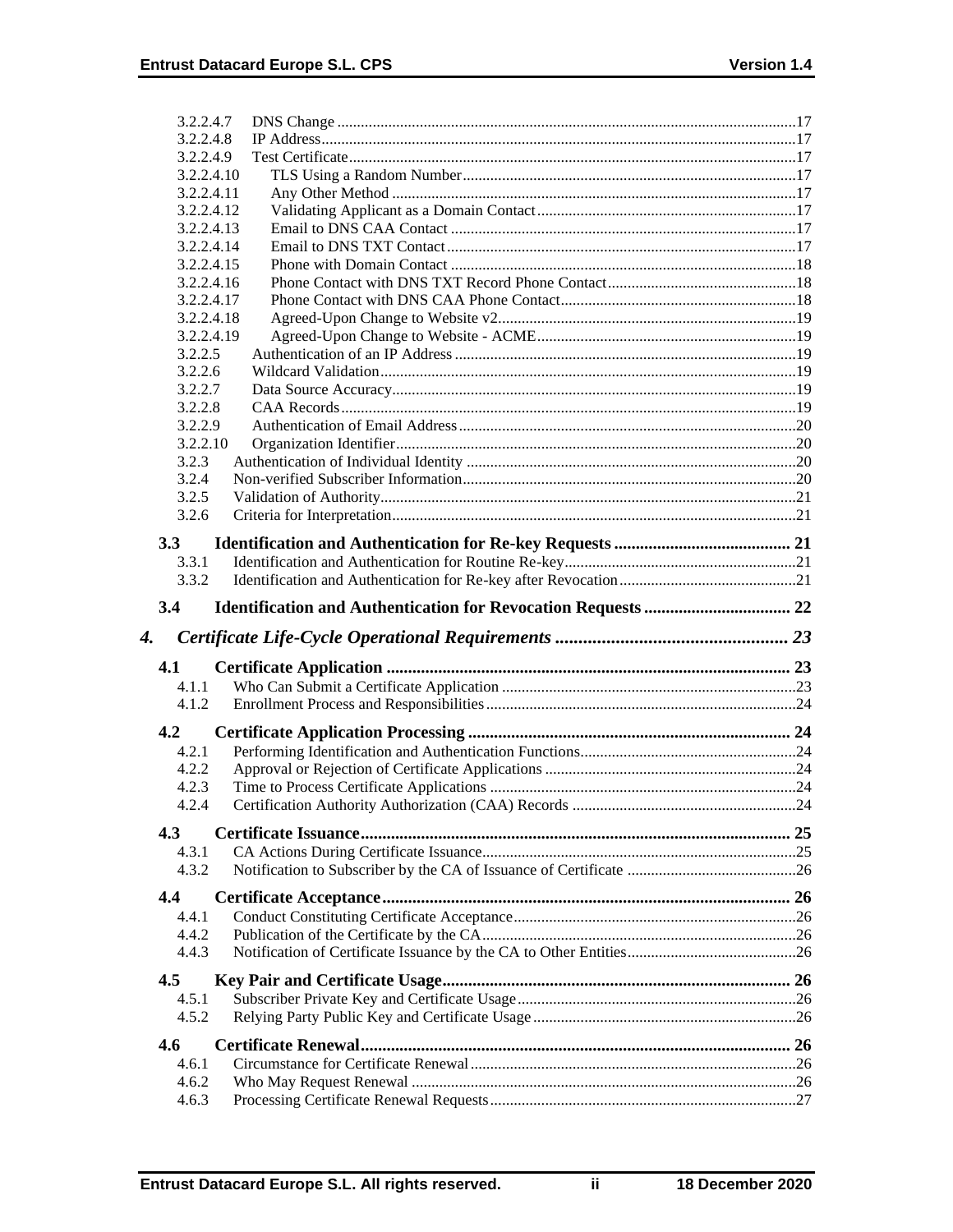| 4.6.4   |  |
|---------|--|
| 4.6.5   |  |
| 4.6.6   |  |
| 4.6.7   |  |
| 4.7     |  |
| 4.7.1   |  |
| 4.7.2   |  |
| 4.7.3   |  |
| 4.7.4   |  |
| 4.7.5   |  |
| 4.7.6   |  |
| 4.7.7   |  |
| 4.8     |  |
| 4.8.1   |  |
| 4.8.2   |  |
| 4.8.3   |  |
| 4.8.4   |  |
| 4.8.5   |  |
| 4.8.6   |  |
| 4.8.7   |  |
| 4.9     |  |
| 4.9.1   |  |
| 4.9.1.1 |  |
| 4.9.1.2 |  |
| 4.9.2   |  |
| 4.9.3   |  |
| 4.9.4   |  |
| 4.9.5   |  |
| 4.9.6   |  |
| 4.9.7   |  |
| 4.9.8   |  |
| 4.9.9   |  |
| 4.9.10  |  |
| 4.9.11  |  |
| 4.9.12  |  |
| 4.9.13  |  |
| 4.9.14  |  |
| 4.9.15  |  |
| 4.9.16  |  |
| 4.10    |  |
| 4.10.1  |  |
| 4.10.2  |  |
| 4.10.3  |  |
| 4.11    |  |
| 4.12    |  |
| 4.12.1  |  |
| 4.12.2  |  |
| 5.      |  |
|         |  |
| 5.1     |  |
| 5.1.1   |  |
| 5.1.2   |  |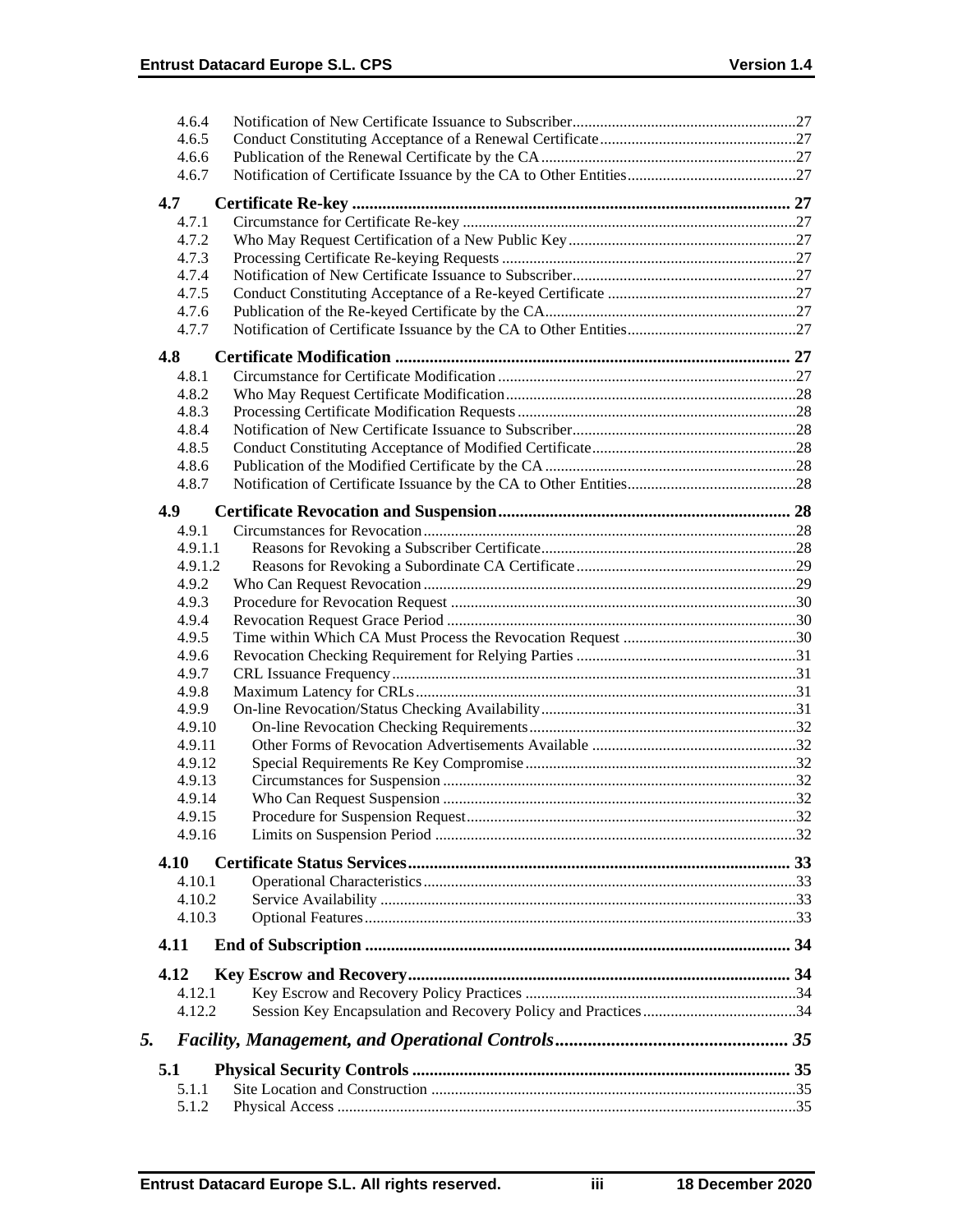|    | 5.1.3          |  |
|----|----------------|--|
|    | 5.1.4          |  |
|    | 5.1.5          |  |
|    | 5.1.6          |  |
|    | 5.1.7          |  |
|    | 5.1.8          |  |
|    | 5.2            |  |
|    | 5.2.1          |  |
|    | 5.2.2          |  |
|    | 5.2.3          |  |
|    | 5.2.4          |  |
|    |                |  |
|    | 5.3            |  |
|    | 5.3.1          |  |
|    | 5.3.2          |  |
|    | 5.3.3          |  |
|    | 5.3.4          |  |
|    | 5.3.5          |  |
|    | 5.3.6          |  |
|    | 5.3.7          |  |
|    | 5.3.8          |  |
|    | 5.4            |  |
|    | 5.4.1          |  |
|    | 5.4.2          |  |
|    | 5.4.3          |  |
|    | 5.4.4          |  |
|    | 5.4.5          |  |
|    | 5.4.6          |  |
|    | 5.4.7          |  |
|    | 5.4.8          |  |
|    |                |  |
|    | 5.5            |  |
|    | 5.5.1          |  |
|    | 5.5.2          |  |
|    | 5.5.3          |  |
|    | 5.5.4<br>5.5.5 |  |
|    | 5.5.6          |  |
|    | 5.5.7          |  |
|    |                |  |
|    | 5.6            |  |
|    | 5.7            |  |
|    | 5.7.1          |  |
|    | 5.7.2          |  |
|    | 5.7.3          |  |
|    | 5.7.4          |  |
|    |                |  |
|    | 5.8            |  |
| 6. |                |  |
|    | 6.1            |  |
|    | 6.1.1          |  |
|    |                |  |
|    | 6.1.2          |  |
|    | 6.1.3          |  |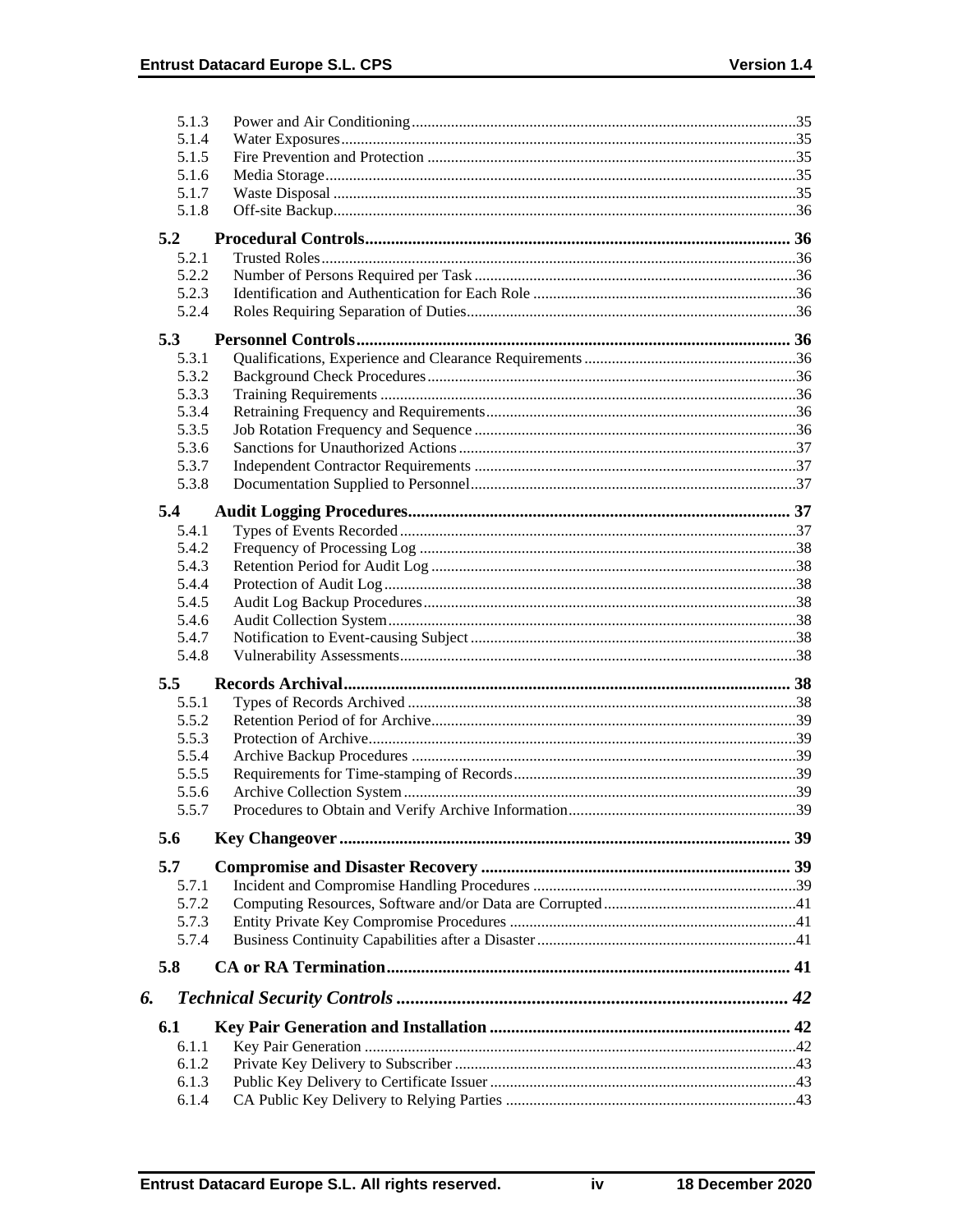|    | 6.1.5          |                                                                          |  |
|----|----------------|--------------------------------------------------------------------------|--|
|    | 6.1.6          |                                                                          |  |
|    | 6.1.7          |                                                                          |  |
|    | 6.2            | Private Key Protection and Cryptographic Module Engineering Controls  44 |  |
|    | 6.2.1          |                                                                          |  |
|    | 6.2.2          |                                                                          |  |
|    | 6.2.3          |                                                                          |  |
|    | 6.2.4          |                                                                          |  |
|    | 6.2.5          |                                                                          |  |
|    | 6.2.6          |                                                                          |  |
|    | 6.2.7          |                                                                          |  |
|    | 6.2.8<br>6.2.9 |                                                                          |  |
|    | 6.2.10         |                                                                          |  |
|    | 6.2.11         |                                                                          |  |
|    |                |                                                                          |  |
|    | 6.3            |                                                                          |  |
|    | 6.3.1          |                                                                          |  |
|    | 6.3.2          |                                                                          |  |
|    | 6.4            |                                                                          |  |
|    | 6.4.1          |                                                                          |  |
|    | 6.4.2          |                                                                          |  |
|    | 6.4.3          |                                                                          |  |
|    | 6.5            |                                                                          |  |
|    | 6.5.1          |                                                                          |  |
|    | 6.5.2          |                                                                          |  |
|    | 6.6            |                                                                          |  |
|    | 6.6.1          |                                                                          |  |
|    |                |                                                                          |  |
|    | 6.6.2          |                                                                          |  |
|    | 6.6.3          |                                                                          |  |
|    | 6.7            |                                                                          |  |
|    | 6.8            |                                                                          |  |
|    |                |                                                                          |  |
| 7. |                |                                                                          |  |
|    | 7.1            |                                                                          |  |
|    | 7.1.1          |                                                                          |  |
|    | 7.1.2          |                                                                          |  |
|    | 7.1.3          |                                                                          |  |
|    | 7.1.4          |                                                                          |  |
|    | 7.1.5          |                                                                          |  |
|    | 7.1.6          |                                                                          |  |
|    | 7.1.7          |                                                                          |  |
|    | 7.1.8<br>7.1.9 |                                                                          |  |
|    | 7.2            |                                                                          |  |
|    | 7.2.1          |                                                                          |  |
|    | 7.2.2          |                                                                          |  |
|    | 7.3            |                                                                          |  |
|    | 7.3.1          |                                                                          |  |
|    | 7.3.2          |                                                                          |  |

 $\mathbf v$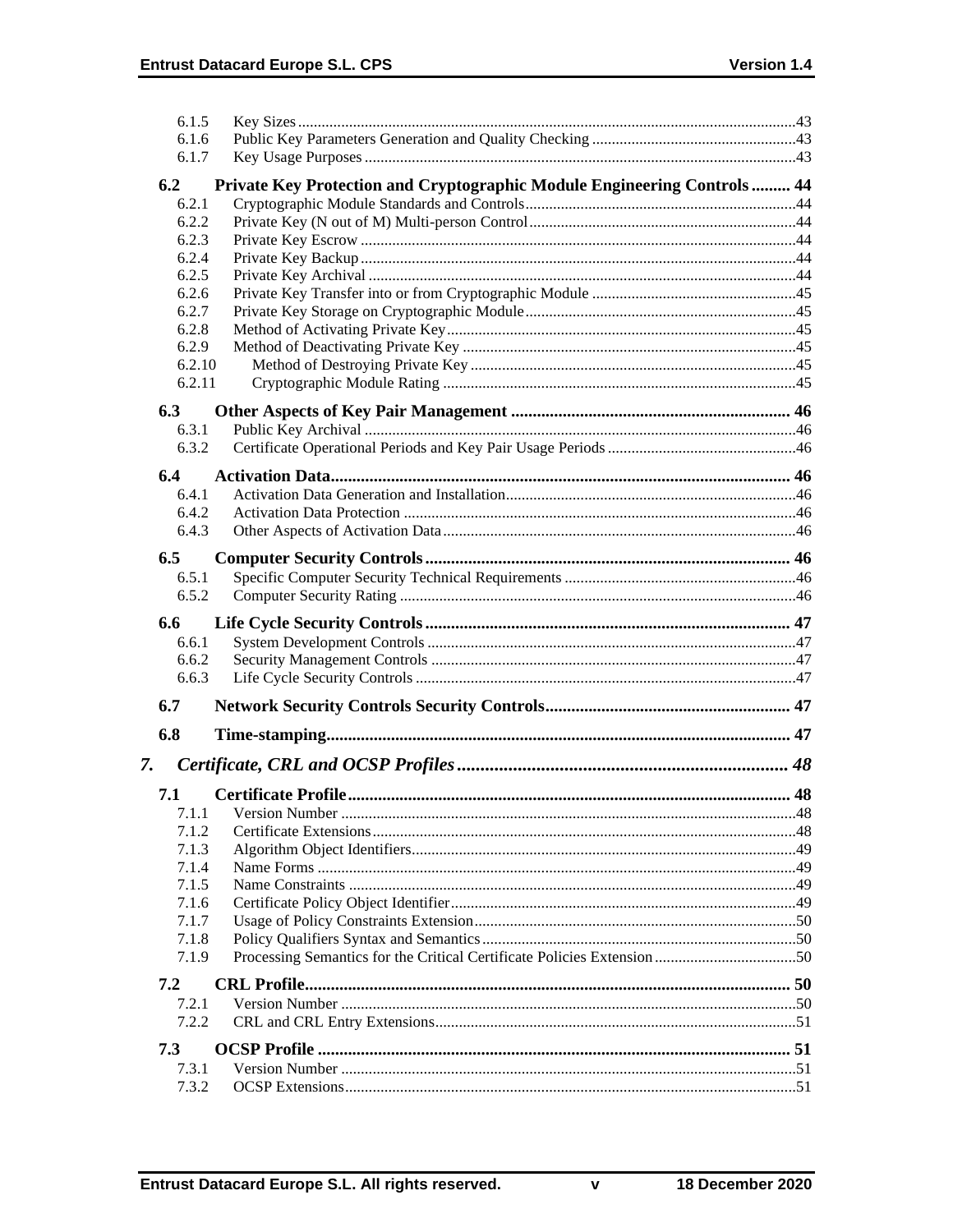| 8. |       |  |
|----|-------|--|
|    | 8.1   |  |
|    | 8.2   |  |
|    | 8.3   |  |
|    | 8.4   |  |
|    | 8.5   |  |
|    | 8.6   |  |
|    | 8.7   |  |
| 9. |       |  |
|    |       |  |
|    | 9.1   |  |
|    | 9.1.1 |  |
|    | 9.1.2 |  |
|    | 9.1.3 |  |
|    | 9.1.4 |  |
|    | 9.1.5 |  |
|    |       |  |
|    | 9.2   |  |
|    | 9.2.1 |  |
|    | 9.2.2 |  |
|    | 9.2.3 |  |
|    | 9.3   |  |
|    | 9.3.1 |  |
|    | 9.3.2 |  |
|    | 9.3.3 |  |
|    |       |  |
|    | 9.4   |  |
|    | 9.4.1 |  |
|    | 9.4.2 |  |
|    | 9.4.3 |  |
|    | 9.4.4 |  |
|    | 9.4.5 |  |
|    |       |  |
|    | 9.4.6 |  |
|    | 9.4.7 |  |
|    | 9.5   |  |
|    | 9.6   |  |
|    | 9.6.1 |  |
|    | 9.6.2 |  |
|    |       |  |
|    | 9.6.3 |  |
|    | 9.6.4 |  |
|    | 9.6.5 |  |
|    | 9.7   |  |
|    | 9.8   |  |
|    | 9.9   |  |
|    | 9.9.1 |  |
|    |       |  |
|    | 9.9.2 |  |
|    | 9.9.3 |  |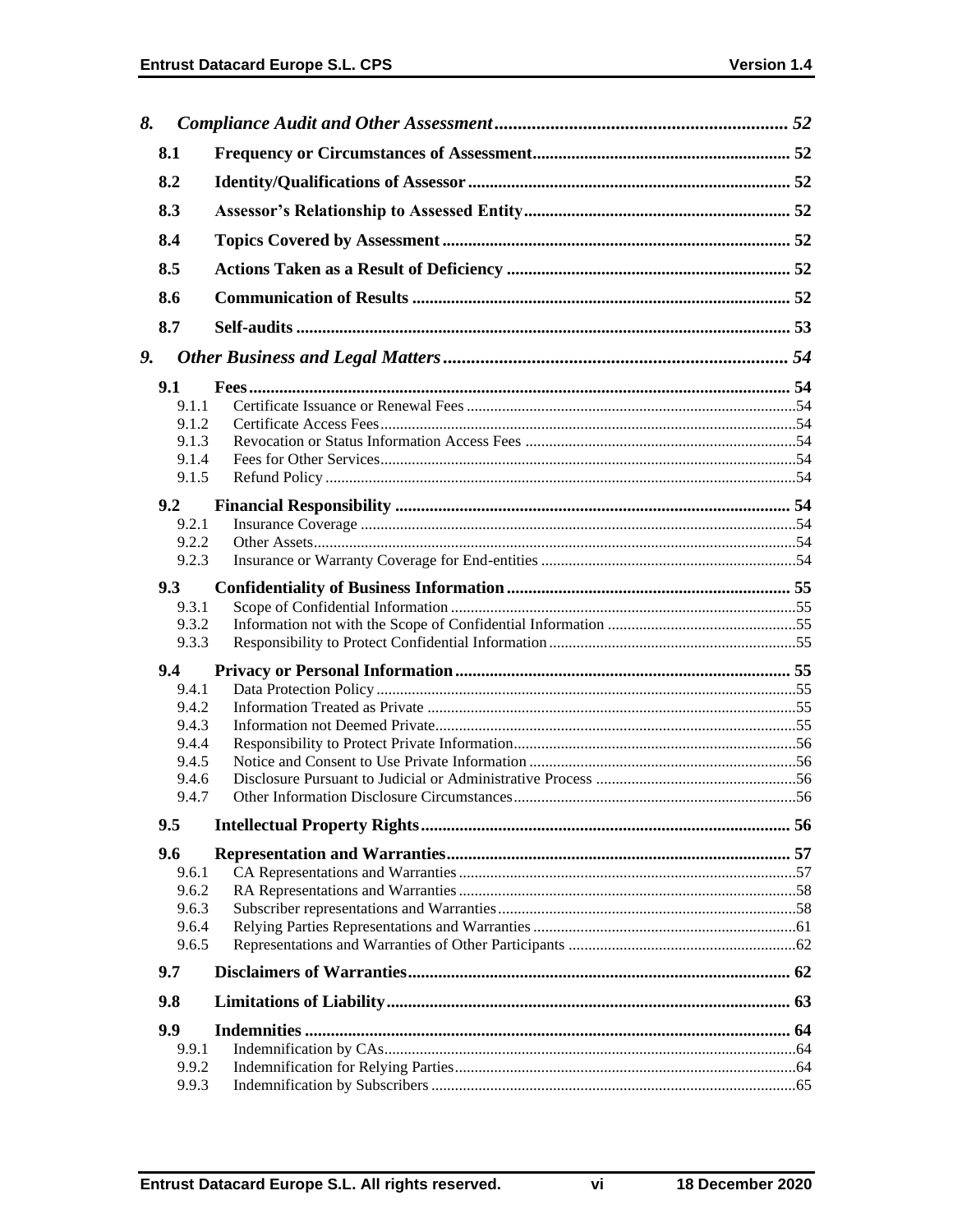| 9.10             |  |
|------------------|--|
| 9.10.1           |  |
| 9.10.2           |  |
| 9.10.3           |  |
| 9.11             |  |
| 9.12             |  |
| 9.12.1           |  |
| 9.12.2           |  |
| 9.12.3           |  |
| 9.13             |  |
| 9.14             |  |
| 9.15             |  |
| 9.16             |  |
| 9.16.1           |  |
| 9.16.2           |  |
| 9.16.3           |  |
| 9.16.4<br>9.16.5 |  |
|                  |  |
| 9.17<br>9.17.1   |  |
| 9.17.2           |  |
| 9.17.3           |  |
| 9.17.4           |  |
|                  |  |
|                  |  |
|                  |  |
|                  |  |
|                  |  |
|                  |  |
|                  |  |
|                  |  |
|                  |  |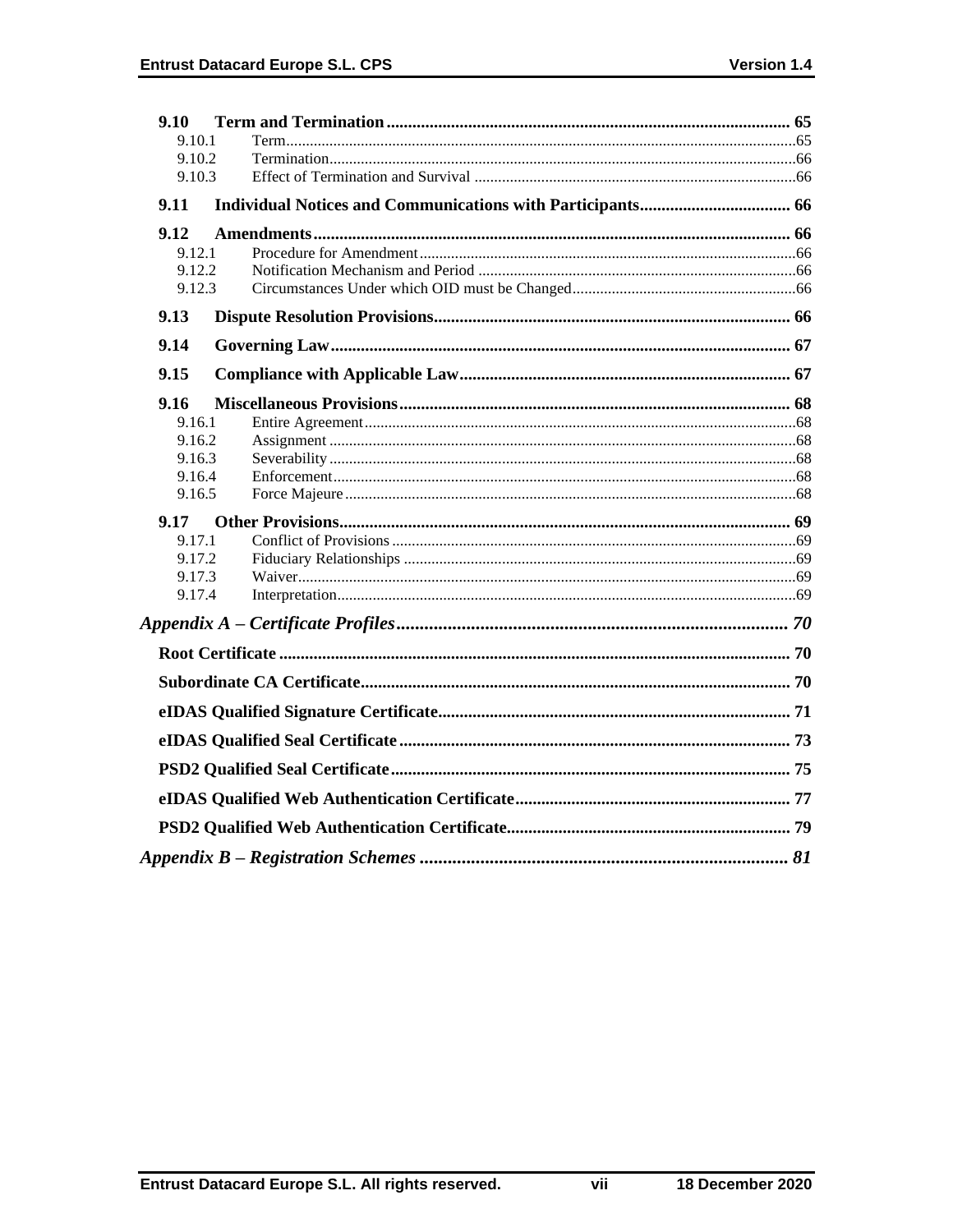# **1. Introduction**

Entrust Datacard Europe S.L. ("Entrust Datacard") uses its suite of software products to provide standards-compliant digital certificates that enable more secure on-line communications.

The Entrust Datacard CAs issue Certificates, which include the following Certificate types:

- eIDAS Qualified Signature Certificate(s) ("eIDAS QSigC(s)")
- eIDAS Qualified Seal Certificate(s) ("eIDAS QSealC(s)")
- PSD2 Qualified Seal Certificate(s) ("PSD2 QSealC(s)")
- eIDAS Qualified Web Authentication Certificate(s) ("eIDAS QWAC(s)")
- PSD2 Qualified Web Authentication Certificate(s) ("PSD2 QWAC(s)")

# **1.1 Overview**

This CPS describes the practices and procedures of (i) the CAs, and (ii) RAs operating under the CAs. This CPS also describes the terms and conditions under which Entrust makes CA and RA services available in respect to Certificates. This CPS is applicable to all persons, entities, and organizations, including, without limitation, all Applicants, Subscribers, Relying Parties, Resellers, Co-marketers and any other persons, entities, or organizations that have a relationship with (i) Entrust in respect to Certificates and/or any services provided by Entrust in respect to Certificates, or (ii) any RAs operating under a CAs, or any Resellers or Co-marketers providing any services in respect to Certificates. This CPS is incorporated by reference into all Certificates issued by Entrust CAs. This CPS provides Applicants, Subscribers, Relying Parties, Resellers, Co-marketers and other persons, entities, and organizations with a statement of the practices and policies of the CAs and also of the RAs operating under the CAs. This CPS also provides a statement of the rights and obligations of Entrust, any third parties that are operating RAs under the CAs, Applicants, Subscribers, Relying Parties, Resellers, Comarketers and any other persons, entities, or organizations that may use or rely on Certificates or have a relationship with a CA or a RA operating under a CA in respect to Certificates and/or any services in respect to Certificates. This CPS is structured in accordance with and includes all the information required by RFC 3647.

In respect to Qualified Certificates, Entrust conforms to Regulation (EU) No 910/2014 of the European Parliament And Of The Council of 23 July 2014 on electronic identification and trust services for electronic transactions in the internal market and repealing Directive 1999/93/EC, including its Annex IV ("eIDAS"). If there is any inconsistency between this document and eIDAS requirements, the eIDAS requirements take precedence over this document.

In respect to PSD2 Certificates, Entrust conforms to Regulation (EU) No 910/2014 of the European Parliament And Of The Council of 23 July 2014 on electronic identification and trust services for electronic transactions in the internal market and repealing Directive 1999/93/EC, including its Annex IV ("eIDAS"); and to Directive (EU) 2015/2366 [i.2] of the European Parliament and of the Council of 25 November 2015 on payment services in the internal market, amending Directives 2002/65/EC, 2009/110/EC and 2013/36/EU and Regulation (EU) No 1093/2010, and repealing Directive 2007/64/EC ("PSD2"). If there is any inconsistency between this document and PSD2 requirements, the PSD2 requirements take precedence over this document.

Additionally, in respect to eIDAS QWACs and PSD2 QWACs, Entrust conforms to the current version of the Guidelines for the Issuance and Management of Extended Validation Certificates published at http://www.cabforum.org. The EV SSL Guidelines describe certain minimum requirements that a CA must meet in order to issue EV SSL Certificates. In the event of any inconsistency between this CPS and the EV SSL Guidelines, the EV SSL Guidelines take precedence over this CPS.

# **1.2 Document Name and Identification**

This document is called the Entrust Datacard Europe S.L. Certification Practice Statement.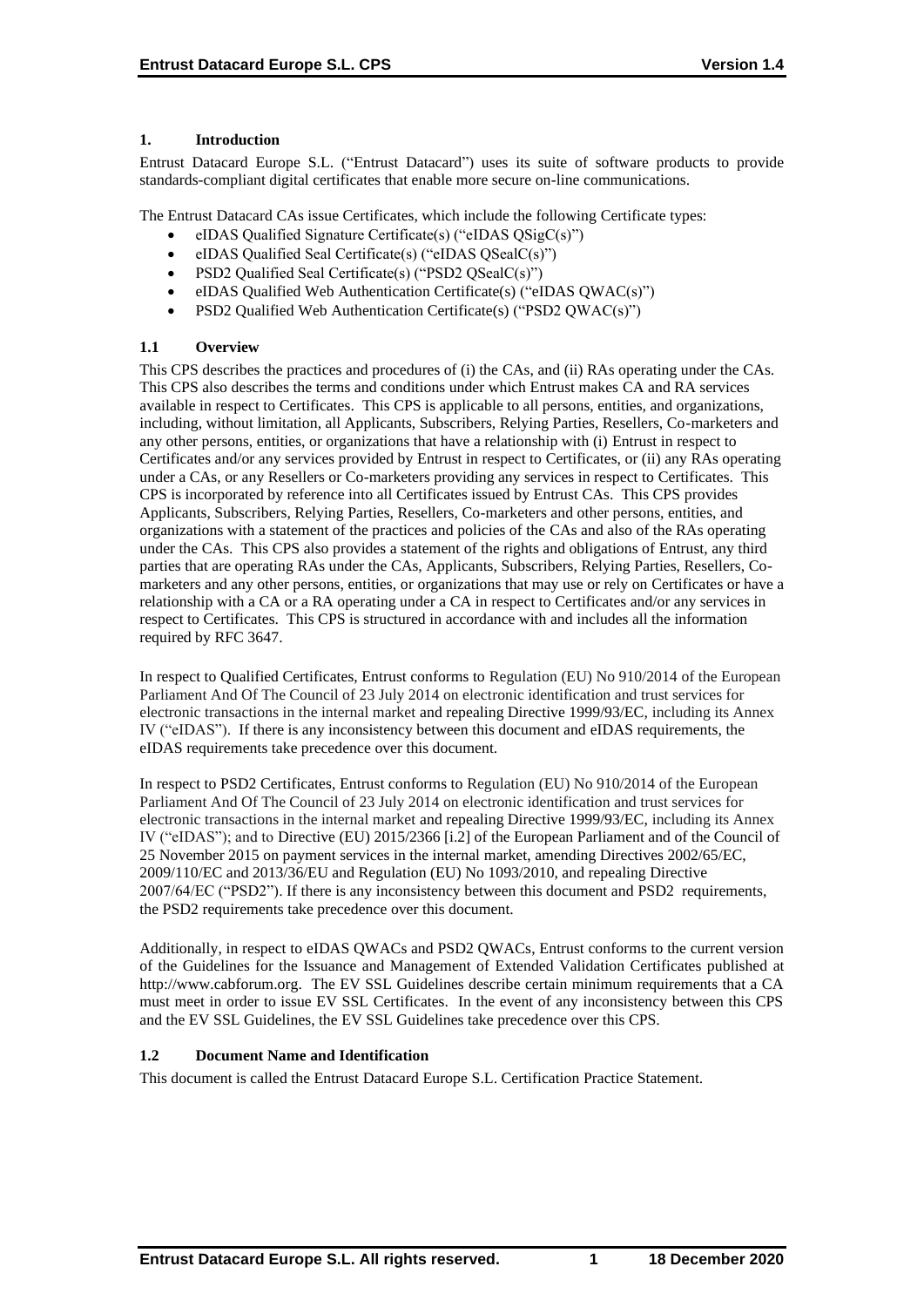# **1.3 PKI Participants**

# **1.3.1 Certification Authorities**

In the Entrust public-key infrastructure, CAs may accept Certificate Signing Requests (CSRs) and Public Keys from Applicants whose identity has been verified as provided herein by an RA. If a Certificate Application is verified, the verifying RA will send a request to a CA for the issuance of a Certificate. The CA will create a Certificate containing the Public Key and identification information contained in the request sent by the RA to that CA. The Certificate created in response to the request will be digitally signed by the CA.

This CPS covers all Certificates issued and signed by the following CAs. The purpose of these CAs is to enable Entrust to issue the trusted Qualified certificate types listed in Section 1 in accordance with applicable rules and regulations.

# **Root**

CN: Entrust Root Certification Authority – G2 Key Identifier: 6a 72 26 7a d0 1e ef 7d e7 3b 69 51 d4 6c 8d 9f 90 12 66 ab Thumbprint (SHA-1): 8c f4 27 fd 79 0c 3a d1 66 06 8d e8 1e 57 ef bb 93 22 72 d4

#### **Subordinate CA(s) to G2**

CN: Entrust Certification Authority – QTSP1 Subject Key Identifier: 1c ad 3f 9c d7 2d 22 19 a1 9c 4b e9 da f1 2a 33 f7 fb ba 0d Thumbprint (SHA-1): 4c 71 c1 41 51 d1 b0 7b fb fe 69 65 be 66 a7 00 83 7f b7 0d

#### **Root**

CN: Entrust Root Certification Authority – G4 Key Identifier: 9f 38 c4 56 23 c3 39 e8 a0 71 6c e8 54 4c e4 e8 3a b1 bf 67 Thumbprint (SHA-1): 14 88 4e 86 26 37 b0 26 af 59 62 5c 40 77 ec 35 29 ba 96 01

> CN: Entrust Certification Authority – AATL1 Subject Key Identifier: 63:f1:84:dd:03:be:a3:9f:64:fa:76:7a:47:c4:56:7e:c0:6d:a0:20

# **Subordinate CA(s) to AATL1**

CN: Entrust Certification Authority – ES QSeal1 Subject Key Identifier: 56:80:15:23:95:71:7f:e7:2d:90:d0:cd:06:3a:4f:67:63:7d:3d:75

Subordinate CA(s) CN: Entrust Certification Authority – ES QSig1 Subject Key Identifier: 5a:53:08:8a:61:30:a9:0d:ea:d5:43:97:d3:98:3b:95:1e:2e:6d:02

Entrust shall be responsible for ensuring that all Subordinate CAs complies with all applicable policy requirements for the Root "Entrust Root Certification Authority – G2" and "Entrust Root Certification Authority –  $G4$ ".

# **Externally Issued Cross Certificates**

Issuer:  $CN = Microsoft Code Verification Root, O = Microsoft Corporation, L = Redmond,$  $S = Washington, C = US$ Subject:  $CN =$  Entrust Root Certification Authority - G2,  $OU = (c)$  2009 Entrust, Inc. - for authorized use only,  $OU = See$  www.entrust.net/legal-terms,  $O =$  Entrust, Inc.,  $C = US$ Serial Number: 33 00 00 00 42 00 ba 5e 23 b0 a1 f3 99 00 00 00 00 00 42 Subject Key Identifier: 6a 72 26 7a d0 1e ef 7d e7 3b 69 51 d4 6c 8d 9f 90 12 66 ab Valid until: July 7, 2025 Thumbprint (SHA-1): d8 fc 24 87 48 58 5e 17 3e fb fb 30 75 c4 b4 d6 0f 9d 8d 08

# **1.3.2 Registration Authorities**

RAs under the CA may accept Certificate Applications from Applicants and perform verification of the information contained in such Certificate Applications, according to the procedures established by the Policy Authority. A RA operating under a CA may send a request to such CA to issue a Certificate to the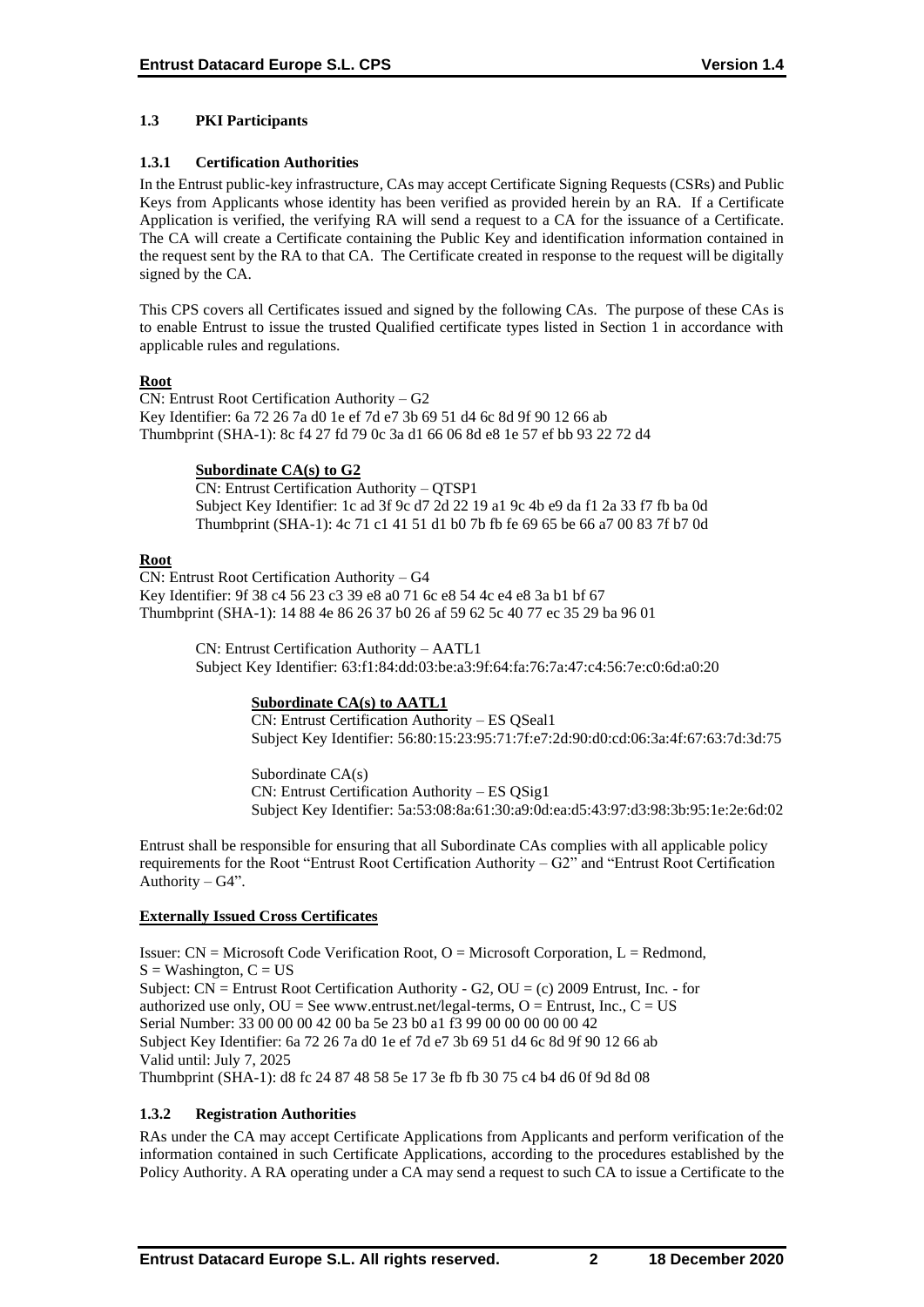Applicant. Only RAs authorized by Entrust are permitted to submit requests to a CA for the issuance of Certificates.

Third Party RAs may not be delegated to validate FQDNs nor IP Addresses per §3.2.2.4 or §3.2.2.5.

The CA may designate an Enterprise RA to verify Certificate requests from the Enterprise RA's own organization or from an organization of which the Enterprise RA is an agent. The requested FQDNs must be within the Enterprise RA's domain namespace.

# **1.3.3 Subscribers**

Subscribers may use CA services to support transactions and communications. The Subject of a Certificate is the party named in the Certificate. A Subscriber, as used herein, may refer to both the Subject of the Certificate and the entity that contracted with the CA for the Certificate's issuance. Prior to verification of identity and issuance of a Certificate, a Subscriber is an Applicant.

Entrust will make its services accessible to all Applicants and Subscribers whose activities fall within its declared field of operation and who agree to abide by all obligations as specified in Entrust's Subscription Agreement and this CPS.

#### **1.3.4 Relying Parties**

Relying Parties are entities that act in reliance on a Certificate and/or digital signature. Relying Parties should ensure the Certificate is not expired or revoked before relying on the Certificate or digital signature. Certificate revocation status can be confirmed by checking the appropriate CRL or OCSP response. The location of the CRL distribution point and/or OCSP response is detailed within the Certificate..

#### **1.3.5 Other Participants**

The CA may make use of third parties to provide parts of the certification service as described in this CPS. Third parties providing services to support the activities will abide by the current practices declared in this CPS.

# **1.4 Certificate Usage**

# **1.4.1 Appropriate Certificate Uses**

This CPS is applicable to the following Certificate types.

#### eIDAS QSigC

eIDAS QSigCs issued under this CPS are aimed to support the advanced electronic signatures based on a qualified certificate defined in articles 26 and 27 of the Regulation (EU) No 910/2014.

#### eIDAS QSealC

eIDAS QSealCs issued under this CPS are aimed to support the advanced electronic seals based on a qualified certificate defined in articles 36 and 37 of the Regulation (EU) No 910/2014.

#### eIDAS QWAC

eIADS QWACs issued under this CPS are aimed to support website authentication based on a qualified certificate defined in articles 3 (38) and 45 of the Regulation (EU) No 910/2014.

#### PSD2 Certificates

PSD2 Certificates issued under this CPS are aimed to support the PSD2 Regulatory Technical Standards for use of qualified certificates as defined in eIDAS (Regulation (EU) No 910/2014), including Annex IV to meet the regulatory requirements of PSD2 (Directive (EU) 2015/2366), including the requirements of ETSI TS 119 495 and related ETSI Guidelines.

#### **1.4.2 Prohibited Certificate Uses**

The use of all Certificates issued by the CA shall be for lawful purposes and consistent with applicable laws, including without limitation, applicable export or import laws.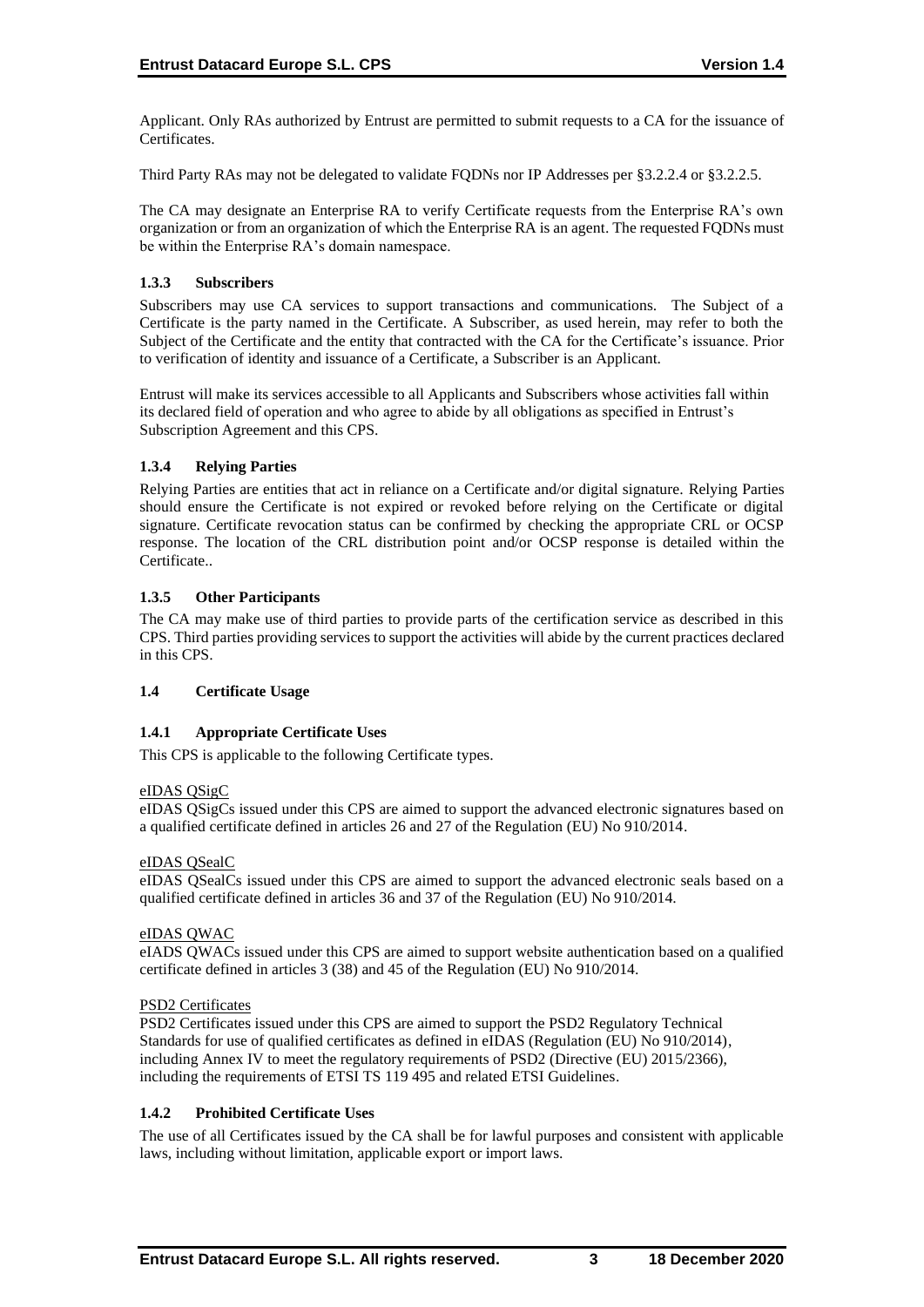Certificates and the services provided by Entrust in respect to Certificates are not designed, manufactured, or intended for use in or in conjunction with hazardous activities or uses requiring failsafe performance, including the operation of nuclear facilities, aircraft navigation or communications systems, air traffic control, medical devices or direct life support machines.

Certificates issued under this CPS may not be used for "traffic management" or "man-in-the-middle" purposes.

#### **1.5 Policy Administration**

#### **1.5.1 Organization Administering the Document**

The CPS is administered by the Policy Authority; it is based on the policies established by Entrust Datacard Europe S.L.

#### **1.5.2 Contact Person**

The contact information for questions about Certificates is:

Entrust Limited 1000 Innovation Drive Ottawa, Ontario Canada K2K 3E7 Attn: Entrust Certificate Services

Tel: 1-866-267-9297 or 1-613-270-2680 Email: [ecs.support@entrust.com](mailto:ecs.support@entrust.com)

Certificate Problem Reports, such as Certificate misuse, vulnerability reports or external reports of key compromise, must be emailed to **ecs.support@entrust.com**.

#### **1.5.3 Person Determining CPS Suitability for the Policy**

The Policy Authority determines the suitability and applicability of this CPS. The Policy Authority shall ensure the CPS meets the requirements of any applicable Certificate Policy.

#### **1.5.4 CPS Approval Procedures**

This CPS and any subsequent changes shall be approved by the Policy Authority.

This CPS will be published to the Entrust Repository, where it may be viewed by all Applicants, Subscribers, Relying Parties, and other third parties. After changes to this CPS have been approved by the Policy Authority they will be circulated to those Entrust employees, agents, and third parties who participate in providing the services provided herein and are affected by the changes.

Entrust may (i) revise the terms of this CPS; and/or (ii) change part of the services provided herein at any time. Any such change will be binding and effective immediately upon publication of the change in Entrust's Repository. If you do not agree with the change, you should terminate your use of or reliance on any Entrust Certificate immediately. By continuing to use or rely on any Entrust Certificate after such change, you agree to abide by and be bound thereby. Applicants, Subscribers, Relying Parties, and other third parties should look for updated versions of this CPS from time to time by checking our Repository. These provisions apply to all Applicants, Subscribers, Relying Parties, and other third parties.

#### **1.6 Definitions and Acronyms**

#### **1.6.1 Definitions**

**Affiliate**: means with respect to Entrust a person or entity that directly, or indirectly through one or more intermediaries, controls, is controlled by or is under common control with Entrust, and, with respect to any other party, any corporation or other entity that is directly or indirectly controlled by that party. In this context, a party "controls" a corporation or another entity if it directly or indirectly owns or controls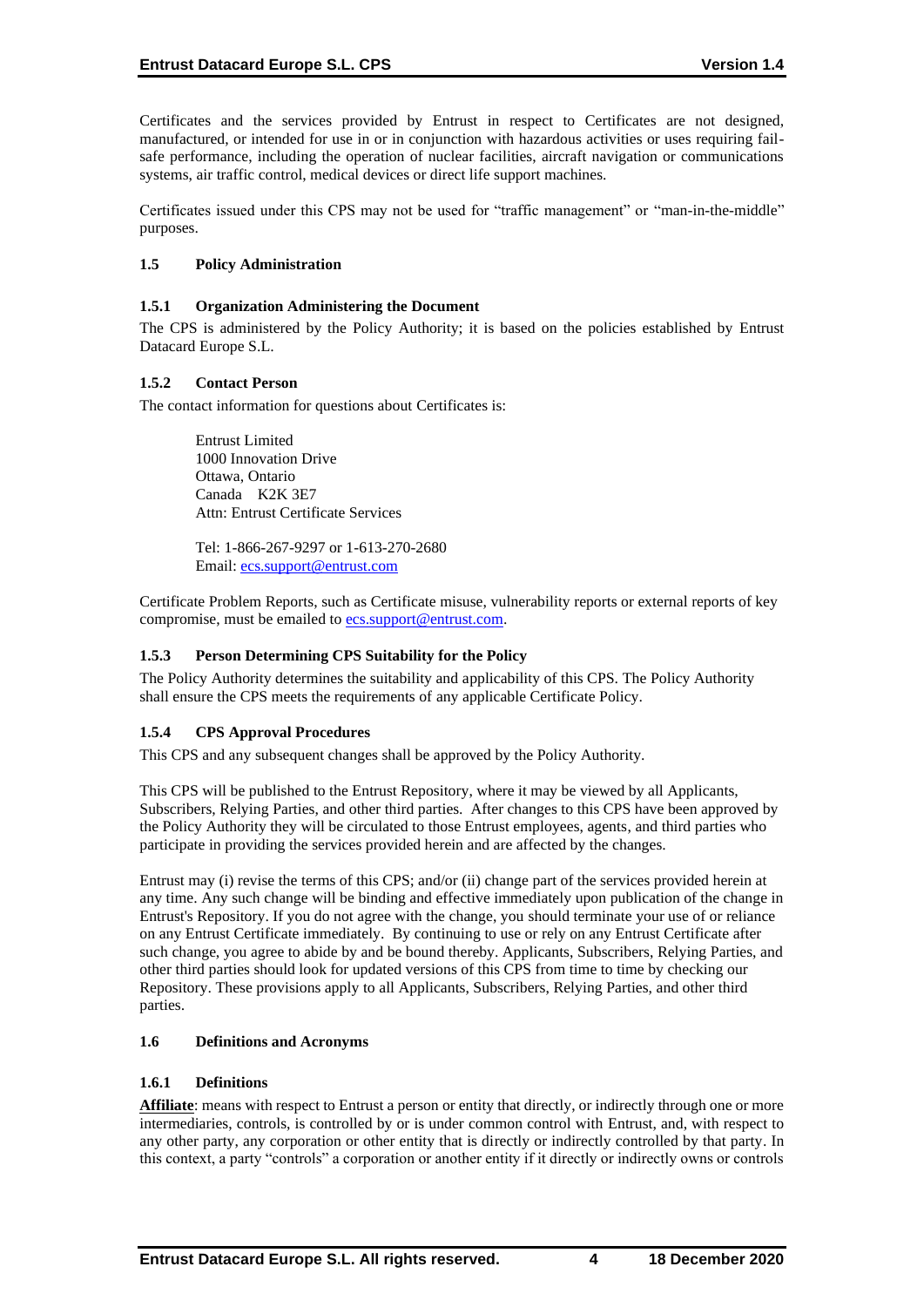fifty percent (50%) or more of the voting rights for the board of directors or other mechanism of control or, in the case of a non-corporate entity, an equivalent interest.

**Applicant**: means a person, entity, or organization applying for a Certificate, but which has not yet been issued a Certificate, or a person, entity, or organization that currently has a Certificate or Certificates and that is applying for renewal of such Certificate or Certificates or for an additional Certificate or Certificates.

**Applicant Representative**: as defined in the Baseline Requirements.

**Application Software Vendor**: means a developer of Internet browser software or other software that displays or uses Certificates.

**Attestation Letter:** as defined in the Baseline Requirements.

**Authorization Domain Name**: as defined in the Baseline Requirements.

**Authorized Port**: as defined in the Baseline Requirements.

**Authorized Representative:** An authorized representative of a legal person.

**Base Domain Name**: as defined in the Baseline Requirements.

**Baseline Requirements**: means the CA/Browser Forum Guidelines Baseline Requirements for the Issuance and Management of Publicly-Trusted Certificates published at http://www.cabforum.org. The Baseline Requirements describe certain minimum requirements that a CA must meet in order to issue SSL Certificates. In the event of any inconsistency between this CPS and the Baseline Requirements, the Baseline Requirements take precedence over this CPS.

**Business Day:** means any day, other than a Saturday, Sunday, statutory or civic holiday in the City of Madrid, Spain.

**CA Key Pair**: as defined in the Baseline Requirements.

**Certificate:** means a digital document issued by the CA that, at a minimum: (a) identifies the CA issuing it, (b) names or otherwise identifies a Subject, (c) contains a Public Key of a Key Pair, (d) identifies its operational period, and (e) contains a serial number and is digitally signed by a CA. Certificate includes, without limitation, the following Certificate types issued by the CA; Qualified Certificate and PSD2 Certificate.

**Certificate Application:** means the form and application information requested by an RA operating under a CA and submitted by an Applicant when applying for the issuance of a Certificate.

**Certificate Approver:** means an employee or agent authorized to approve a request for a Certificate for an organization.

**Certificate Beneficiaries**: means, collectively, all Application Software Vendors with whom Entrust has entered into a contract to include its root Certificate(s) in software distributed by such Application Software Vendors, and all Relying Parties that actually rely on such Certificate during the Operational Period of such Certificate.

**Certificate Requester**: means an employee or agent authorized to request a Certificate for an organization.

**Certificate Revocation List:** means a time-stamped list of the serial numbers of revoked Certificates that has been digitally signed by a CA.

**Certificate Problem Report**: as defined in the Baseline Requirements.

**Certificate Profile**: as defined in the Baseline Requirements.

**Certificate Transparency:** a method for publicly logging Certificates in accordance with IETF RFC 6962.

**Certification Authority:** means a certification authority operated by or on behalf of Entrust for the purpose of issuing, managing, revoking, renewing, and providing access to Certificates. The CA (i) creates and digitally signs Certificates that contain among other things a Subject's Public Key and other information that is intended to identify the Subject, (ii) makes Certificates available to facilitate communication with the Subject identified in the Certificate, and (iii) creates and digitally signs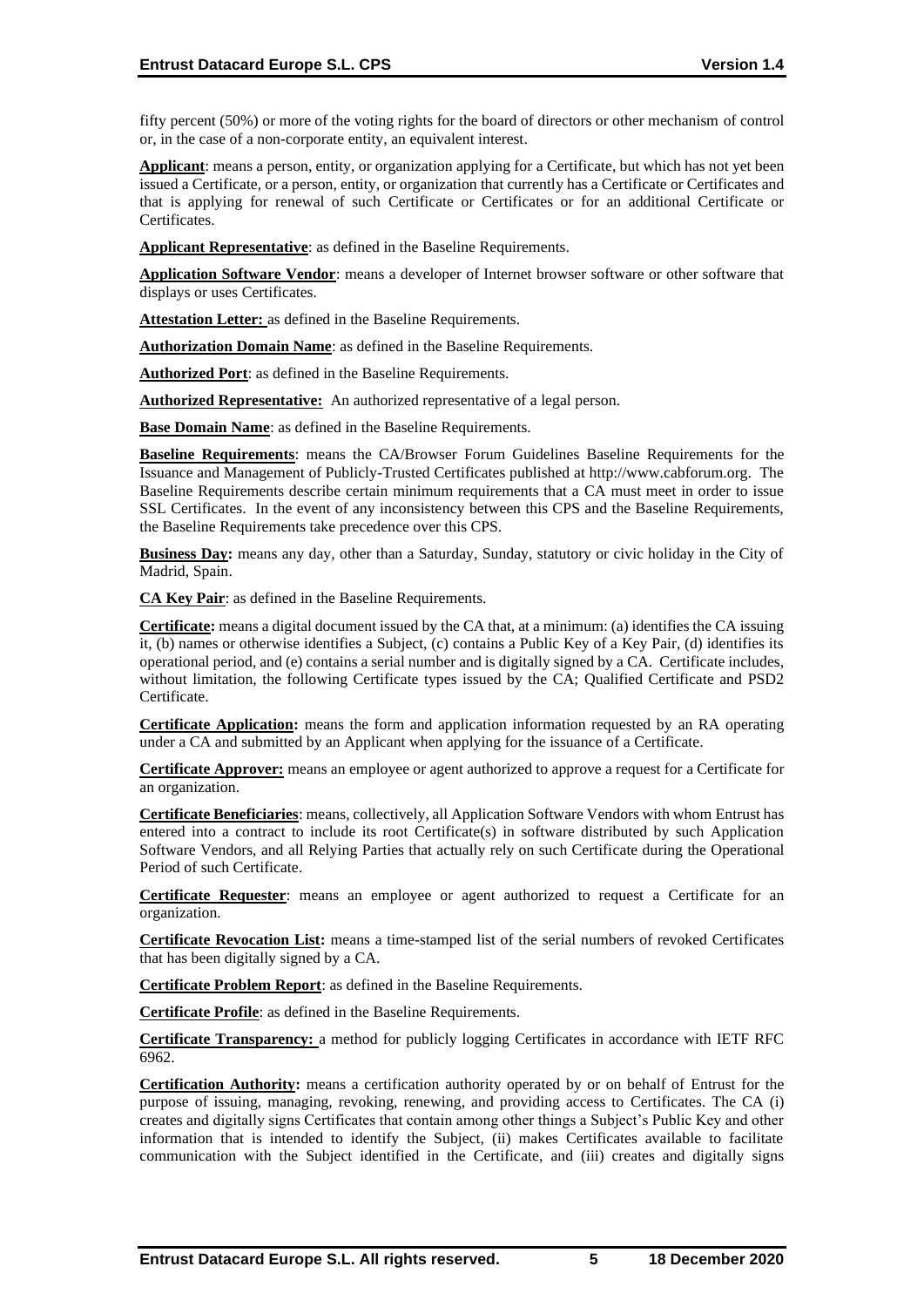Certificate Revocation Lists containing information about Certificates that have been revoked and which should no longer be used or relied upon.

**Certification Authority Authorization**: as defined in the Baseline Requirements.

**Certification Practice Statement:** means this document, which is a statement of the practices that the CA uses in issuing, managing, revoking, renewing, and providing access to Certificates, and the terms and conditions under which the CA makes such services available.

**Co-marketers:** means any person, entity, or organization that has been granted by Entrust or an RA operating under a CA the right to promote Certificates.

**Compromise:** means a suspected or actual loss, disclosure, or loss of control over sensitive information or data.

**Contract Signer:** means an employee or agent authorized to sign the subscription agreement on behalf of the organization.

**Cross Certificate(s)**: as defined in the Baseline Requirements.

**Domain Contact**: as defined in the Baseline Requirements.

**Domain Name Registrant**: as defined in the Baseline Requirements.

**Domain Name Registrar**: as defined in the Baseline Requirements.

**DNS CAA Email Contact:** as defined in the Baseline Requirements.

**DNS CAA Phone Contact:** as defined in the Baseline Requirements.

**DNS TXT Record Email Contact:** as defined in the Baseline Requirements.

**DNS TXT Record Phone Contact:** as defined in the Baseline Requirements.

**Enterprise RA:** as defined in the Baseline Requirements.

**Entrust:** means Entrust Limited.

**Entrust.net**: means Entrust Limited.

**Entrust Datacard:** means Entrust Datacard Europe S.L.

**Entrust Group:** means, collectively Entrust, its Affiliates, its licensors (including for the avoidance of any doubt Microsoft), its resellers, its suppliers, its co-marketers, its subcontractors, its distributors and the directors, officers, employees, agents and independent contractors of any of them.

**Entrust Group Affiliates**: Collectively, Entrust Limited and Affiliates.

**ETSI Guidelines:** Collectively, the ETSI guidelines as contained in ETSI EN 319 411-1 (V1.2.2); ETSI EN 319 411-2 (V2.2.2); ETSI TS 119 495 (V1.3.1) and related documents that apply to Qualified Certificates and PSD2 Certificates.

**EV SSL Certificate:** means an SSL Certificate issued by a CA meeting the requirements of the EV SSL Guidelines.

**EV SSL Guidelines:** means the CA/Browser Forum Guidelines For The Issuance and Management of Extended Validation Certificates published at http://www.cabforum.org. The EV SSL Guidelines describe the requirements that a CA must meet in order to issue EV SSL Certificates. In the event of any inconsistency between this CPS and the EV SSL Guidelines, the EV SSL Guidelines take precedence over this CPS.

**FIPS:** means the Federal Information Processing Standards. These are U.S. Federal standards that prescribe specific performance requirements, practices, formats, communication protocols, and other requirements for hardware, software, data, and telecommunications operation.

**Fully-Qualified Domain Name**: as defined in the Baseline Requirements.

**IETF:** means the Internet Engineering Task Force. The Internet Engineering Task Force is an international community of network designers, operators, vendors, and researchers concerned with the evolution of the Internet architecture and the efficient operation of the Internet.

**Incorporating Agency:** as defined in the EV SSL Guidelines.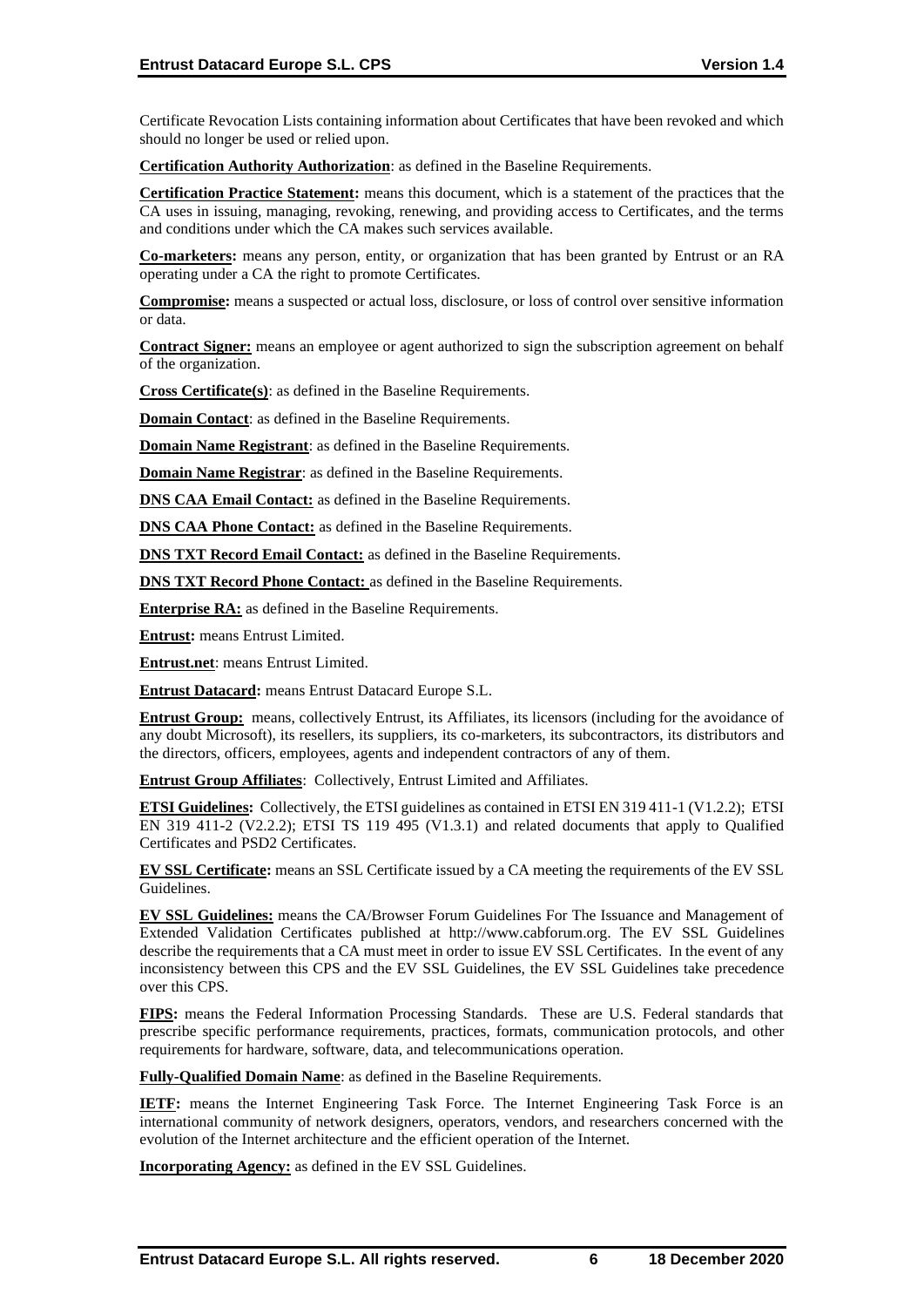**Internal Name:** as defined in the Baseline Requirements.

**IP Address:** as defined in the Baseline Requirements.

**IP Address Contact:** as defined in the Baseline Requirements.

**IP Address Registration Authority:** as defined in the Baseline Requirements.

**Issuing CA:** In relation to a particular Certificate, the CA that issued the Certificate. This could be either a Root CA or a Subordinate CA.

**Key Compromise:** as defined in the Baseline Requirements.

**Key Pair:** means two mathematically related cryptographic keys, having the properties that (i) one key can be used to encrypt a message that can only be decrypted using the other key, and (ii) even knowing one key, it is believed to be computationally infeasible to discover the other key.

**National Competent Authority:** as used under ETSI TS 119 495.

**Object Identifier:** means a specially-formatted sequence of numbers that is registered in accordance with internationally-recognized procedures for object identifier registration.

**Operational Period:** means, with respect to a Certificate, the period of its validity. The Operational Period would typically begin on the date the Certificate is issued (or such later date as specified in the Certificate), and ends on the date and time it expires as noted in the Certificate or earlier if the Certificate is Revoked.

**Parent Company:** as defined in the Baseline Requirements.

**PKIX:** means an IETF Working Group developing technical specifications for PKI components based on X.509 Version 3 Certificates.

**Policy Authority:** means those personnel who work for or on behalf of Entrust Datacard and who are responsible for determining the policies and procedures that govern the operation of the CAs. The Policy Authority is responsible for creating, implementing, and maintaining a statement of the practices and procedures used to address all the requirements identified for the applicable Entrust Datacard policy and its work is supervised by the senior executive management of Entrust Datacard.

**Private Key:** means the key of a Key Pair used to decrypt an encrypted message. This key must be kept secret.

**PSD2 Certificates:** means PSD2 Qualified Web Authentication Certificate(s) and/or PSD2 Qualified Seal Certificate(s).

**PSD2 Qualified Seal Certificate:** means a Qualified Seal Certificate which is additionally issued under the requirements of the PSD2 Regulatory Technical Standards for use of qualified certificates as defined in eIDAS (Regulation (EU) No 910/2014) including Annex IV to meet the regulatory requirements of PSD2 (Directive (EU) 2015/2366), including the requirements of ETSI TS 119 495 and related ETSI Guidelines.

**PSD2 Qualified Web Authentication Certificate:** means a Qualified Web Authentication Certificate which is additionally issued under the requirements of the PSD2 Regulatory Technical Standards for use of qualified certificates as defined in eIDAS (Regulation (EU) No 910/2014) including Annex IV to meet the regulatory requirements of PSD2 (Directive (EU) 2015/2366), including the requirements of ETSI TS 119 495 and related ETSI Guidelines.

**Public Key:** means the key of a Key Pair used to encrypt a message. The Public Key can be made freely available to anyone who may want to send encrypted messages to the holder of the Private Key of the Key Pair. The Public Key is usually made publicly available in a Certificate issued by a CA and is often obtained by accessing a repository or database. A Public Key is used to encrypt a message that can only be decrypted by the holder of the corresponding Private Key.

**Qualified Certificate:** means eIDAS Qualified Web Authentication Certificate(s), eIDAS Qualified Seal Certificate(s) and/or eIDAS Qualified Signature Certificate.

**Qualified Seal Certificate:** means a Certificate issued for use as a qualified seal certificate as defined in eIDAS (Regulation (EU) No 910/2014), including Annex III and the requirements of ETSI EN 319 411-2 and related ETSI Guidelines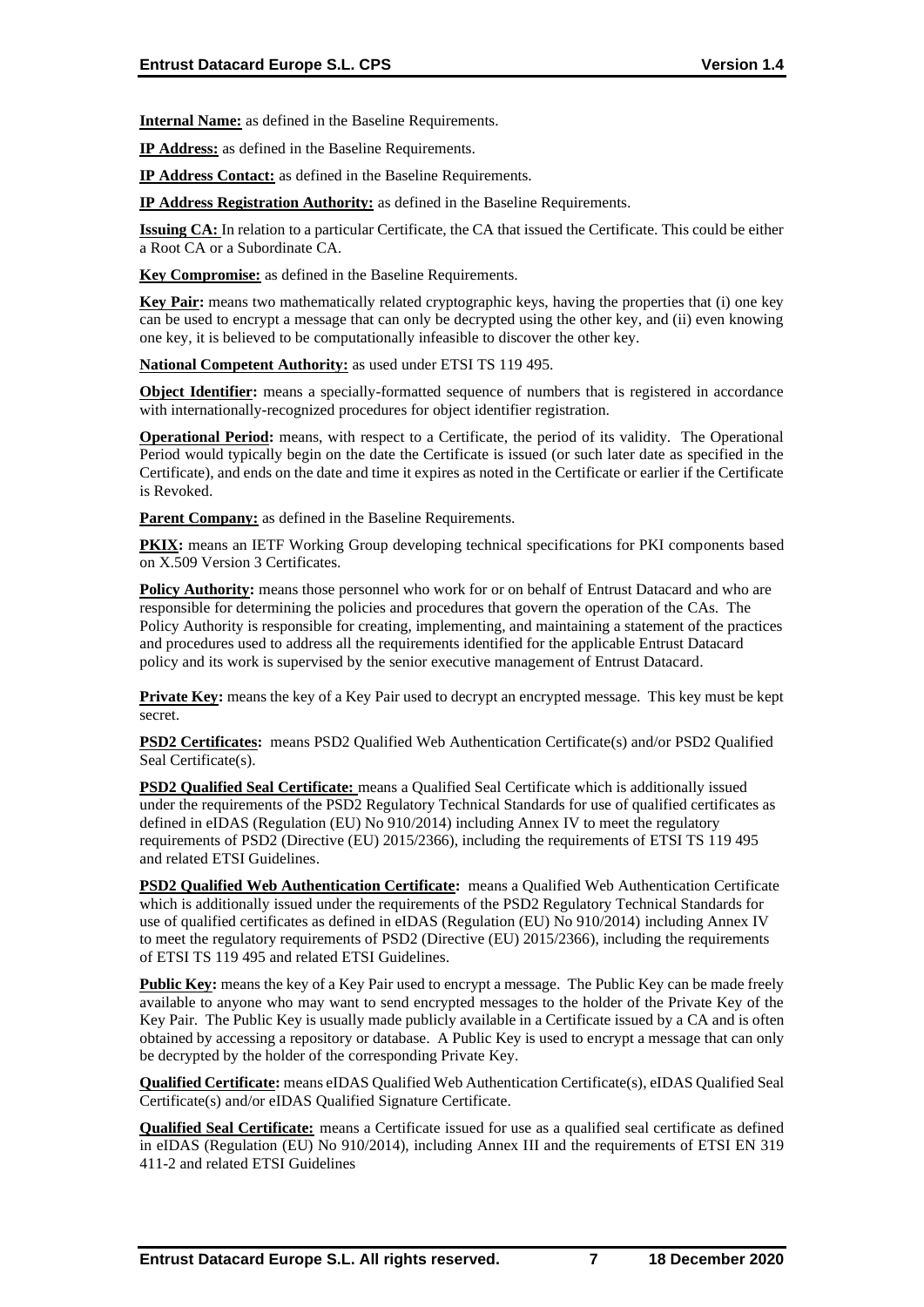**Qualified Signature Certificate:** means a Certificate issued for use as a qualified signature certificate as defined in eIDAS (Regulation (EU) No 910/2014), including Annex I and the requirements of ETSI EN 319 411-2 and related ETSI Guidelines

**Qualified Web Authentication Certificate:** means a Certificate issued for use as a qualified web authentication certificate as defined in eIDAS (Regulation (EU) No 910/2014), including Annex IV and the requirements of ETSI EN 319 411-2 and related ETSI Guidelines.

**Random Value**: as defined in the Baseline Requirements.

**Registration Agency:** as defined in the EV SSL Guidelines.

**Registration Authority:** means an entity that performs two functions: (1) the receipt of information from a Subject to be named in a Certificate, and (2) the performance of verification of information provided by the Subject following the procedures prescribed by the CAs. In the event that the information provided by a Subject satisfies the criteria defined by the CAs, an RA may send a request to a CA requesting that the CA generate, digitally sign, and issue a Certificate containing the information verified by the RA. An RA may be operated by Entrust or by an independent third-party.

**Reliable Data Source:** as defined in the Baseline Requirements.

**Relying Party:** means a person, entity, or organization that relies on or uses a Certificate and/or any other information provided in a Repository under a CA to obtain and confirm the Public Key and identity of a Subscriber. For avoidance of doubt, an ASV is not a "Relying Party" when software distributed by such ASV merely displays information regarding a Certificate.

**Relying Party Agreement:** means the agreement between a Relying Party and Entrust or between a Relying Party and an independent third-party RA or Reseller under a CA in respect to the provision and use of certain information and services in respect to Certificates.

**Repository:** means a collection of databases and web sites that contain information about Certificates issued by a CA including among other things, the types of Certificates and services provided by the CA, fees for the Certificates and services provided by the CA, Certificate Revocation Lists, OCSP responses, descriptions of the practices and procedures of the CA, and other information and agreements that are intended to govern the use of Certificates issued by the CA.

**Request Token:** as defined in the Baseline Requirements.

**Request Value:** as defined in the Baseline Requirements.

**Required Website Content:** as defined in the Baseline Requirements.

**Resellers:** means any person, entity, or organization that has been granted by Entrust or an RA operating under a CA the right to license the right to use Certificates.

**Reserved IP Address:** as defined in the Baseline Requirements.

**Revoke or Revocation:** means, with respect to a Certificate, to prematurely end the Operational Period of that Certificate from a specified time forward.

**Root CA:** mean the top level CAs listed in §1.3.1.

**SSL Certificate:** means a Certificate issued by a CA for use on secure servers.

**Subordinate CA:** means collectively, the subordinate CAs listed in §1.3.1.

**Subordinate CA Certificate**: shall mean a Certificate that (i) includes the Public Key of a Public-Private Key Pair generated by a certification authority; and (ii) includes the digital signature of a Root CA.

**Subject:** means a person, entity, or organization whose Public Key is contained in a Certificate.

**Subscriber:** means a person, entity, or organization that has applied for and has been issued a Certificate.

**Subscription Agreement:** means the agreement between a Subscriber and Entrust (or an Affiliate of Entrust) or between a Subscriber and an independent third-party RA or Reseller under a CA in respect to the issuance, management, and provision of access to a Certificate and the provision of other services in respect to such Certificate.

**Subsidiary Company:** as defined in the Baseline Requirements.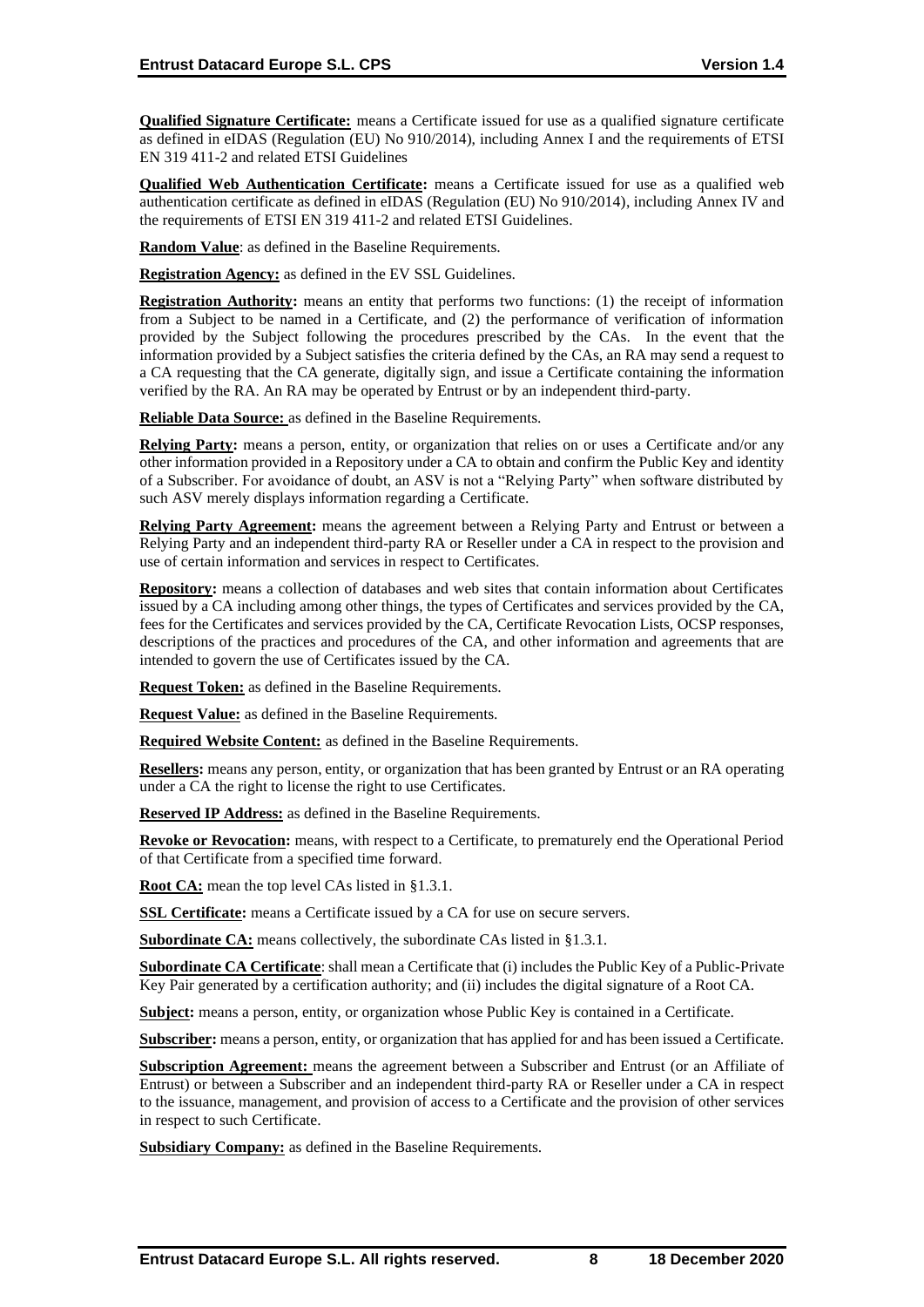**Suspect Code**: means any code or set of instructions that contains malicious functionality or serious vulnerabilities, including spyware, malware and other code that installs without the user's consent and/or resists its own removal, and code that can be exploited in ways not intended by its designers to compromise the trustworthiness of the computing environment on which it executes.

**Technically Constrained Subordinate CA:** as defined in the Baseline Requirements.

**Validation Specialist:** as defined in the Baseline Requirements.

**Wildcard Domain Name:** A Domain Name consisting of a single asterisk character followed by a single full stop character ("\*.") followed by a Fully-Qualified Domain Name.

| 1.6.2            | <b>Acronyms</b>                                                                  |
|------------------|----------------------------------------------------------------------------------|
| <b>ADN</b>       | <b>Authorization Domain Name</b>                                                 |
| ASV              | <b>Application Software Vendor</b>                                               |
| CA               | <b>Certification Authority</b>                                                   |
| CAA              | Certification Authority Authorization                                            |
| <b>CPR</b>       | Certificate Problem Report                                                       |
| <b>CPS</b>       | <b>Certification Practice Statement</b>                                          |
| <b>CRL</b>       | <b>Certificate Revocation List</b>                                               |
| <b>CSR</b>       | <b>Certificate Signing Request</b>                                               |
| CT               | Certificate Transparency                                                         |
| DBA              | Doing Business As                                                                |
| DN               | Distinguished Name                                                               |
| <b>DNS</b>       | Domain Name System                                                               |
| <b>DNSSEC</b>    | Domain Name System Security Extensions                                           |
| <b>EAL</b>       | <b>Evaluation Assurance Level</b>                                                |
| eIDAS            | Electronic Identification, Authentication and Trust Services                     |
| EKU              | <b>Extended Key Usage</b>                                                        |
| <b>ETSI</b>      | European Telecommunications Standards Institute                                  |
| EV               | <b>Extended Validation</b>                                                       |
| <b>FIPS</b>      | (US Government) Federal Information Processing Standard                          |
| <b>FQDN</b>      | Fully Qualified Domain Name                                                      |
| <b>HTTP</b>      | <b>Hyper Text Transfer Protocol</b>                                              |
| <b>HTTPS</b>     | <b>Hyper Text Transfer Protocol Secure</b>                                       |
| IANA             | <b>Internet Assigned Numbers Authority</b>                                       |
| <b>ICANN</b>     | Internet Corporation for Assigned Names and Numbers                              |
| <b>IETF</b>      | <b>Internet Engineering Task Force</b>                                           |
| ISO              | International Organization for Standardization                                   |
| ITU-T            | International Telecommunication Union - Telecommunication Standardization Sector |
| <b>NCA</b>       | National Competent Authority                                                     |
| <b>NIST</b>      | (US Government) National Institute of Standards and Technology                   |
| <b>OCSP</b>      | <b>Online Certificate Status Protocol</b>                                        |
| <b>OID</b>       | Object Identifier                                                                |
| PA               | Policy Authority                                                                 |
| PSD <sub>2</sub> | (Revised) Payment Services Directive                                             |
| <b>PDS</b>       | <b>PKI Disclosure Statement</b>                                                  |
| PIN              | Personal Identification Number                                                   |
| PKI              | Public-Key Infrastructure                                                        |
| <b>PSP</b>       | Payment Service Provider                                                         |
| QSealC           | Qualified Seal Certificate                                                       |
| QSigC            | Qualified Signature Certificate                                                  |
| QWAC             | Qualified Web Authentication Certificate                                         |
| RA               | <b>Registration Authority</b>                                                    |
| <b>RFC</b>       | <b>Request for Comment</b>                                                       |
| <b>RSA</b>       | Rivest-Shamir-Adleman cryptosystem                                               |
| <b>SAN</b>       | <b>Subject Alternative Name</b>                                                  |
| SSL              | Secure Sockets Layer                                                             |
| <b>TLS</b>       | <b>Transport Layer Security</b>                                                  |
| <b>TSA</b>       | Time-Stamp Authority                                                             |
| <b>URL</b>       | Universal Resource Locator                                                       |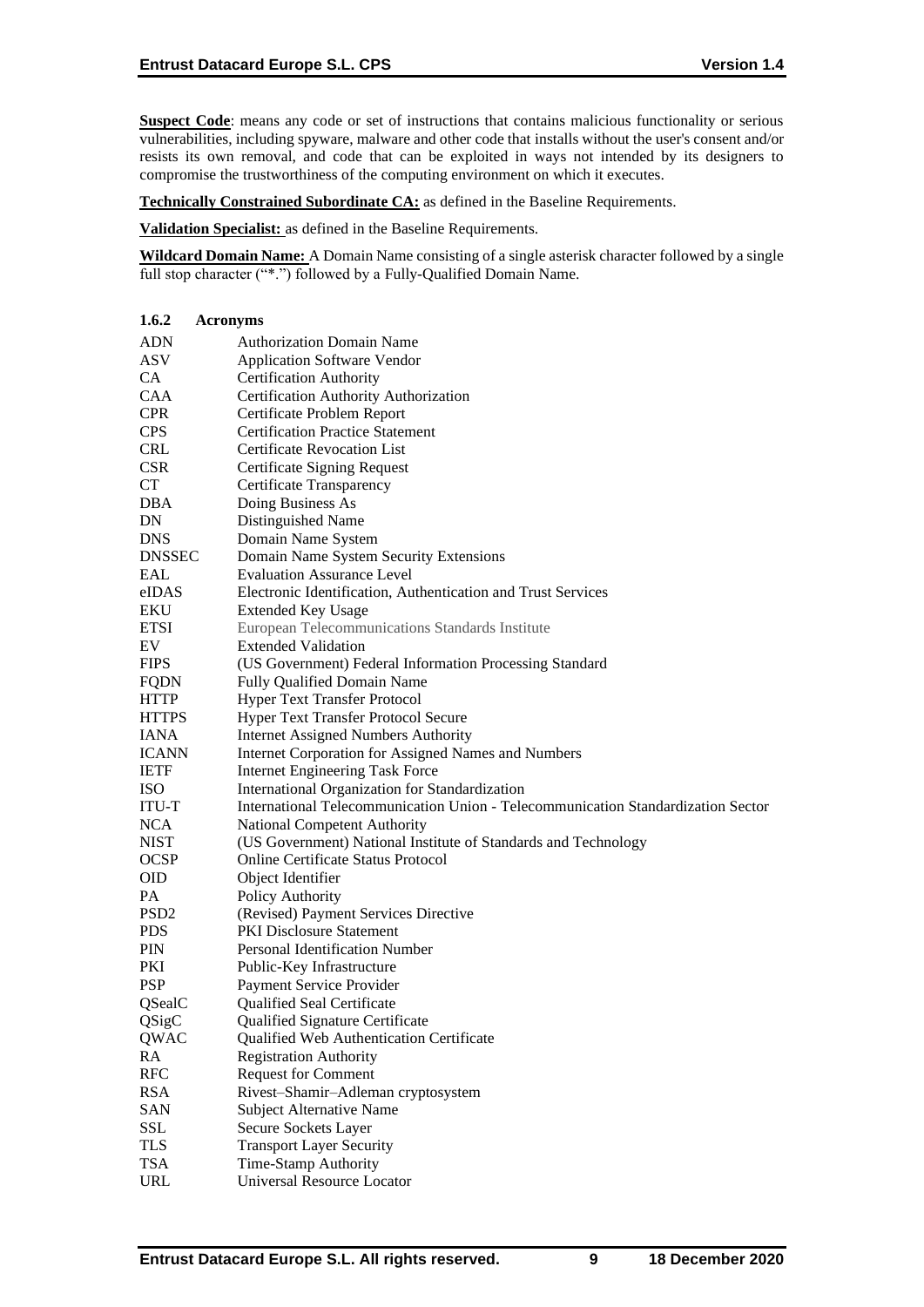# **2. Publication and Repository Responsibilities**

Entrust maintains the Repository to store various information related to Certificates and the operation of the CAs and RAs. The CPS and various other related information is published in the Repository.

#### **2.1 Repositories**

The CAs maintain the Repositories to allow access to Certificate-related and Certificate revocation information. The information in the Repositories is accessible through a web interface, available on a 24x7 basis and is periodically updated as set forth in this CPS. The Repositories are the only approved source for CRL and other information about Certificates.

The CA will adhere to the latest version of the CPS published in the Repository.

The Repository can be accessed at [https://www.entrust.net/CPS.](https://www.entrust.net/CPS)

Web pages that can be used by ASVs to test their software with Certificates that chain up to each publicly trusted Root Certificate are hosted at [https://www.entrust.net/CPS.](https://www.entrust.net/CPS)

#### **2.2 Publication of Certification Information**

The CA publishes its CPS, CA Certificates, Subscription Agreements, PKI Disclosure Statement, Relying Party Agreements, and CRLs in the Repositories.

# **2.3 Time or Frequency of Publications**

The CPS will be re-issued and published at least once per year. The CPS will be updated with an incremented version number and a new date on an annual basis even if no other changes have been made to this document.

CRLs will be updated as per §4.9.7.

OCSP responses will be updated as per §4.9.10.

#### **2.4 Access Controls on Repositories**

Information published in the Repository is public information. Read only access is unrestricted. The CAs have implemented logical and physical controls to prevent unauthorized write access to its Repositories.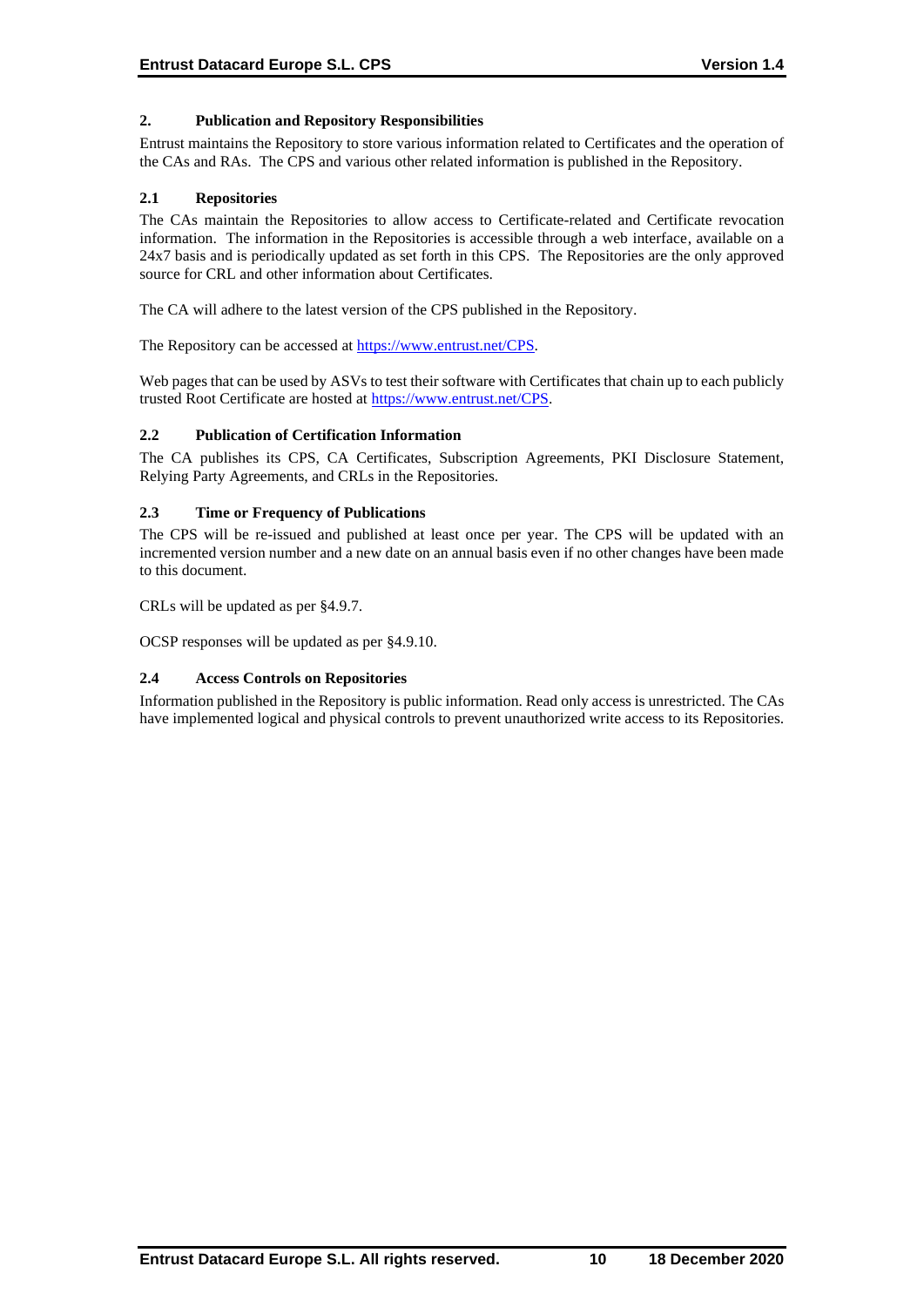# **3. Identification and Authentication**

The Policy Authority mandates the verification practices for verifying identification and authentication, and may, in its discretion, update such practices.

## **3.1 Naming**

Before issuing an Certificate, the CAs ensure that all Subject organization information in the Certificate conforms to the requirements of, and has been verified in accordance with the procedures prescribed in this CPS and matches the information confirmed and documented by the RA pursuant to its verification processes.

#### eIDAS QWAC and PSD2 QWAC

The CA and RA must follow the verification procedures in this CPS, the EV SSL Guidelines, and the ETSI Guidelines and match the information confirmed and documented by the RA pursuant to its verification processes. Such verification procedures are intended to accomplish the following:

- (i) Verify the Applicant's existence and identity, including;
	- a. Verify the Applicant's legal existence and identity (as stipulated in the EV SSL Guidelines and ETSI Guidelines),
	- b. Verify the Applicant's physical existence (business presence at a physical address) , and
	- c. Verify the Applicant's operational existence (business activity).
- (ii) Verify the Applicant's authorization for the Certificate, including;
	- a. Verify the name, title, and authority of the Contract Signer, Certificate Approver, and Certificate Requester;
	- b. Verify that Contract Signer signed the Subscription Agreement; and
	- c. Verify that a Certificate Approver has signed or otherwise approved the Certificate request.
- (iii) For PSD2 QWAC, verify the additional information required by ETSI TS 119 495, including the Applicant's organizationIdentifier assigned by an NCA and the Applicant's approved payment service provider roles.

# **3.1.1 Types of Names**

The Subject names in a Certificate comply with the X.501 Distinguished Name (DN) form. The CAs shall use a single naming convention as set forth below.

Qualified Signature Certificates

- (i) "Country Name" (C) which is the two-letter ISO 3166 code for the country in which the Applicant is located;
- (ii) "State" (ST) (if applicable), which is the state or province of the organization's place of business;
- (iii) "Locality" (L), which is the city or locality of the organization's place of business;
- (iv) "Organization Name" (O) which is the name of the organization in the case of a corporation, partnership, or other entity. In the case of a sole proprietorship, the organization name can be the name of the Applicant;
- (v) "Organizational Unit Name" (OU) which is an optional field. The OU field may be used to distinguish between different organizational groups within an organization (for example, to distinguish between human resources, marketing, and development);
- (vi) "Surname" which is the validated surname of the Subject:
- (vii) "First Name" which is the validated first name of the Subject;
- (viii) "Serial Number" which is randomly generated and assigned to the Subject
- (ix) "Common Name" (CN) which is the first name and the surname of the Subject .

Qualified Seal Certificates

- (i) "Country Name" (C) which is the two-letter ISO 3166 code for the country in which the Applicant is located;
- (ii) "State" (ST) (if applicable), which is the state or province of the organization's place of business;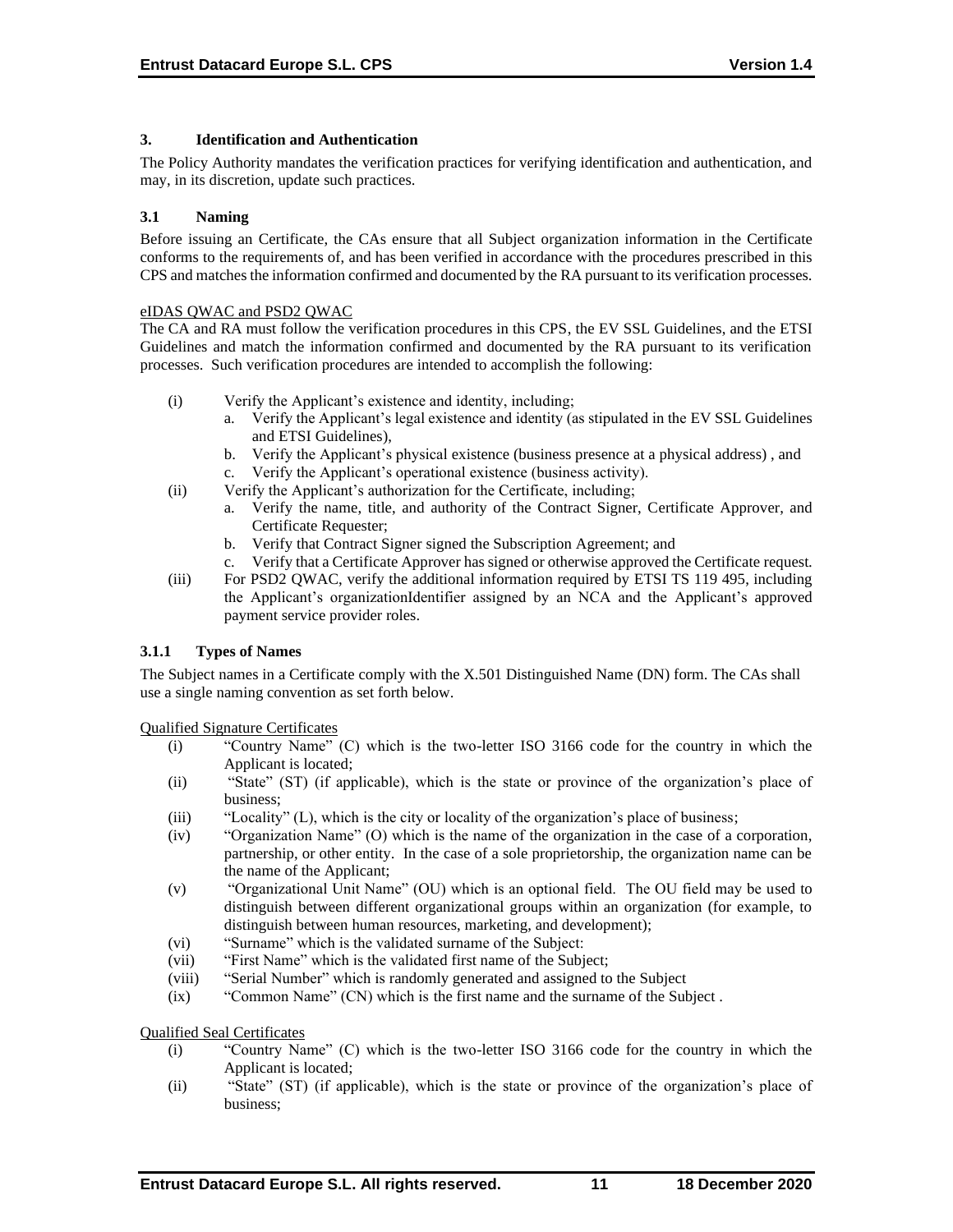- (iii) "Locality" (L), which is the city or locality of the organization's place of business;
- (iv) "Organization Name" (O) which is the name of the organization in the case of a corporation, partnership, or other entity. In the case of a sole proprietorship, the organization name can be the name of the Applicant;
- (v) "Organization Identifier" which is the Organization Identifier;
- (vi) "Organizational Unit Name" (OU) which is an optional field. The OU field may be used to distinguish between different organizational groups within an organization (for example, to distinguish between human resources, marketing, and development);
- (vii) "Common Name" (CN) which is commonly used by the subject to represent itself .

Qualified Web Authentication Certificates

- (i) "Country Name" (C) which is the two-letter ISO 3166 code for the country in which the Applicant is located and plans to host the secure server on which the Applicant is intending to install the Certificate;
- (ii) "Organization Name" (O) which is the name of the organization in the case of a corporation, partnership, or other entity. In the case of a sole proprietorship, the organization name can be the name of the Applicant;
- (iii) "Organizational Unit Name" (OU) which is an optional field. The OU field may be used to distinguish between different organizational groups within an organization (for example, to distinguish between human resources, marketing, and development);
- (iv) "Common Name" (CN) which is the hostname, the fully qualified hostname or path used in the DNS of the secure server on which the Applicant is intending to install the Certificate;
- (v) "Locality" (L), which is the city or locality of the organization's place of business; and
- (vi) "State" (ST) (if applicable), which is the state or province of the organization's place of business.
- (vii) "serialNumber" which is the registration number of Subscriber,
- (viii) "businessCategory" which is the applicable business category clause per the EV SSL Guidelines,
- (ix) "jurisdictionOfIncorporationLocalityName" (if applicable) which is the jurisdiction of registration or incorporation locality of Subscriber,
- (x) "jurisdictionOfIncorporationStateOrProvinceName" (if applicable) which is the jurisdiction of registration or incorporation state or province of Subscriber, and
- (xi) "jurisdictionOfIncorporationCountry" which is the jurisdiction of registration or incorporation country of Subscriber.

# PSD2 Certificates

- (i) Same as Qualified Seal Certificate or Qualified Web Authentication Certificates, plus
- (ii) Applicant's "organizationIdentifier" assigned by an NCA.

# **3.1.2 Need for Names to be Meaningful**

The Certificates issued pursuant to this CPS are meaningful only if the names that appear in the Certificates can be understood and used by Relying Parties. Names used in the Certificates must identify the person or object to which they are assigned in a meaningful way. CAs shall not issue Certificates to the Subscribers that contain domain names, IP Addresses, DN, URL, and/or e-mail addresses that the Subscribers do not legitimately own or control. Examples of fields and extensions where these names appear include subject DN and subject alternative names.

#### eIDAS QSigC

The value of the Common Name to be used in eIDAS QSigC shall be the Subject's first name and surname.

#### eIDAS QSEalC and PSD2 QSealC

The value of the Common Name to be used in eIDAS QSealC and PSD2 QSealC shall be the Applicant's organization name.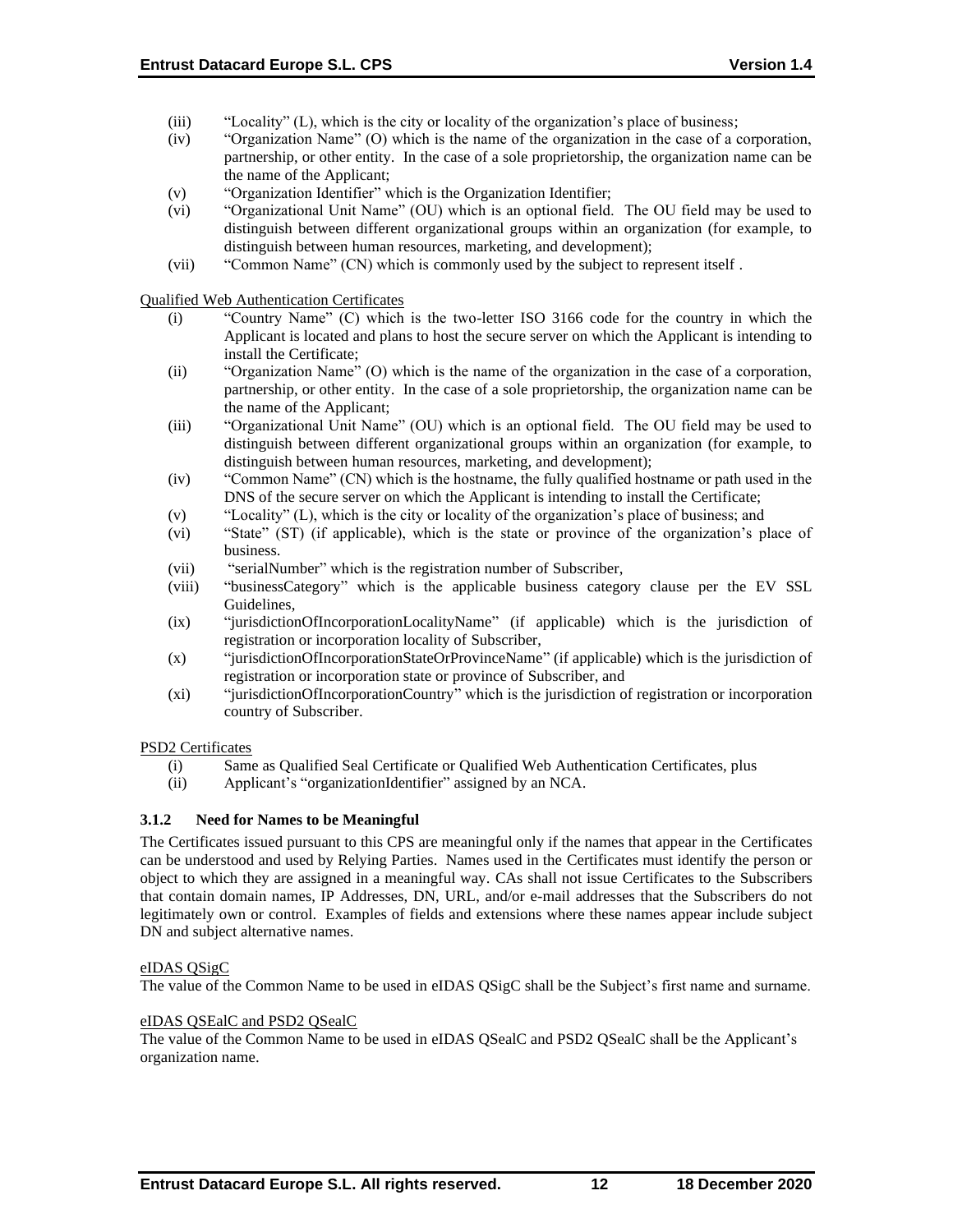# eIDAS QWAC and PSD2 QWAC

The value of the Common Name to be used in an eIDAS QWAC or PSD2 QWAC shall be the Applicant's FQDN that is used in the DNS of the secure server on which the Applicant is intending to install the Certificate. The FQDN for an eIDAS QWAC or PSD2 QWAC cannot be an IP address or a Wildcard Domain Name.

## **3.1.3 Anonymity or Pseudonymity of Subscribers**

No stipulation.

## **3.1.4 Rules for Interpreting Various Name Forms**

No stipulation.

## **3.1.5 Uniqueness of Names**

Names shall be defined unambiguously for each Subject in a Repository. The Distinguished Name attribute will usually be unique to the Subject to which it is issued. Each Certificate shall be issued a unique serial number within the name space of the Subordinate CA.

## **3.1.6 Recognition, Authentication, and Role of Trademarks**

The Subject names in Certificates are issued on a "first come, first served" basis. By accepting a Subject name for incorporation into a Certificate, an RA operating under a CA does not determine whether the use of such information infringes upon, misappropriates, dilutes, unfairly competes with, or otherwise violates any intellectual property right or any other rights of any person, entity, or organization. The CAs and any RAs operating under the CAs neither act as an arbitrator nor provide any dispute resolution between Subscribers or between Subscribers and third-party complainants in respect to the use of any information in an Certificate. The CPS does not bestow any procedural or substantive rights on any Subscriber or thirdparty complainant in respect to any information in a Certificate. Neither the CAs nor any RAs operating under the CAs shall in any way be precluded from seeking legal or equitable relief (including injunctive relief) in respect to any dispute between Subscribers or between Subscribers and third-party complainants or in respect to any dispute between Subscribers and a CA or an RA operating under a CA or between a thirdparty complainant and a CA or an RA operating under a CA arising out of any information in an Certificate. The CAs and RAs operating under the CAs shall respectively have the right to revoke and the right to request revocation of Certificates upon receipt of a properly authenticated order from an arbitrator or court of competent jurisdiction requiring the revocation of a Certificate.

A CA or an RA operating under a CA may, in certain circumstances, take action in respect to a Certificate containing information that possibly violates the trademark rights of a third-party complainant. In the event that a third-party complainant provides a CA or an RA operating under a CA with (i) a certified copy that is not more than three (3) months old of a trademark registration from the principal trademark office in any one of the United States, Canada, Japan, Australia or any of the member countries of the European Union, and further provided that such registration is still in full force and effect, and (ii) a copy of a prior written notice to the Subscriber of the Certificate in dispute, stating that the complainant believes that information in the Subscriber's Certificate violates the trademark rights of the complainant, and (iii) a representation by the complainant indicating the means of notice and basis for believing that such notice was received by the Subscriber of the Certificate in dispute, a CA or an RA operating under a CA may initiate the following actions. The CA or the RA operating under a CA may determine whether the issue date of the Subscriber's Certificate predates the registration date on the trademark registration provided by the complainant. If the date of issuance of the Subscriber's Certificate predates the trademark registration date, the CA or the RA operating under the CA will take no further action unless presented with an authenticated order from an arbitrator or court of competent jurisdiction. If the date of issuance of the Certificate is after the registration date on the trademark registration provided by the complainant, the CA or the RA operating under the CA shall request that the Subscriber provide a proof of ownership for the Subscriber's own corresponding trademark registration from the principal trademark office in any one of the United States, Canada, Japan, Australia or any of the member countries of the European Union. If the Subscriber can provide a certified copy, as set forth above, that predates or was issued on the same date as the complainant's trademark registration, the CA or the RA operating under the CA will take no further action unless presented with an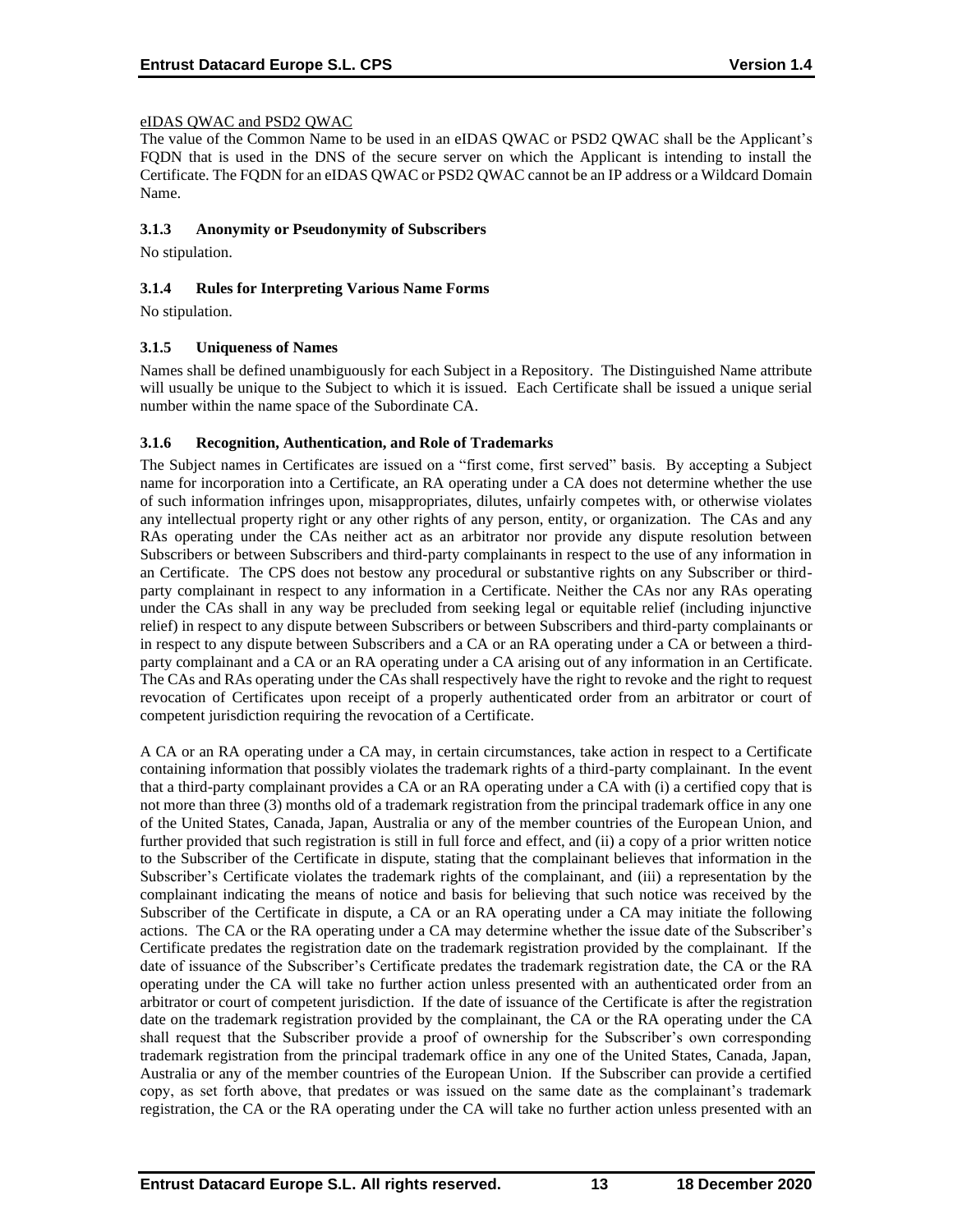authenticated order from an arbitrator or court of competent jurisdiction. If the Subscriber does not respond within ten (10) Business Days, or if the date on the certified copy of the trademark registration provided by the Subscriber postdates the certified copy of the trademark registration provided by the complainant, the CA and the RAs operating under that CA respectively may revoke or may request revocation of the disputed Certificate.

If a Subscriber files litigation against a complainant, or if a complainant files litigation against a Subscriber, and such litigation is related to any information in an issued Certificate, and if the party instigating the litigation provides a CA or an RA operating under a CA with a copy of the file-stamped complaint or statement of claim, the CA will maintain the current status of the Certificate or the RA operating under the CA will request that the CA maintain the current status of the Certificate, subject to any requirements to change the status of such Certificate otherwise provided or required under this CPS, a Subscription Agreement, or any Relying Party Agreement. During any litigation, a CA will not revoke and an RA operating under a CA will not request revocation of a Certificate that is in dispute unless ordered by an arbitrator or a court of competent jurisdiction or as otherwise provided or required under this CPS, a Subscription Agreement, or any Relying Party Agreement. In the event of litigation as contemplated above, the CAs and RAs operating under the CAs will comply with any directions by a court of competent jurisdiction in respect to a Certificate in dispute without the necessity of being named as a party to the litigation. If named as a party in any litigation in respect to a Certificate, Entrust and/or any third party operating an RA under a CA shall be entitled to take any action that it deems appropriate in responding to or defending such litigation. Any Subscriber or Relying Party that becomes involved in any litigation in respect to a Certificate shall remain subject to all of the terms and conditions of the CPS, the Subscriber's Subscription Agreement, and the Relying Party's Relying Party Agreement.

RAs operating under a CA shall notify the CA of any disputes of which such RA is aware and which relate to any information contained in a Certificate whose issuance was requested by such RA.

# **3.2 Initial Identity Validation**

# **3.2.1 Method to Prove Possession of Private Key**

For Key Pairs generated by the Applicant, the CAs perform proof of possession tests for CSRs created using reversible asymmetric algorithms (such as RSA) by validating the signature on the CSR submitted by the Applicant with the Certificate Application.

# **3.2.2 Authentication of Organization Identity**

# **3.2.2.1 Identity**

RAs operating under the CAs shall perform verification of any organizational identities that are submitted by an Applicant or Subscriber in accordance with the practices mandated by the Policy Authority. RAs operating under the CAs shall determine whether the organizational identity, address, and domain name provided with a Certificate Application are consistent with information contained in third-party databases and/or governmental sources. The information and sources used for the verification of Certificate Applications may vary depending on the jurisdiction of the Applicant or Subscriber.

In the case of organizational identities that are not registered with any governmental sources, RAs operating under the CAs shall use commercially reasonable efforts to confirm the existence of the organization. Such commercially reasonable efforts may include site visits or third-party attestation letter.

#### eIDAS QWAC and PSD2 QWAC

The CA or RA will identify the organization and, if applicable, any specific attributes of the organization, will be verified by an Authorized Representative.

#### eIDAS QWAC

RAs operating under the CAs shall also determine:

(i) Business Category;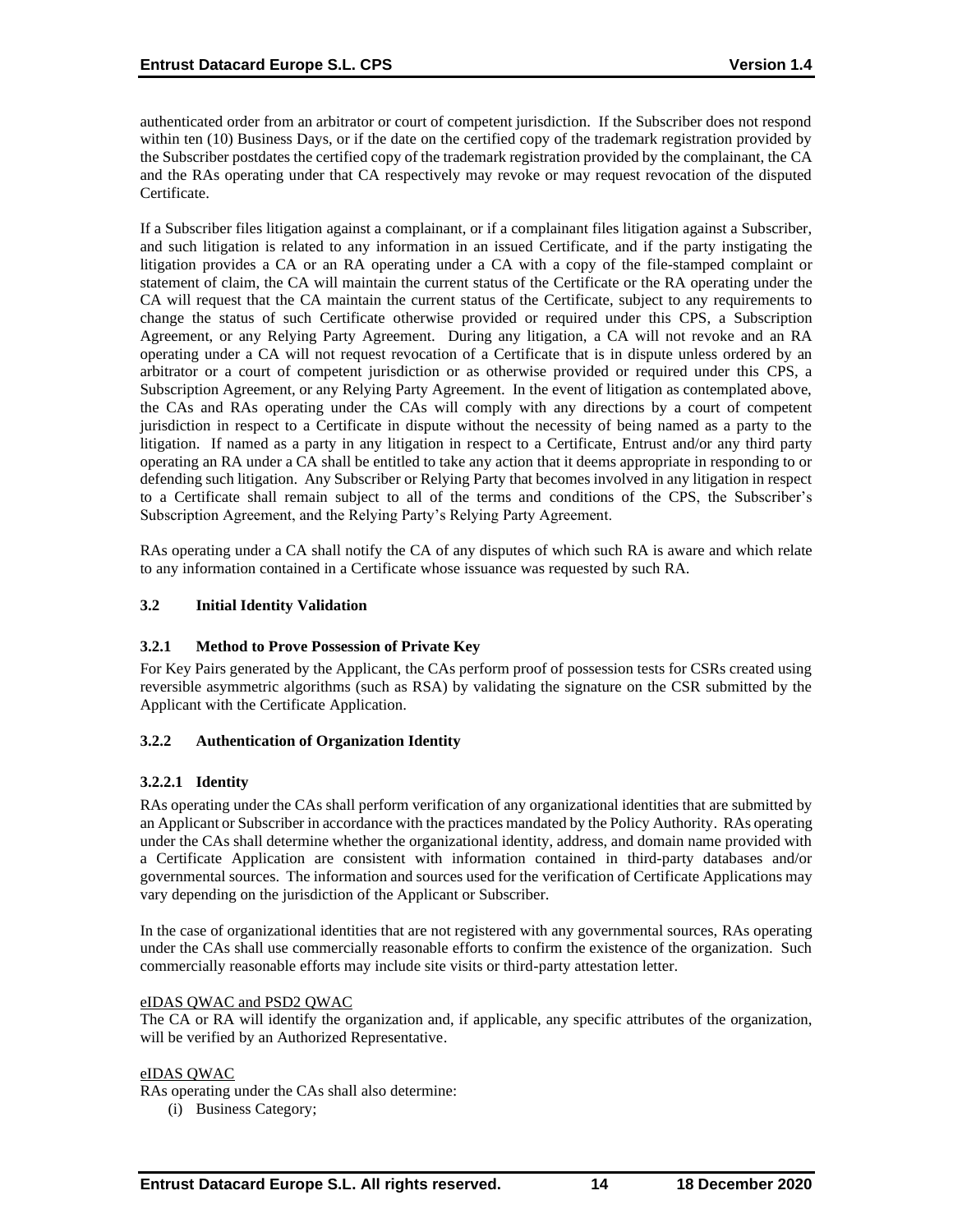- (ii) Jurisdiction of Incorporation or Registration;
- (iii) Registration Number;
- (iv) Physical address of Place of Business; and
- (v) Operational Existence.

Prior to the use of an Incorporating Agency or Registration Agency to fulfill these verification requirements, the agency information about the Incorporating Agency or Registration Agency will be disclosed at [https://www.entrust.com/legal-compliance/approved-incorporating-agencies.](https://www.entrust.com/legal-compliance/approved-incorporating-agencies)

This agency information includes the following:

- (vi) Sufficient information to unambiguously identify the Incorporating Agency or Registration Agency (such as a name, jurisdiction, and website);
- (vii)The accepted value or values for each of the
	- subject:jurisdictionLocalityName (OID: 1.3.6.1.4.1.311.60.2.1.1), subject:jurisdictionStateOrProvinceName (OID: 1.3.6.1.4.1.311.60.2.1.2), and subject:jursidictionCountryName (OID: 1.3.6.1.4.1.311.60.2.1.3) fields, when a Certificate is issued using information from that Incorporating Agency or Registration Agency, indicating the jurisdiction(s) that the agency is appropriate for; and,
- (viii) A revision history that includes a unique version number and date of publication for any additions, modifications, and/or removals from this list.

# PSD2 Certificates

RAs operating under the CAs shall also determine:

- (ix) Applicable NCA;
- (x) organizationIdentifier assigned by the NCA; and
- (xi) Payment service provider roles approved by the NCA.
- Note: RAs shall conform to the specific NCA rules for verifying these attributes.

# **3.2.2.2 DBA/Tradename**

If the subject identity information is to include a DBA or tradename, the RA must verify the Applicant's right to use the DBA/tradename using at least one of the following:

- (i) The RA may verify the assumed name through use of a Qualified Government Information Source operated by, or on behalf of, an appropriate government agency in the jurisdiction of the Applicant's Place of Business, or by direct contact with such government agency in person or via mail, e-mail, Web address, or telephone; or
- (ii) The RA may verify the assumed name through use of a Qualified Independent Information Source provided that the QIIS has verified the assumed name with the appropriate government agency.
- (iii) The RA may rely on a Verified Professional Letter that indicates the assumed name under which the Applicant conducts business, the government agency with which the assumed name is registered, and that such filing continues to be valid.

# **3.2.2.3 Verification of Country**

Verification of country will be done in accordance with the methods of § 3.2.2.1.

# **3.2.2.4 Validation of Domain Authorization or Control**

The CA shall confirm that prior to issuance, the CA or the RA validated each Fully-Qualified Domain Name (FQDN) listed in the Certificate using at least one of the methods listed below.

Completed validations of Applicant authority may be used for the issuance of multiple Certificates over time. For purposes of domain validation, the term Applicant includes the Applicant's Parent Company, Subsidiary Company, or Affiliate.

The CA shall maintain a record of which domain validation method was used to validate every domain.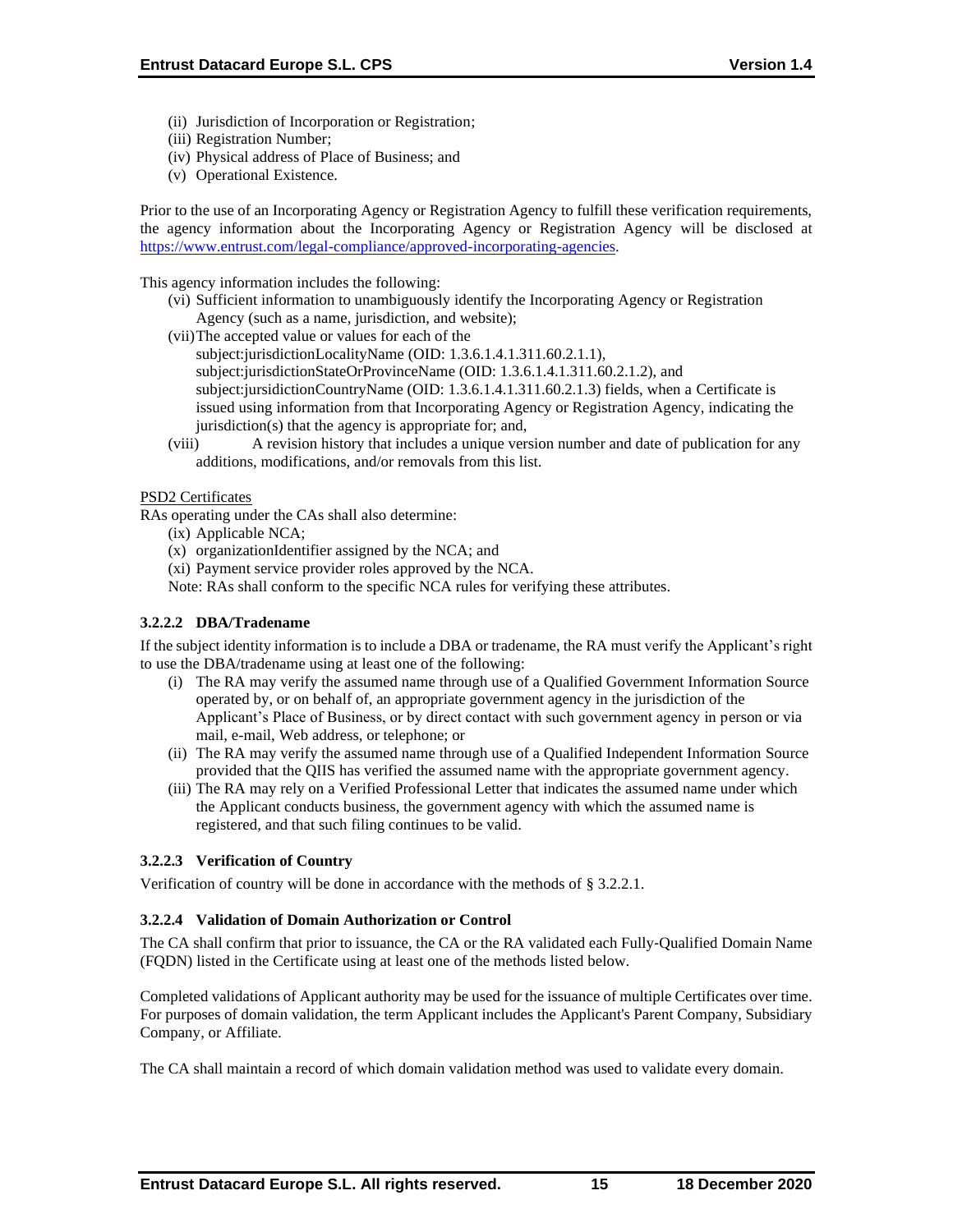# **3.2.2.4.1 Validating the Applicant as a Domain Contact**

This method of domain validation is not used.

# **3.2.2.4.2 Email, Fax, SMS, or Postal Mail to Domain Contact**

Confirm the Applicant's control over the FQDN by sending a Random Value via email, fax, SMS, or postal mail and then receiving a confirming response utilizing the Random Value. The Random Value must be sent to an email address, fax/SMS number, or postal mail address identified as a Domain Contact.

Each email, fax, SMS, or postal mail may confirm control of multiple ADNs.

The CA or RA may send the email, fax, SMS, or postal mail identified under this section to more than one recipient provided that every recipient is identified by the Domain Name Registrar as representing the Domain Name Registrant for every FQDN being verified using the email, fax, SMS, or postal mail.

The Random Value is unique in each email, fax, SMS, or postal mail.

The CA or RA may resend the email, fax, SMS, or postal mail in its entirety, including re-use of the Random Value, provided that the communication's entire contents and recipient(s) remain unchanged.

The Random Value will remain valid for use in a confirming response for no more than 30 days from its creation.

## **3.2.2.4.3 Phone Contact with Domain Contact**

Confirm the Applicant's control over the FQDN by calling the Domain Name Registrant's phone number and obtaining a response confirming the Applicant's request for validation of the FQDN. The CA or RA shall place the call to a phone number identified by the Domain Name Registrar as the Domain Contact.

Each phone call shall be made to a single number and may confirm control of multiple FQDNs, provided that the phone number is identified by the Domain Registrar as a valid contact method for every Base Domain Name being verified using the phone call.

This method will not be re-used after May 31, 2019.

#### **3.2.2.4.4 Constructed Email to Domain Contact**

Confirm the Applicant's control over the FQDN by (i) sending an email to one or more addresses created by using 'admin', 'administrator', 'webmaster', 'hostmaster', or 'postmaster' as the local part, followed by the atsign ("@"), followed by an ADN, (ii) including a Random Value in the email, and (iii) receiving a confirming response utilizing the Random Value.

Each email may confirm control of multiple FQDNs, provided the ADN used in the email is an ADN for each FQDN being confirmed.

The Random Value shall be unique in each email.

The email may be re-sent in its entirety, including the re-use of the Random Value, provided that its entire contents and recipient shall remain unchanged.

The Random Value shall remain valid for use in a confirming response for no more than 30 days from its creation.

#### **3.2.2.4.5 Domain Authorization Document**

This method of domain validation is not used.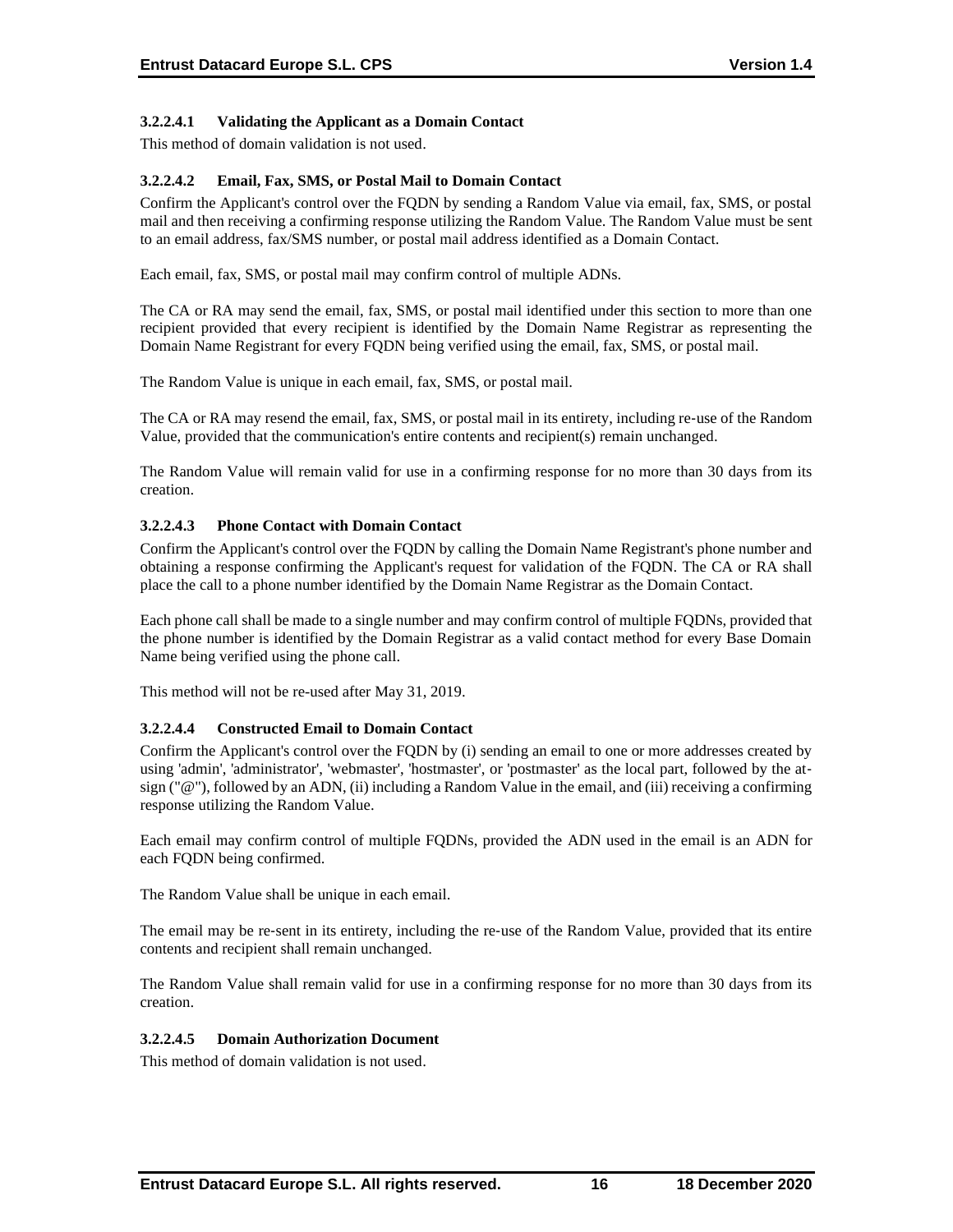# **3.2.2.4.6 Agreed-Upon Change to Website**

This method of domain validation is not used.

# **3.2.2.4.7 DNS Change**

Confirm the Applicant's control over the FQDN by confirming the presence of a Random Value in a DNS CNAME, TXT or CAA record for an ADN or an ADN that is prefixed with a label that begins with an underscore character.

If a Random Value is used, the CA or RA shall provide a Random Value unique to the Certificate request and shall not use the Random Value after (i) 30 days or (ii) if the Applicant submitted the Certificate request, the timeframe permitted for reuse of validated information relevant to the Certificate.

# **3.2.2.4.8 IP Address**

Confirming the Applicant's control over the FQDN by confirming that the Applicant controls an IP Address returned from a DNS lookup for A or AAAA records for the FQDN in accordance with § 3.2.2.5.

Once the FQDN has been validated using this method, the CA MAY NOT also issue Certificates for FQDNs for higher level domain levels that end in the validated FQDN unless the CA performs a separate validation for that FQDN using an authorized method. This method is NOT suitable for validating Wildcard Domain Names.

# **3.2.2.4.9 Test Certificate**

This method of domain validation is not used.

# **3.2.2.4.10 TLS Using a Random Number**

This method of domain validation is not used.

# **3.2.2.4.11 Any Other Method**

This method of domain validation is not used.

# **3.2.2.4.12 Validating Applicant as a Domain Contact**

This method of domain validation is not used.

# **3.2.2.4.13 Email to DNS CAA Contact**

Confirm the Applicant's control over the FQDN by sending a Random Value via email and then receiving a confirming response utilizing the Random Value. The Random Value will be sent to a DNS CAA Email Contact. The relevant CAA Resource Record Set will be found using the search algorithm defined in RFC 8659 Section 3.

Each email may confirm control of multiple FQDNs, provided that each email address is a DNS CAA Email Contact for each ADN Name being validated. The same email may sent to multiple recipients as long as all recipients are the DNS CAA Email Contacts for each ADN being validated.

The Random Value shall be unique in each email. The email may be re-sent in its entirety, including the reuse of the Random Value, provided that its entire contents and recipient(s) remain unchanged. The Random Value shall remain valid for use in a confirming response for no more than 30 days from its creation.

# **3.2.2.4.14 Email to DNS TXT Contact**

Confirm the Applicant's control over the FQDN by sending a Random Value via email and then receiving a confirming response utilizing the Random Value. The Random Value will be sent to a DNS TXT Record Email Contact for the ADN selected to validate the FQDN.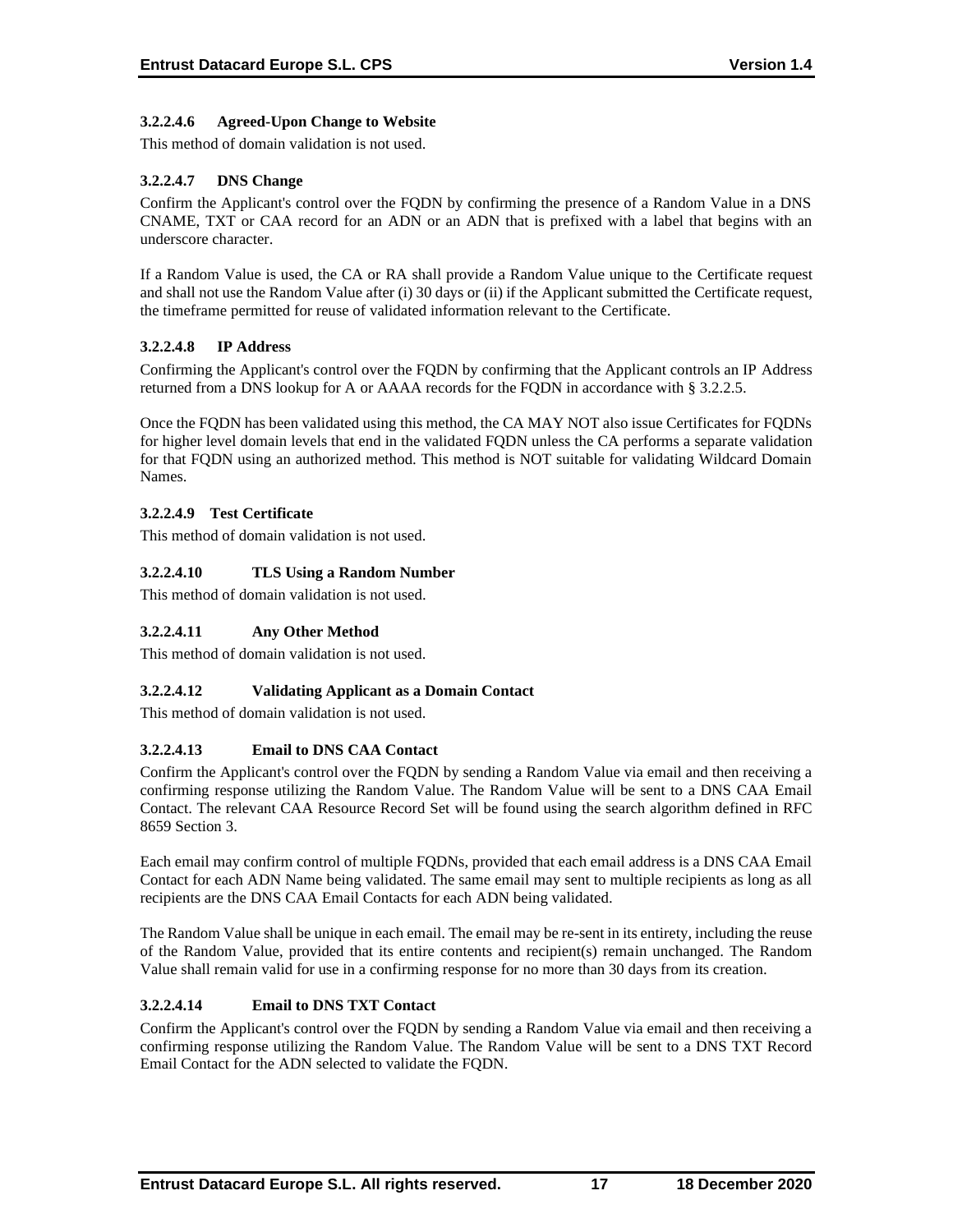Each email may confirm control of multiple FQDNs, provided that each email address is DNS TXT Record Email Contact for each ADN being validated. The same email may be sent to multiple recipients as long as all recipients are the DNS TXT Record Email Contacts for each ADN being validated.

The Random Value shall be unique in each email. The email may be re-sent in its entirety, including the reuse of the Random Value, provided that its entire contents and recipient(s) remain unchanged. The Random Value shall remain valid for use in a confirming response for no more than 30 days from its creation.

# **3.2.2.4.15 Phone with Domain Contact**

Confirm the Applicant's control over the FQDN by calling the Domain Contact's phone number and obtain a confirming response to validate the ADN. Each phone call may confirm control of multiple ADNs provided that the same Domain Contact phone number is listed for each ADN being verified and they provide a confirming response for each ADN.

In the event that someone other than a Domain Contact is reached, the CA may request to be transferred to the Domain Contact.

In the event of reaching voicemail, the CA may leave the Random Value and the ADN(s) being validated. The Random Value must be returned to the CA to approve the request.

The Random Value shall remain valid for use in a confirming response for no more than 30 days from its creation.

# **3.2.2.4.16 Phone Contact with DNS TXT Record Phone Contact**

Confirm the Applicant's control over the FQDN by calling the DNS TXT Record Phone Contact's phone number and obtain a confirming response to validate the ADN. Each phone call may confirm control of multiple ADNs provided that the same DNS TXT Record Phone Contact phone number is listed for each ADN being verified and they provide a confirming response for each ADN.

The CA may not knowingly be transferred or request to be transferred as this phone number has been specifically listed for the purposes of domain validation.

In the event of reaching voicemail, the CA may leave the Random Value and the ADN(s) being validated. The Random Value must be returned to the CA to approve the request.

The Random Value shall remain valid for use in a confirming response for no more than 30 days from its creation.

# **3.2.2.4.17 Phone Contact with DNS CAA Phone Contact**

Confirm the Applicant's control over the FQDN by calling the DNS CAA Phone Contact's phone number and obtain a confirming response to validate the ADN. Each phone call may confirm control of multiple ADNs provided that the same DNS CAA Phone Contact phone number is listed for each ADN being verified and they provide a confirming response for each ADN. The relevant CAA Resource Record Set must be found using the search algorithm defined in RFC 8659 Section 3.

The CA may not knowingly be transferred or request to be transferred as this phone number has been specifically listed for the purposes of domain validation.

In the event of reaching voicemail, the CA may leave the Random Value and the ADN(s) being validated. The Random Value must be returned to the CA to approve the request.

The Random Value shall remain valid for use in a confirming response for no more than 30 days from its creation.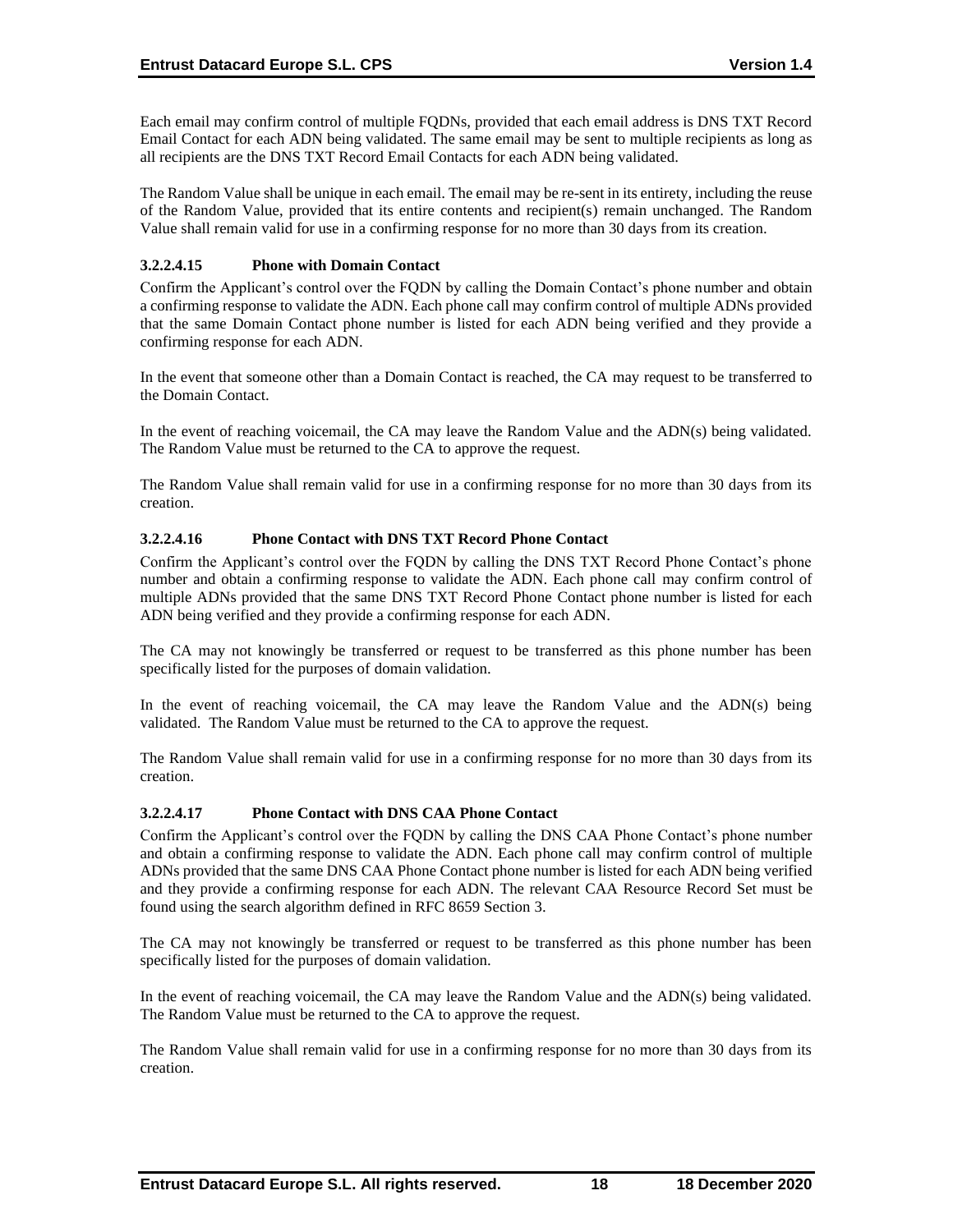# **3.2.2.4.18 Agreed-Upon Change to Website v2**

Confirm the Applicant's control over the FQDN by verifying that the Request Token or Random Value is contained in the contents of a file.

- (i) The entire Request Token or Random Value must not appear in the request used to retrieve the file, and
- (ii) the CA MUST receive a successful HTTP response from the request (meaning a 2xx HTTP status code must be received).

The file containing the Request Token or Random Number:

- (iii) Must be located on the Authorization Domain Name, and
- (iv) Must be located under the "/.well-known/pki-validation" directory, and
- (v) Must be retrieved via either the "http" or "https" scheme, and
- (vi) Must be accessed over an Authorized Port.

If the CA follows redirects the following apply:

- (vii) Redirects must be initiated at the HTTP protocol layer (e.g. using a 3xx status code).
- (viii) Redirects must be the result of an HTTP status code result within the 3xx Redirection class of status codes, as defined in RFC 7231, Section 6.4.
- (ix) Redirects must be to resource URLs with either via the "http" or "https" scheme.
- (x) Redirects must be to resource URLs accessed via Authorized Ports.

If a Random Value is used, then:

- (xi) The CA must provide a Random Value unique to the certificate request.
- (xii)The Random Value must remain valid for use in a confirming response for no more than 30 days from its creation. The CPS MAY specify a shorter validity period for Random Values, in which case the CA must follow its CPS.

Note: Once the FQDN has been validated using this method, the CA may also issue Certificates for other FQDNs that end with all the labels of the validated FQDN. This method is suitable for validating Wildcard Domain Names.

# **3.2.2.4.19 Agreed-Upon Change to Website - ACME**

This method of domain validation is not used.

#### **3.2.2.4.20 TLS Using ALPN**

This method of domain validation is not used.

#### **3.2.2.5 Authentication of an IP Address**

IP addresses are not permitted for Certificates.

### **3.2.2.6 Wildcard Validation**

Wildcards are not permitted for eIDAS QWAC or PSD2 QWAC.

#### **3.2.2.7 Data Source Accuracy**

Prior to using any data source as a Reliable Data Source, the RA shall evaluate the source for its reliability, accuracy, and resistance to alteration or falsification.

#### **3.2.2.8 CAA Records**

Entrust policy on CAA records is stated in §4.2.4.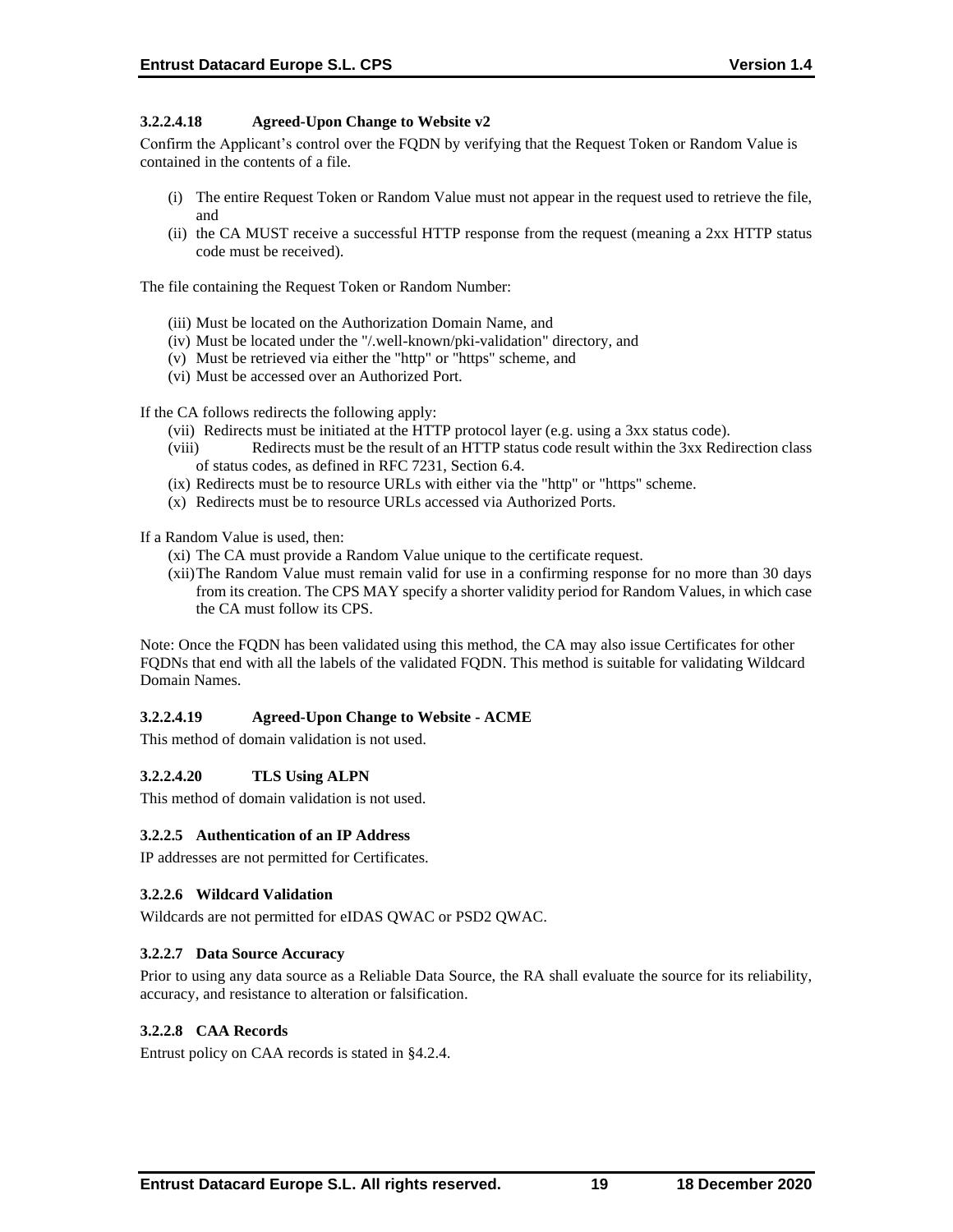# **3.2.2.9 Authentication of Email Address**

The CA uses one of the following methods to confirm that the Applicant has control of or right to use email addresses:

- (i) Sending a URL including a random value to the email address and then receiving an acknowledgement click-through with passphrase on the web page utilizing the random value URL; or
- (ii) Using a domain validation process from §3.2.2.4 to demonstrate control over or right to use an FQDN. Once verified, the Enterprise RA can approve issuance of Certificates containing email addresses under that FQDN or associated Base Domain Name.

#### **3.2.2.10 Organization Identifier**

The organization identifier must contain a registration reference for a legal entity assigned in accordance to the identified registration scheme.

The registration scheme must be identified using the using the following structure in the presented order:

- (i) 3 character registration scheme identifier;
- (ii) 2 character ISO 3166 country code for the nation in which the registration scheme is operated, or if the
- (iii) scheme is operated globally ISO 3166 code "XG" shall be used;
- (iv) For the NTR registration scheme identifier, if required, a 2 character ISO 3166-2 identifier for the subdivision (state or province) of the nation in which the registration scheme is operated, preceded by plus "+" (0x2B (ASCII), U+002B (UTF-8));
- (v) a hyphen-minus "-"  $(0x2D (ASCII), U+002D (UTF-8));$
- (vi) Registration Reference allocated in accordance with the identified Registration Scheme

Note: Registration references may contain hyphens, but registration schemes, ISO 3166 country codes, and ISO 3166-2 identifiers do not. Therefore if more than one hyphen appears in the structure, the leftmost hyphen is a separator, and the remaining hyphens are part of the registration reference.

The CA or RA shall:

- (vii) Confirm that the organization represented by the registration reference is the same as the organization named within the context of the Subject's jurisdiction per §3.2.2.1;
- (viii) Further verify the registration reference matches other information verified in accordance with §3.2.2;
- (ix) Take appropriate measures to disambiguate between different organizations as described in Appendix B for each registration scheme;
- (x) Apply the validation rules relevant to the registration scheme as specified in Appendix B.

# **3.2.3 Authentication of Individual Identity**

RAs operating under the CAs shall use the methods set out below to verify any individual identities that are submitted by an Applicant or Subscriber.

The CA or RA will verify the Authorized Representative or Subject by:

- (i) Physical presence; or
- (ii) Means of a Certificate of a qualified electronic signature or of a qualified electronic seal.

#### eIDAS QWAC and PSD2 QWAC

RAs operating under the CAs shall perform a verification of the identity and authority of the Contract Signer, the Certificate Approver, and the Certificate Requestor associated with Certificate Applications that are submitted by an Applicant or Subscriber. In order to establish the accuracy of an individual identity, the RA operating under a CA shall perform identity and authority verification consistent with the requirements set forth in the EV SSL Guidelines published by the CA/Browser Forum and the ETSI Guidelines.

# **3.2.4 Non-verified Subscriber Information**

No stipulation.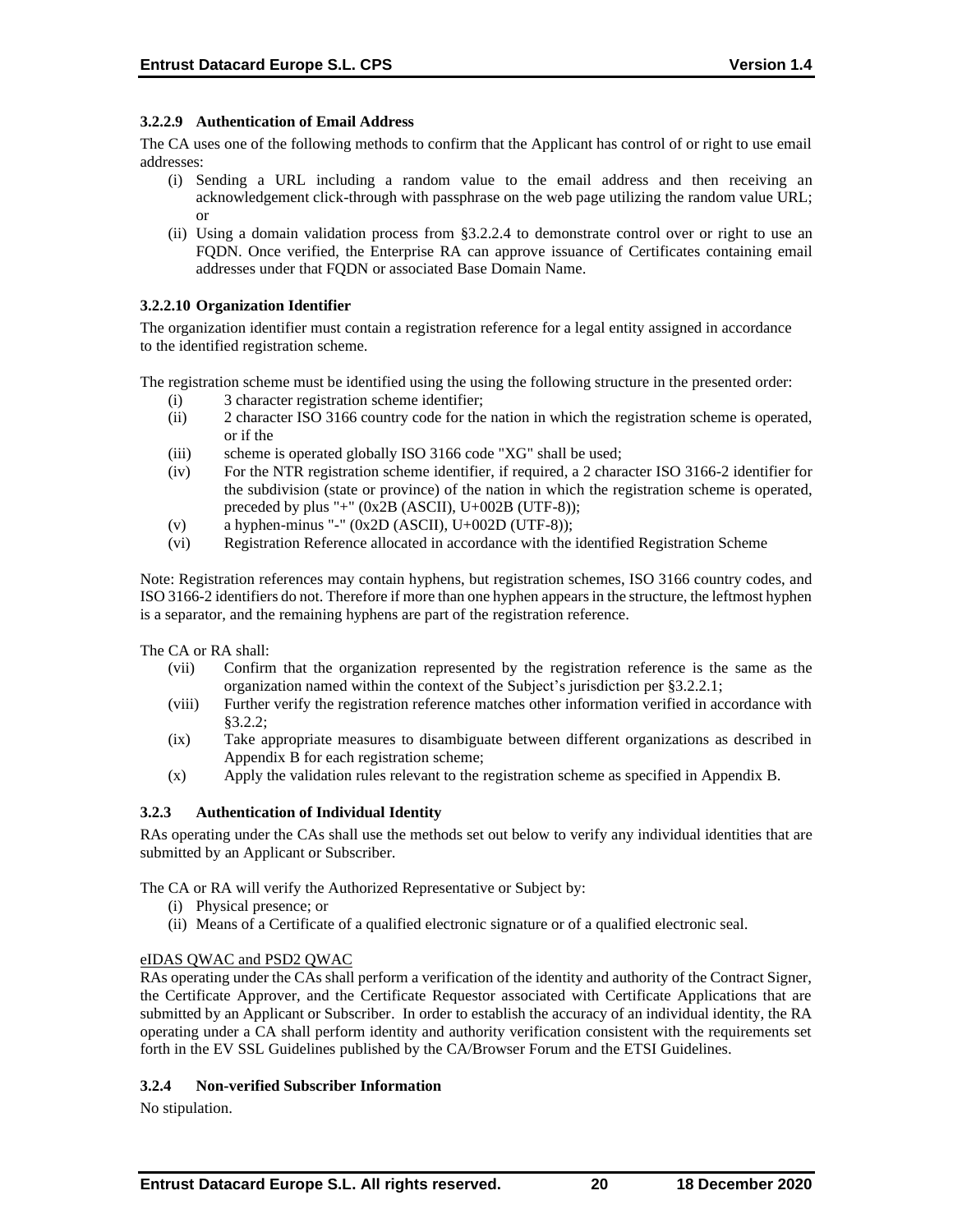# **3.2.5 Validation of Authority**

If the Applicant for a Certificate containing subject identity information is an organization, the RA will use a reliable method of communication to verify the authenticity of the Applicant representative's Certificate request.

The RA may use the sources listed in §3.2.2.1 to verify the reliable method of communication. Provided that the RA uses a reliable method of communication, the RA may establish the authenticity of the Certificate request directly with the Applicant representative or with an authoritative source within the Applicant's organization, such as the Applicant's main business offices, corporate offices, human resource offices, information technology offices, or other department that the RA deems appropriate.

The CA allows a Subscriber to specify the individuals who may request Certificates and will not accept any Certificate requests that are outside this specification. The CAs will provide a Subscriber with a list of its authorized Certificate Requesters upon the Subscriber's verified written request.

#### eIDAS QWAC and PSD2 QWAC

The CA or RA must verify the identity and authority of the Contract Signer and Certificate Approver in accordance with EV SSL Guidelines section 11.8.

#### **3.2.6 Criteria for Interpretation**

Externally issued Cross Certificates that identify Entrust as the subject are disclosed in §1.3.1, provided that Entrust arranged for or accepted the establishment of the trust relationship (i.e. the Cross Certificate at issue).

## **3.3 Identification and Authentication for Re-key Requests**

## **3.3.1 Identification and Authentication for Routine Re-key**

Each Certificate shall contain a Certificate expiration date. The reason for having an expiration date for a Certificate is to minimize the exposure of the Key Pair associated with the Certificate. For this reason, when processing a new Certificate Application, the CA recommends that a new Key Pair be generated and that the new Public Key of this Key Pair be submitted with the Applicant's Certificate Application. If a Subscriber wishes to continue to use a Certificate beyond the expiry date for the current Certificate, the Subscriber must obtain a new Certificate and replace the Certificate that is about to expire. Subscribers submitting a new Certificate Application will be required to complete the initial application process, as described in §4.1. The RA may reuse documents and data provided in §3.2 to verify Certificate information per §4.2.1.

The RA that processed the Subscriber's Certificate Application shall make a commercially reasonable effort to notify Subscribers of the pending expiration of their Certificate by sending an email to the technical contact listed in the corresponding Certificate Application. Upon expiration of a Certificate, the Subscriber shall immediately cease using such Certificate and shall remove such Certificate from any devices and/or software in which it has been installed.

# eIADS QWAC and PSD2 QWAC

The Subscriber may request a replacement Certificate using an existing key pair.

#### **3.3.2 Identification and Authentication for Re-key after Revocation**

The CAs and RAs operating under the CAs do not renew Certificates that have been revoked. If a Subscriber wishes to use a Certificate after revocation, the Subscriber must apply for a new Certificate and replace the Certificate that has been revoked. In order to obtain another Certificate, the Subscriber shall be required to complete the initial application process, as described in §4.1. Upon revocation of a Certificate, the Subscriber shall immediately cease using such Certificate and shall remove such Certificate from any devices and/or software in which it has been installed.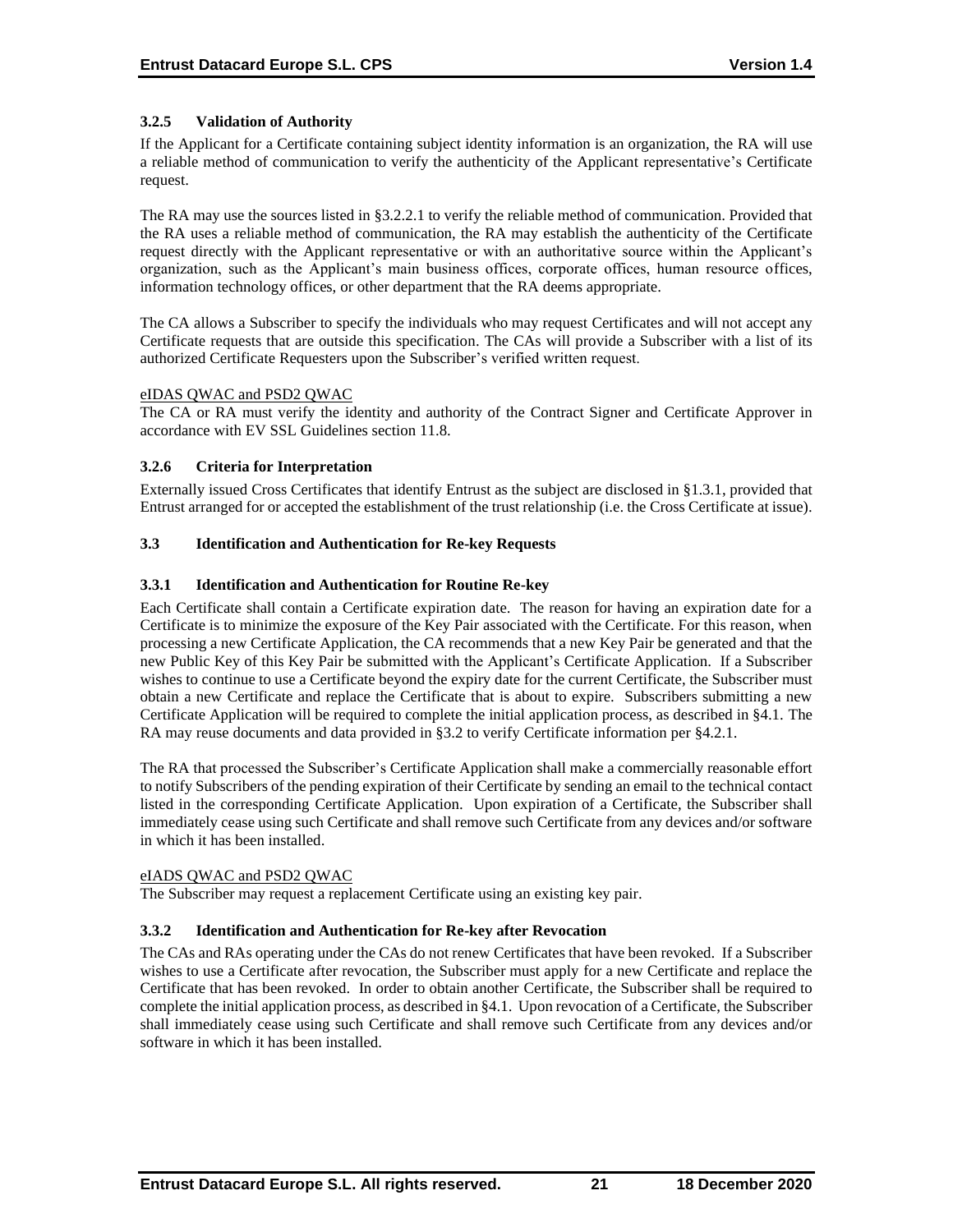# **3.4 Identification and Authentication for Revocation Requests**

A Subscriber may request revocation of their Certificate at any time provided that the Subscriber can validate to the RA that processed the Subscriber's Certificate Application that the Subscriber is the person, organization, or entity to whom the Certificate was issued. The RA shall authenticate a request from a Subscriber for revocation of their Certificate by authenticating the Subscriber or confirming authorization of the Subscriber through a reliable method of communication. Upon receipt and confirmation of such information, the RA shall then process the revocation request as stipulated in §4.9.

An Enterprise RA may use multi-factor authentication to request revocation of a Certificate.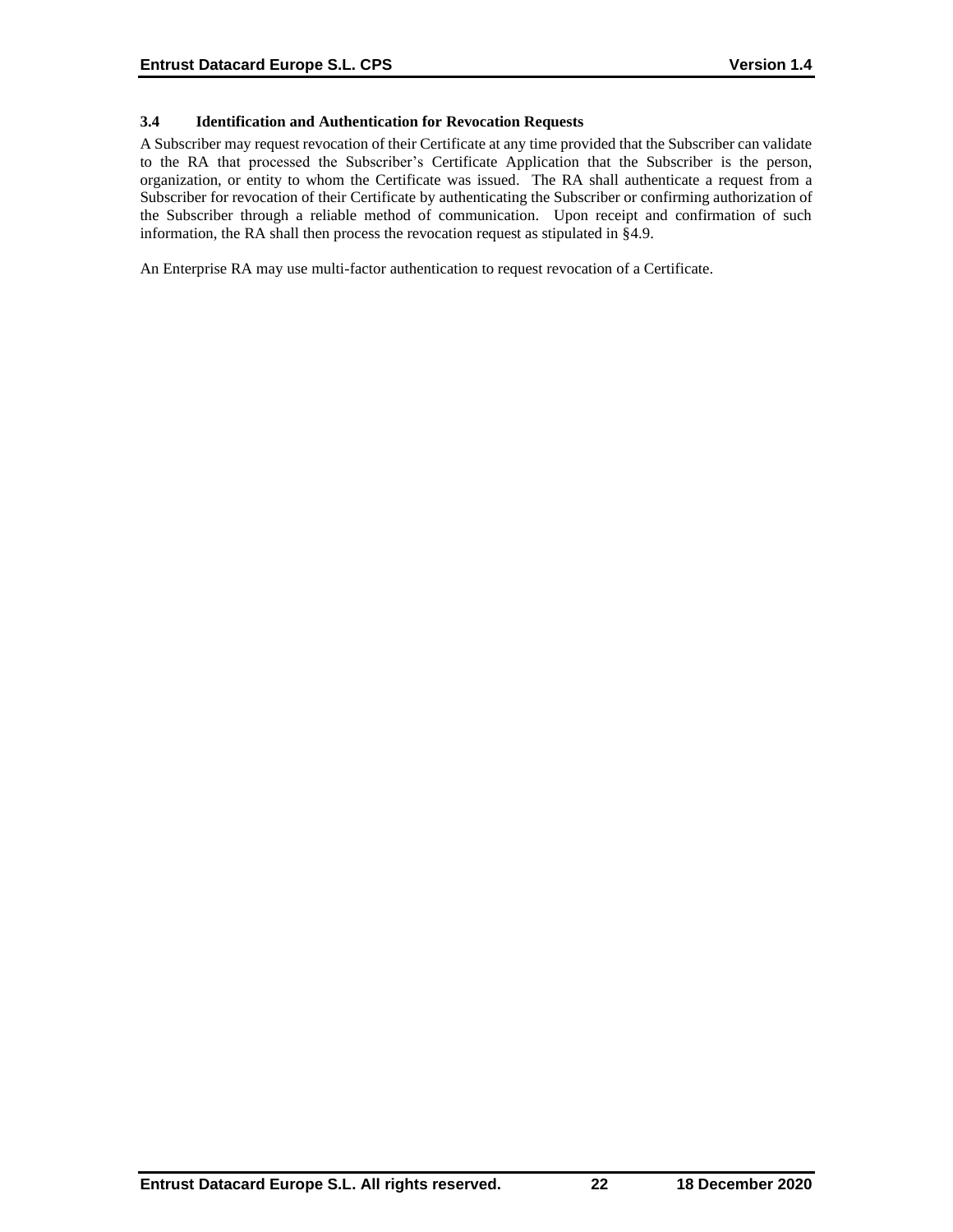# **4. Certificate Life-Cycle Operational Requirements**

#### **4.1 Certificate Application**

To obtain a Certificate, an Applicant must:

- (i) generate a secure and cryptographically sound Key Pair, if not generated by a CA
- (ii) agree to all of the terms and conditions of the CPS and the Subscription Agreement, and
- (iii) complete and submit a Certificate Application, providing all information requested by an RA without any errors, misrepresentation, or omissions.

If the Applicant is not the same as the Subject of the Certificate being requested by the Applicant, then both the Applicant and the Subject must agree to all of the terms and conditions of the CPS and the Subscription Agreement.

To avoid any conflicts of interests, the Subscriber and Entrust shall be separate entities. The only exception is Entrust running all or part of the RA tasks when subscribing a certificate for itself or for persons identified in association with Entrust as the Subject.

Upon an Applicant's completion of the Certificate Application and acceptance of the terms and conditions of this CPS and the Subscription Agreement, an RA shall follow the procedures described in §3.2 to perform verification of the information contained in the Certificate Application. If the verification performed by an RA is successful, the RA may, in its sole discretion, request the issuance to the Applicant of a Certificate from a CA. If an RA refuses to request the issuance of a Certificate, the RA shall (i) use commercially reasonable efforts to notify the Applicant by email of any reasons for refusal, and (ii) promptly refund any amounts that have been paid in connection with the Certificate Application.

In the event of successful verification of a Certificate Application, the RA shall submit a request to a CA for the issuance of a Certificate and shall notify the Applicant. The CA will provide the Certificate pickup through either email, URL link or through the API.

#### eIDAS QWAC and PSD2 QWAC

- (iv) Certificate Requester The Certificate request must be signed and submitted by an authorized Certificate Requester.
- (v) Certificate Approver The Certificate request must be reviewed and approved by an authorized Certificate Approver.
- (vi) Contract Signer A Subscription Agreement applicable to the requested Certificate must be signed by an authorized Contract Signer.

One person may be authorized by the Applicant to fill one, two, or all three of these roles. An Applicant may also authorize more than one person to fill each of these roles.

# **4.1.1 Who Can Submit a Certificate Application**

Either the Applicant or an individual authorized to request Certificates on behalf of the Applicant may submit Certificate requests. Applicants are responsible for any data that the Applicant or an agent of the Applicant supplies to the RA.

The CAs shall identify subsequent suspicious Certificate requests in accordance with the high risk process per §4.2.1.

The CAs do not issue Certificates to any persons or entities on a government denied list maintained by Spain and Canada or that is located in a country with which the laws of Spain or Canada prohibit doing business.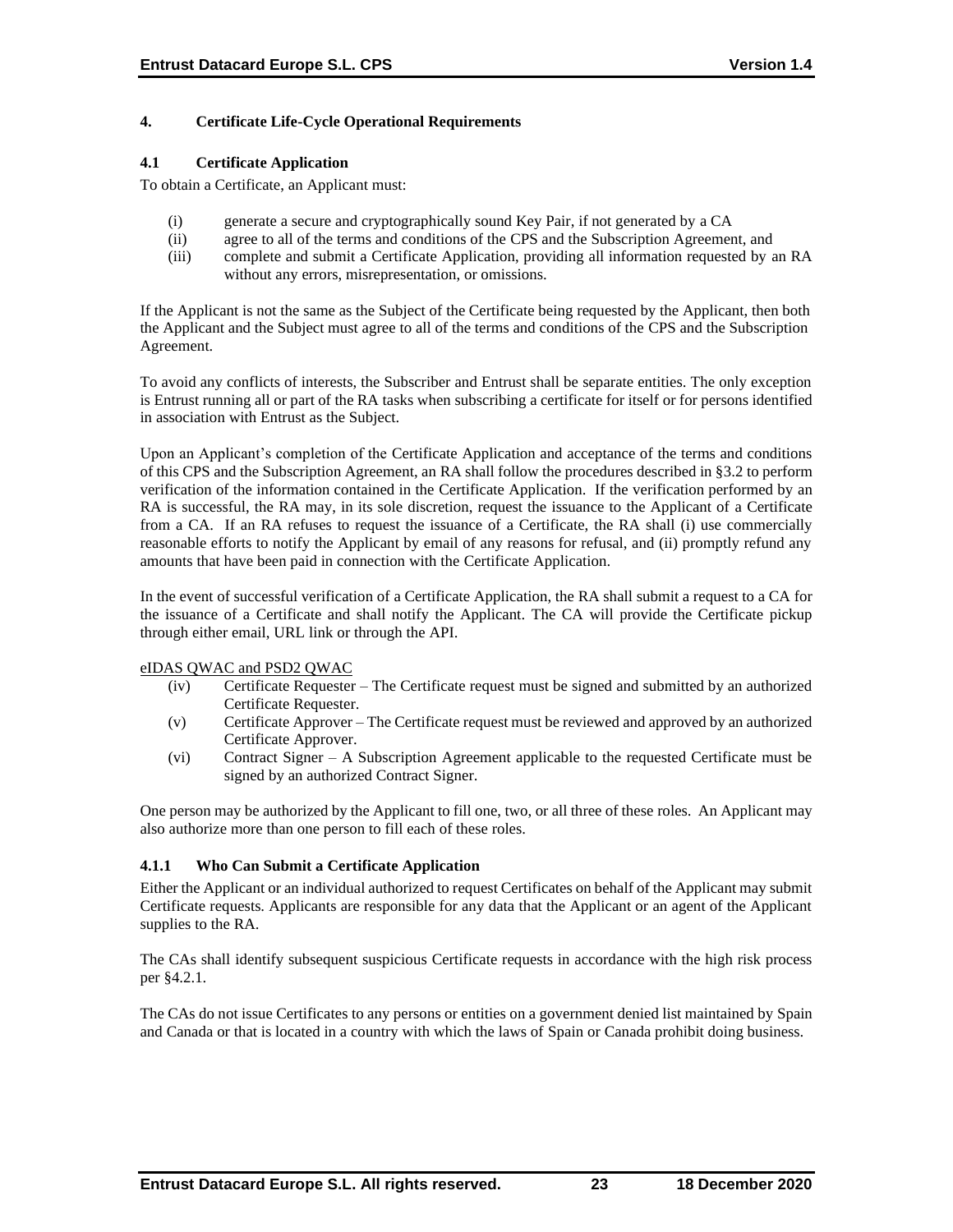# **4.1.2 Enrollment Process and Responsibilities**

The CAs require each Applicant to submit a Certificate request and application information prior to issuing a Certificate. The CAs or RAs authenticates all communication from an Applicant and protects communication from modification.

Generally, Applicants request a Certificate by completing the request forms online. Applicants are solely responsible for submitting a complete and accurate Certificate request for each Certificate.

The enrollment process includes:

- (i) Agreeing to the applicable Subscription Agreement,
- (ii) Paying any applicable fees,
- (iii) Submitting a complete Certificate application,
- (iv) Generating a key pair, and
- (v) Delivering the public key of the key pair to the CA.

By executing the Subscription Agreement, Subscribers warrant that all of the information contained in the Certificate request is correct.

The Subscription Agreement may be signed in either of the following two methods:

- If the Subscription Agreement is in electronic form, it will be signed with an online click-through process.
- In the alternative, Subscribers may print and sign a signature page referring to the Subscription Agreement, and email or upload the signed document to Entrust.

#### **4.2 Certificate Application Processing**

#### **4.2.1 Performing Identification and Authentication Functions**

The CAs and RAs may use the documents and data provided in §3.2 to verify Certificate information.

The CAs maintain procedures to identify high risk Certificate requests that require additional verification activity prior to Certificate issuance. High risk certificate procedures include processes to verify high risk domain names and/or evaluate deceptive domain names.

#### eIDAS QWAC and PSD2 QWAC

With the exception of PSD2 specific attributes, reuse of previous validation data or documentation obtained from a source specified under §3.2 may be used no more than 13 months after such data or documentation was validated.

#### PSD2 Certificates

PSD2 specific attributes shall only be used for 30 days after validation is completed.

#### **4.2.2 Approval or Rejection of Certificate Applications**

The CAs shall not issue Certificates containing Internal Names.

#### **4.2.3 Time to Process Certificate Applications**

No stipulation.

#### **4.2.4 Certification Authority Authorization (CAA) Records**

Prior to issuing eIDAS QWAC or PSD2 QWAC, the CA checks for certification authority authorization (CAA) records for each dNSName in the subjectAltName extension of the Certificate to be issued, according to the procedure in RFC 8659, following the processing instructions set down in RFC 8659 for any records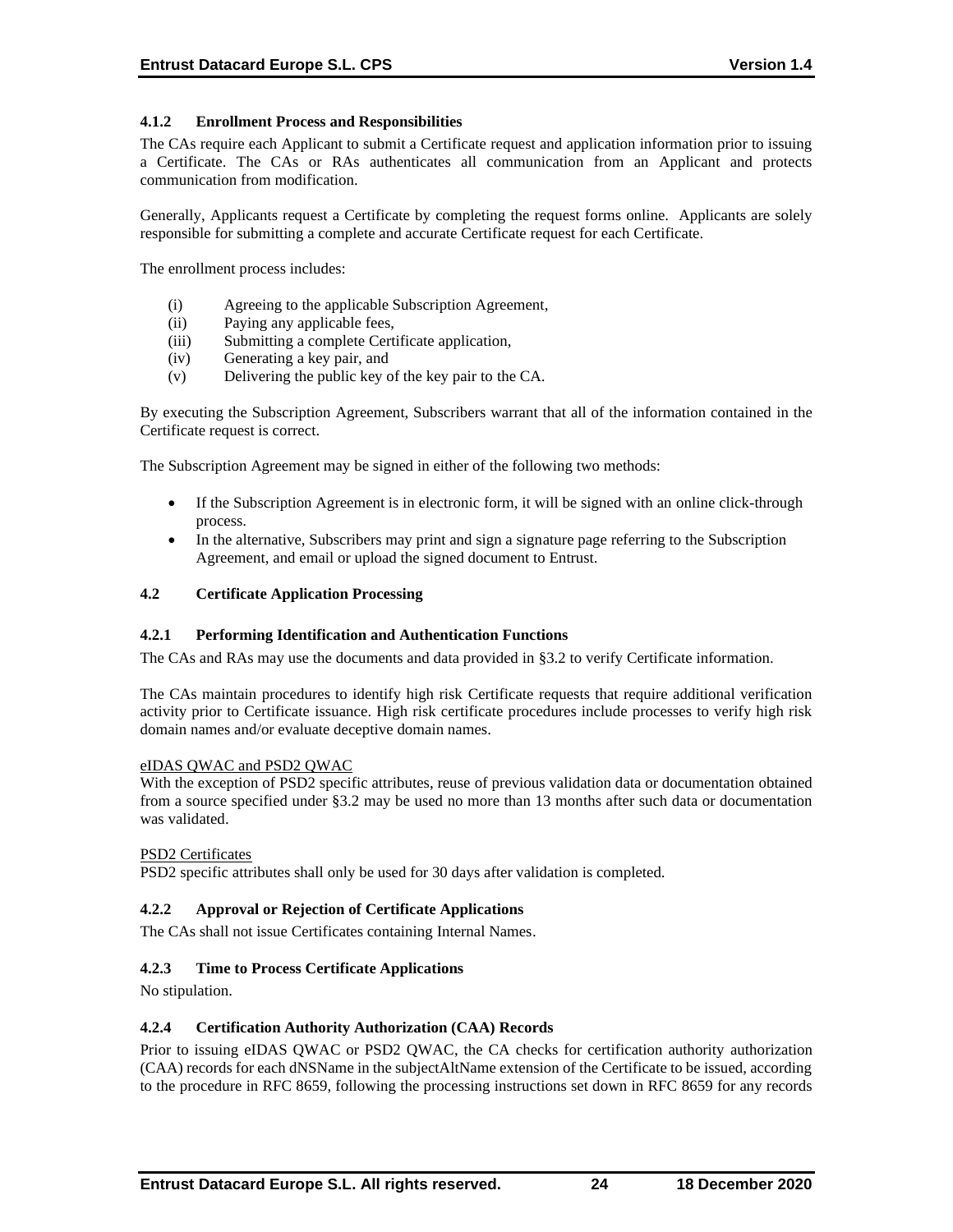found. If the Certificate is issued, it will be issued within the TTL of the CAA record, or 8 hours, whichever is greater.

When processing CAA records, the CAs process the issue, issuewild, and iodef property tags as specified in RFC 8659. The CA may not act on the contents of the iodef property tag. The CAs respect the critical flag and will not issue a Certificate if they encounter an unrecognized property with this flag set.

The CAs may not check CAA records for the following exceptions:

- (i) For Certificates for which a Certificate Transparency pre‐certificate was created and logged in at least two public logs, and for which CAA was checked.
- (ii) For Certificates issued by a Technically Constrained Subordinate CA Certificate as set out in Baseline Requirements section 7.1.5, where the lack of CAA checking is an explicit contractual provision in the contract with the Applicant.
- (iii) If the CA or an Affiliate of the CA is the DNS Operator (as defined in RFC 7719) of the domain's DNS.

The CA treats a record lookup failure as permission to issue if:

- (iv) the failure is outside the CA's infrastructure; and
- (v) the lookup has been retried at least once; and
- (vi) the domain's zone does not have a DNSSEC validation chain to the ICANN root.

The CA documents potential issuances that were prevented by a CAA record in sufficient detail to provide feedback to the CAB Forum on the circumstances, and will dispatch reports of such issuance requests to the contact(s) stipulated in the CAA iodef record(s), if present. The CAs support mailto: and https: URL schemes in the iodef record.

Entrust CAA identifying domain is '**entrust.net**'.

#### **4.3 Certificate Issuance**

After performing verification of the information provided by an Applicant with a Certificate Application, an RA operating under a CA may request that a CA issue a Certificate. Upon receipt of a request from an RA operating under a CA, the CA may generate and digitally sign an Certificate in accordance with the Certificate profile described in §7. An Enterprise RA can approve issuance of Certificates and submit the certificate request to an RA.

Entrust shall not issue certificates whose lifetime exceeds that of the CA's Certificate.

Upon issuance of a Certificate, neither Entrust nor any independent third-party RA operating under a CA, nor any Resellers or Co-marketers, or any subcontractors, distributors, agents, suppliers, employees, or directors of any of the foregoing shall have any obligation to perform any ongoing monitoring, investigation, or verification of the information provided in a Certificate Application.

#### eIDAS QWAC and PSD2 QWAC

The CA assigns a person who is not responsible for the collection of information to review all of the information and documentation assembled in support of the Certificate Application and look for discrepancies or other details requiring further explanation. Upon successful completion of this final crosscorrelation and due diligence step, the CA may generate and digitally sign a Certificate.

# **4.3.1 CA Actions During Certificate Issuance**

Certificate issuance by the Root CA shall require an individual authorized by the CA (i.e. the CA system operator, system officer, or PKI administrator) to deliberately issue a direct command in order for the Root CA to perform a certificate signing operation.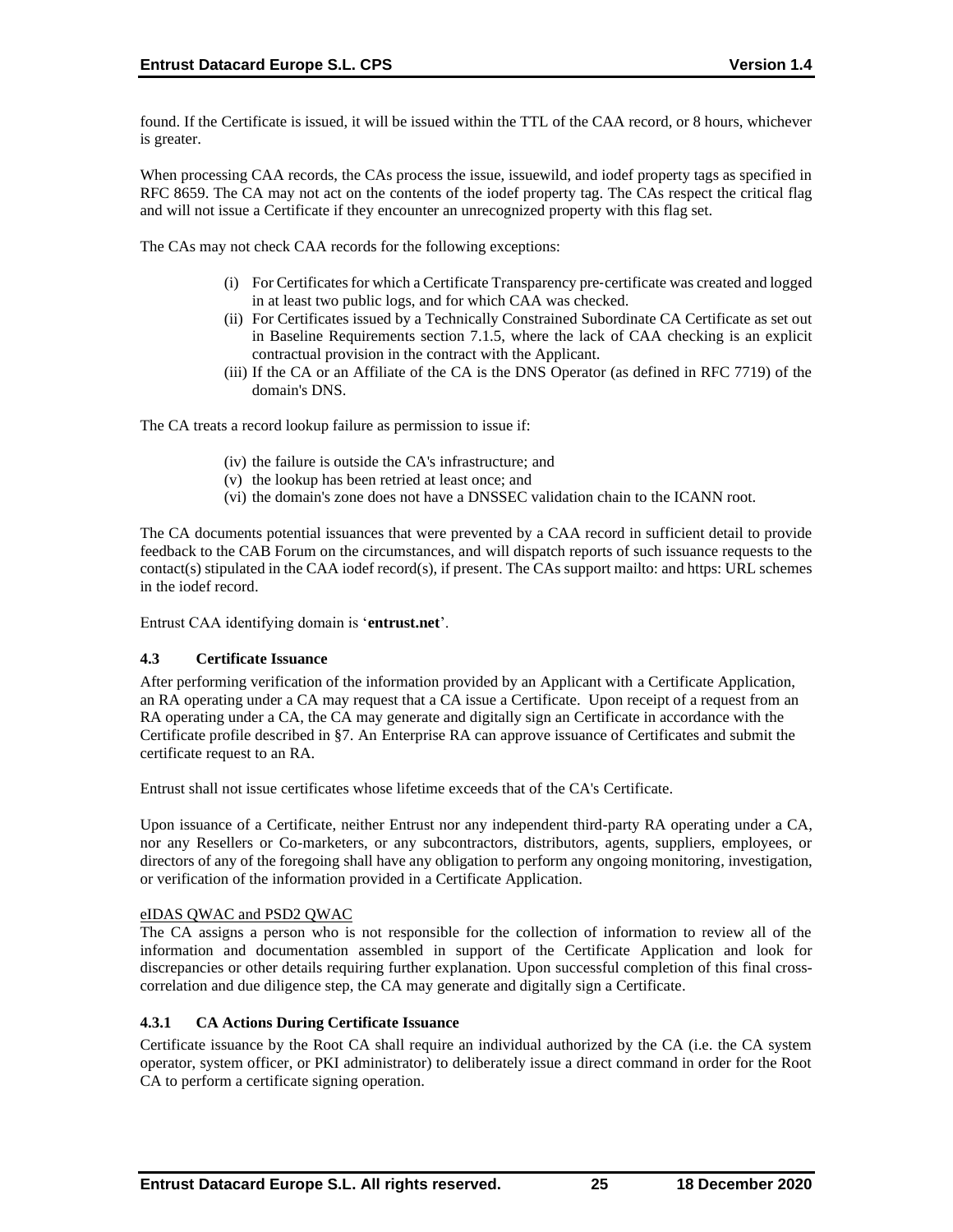# eIDAS QSigC

If the CA generated the Key Pair, the secure cryptographic device containing the Private Key shall be securely delivered to the registered Subject or, in the case of the CA managing the Private Key on behalf of the Subject, the CA shall ensure that the Subject has sole control over its Private Key.

## **4.3.2 Notification to Subscriber by the CA of Issuance of Certificate**

Once a Certificate has been generated and placed in a Repository, the RA that requested the issuance of the Certificate shall use commercially reasonable efforts to notify the Applicant by email that the Applicant's Certificate is available. The email may contain a URL for use by the Applicant to retrieve the Certificate.

## **4.4 Certificate Acceptance**

# **4.4.1 Conduct Constituting Certificate Acceptance**

No stipulation.

## **4.4.2 Publication of the Certificate by the CA**

No stipulation.

## **4.4.3 Notification of Certificate Issuance by the CA to Other Entities**

#### Subordinate CA Certificates

Subordinate CA Certificates shall be disclosed in the CA Common Database (i.e., https://ccadb.force.com) within one week of Certificate issuance.

#### eIDAS QWAC and PSD2 QWAC

eIDAS QWAC and PSD2 QWAC will include two or more signed certificate timestamps (SCT) from ASV approved independent Certificate Transparency logs.

#### PSD2 Certificates

If the NCA provides an email address where the CA can inform the NCA identified in a newly issued Certificate then the CA shall send to that email address information on the content of the Certificate in plain text including the Certificate serial number in hexadecimanl, the subject distinguished name, the issuer distinguished name, the Certificate validity period, as well as contact information and instructions for revocation requests and a copy of the Certificate file.

# **4.5 Key Pair and Certificate Usage**

# **4.5.1 Subscriber Private Key and Certificate Usage**

Subscriber shall conform to §9.6.3.

# **4.5.2 Relying Party Public Key and Certificate Usage**

No stipulation.

#### **4.6 Certificate Renewal**

# **4.6.1 Circumstance for Certificate Renewal**

In accordance with the Subscription Agreement, CAs or RAs will provide a Certificate lifecycle monitoring service which will support Certificate renewal.

# **4.6.2 Who May Request Renewal**

Subscribers or Subscriber agents may request renewal of Certificates.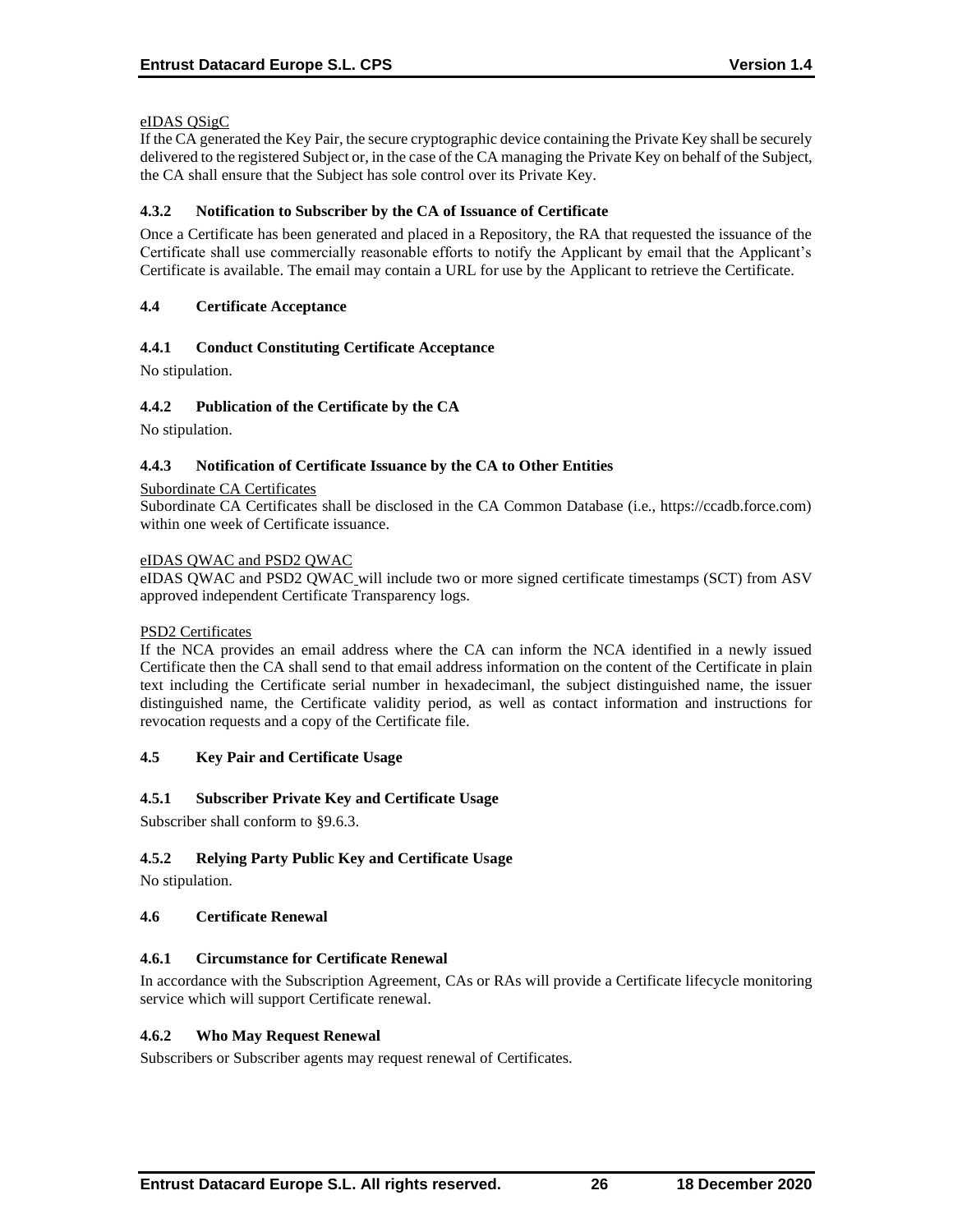# **4.6.3 Processing Certificate Renewal Requests**

CAs or RAs will process Certificate renewal requests with validated verification data. Previous verification data may be used as specified in §4.2.1.

Certificates may be renewed using the previously accepted Public Key, if the Public Key meets the key size requirements of §6.1.5.

#### **4.6.4 Notification of New Certificate Issuance to Subscriber**

CAs or RAs will provide Certificate renewal notification to the Subscriber or Subscriber agents through an Internet link or by email.

Subscribers or Subscriber agents may request that email renewal notices are not sent for their expiring Certificates.

## **4.6.5 Conduct Constituting Acceptance of a Renewal Certificate**

No stipulation.

## **4.6.6 Publication of the Renewal Certificate by the CA**

CAs or RAs will provide the Subscriber with a Certificate through an Internet link.

## **4.6.7 Notification of Certificate Issuance by the CA to Other Entities**

No stipulation.

## **4.7 Certificate Re-key**

## **4.7.1 Circumstance for Certificate Re-key**

No stipulation.

# **4.7.2 Who May Request Certification of a New Public Key**

No stipulation.

# **4.7.3 Processing Certificate Re-keying Requests**

No stipulation.

# **4.7.4 Notification of New Certificate Issuance to Subscriber**

No stipulation.

# **4.7.5 Conduct Constituting Acceptance of a Re-keyed Certificate**

No stipulation.

# **4.7.6 Publication of the Re-keyed Certificate by the CA**

No stipulation.

**4.7.7 Notification of Certificate Issuance by the CA to Other Entities** No stipulation.

# **4.8 Certificate Modification**

# **4.8.1 Circumstance for Certificate Modification**

No stipulation.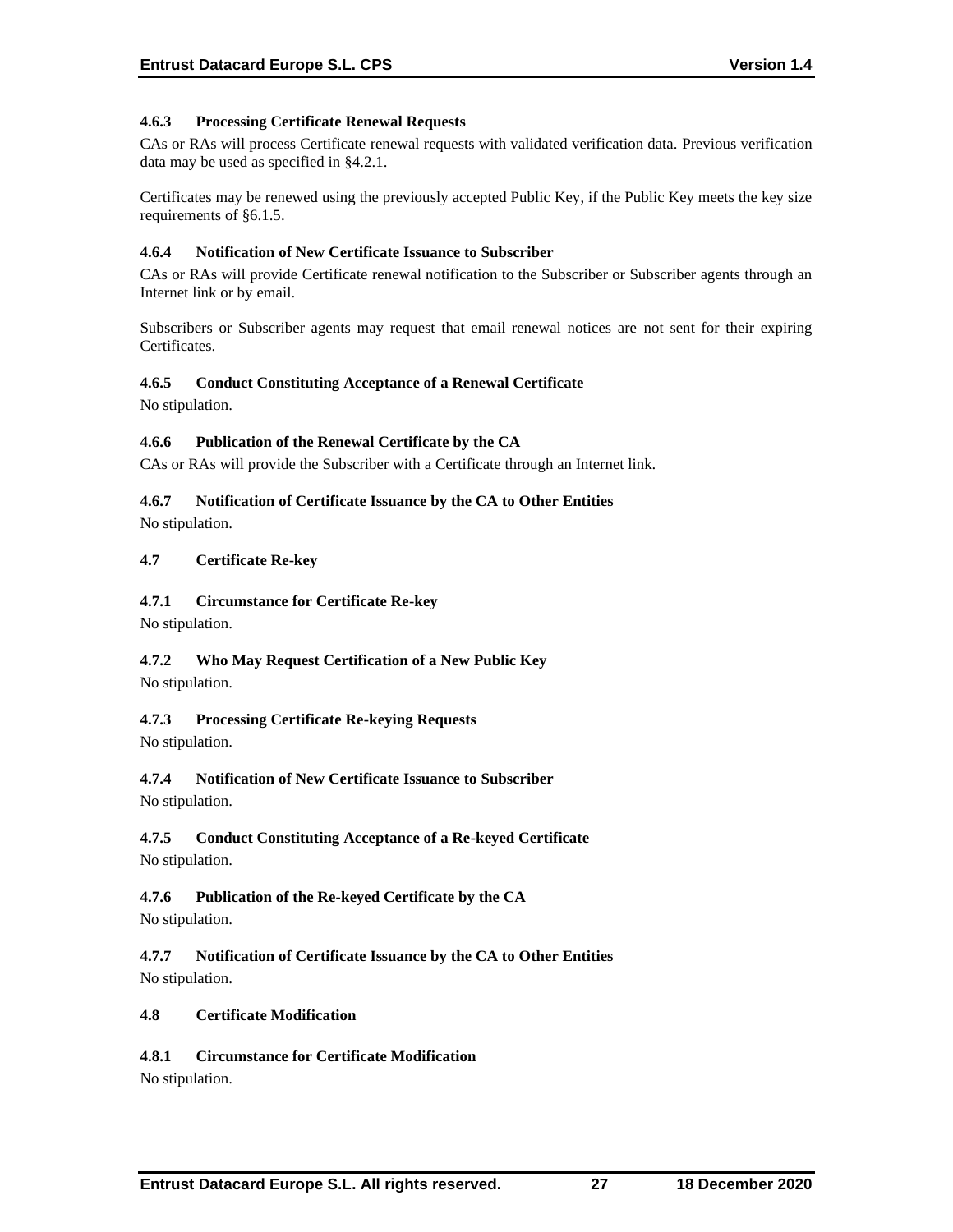# **4.8.2 Who May Request Certificate Modification**

No stipulation.

# **4.8.3 Processing Certificate Modification Requests**

No stipulation.

# **4.8.4 Notification of New Certificate Issuance to Subscriber**

No stipulation.

# **4.8.5 Conduct Constituting Acceptance of Modified Certificate** No stipulation.

# **4.8.6 Publication of the Modified Certificate by the CA**

No stipulation.

# **4.8.7 Notification of Certificate Issuance by the CA to Other Entities**

No stipulation.

# **4.9 Certificate Revocation and Suspension**

The CA shall revoke a Certificate after receiving a valid revocation request from an RA operating under such CA. An RA operating under a CA shall be entitled to request and may request that a CA revoke a Certificate after such RA receives a valid revocation request from the Subscriber for such Certificate. An RA operating under a CA shall be entitled to request and shall request that a CA revoke a Certificate if such RA becomes aware of the occurrence of any event that would require a Subscriber to cease to use such Certificate.

CAs do not support the suspension of Certificates.

# **4.9.1 Circumstances for Revocation**

# **4.9.1.1 Reasons for Revoking a Subscriber Certificate**

The CA shall be entitled to revoke and may revoke, and an RA operating under a CA shall be entitled to request revocation of and shall request revocation of, a Subscriber's Certificate if the CA or RA has knowledge of or a reasonable basis for believing that of any of the events listed in this section have occurred.

The CA will revoke a Certificate within 24 hours if one or more of the following occurs:

- (i) The Subscriber requests in writing that the CA revoke the Certificate;
- (ii) The Subscriber notifies the CA that the original Certificate request was not authorized and does not retroactively grant authorization;
- (iii) The CA obtains evidence that the Subscriber's Private Key corresponding to the Public Key in the Certificate suffered a Key Compromise;
- (iv) The CA is made aware of a demonstrated or proven method that can easily compute the Subscriber's Private Key based on the Public Key in the Certificate (such as a Debian weak key, see [https://wiki.debian.org/SSLkeys\)](https://wiki.debian.org/SSLkeys); or
- (v) The CA obtains evidence that the validation of the domain authorization or control for any FQDN or IP Address in the Certificate should not be relied upon.

The CA should revoke a Certificate within 24 hours and must revoke a Certificate within 5 days if one or more of the following occurs:

- (vi) The Certificate no longer complies with the requirements of Sections 6.1.5 and 6.1.6;
- (vii) The CA obtains evidence that the Certificate was misused;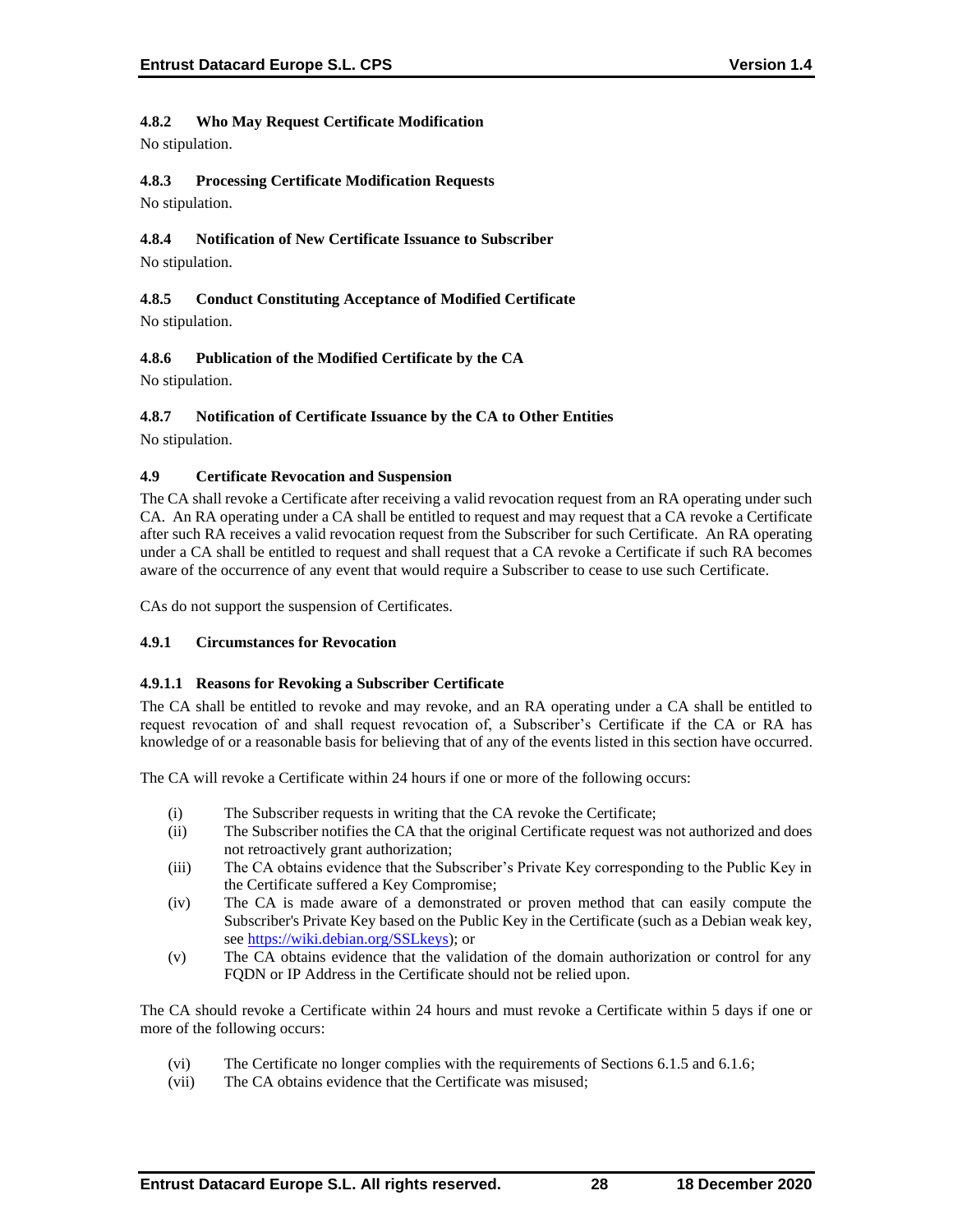- (viii) The CA is made aware that a Subscriber has violated one or more of its material obligations under the Subscription Agreement;
- (ix) The CA is made aware of any circumstance indicating that use of a FQDN or IP Address in the Certificate is no longer legally permitted (e.g. a court or arbitrator has revoked a Domain Name Registrant's right to use the Domain Name, a relevant licensing or services agreement between the Domain Name Registrant and the Applicant has terminated, or the Domain Name Registrant has failed to renew the Domain Name);
- (x) The CA is made aware that a Certificate with a Wildcard Domain Name has been used to authenticate a fraudulently misleading subordinate FQDN;
- (xi) The CA is made aware of a material change in the information contained in the Certificate;
- (xii) The CA is made aware that the Certificate was not issued in accordance with this CPS;
- (xiii) The CA determines that any of the information appearing in the Certificate is inaccurate;
- (xiv) The CA's right to issue Certificates under this CPS expires or is revoked or terminated, unless the CA has made arrangements to continue maintaining the CRL/OCSP Repository;
- (xv) Revocation is required by any other section in this CPS;
- (xvi) The CA is made aware of a demonstrated or proven method that exposes the Subscriber's Private Key to compromise or if there is clear evidence that the specific method used to generate the Private Key was flawed;
- (xvii) The technical content or format of the Certificate presents an unacceptable risk to ASVs or Relying Parties;
- (xviii) A Certificate is used to digitally sign hostile code, including spyware or other malicious software (malware); or
- (xix) Any other reason that may be reasonably expected to affect the integrity, security, or trustworthiness of a Certificate or CA.

#### **4.9.1.2 Reasons for Revoking a Subordinate CA Certificate**

The Issuing CA shall revoke a Subordinate CA Certificate within seven (7) days if one or more of the following occurs:

- (i) The Subordinate CA requests revocation in writing;
- (ii) The Subordinate CA notifies the Issuing CA that the original Certificate request was not authorized and does not retroactively grant authorization;
- (iii) The Issuing CA obtains evidence that the Subordinate CA's Private Key corresponding to the Public Key in the Certificate suffered a Key Compromise or no longer complies with the requirements of §6.1.5 and §6.1.6,
- (iv) The Issuing CA obtains evidence that the Certificate was misused;
- (v) The Issuing CA is made aware that the Certificate was not issued in accordance with or that Subordinate CA has not complied with the Baseline Requirements, EV SSL Guidelines, or this CPS;
- (vi) The Issuing CA determines that any of the information appearing in the Certificate is inaccurate or misleading;
- (vii) The Issuing CA or Subordinate CA ceases operations for any reason and has not made arrangements for another CA to provide revocation support for the Certificate;
- (viii) The Issuing CA's or Subordinate CA's right to issue Certificates under the Baseline Requirements expires or is revoked or terminated, unless the Issuing CA has made arrangements to continue maintaining the CRL/OCSP Repository; or
- (ix) Revocation is required by the Issuing CA's CPS.

#### **4.9.2 Who Can Request Revocation**

CAs, RAs and Subscribers may initiate revocation.

A Subscriber or another appropriately authorized party (such as an administrative contact, a Contract Signer, Certificate Approver, or Certificate Requester) may request revocation of their Certificate at any time for any reason. If a Subscriber requests revocation of their Certificate, the Subscriber must be able to validate themselves as set forth in §3.4 to the RA that processed the Subscriber's Certificate Application. The CAs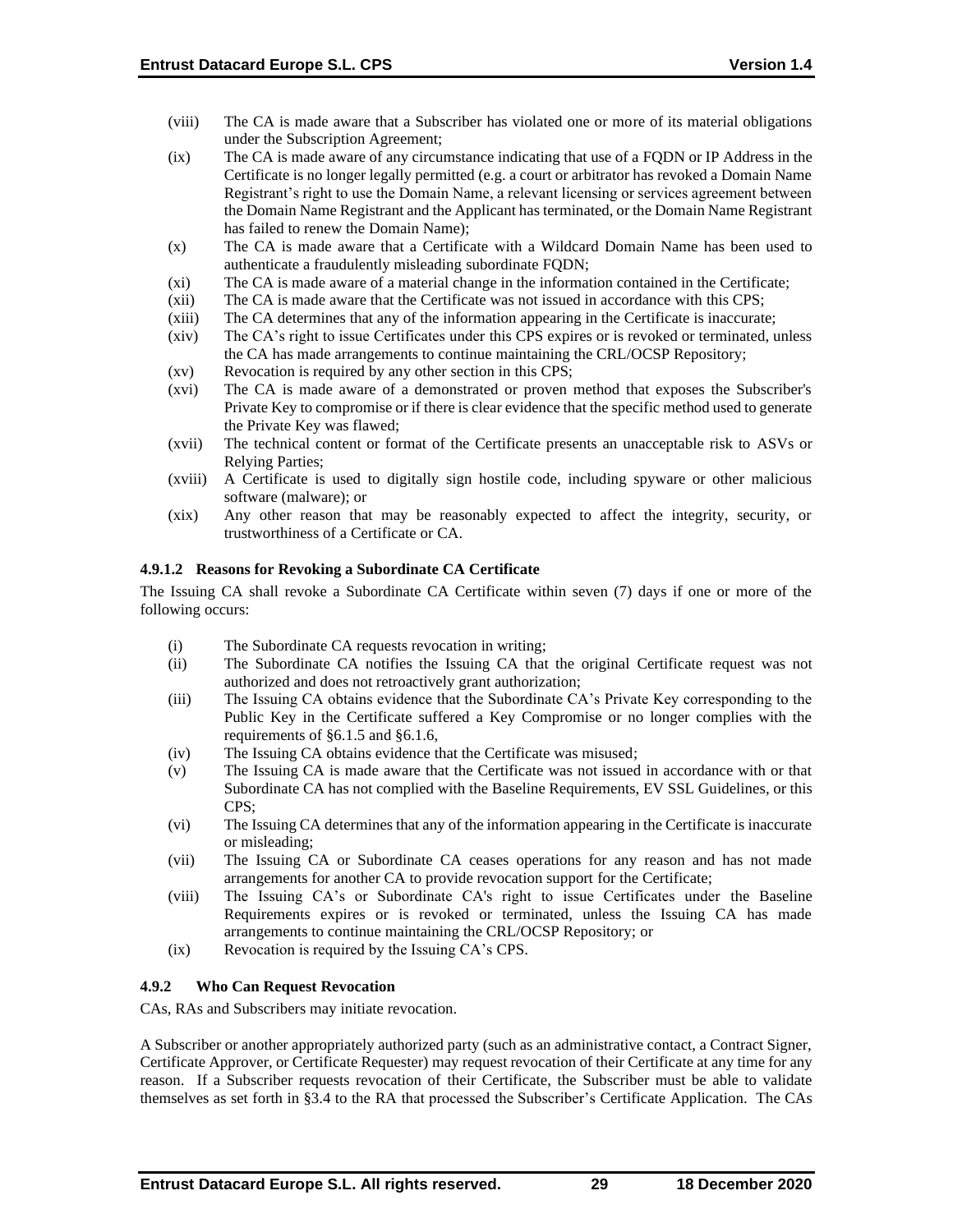shall not be required to revoke and the RAs operating under the CAs shall not be required to request revocation of an Certificate until a Subscriber can properly validate themselves as set forth in §4.9.3. A CA shall be entitled to revoke and shall revoke, and an RA operating under a CA shall be entitled to request revocation of and shall request revocation of, a Subscriber's Certificate at any time for any of the reasons set forth in §4.9.1.

Subscribers, Relying Parties, ASVs, Anti-Malware Organizations and other third parties may submit CPRs informing the CA of a reasonable cause to revoke the Certificate.

### **4.9.3 Procedure for Revocation Request**

A Subscriber shall request revocation of their Certificate if the Subscriber has a suspicion or knowledge of or a reasonable basis for believing that of any of the following events have occurred:

- (i) Compromise of the Subscriber's Private Key;
- (ii) Knowledge that the original Certificate request was not authorized and such authorization will not be retroactively granted;
- (iii) Change in the information contained in the Subscriber's Certificate;
- (iv) Change in circumstances that cause the information contained in Subscriber's Certificate to become inaccurate, incomplete, or misleading.

A Subscriber request for revocation of their Certificate may be verified by (i) Subscriber authentication credentials, or (ii) authorization of the Subscriber through a reliable method of communication.

If a Subscriber's Certificate is revoked for any reason, the Subscriber shall be notified by sending an email to the technical and security contacts listed in the Certificate Application. Revocation of a Certificate shall not affect any of the Subscriber's contractual obligations under this CPS, the Subscriber's Subscription Agreement, or any Relying Party Agreements.

Subscribers, Relying Parties, ASVs, Anti-Malware Organizations and other third parties may submit a CPR by notification through the contact information specified in §1.5.2. If a CPR is received, the CA shall:

- (v) Log the CPR as high severity into a ticketing system for tracking purposes;
- (vi) Review the CPR and engage the necessary parties to verify the CPR, draft a CPR investigation report and provide the CPR investigation report to the Subscriber and the party that provided the CPR within 24 hours from receipt of the CPR;
- (vii) Determine if there was Certificate mis-issuance. In the case of Certificate miss-issuance, the incident must be 1) escalated to the policy authority team and to service management and 2) a Certificate mis-issuance report must be publicly post within one business day;
- (viii) If Certificate revocation is required, perform revocation in accordance with the requirements of §4.9.1.1;
- (ix) Update Certificate mis-issuance report within 5 days from receipt of CPR; and
- (x) Complete the CPR investigation report when the incident is closed and provide to the Subscriber and the party that provided the CPR.

#### PSD2 Certificates

Additional provisions concerning revocation of PSD2 Certificates are addressed in §4.9.17.

#### **4.9.4 Revocation Request Grace Period**

In the case of Private Key Compromise, or suspected Private Key Compromise, a Subscriber shall request revocation of the corresponding Certificate immediately upon detection of the Compromise or suspected Compromise. Revocation requests for other required reasons shall be made as soon as reasonably practicable.

#### **4.9.5 Time within Which CA Must Process the Revocation Request**

Within 24 hours after receiving a CPR, the CA will investigate the facts and circumstances related to the CPR and provide a preliminary report to both the Subscriber and the entity who filed the CPR.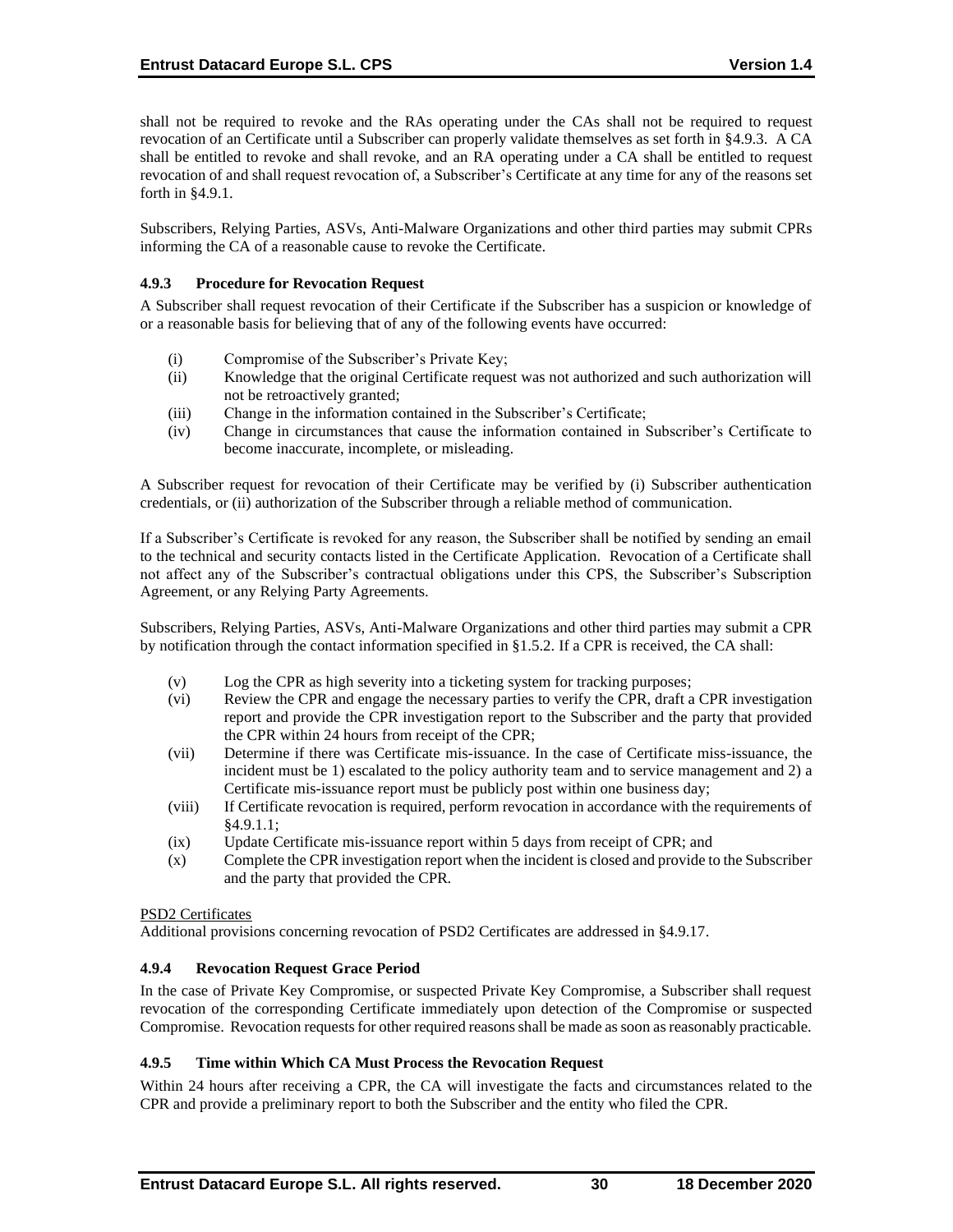After reviewing the facts and circumstances, the CA will work with the Subscriber and any entity reporting the CPR or other revocation-related notice to establish whether or not the Certificate will be revoked, and if so, a date which the CA will revoke the Certificate. The period from receipt of the CPR or revocation-related notice to published revocation will not exceed the timeframe set forth in §4.9.1.1. The date selected by the CA will consider the following criteria:

- (i) The nature of the alleged problem (scope, context, severity, magnitude, risk of harm);
- (ii) The consequences of revocation (direct and collateral impacts to Subscribers and Relying Parties);
- (iii) The number of CPRs received about a particular Certificate or Subscriber;
- (iv) The entity making the complaint (for example, a complaint from a law enforcement official that a Web site is engaged in illegal activities should carry more weight than a complaint from a consumer alleging that they didn't receive the goods they ordered); and
- (v) Relevant legislation.

The maximum time between the confirmation of the revocation of a certificate to become effective and the actual change of the status information of the certificate in Entrust's revocation services shall be at most 60 minutes. Entrust synchronizes its system time at least every 24 hours using a real time value distributed by a recognized UTC(k) laboratory or National Measurement Institute.

# **4.9.6 Revocation Checking Requirement for Relying Parties**

A Relying Party shall check whether the Certificate that the Relying Party wishes to rely on has been revoked. A Relying Party shall check the Certificate Revocation Lists maintained in the appropriate Repository or perform an on-line revocation status check using OCSP to determine whether the Certificate that the Relying Party wishes to rely on has been revoked. In no event shall the Entrust Group be liable for any damages whatsoever due to (i) the failure of a Relying Party to check for revocation or expiration of a Certificate, or (ii) any reliance by a Relying Party on a Certificate that has been revoked or that has expired.

# **4.9.7 CRL Issuance Frequency**

The CAs shall issue CRLs as follows:

- (i) CRLs for Certificates issued to Subordinate CAs shall be issued at least once every twelve months or within 24 hours after revoking a Subordinate CA Certificate. The next CRL update shall not be more than twelve months from the last update.
- (ii) CRLs for Certificates shall be issued within 60 minutes of revocation of a certificate, and at least once every 24 hours. The next CRL update is 24 hours from the last update.
- (iii) Revocation status information for a Certificate shall be made available beyond the validity period of the certificate. Revoked Certificates will not be removed from the CRL after they have expired and the CRL shall include the X.509 "ExpiredCertsOnCRL" extension.
- (iv) A last CRL will not be issued until all certificates in the scope of the CRL are either expired or revoked. If Entrust decides or is required to terminate a CRL, Entrust will issue and publish at the corresponding CRL Distribution Point a last CRL with a nextUpdate field value in the CRL set to "99991231235959Z";
- (v) CRLs and OCSP services shall be consistent over time taking into account different delays in updating the status information for both methods. The revocation status information shall be publicly and internationally available.

# **4.9.8 Maximum Latency for CRLs**

No stipulation.

# **4.9.9 On-line Revocation/Status Checking Availability**

On-line revocation/status checking of Certificates is available on a continuous basis by CRL or On-line Certificate Status Protocol (OCSP).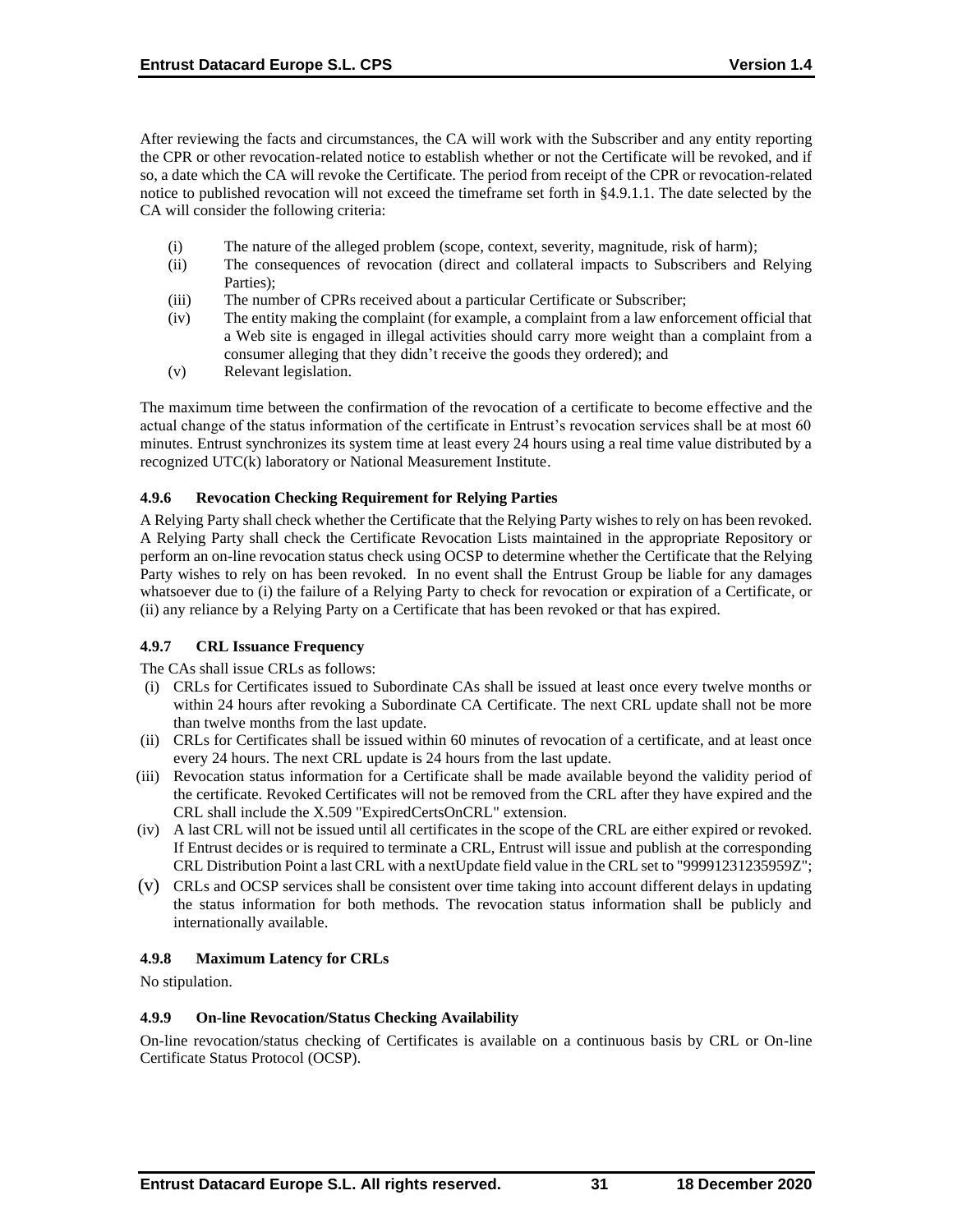OCSP responses are signed by an OCSP responder whose Certificate is signed by the CA that issued the Certificate whose revocation status is being checked. The OCSP signing Certificate contains an extension of type id-pkix-ocsp-nocheck, as defined by RFC6960.

### **4.9.10 On-line Revocation Checking Requirements**

The CAs support an OCSP capability using the GET and POST methods for Certificates issued in accordance with this CPS.

The CAs shall sign and make available OCSP as follows:

- (i) OCSP responses for Certificates issued to Subordinate CAs shall be issued at least once every twelve months or within 24 hours after revoking a Subordinate CA Certificate.
- (ii) OCSP responses for Subscriber Certificates shall be issued within 60 minutes of revocation of a certificate, and at least once every 24 hours. OCSP responses will have a maximum expiration time of seven days.
- (iii) The OCSP responder will use the ArchiveCutOff extension as specified in IETF RFC 6960, with the archiveCutOff date set to the CA's certificate "notBefore" time and date value. Entrust's issuing certificate is about to expire, the Entrust will compute a last OCSP answer for each and every issued certificate (whether revoked or not), with the "nextUpdate" field set to "99991231235959Z.

If the OCSP responder receives a request for status of a Certificate serial number that is "unused", then the responder will not respond with a "good" status.

The on-line locations of the CRL and the OCSP response are included in the Certificate to support software applications that perform automatic Certificate status checking. A Relying Party can also be check Certificate revocation status directly with the Repository at [https://www.entrust.net/CPS.](https://www.entrust.net/CPS) 

#### **4.9.11 Other Forms of Revocation Advertisements Available**

No stipulation.

#### **4.9.12 Special Requirements Re Key Compromise**

If a Subscriber suspects or knows that the Private Key corresponding to the Public Key contained in the Subscriber's Certificate has been Compromised, the Subscriber shall immediately notify the RA that processed the Subscriber's Certificate Application, using the procedures set forth in §3.4, of such suspected or actual Compromise. The Subscriber shall immediately stop using such Certificate and shall remove such Certificate from any devices and/or software in which such Certificate has been installed. The Subscriber shall be responsible for investigating the circumstances of such Compromise or suspected Compromise and for notifying any Relying Parties that may have been affected by such Compromise or suspected Compromise.

#### **4.9.13 Circumstances for Suspension**

The Repository will not include entries that indicate that a Certificate has been suspended.

#### **4.9.14 Who Can Request Suspension**

Not applicable.

#### **4.9.15 Procedure for Suspension Request**

Not applicable.

#### **4.9.16 Limits on Suspension Period**

Not applicable.

#### **4.9.17 Additional Provisions for PSD2 Certificates**

The following additional provisions concerning revocation shall apply to PSD2 Certificates: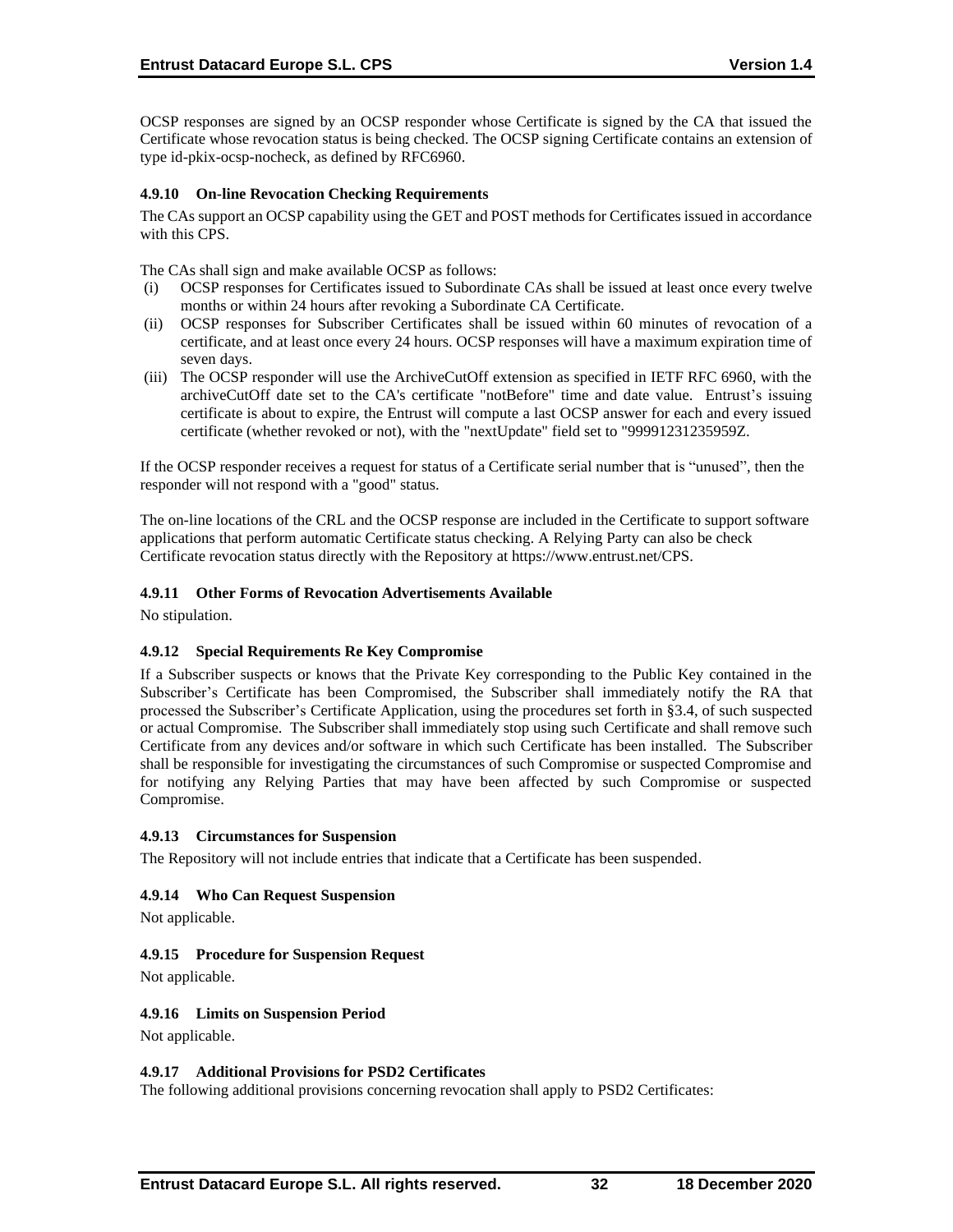Certificate revocation requests by NCAs may be submitted by email to [nca@entrust.com.](mailto:nca@entrustdatacard.com) Entrust will check the authenticity of all certificate revocation requests submitted by NCAs using either of the following methods of authentication of the NCA's revocation request as selected by the NCA:

- a shared secret if it was provided by Entrust to the NCA for revocation purposes, or
- a digital signature supported by a certificate issued to the NCA by Entrust compliant with a qualified certificate policy.

If Entrust is notified of an email address where it can contact the respective NCA then Entrust will inform the NCA, using this email address, how the NCA can authenticate itself in revocation requests.

Entrust shall allow the NCA, as the owner of the PSD2 specific information, to request certificate revocation by the following procedure. The NCA may specify a reason, which can be descriptive rather than in a standard form, for the revocation. Entrust shall process such requests, and shall validate their authenticity. If it is not clearly indicated or implied why the revocation is requested or the reason is not in the area of responsibility of the NCA then the Entrust may decide to not take action. Based on an authentic request from an NCA, the Entrust shall revoke the certificate in a timely manner, and in any event within 24 hours after the receipt of the acceptable revocation request, if any of the following conditions holds (in addition to any general requirements of Section 4.9 of this CPS):

- the authorization of the Subscriber has been revoked, or
- any PSP role included in the certificate has been revoked.

If the NCA as the owner of the PSD2 specific information notifies Entrust that information has changed which can affect the validity of the certificate, but without a properly authenticated request with an acceptable reason for why the certificate should be revoked, Entrust shall investigate this notification regardless of its content and format, and shall revoke the affected certificate(s) if necessary. This notification need not be processed within 24 hours.

NCAs may send notifications about changes of relevant PSD2 regulatory information of the PSP which can affect the validity of the certificate to the following email address: [nca@entrust.com.](mailto:nca@entrust.com) The content and format of these notifications may be agreed between the NCA and Entrust. However, Entrust shall investigate this notification regardless of its format. If Entrust is notified of an email address where it can inform the NCA identified in a revoked certificate then Entrust shall send to that email address information about the certificate revocation.

# **4.10 Certificate Status Services**

#### **4.10.1 Operational Characteristics**

Revocation entries on a CRL or OCSP response are not removed until after the expiration of the issuing CA.

#### **4.10.2 Service Availability**

The CA operates and maintains its CRL and OCSP capability with resources sufficient to provide a response time of ten seconds or less under normal operating conditions.

The CA maintains an online 24x7 Repository that application software can use to automatically check the current status of all unexpired Certificates issued by the CA.

The CA maintains a continuous 24x7 ability to respond internally to a high-priority CPR. Where appropriate, the CA forwards such a complaint to law enforcement authorities, and/or revokes a Certificate that is the subject of such a complaint.

# **4.10.3 Optional Features**

No stipulation.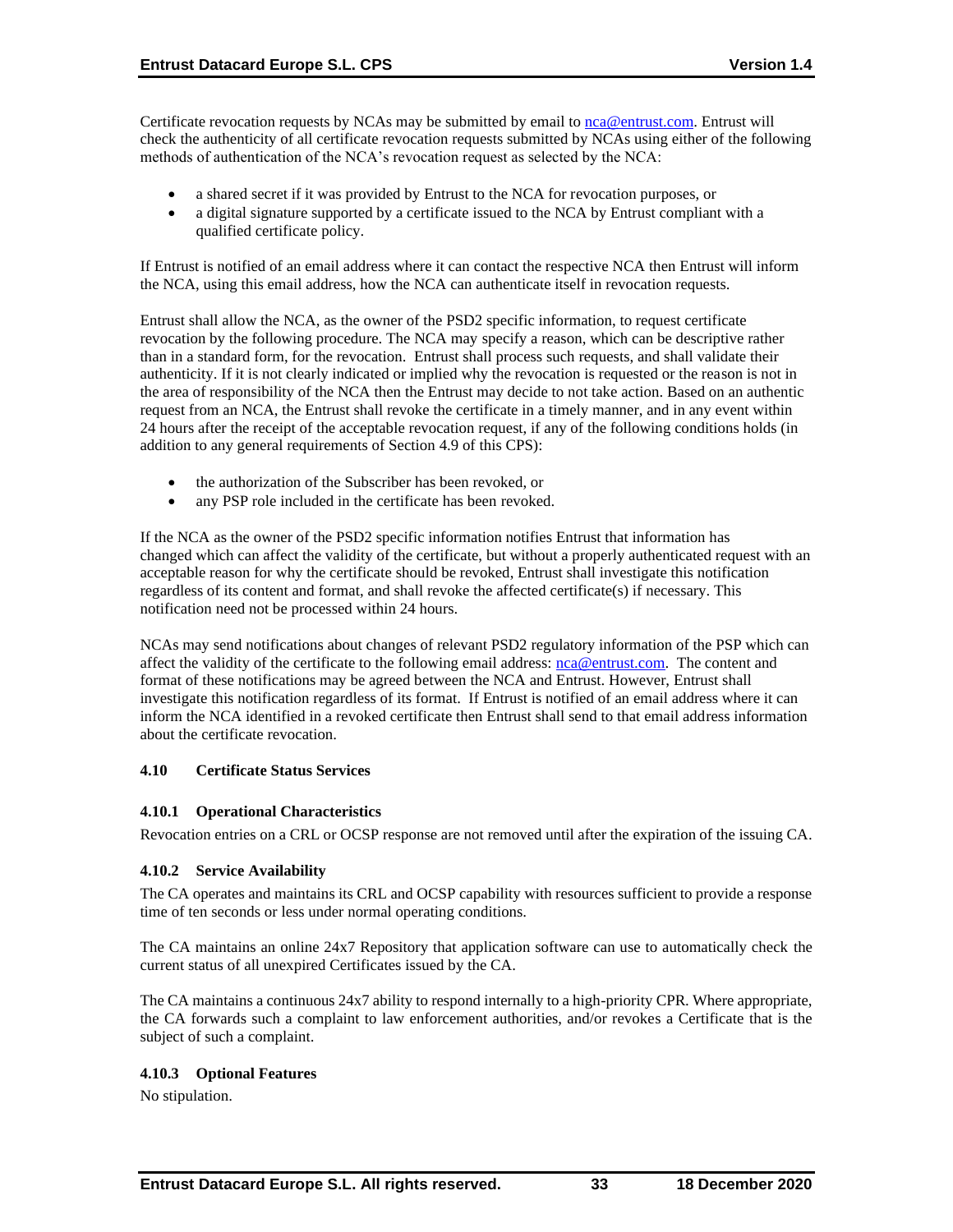# **4.11 End of Subscription**

No stipulation.

# **4.12 Key Escrow and Recovery**

### **4.12.1 Key Escrow and Recovery Policy Practices**

No stipulation.

# **4.12.2 Session Key Encapsulation and Recovery Policy and Practices**

No stipulation.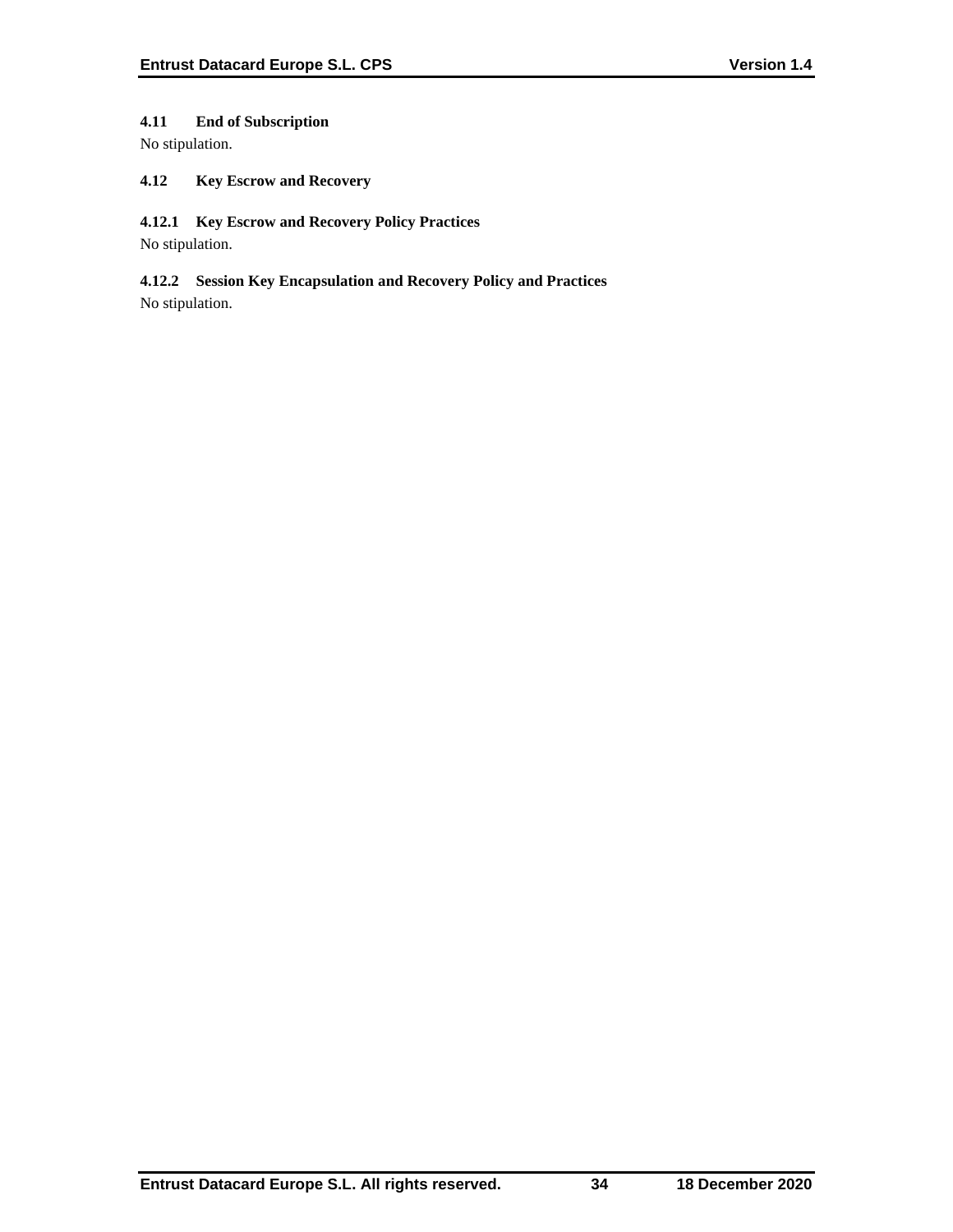### **5. Facility, Management, and Operational Controls**

The CA/Browser Forum's Network and Certificate System Security Requirements are incorporated by reference as if fully set forth herein. Entrust retains overall responsibility for conformance with the procedures prescribed in its information security policy even as to those policies whose functionality is undertaken by outsourcers.

### **5.1 Physical Security Controls**

#### **5.1.1 Site Location and Construction**

The computing facilities that host the CA services are located in Ottawa, Canada. The CA equipment is located in a security zone that is physically separated from Entrust's other systems to restrict access to personnel in trusted roles. The security zone is constructed with privacy and secured with slab-to-slab and wire mesh. The security zone is protected by electronic control access systems, alarmed doors and is monitored via a 24 x7 recorded security camera and motion detector system.

### **5.1.2 Physical Access**

The room containing the CA software is designated a two (2) person zone, and controls are used to prevent a person from being in the room alone. Alarm systems are used to notify security personnel of any violation of the rules for access to a CA.

### **5.1.3 Power and Air Conditioning**

The Security zone is equipped with:

- Filtered, conditioned, power connected to an appropriately sized UPS and generator;
- Heating, ventilation, and air conditioning appropriate for a commercial data processing facility; and
- Emergency lighting.

The environmental controls conform to local standards and are appropriately secured to prevent unauthorized access and/or tampering with the equipment. Temperature control alarms and alerts are activated upon detection of threatening temperature conditions.

# **5.1.4 Water Exposures**

No liquid, gas, exhaust, etc. pipes traverse the controlled space other than those directly required for the area's HVAC system and for the pre-action fire suppression system. Water pipes for the pre-action fire suppression system are only filled on the activation of multiple fire alarms.

#### **5.1.5 Fire Prevention and Protection**

The CA facility is fully wired for fire detection, alarm and suppression. Routine, frequent inspections of all systems are made to assure adequate operation.

#### **5.1.6 Media Storage**

All media is stored away from sources of heat and from obvious sources of water or other obvious hazards. Electromagnetic media (e.g. tapes) are stored away from obvious sources of strong magnetic fields. Archived material is stored in a room separate from the CA equipment until it is transferred to the archive storage facility.

Entrust employs media management procedures to protect against obsolescence and deterioration of media within the period of time that records are required to be retained.

#### **5.1.7 Waste Disposal**

Waste is removed or destroyed in accordance with industry best practice. Media used to store sensitive data is destroyed, such that the information is unrecoverable, prior to disposal.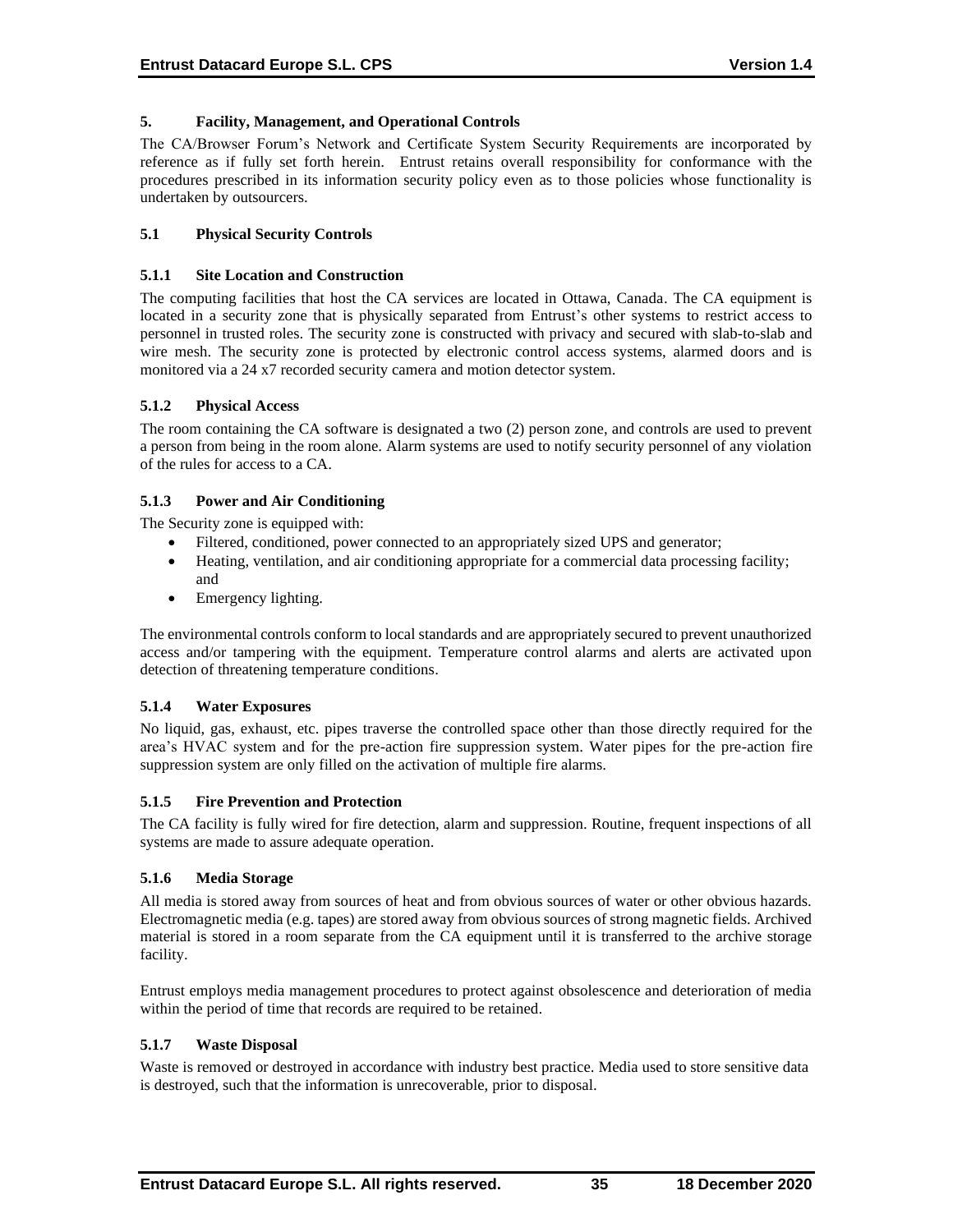# **5.1.8 Off-site Backup**

As stipulated in §5.5.

# **5.2 Procedural Controls**

### **5.2.1 Trusted Roles**

The CAs have a number of trusted roles for sensitive operations of the CA software.

### **5.2.2 Number of Persons Required per Task**

CA operations related to changing CA policy settings require more than one person with a trusted role to perform the operation.

The CA Private Keys are backed up, stored, and recovered only by personnel in trusted roles using dual control in a physically secured environment.

# **5.2.3 Identification and Authentication for Each Role**

Personnel in trusted roles must undergo background investigations and must be trained for their specific role.

# **5.2.4 Roles Requiring Separation of Duties**

No stipulation.

# **5.3 Personnel Controls**

Operational personnel for a CA will not be assigned other responsibilities that conflict with their operational responsibilities for the CA. The privileges assigned to operational personnel for a CA will be limited to the minimum required to carry out their assigned duties.

# **5.3.1 Qualifications, Experience and Clearance Requirements**

Prior to the engagement of any person in the Certificate management process, the CA or RA shall verify the identity and trustworthiness of such person.

# **5.3.2 Background Check Procedures**

No stipulation.

# **5.3.3 Training Requirements**

CAs or RAs must provide a trusted role of Validation Specialist to perform information verification duties with skills-training that covers basic PKI knowledge, authentication and vetting policies and procedures (including this CPS), common threats to the information verification process (including phishing and other social engineering tactics), and the Baseline Requirements.

Validation Specialists receive skills-training prior to commencing their job role and are required them to pass an examination on the applicable information verification requirements.

CAs maintain records of such training and ensures that personnel entrusted with Validation Specialist duties maintain an appropriate skill level.

# **5.3.4 Retraining Frequency and Requirements**

CAs and RAs provide refresher training and informational updates sufficient to ensure that all personnel in trusted roles retain the requisite degree of expertise.

# **5.3.5 Job Rotation Frequency and Sequence**

No stipulation.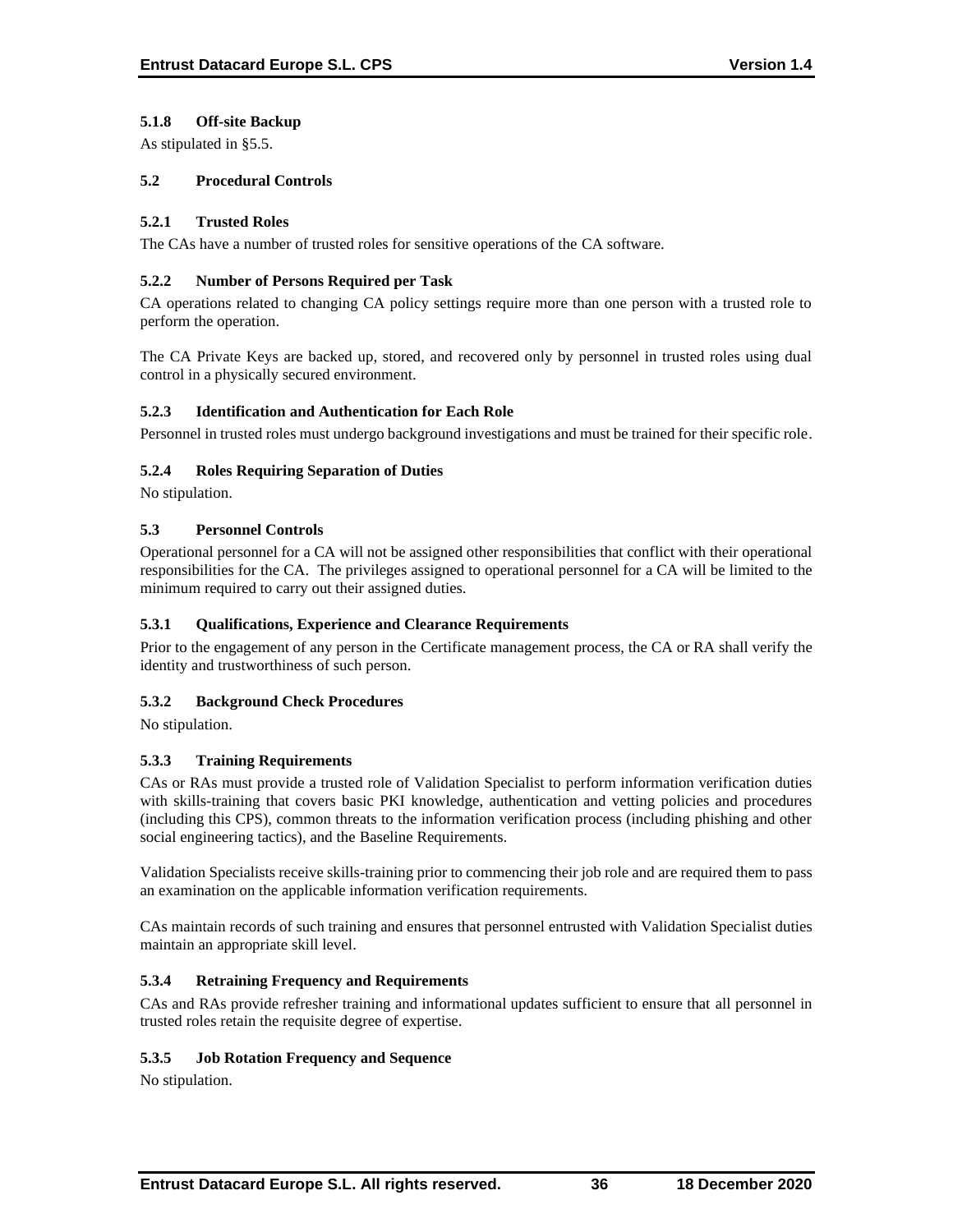# **5.3.6 Sanctions for Unauthorized Actions**

No stipulation.

### **5.3.7 Independent Contractor Requirements**

Third Party RAs personnel involved in the issuance of a Certificate shall meet the training and skills requirements of §5.3.3 and the document retention and event logging requirements of §5.4.1.

### **5.3.8 Documentation Supplied to Personnel**

No stipulation.

### **5.4 Audit Logging Procedures**

Significant security events in the CAs are automatically time-stamped and recorded as audit logs in audit trail files. The audit trail files are processed (reviewed for policy violations or other significant events) on a regular basis. Audit trail files are archived periodically. All files including the latest audit trail file are moved to backup media and stored in a secure archive facility.

Entrust synchronizes its system time at least every 24 hours using a real time value distributed by a recognized UTC(k) laboratory or National Measurement Institute.

### **5.4.1 Types of Events Recorded**

The CAs and all RAs operating under a CA record in detail every action taken to process an Certificate request and to issue an Certificate, including all information generated or received in connection with an Certificate request, and every action taken to process the Request, including time, date, and personnel involved in the action.

The foregoing record requirements include, but are not limited to, an obligation to record the following events:

- (i) CA Certificate key lifecycle events, including:
	- a. Key generation, backup, storage, recovery, archival, and destruction;
	- b. Certificate requests, renewal and re-key requests, and revocation:
	- c. Approval and rejection of Certificate requests;
	- d. Cryptographic device lifecycle management events;
	- e. Generation of CRLs and OCSP entries; and
	- f. Introduction of new Certificate Profiles and retirement of existing Certificate Profiles.
- (ii) Subscriber Certificate lifecycle management events, including:
	- g. Certificate requests, renewal and re-key requests, and revocation;
	- h. All verification activities required by this CPS;
	- i. Approval and rejection of Certificate requests;
	- j. Issuance of Certificates; and
	- k. Generation of CRLs and OCSP entries.
- (iii) Security events, including:
	- l. Successful and unsuccessful PKI system access attempts;
	- m. PKI and security system actions performed;
	- n. Security profile changes;
	- o. System crashes, hardware failures, and other anomalies;
	- p. Firewall and router activities; and
	- q. Entries to and exits from the CA facility.

Log entries include the following elements:

- r. Date and time of record;
- s. Identity of the person making the journal record; and
- t. Description of record.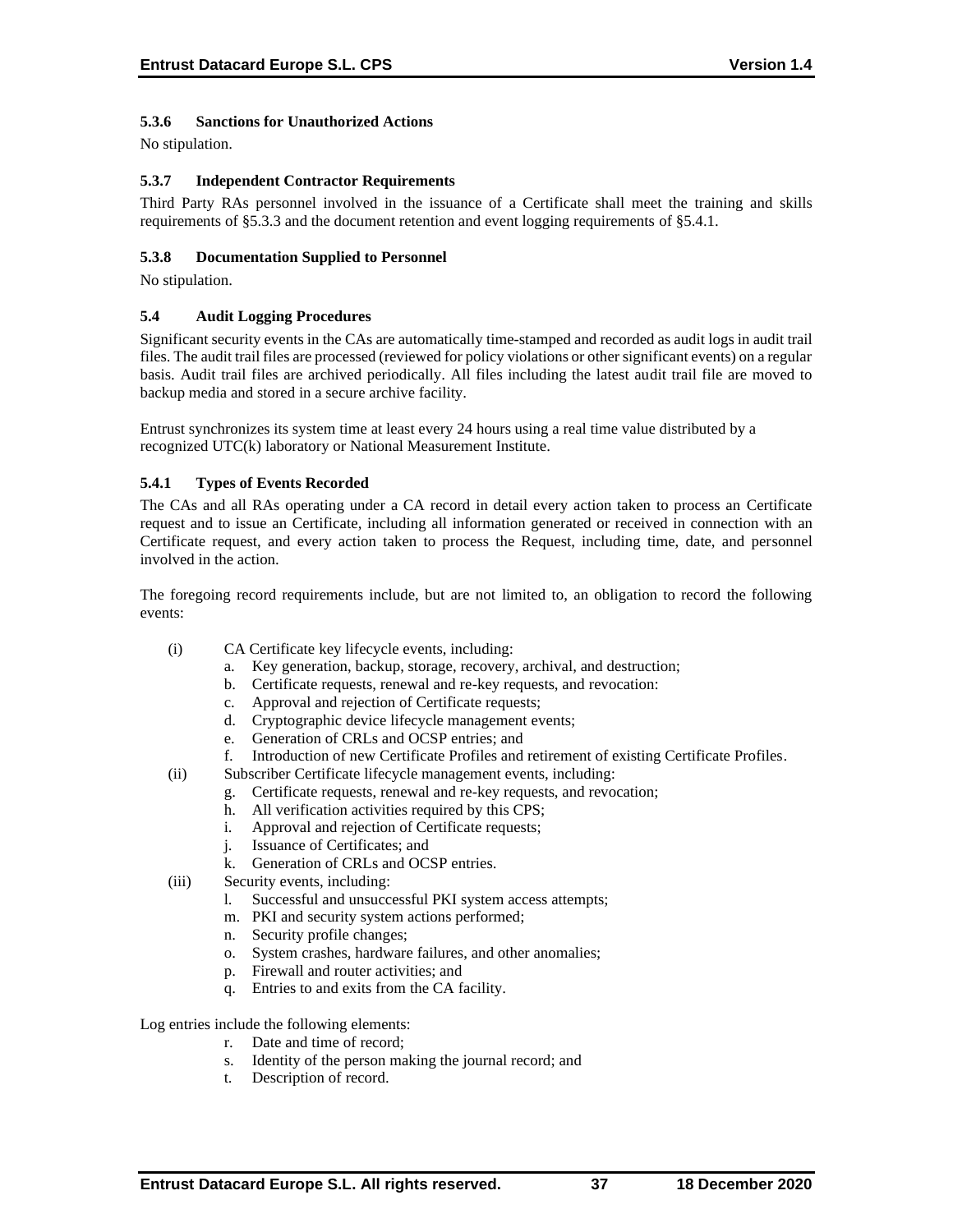# **5.4.2 Frequency of Processing Log**

No stipulation

# **5.4.3 Retention Period for Audit Log**

The CA will retain for at least two years:

- (i) CA Certificate and key lifecycle management event records, as set forth in §5.4.1(i), after either: the destruction of the CA key, or the revocation or expiration of the CA Certificate, whichever occurs later;
- (ii) Subscriber Certificate lifecycle management event records, as set forth in Section §5.4.1(ii), after the revocation or expiration of the Subscriber Certificate; and
- (iii) Any security event records, as set forth in §5.4.1(iii), after the event occurred.

# **5.4.4 Protection of Audit Log**

Only trusted roles have access to read or archive the logs. Audit logs are protected from destruction prior to the end of the audit log retention period and are retained securely on-site until transferred to an off-site storage location. The off-site storage location is a safe and secure location that is separate from the location where the data was generated.

### **5.4.5 Audit Log Backup Procedures**

No stipulation.

# **5.4.6 Audit Collection System**

No stipulation.

### **5.4.7 Notification to Event-causing Subject**

No stipulation.

#### **5.4.8 Vulnerability Assessments**

CAs annually perform a risk assessment that:

- (i) Identifies foreseeable internal and external threats that could result in unauthorized access, disclosure, misuse, alteration, or destruction of any Certificate data or Certificate management processes;
- (ii) Assesses the likelihood and potential damage of these threats, taking into consideration the sensitivity of the Certificate data and Certificate management processes; and
- (iii) Assesses the sufficiency of the policies, procedures, information systems, technology, and other arrangements that the CA has in place to counter such threats.

Based on the risk assessment, a security plan is developed, implemented, and maintained consisting of security procedures, measures, and products designed to achieve the objectives set forth above and to manage and control the risks identified during the risk assessment. The security plan includes administrative, organizational, technical, and physical safeguards appropriate to the sensitivity of the Certificate data and Certificate management processes. The security plan also takes into account then-available technology and the cost of implementing the specific measures, and implements a reasonable level of security appropriate to the harm that might result from a breach of security and the nature of the data to be protected.

# **5.5 Records Archival**

#### **5.5.1 Types of Records Archived**

The audit trail files, databases and revocation information for the CAs are archived.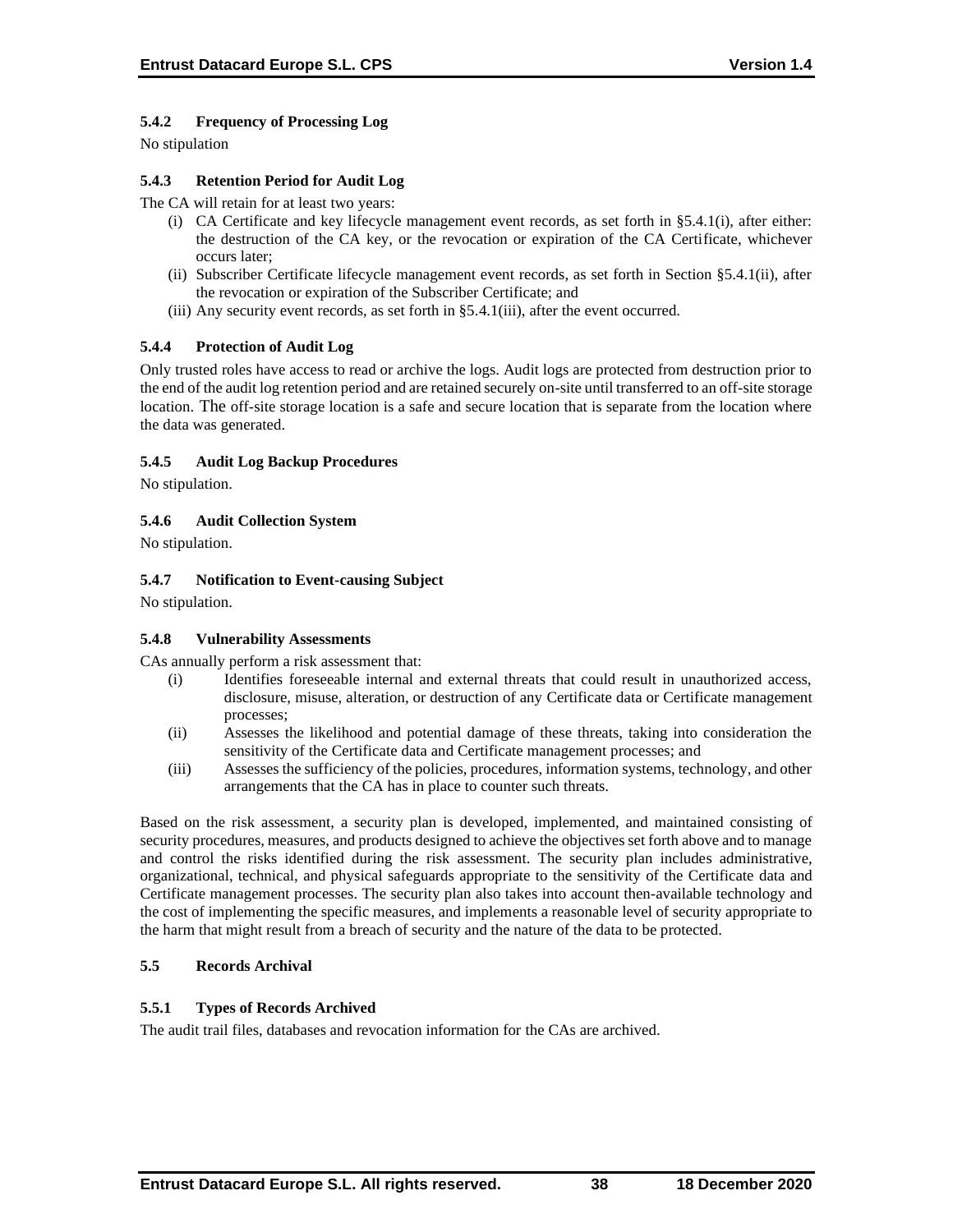### **5.5.2 Retention Period of for Archive**

The CA will retain all documentation relating to certificate requests and the verification thereof, and all Certificates and revocation thereof, for at least 15 years after any Certificate based on that documentation ceases to be valid.

### **5.5.3 Protection of Archive**

The databases for CAs are protected by encryption. The archive media is protected through storage in a restricted-access facility to which only Entrust-authorized personnel have access. Archive files are backed up as they are created. Originals are stored on-site and housed with a CA system. Backup files are stored at a secure and separate geographic location.

# **5.5.4 Archive Backup Procedures**

No stipulation.

### **5.5.5 Requirements for Time-stamping of Records**

No stipulation.

### **5.5.6 Archive Collection System**

No stipulation.

### **5.5.7 Procedures to Obtain and Verify Archive Information**

No stipulation.

### **5.6 Key Changeover**

CAs' key pairs will be retired from service at the end of their respective lifetimes as defined in §6.3. New CA key pairs will be created as required to support the continuation of CA Services. Each CA will continue to publish CRLs signed with the original key pair until all Certificates issued using that original key pair have expired. The CA key changeover process will be performed such that it causes minimal disruption to Subscribers and Relying Parties.

Specifically, before expiration of any Certificate which is used for signing subject keys (for example as indicated by expiration of any Certificate), in case of continuing with the service:

- (i) Entrust shall generate a new Certificate for signing subject key pairs, and shall apply all necessary actions to avoid disruption to the operations of any entity that may rely on the Certificate;
- (ii) the new CA Certificate shall also be generated and distributed in accordance with the present document.

Subsections (i) and (ii) will be performed with a suitable interval between Certificate expiry date and the last Certificate signed to allow all parties that have relationships with Entrust (subjects, subscribers, relying parties, CAs higher in the CA hierarchy, etc.) to be aware of this key changeover and to implement the required operations to avoid inconveniences and malfunctions. The minimum changeover period will be two years before the Certificate expiry date. This does not apply if Entrust will cease its operations before its own Certificate-signing Certificate expiration date.

#### **5.7 Compromise and Disaster Recovery**

#### **5.7.1 Incident and Compromise Handling Procedures**

CAs have a security incident response plan, a disaster recovery plan, and a business continuity plan to provide for timely recovery of services in the event of a security incident, breach of security, loss of system integrity, or system outage. The address the following: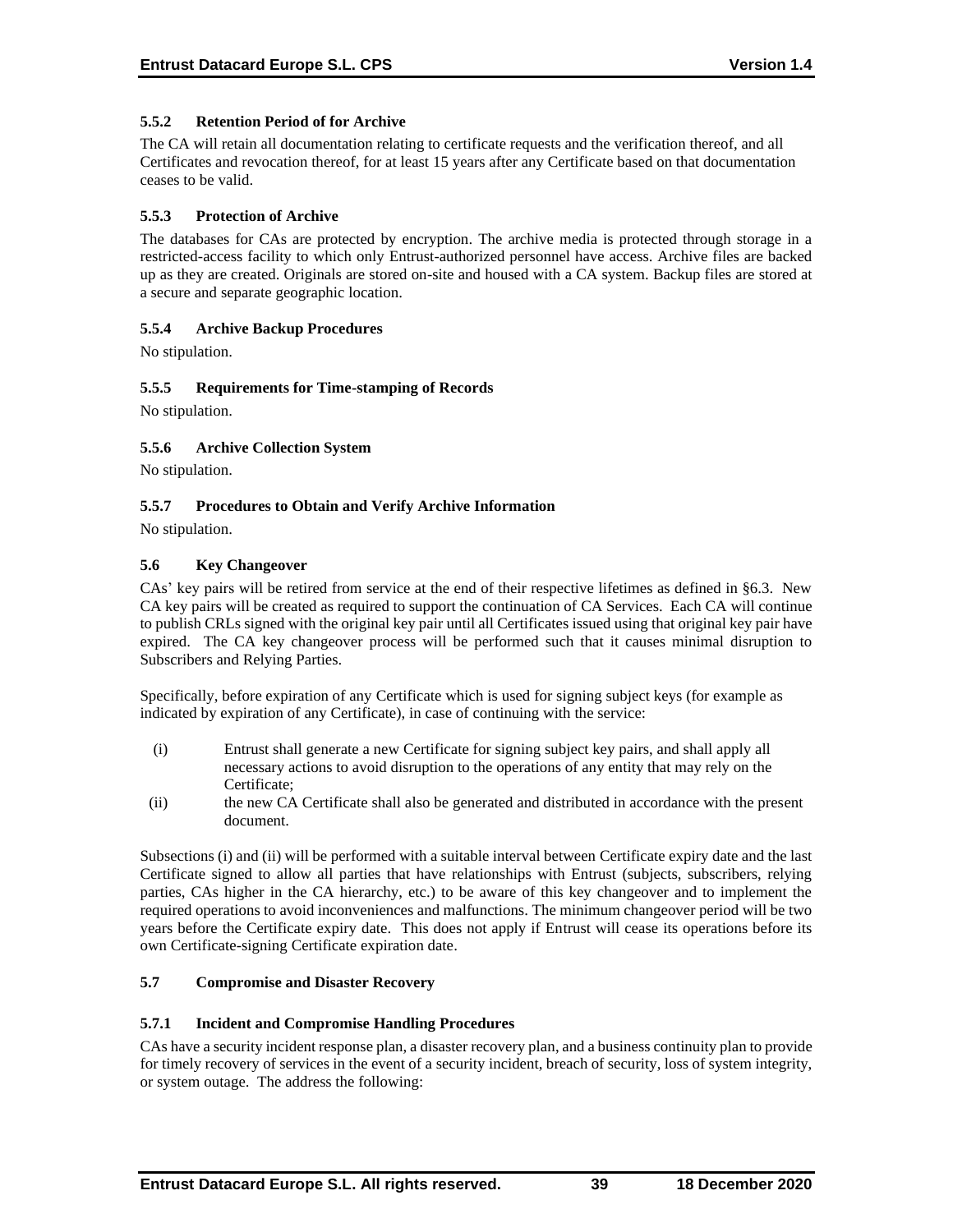- (i) the conditions for activating the plans;
- (ii) resumption procedures;
- (iii) a maintenance schedule for the plan;
- (iv) awareness and education requirements;
- (v) the responsibilities of the individuals;
- (vi) recovery point objective (RPO) of fifteen minutes;
- (vii) recovery time objective (RTO) of 72 hours for essential CA operations which include Certificate revocation, and issuance of Certificate revocation status; and
- (viii) testing of recovery plans.

In order to mitigate the event of a disaster, the CAs have implemented the following:

- (ix) secure on-site and off-site storage of backup HSMs containing copies of all CA Private Keys
- (x) secure on-site and off-site storage of all requisite activation materials
- (xi) regular synchronization of critical data to the disaster recovery site
- (xii) regular incremental and daily backups of critical data within the primary site
- (xiii) weekly backup of critical data to a secure off-site storage facility
- (xiv) secure off-site storage of disaster recovery plan and disaster recovery procedures
- (xv) environmental controls as described in §5.1
- (xvi) high availability architecture for critical systems

Entrust has implemented a secure disaster recovery facility that is greater than 250 km from the primary secure CA facilities.

In the event of any security incident, breach of security, loss of system integrity, or system outage affecting Subscribers, ASVs, Relying Parties, or other entities with which Entrust has agreements or other form of established relations, Entrust shall inform them within 24 hours of the problem being identified by sending one or more email messages to Subscribers, ASVs and other entities with which Entrust has agreements or other form of established relations based on records of current email addresses, and will post one or more messages to Relying Parties on its website describing the nature of the problem.

If appropriate, Entrust will notify all parties that certificates and revocation status information issued using this CA key may no longer be valid include a recommendation that Subscribers replace all certificates affected by the problem, that all ASVs, other entities with which Entrust has agreements or other form of established relations, and that Relying Parties cease to rely on all certificates affected by the problem. These communications will be made by the Computer Security Incident Response Team established by Entrust's Security Incident Response Plan and according to the procedures established in such Plan, together with assistance from such other Entrust staff as may be required by the Computer Security Incident Response Team to send such notifications. Following any disaster, any security incident, breach of security, loss of system integrity, or system outage, Entrust shall, where practical, take steps to avoid repetition of the problem. Entrust shall revoke any CA certificate that has been issued for the compromised CA when Entrust is informed of the compromise of another CA (e.g., for cross-certificates).

Upon system failure, service or other factors which are not under the control of Entrust, we shall apply our commercially reasonable endeavors to ensure that the service is not unavailable for longer than a maximum period of 72 hours.

Entrust requires rigorous security controls to maintain the integrity of the CAs. The Compromise of the Private Key used by a CA is viewed by Entrust as being very unlikely; however, Entrust has policies and procedures that will be employed in the event of such a Compromise. At a minimum, all Subscribers, ASVs, and Relying Parties shall be informed as soon as practicable of such a Compromise and information shall be posted in the Repository. To inform these parties in the event of key compromise, Entrust will send one or more email messages to Subscribers and ASVs based on records of current email addresses and will post one or more messages to Relying Parties on its website describing the nature of the key compromise, stating that certificates and revocation status information issued using this CA key may no longer be valid, and recommending that Subscribers replace all certificates issued from the CA that was subject to key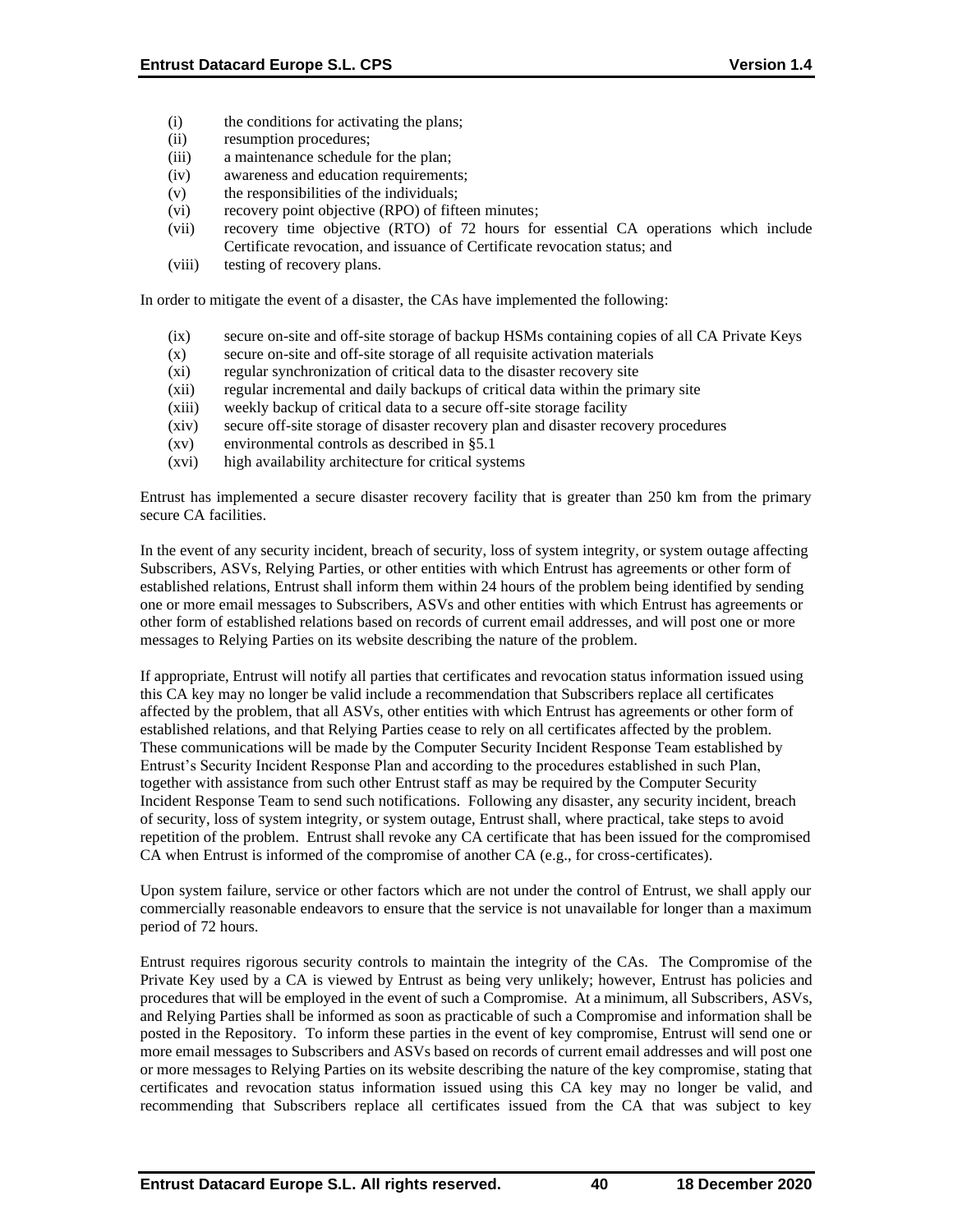compromise and that all ASVs and Relying Parties cease to rely on all certificates issued from the CA that was subject to key compromise.

# **5.7.2 Computing Resources, Software and/or Data are Corrupted**

No stipulation.

# **5.7.3 Entity Private Key Compromise Procedures**

No stipulation.

# **5.7.4 Business Continuity Capabilities after a Disaster**

No stipulation.

### **5.8 CA or RA Termination**

In the event of CA termination, Entrust will:

- (i) Provide notice and information about the CA termination by sending notice to Subscribers with unrevoked unexpired Certificates, Application Software Vendors and Relying Parties and by posting such information in the Repository and sending informational emails; and
- (ii) Transfer all responsibilities to a qualified successor entity.

If a qualified successor entity does not exist, Entrust will:

- (iii) Transfer those functions capable of being transferred to a reliable third party and arrange to preserve all relevant records with a reliable third party or a government, regulatory, or legal body with appropriate authority;
- (iv) Revoke all Certificates that are still unrevoked or unexpired on a date as specified in the notice and publish final CRLs;
- (v) Destroy all CA Private Keys; and
- (vi) Make other necessary arrangements that are in accordance with this CPS.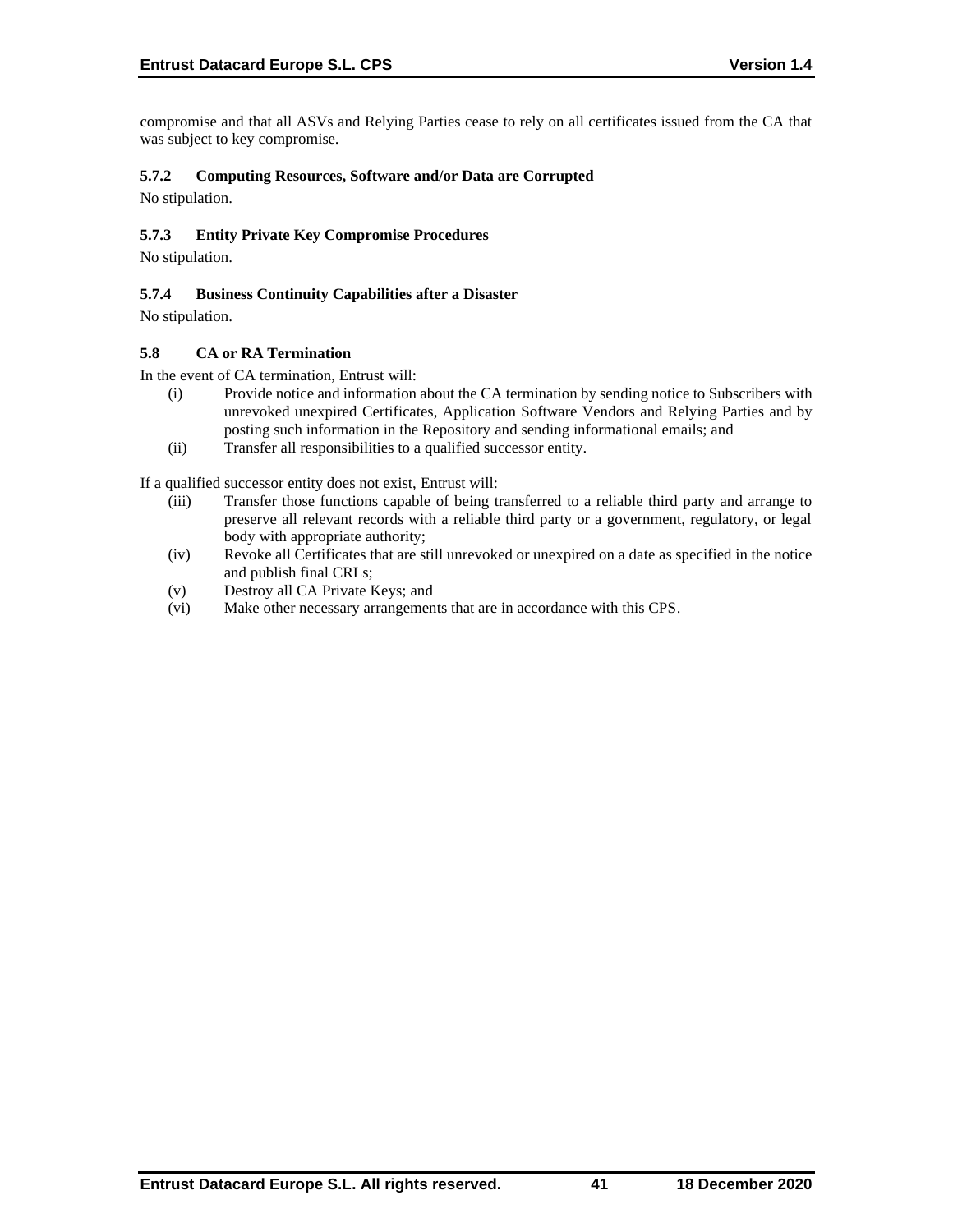# **6. Technical Security Controls**

### **6.1 Key Pair Generation and Installation**

#### **6.1.1 Key Pair Generation**

### **6.1.1.1 CA Key Pair Generation**

The CAs will perform the following when generating a CA Key Pair:

- (i) Prepare and follow a Key Pair generation script;
- (ii) Have a qualified auditor witness the CA Key Pair generation process;
- (iii) Have a qualified auditor issue a report opining that the CA followed its CA Key Pair generation ceremony during its key generation process and the controls to ensure the integrity and confidentiality of the CA Key Pair;
- (iv) Generate the CA Key Pair in a physically secured environment;
- (v) Generate the CA Key Pair using personnel in trusted roles under the principles of multiple person control and split knowledge;
- (vi) Generate the CA Key Pair within cryptographic modules meeting the applicable requirements of §6.2.11;
- (vii) Log its CA Key Pair generation activities; and
- (viii) Maintain effective controls to provide reasonable assurance that the Private Keys was generated and protected in conformance with the procedures described in this CPS and (if applicable) its CA Key Pair generation script.

### CA Administrators

Keys Pairs for CA administrators must be generated and protected on a cryptographic module that meets or exceeds the requirements as defined in §6.2.11. The cryptographic modules are prepared using the software provided by the module vendor. The cryptographic modules are personalized for the administrator by giving the card an identity and a password known by the administrator. The Key Pair is generated by creating the administrator as a user in the CA and performing an enrollment process which is authenticated with the administrator's module password.

# **6.1.1.2 RA Key Pair Generation**

No stipulation.

# **6.1.1.3 Subscriber Key Pair Generation**

The Applicant or Subscriber is required to generate or initiate a new, secure, and cryptographically sound Key Pair to be used in association with the Subscriber's Certificate or Applicant's Certificate Application.

The CA will reject a Certificate request if one or more of the following conditions are met:

- (i) The Key Pair does not meet the requirements set forth in §6.1.5 and/or §6.1.6;
- (ii) There is clear evidence that the specific method used to have generate the Private Key was flawed;
- (iii) The CA is aware of a demonstrated or proven method that exposes the Private Key to compromise;
- (iv) The CA has previously been made aware that the Private Key has suffered a Key Compromise, such as through the provisions of Section 4.9.1.1;
- (v) The CA is aware of a demonstrated or proven method to easily compute the Private Key based on the Public Key (such as a Debian weak key, see https://wiki.debian.org/SSLkeys).

# eIDAS QWAC and PSD2 QWAC

The CA will not generate a Key Pair on behalf of a Subscriber, and will not accept a Certificate request using a Key Pair previously generated by the CA.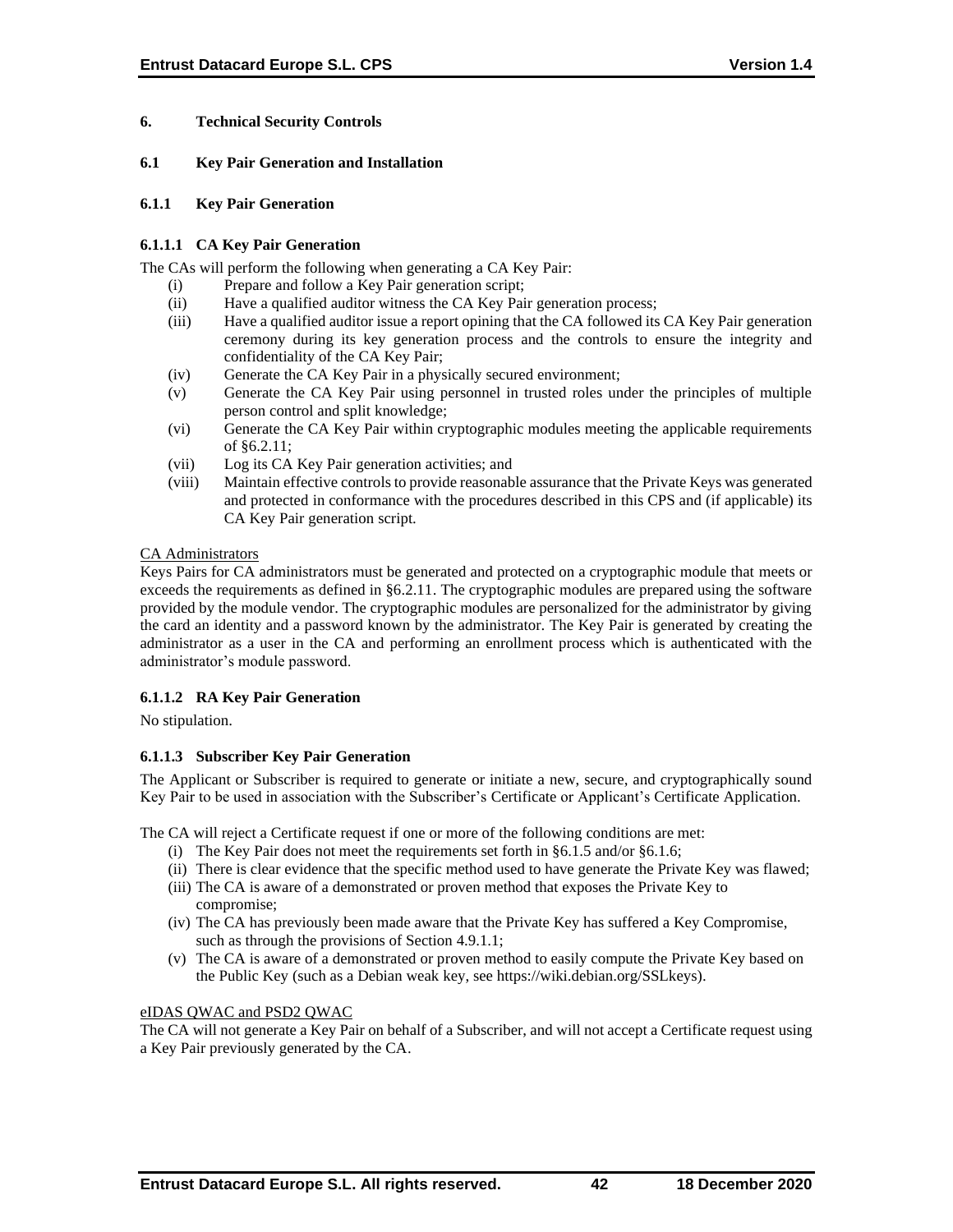### eIDAS QSigC

Subscriber Key Pairs must be generated in a manner that ensures that the Private Key is not known to or accessible by anybody other than the Subscriber or a Subscriber's authorized representative. Subscriber Key Pairs must be generated in a cryptographic module that prevents exportation or duplication and that meets or exceed the requirements as defined in §6.2.11.

# **6.1.2 Private Key Delivery to Subscriber**

If the CA generates the Subscriber's Key Pair, the CA will have a secure process to generate the Key Pair on a secure cryptographic device. The CA will securely store and/or distribute the secure cryptographic device.

### **6.1.3 Public Key Delivery to Certificate Issuer**

The Public Key to be included in a Certificate is delivered to the CA in a signed Certificate Signing Request (CSR) as part of the Certificate Application process. The signature on the CSR will be verified by the CA prior to issuing the Certificate.

### **6.1.4 CA Public Key Delivery to Relying Parties**

The Public-Key Certificate for CAs are made available to Subscribers and Relying parties through inclusion in third party software as distributed by the applicable software manufacturers. The Public Key Certificate for cross certified Subordinate CAs is provided to the Subscriber with the Subscriber certificate.

Public Key Certificates for CAs are also available for download from the Repository.

# **6.1.5 Key Sizes**

For RSA Key Pairs the CA shall ensure that the modulus size, when encoded, is at least 2048 bits, and that the modulus size, in bits, is evenly divisible by 8.

### CA Key Size

For CAs using RSA keys, the key size shall be 2048, 3072 or 4096-bits.

#### Qualified Certificates and PSD2 Certificates

The RSA key sizes supported are 2048, 3072 and 4096-bits.

# **6.1.6 Public Key Parameters Generation and Quality Checking**

For RSA public keys, CAs shall confirm that the value of the public exponent is an odd number equal to 3 or more. Additionally, the public exponent will be in the range between  $2^{16}+1$  and  $2^{256}-1$ . The modulus will also have the following characteristics: an odd number, not the power of a prime, and have no factors smaller than 752.

Should any of the algorithms, or associated parameters, used by the CA or its Subscribers become insufficient for its remaining intended usage then the CA shall inform all Subscribers and Relying Parties with whom the CA has agreement or other form of established relations. The CA will also post this information to make available to other relying parties. Should any of the algorithms, or associated parameters, used by the CA or its Subscribers become insufficient for its remaining intended usage then the CA shall schedule a revocation of any affected certificate.

# **6.1.7 Key Usage Purposes**

Root CA Private Keys must not be used to sign Certificates except in the following cases:

- (i) Self-signed Certificates to represent the Root CA itself;
- (ii) Certificates for Subordinate CAs and Cross Certificates;
- (iii) Certificates for infrastructure purposes (e.g. administrative role certificates, internal CA operational device certificates, and OCSP Response verification Certificates); and
- (iv) Certificates issued solely for the purpose of testing products with Certificates issued by a Root CA.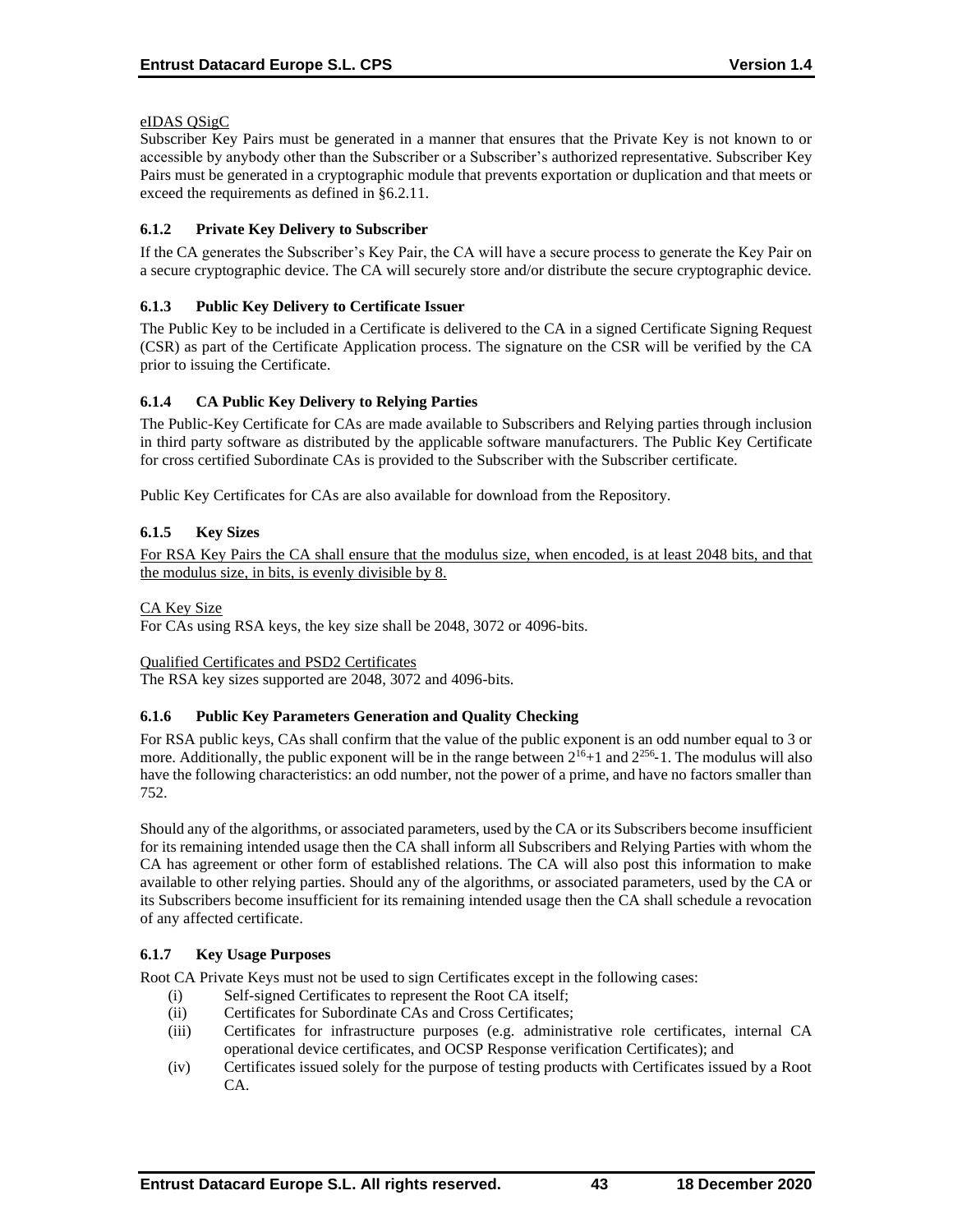### **6.2 Private Key Protection and Cryptographic Module Engineering Controls**

The CAs have implemented physical and logical safeguards to prevent unauthorized Certificate issuance. Protection of the CA Private Key outside the validated system consist of physical security, encryption, or a combination of both, implemented in a manner that prevents disclosure of the CA Private Key. The CA encrypts its Private Key with an algorithm and key-length that are capable of withstanding cryptanalytic attacks for the residual life of the encrypted key.

# **6.2.1 Cryptographic Module Standards and Controls**

#### CA Private Keys

CA Private Keys must be stored and protected on cryptographic modules that meet or exceed the requirements as defined in §6.2.11. Private Keys on cryptographic modules are held in secure facilities under two-person control. RA Private Keys must be stored and protected on cryptographic modules that meet or exceed the requirements defined in §6.2.11.

If the CA generates the Key Pair on behalf of the Subject or Subscriber, the keys will be generated in a confidential process.

### eIDAS QSigC

eIDAS QSigC Private Keys must be generated, stored and protected on a secure cryptographic device that meets or exceeds the requirements defined in §6.2.11.

### **6.2.2 Private Key (N out of M) Multi-person Control**

A minimum of two-person control shall be established on any CA Private Key for all purposes including activation and backup, and may be implemented as a combination of technical and procedural controls. Persons involved in management and use of the CA Private Keys shall be designated as authorized by the CA for this purpose. The names of the parties used for two-person control shall be maintained on a controlled list.

#### **6.2.3 Private Key Escrow**

Entrust does not escrow the CAs' Private Keys.

# **6.2.4 Private Key Backup**

# CA Private Keys

CA Private Keys shall be backed up under the two-person control used to create the original version of the Private Keys. All copies of the CA Private Key shall be securely protected.

#### Subscriber Private Keys

Subscribers are responsible for protecting the Private Key associated with the Public Key in the Subscriber's Certificate.

# **6.2.5 Private Key Archival**

#### CA Private Keys

Upon retirement of a CA, the Private Keys will be archived securely using hardware cryptographic modules that meet the requirements §6.2.11. The Key Pairs shall not be used unless the CA has been removed from retirement or the keys are required temporarily to validate historical data. Private Keys required for temporary purposes shall be removed from archive for a short period of time.

The archived CA Private Keys will be reviewed on an annual basis. After the minimum period of 5 years, the CA Private Keys may be destroyed according to the requirements in §6.2.10. The CA Private Keys must not be destroyed if they are still required for business or legal purposes.

Third parties will not archive CA Private Keys.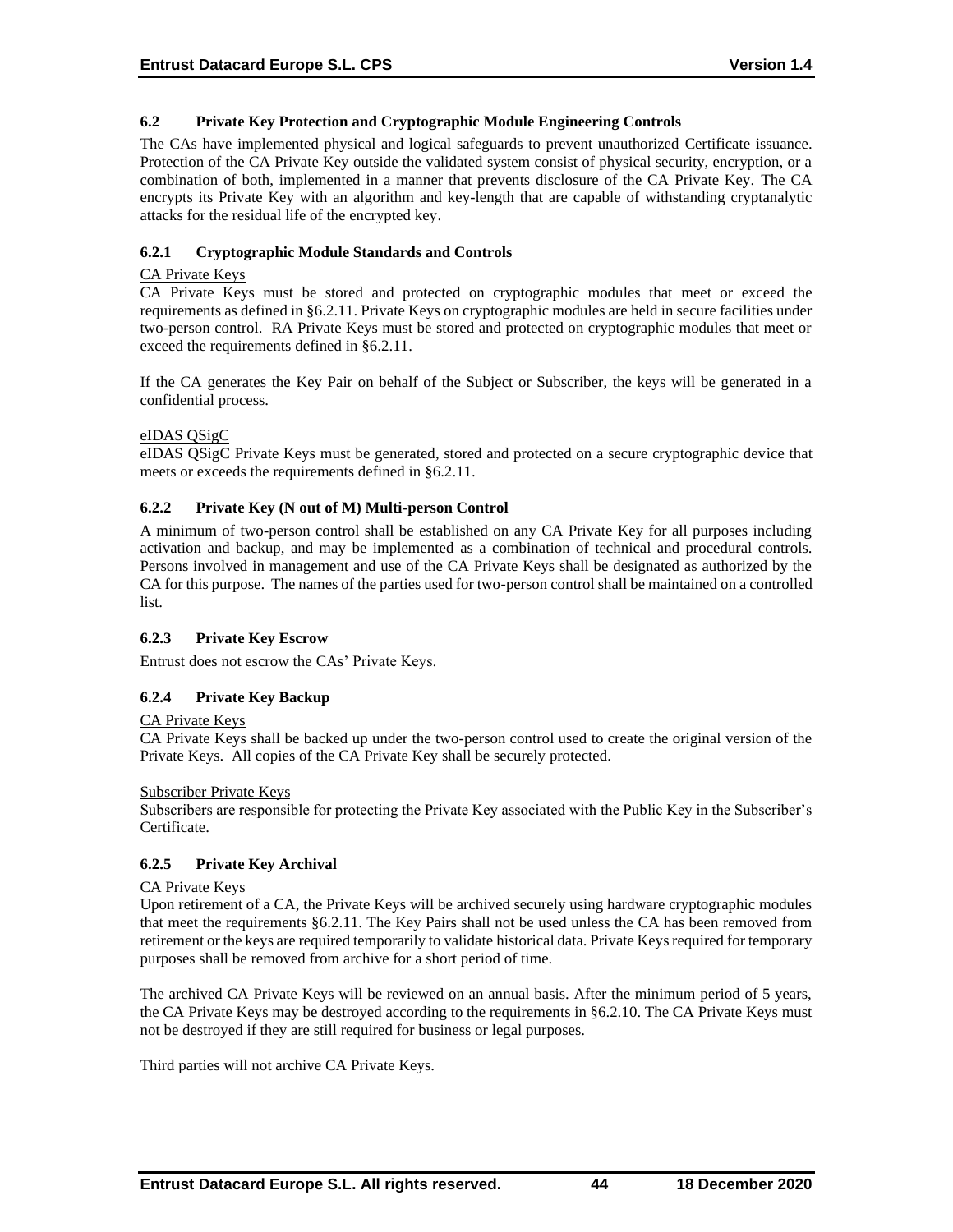# **6.2.6 Private Key Transfer into or from Cryptographic Module**

CA Private Keys shall be generated by and secured in a cryptographic module. In the event that a Private Key is to be transported from one cryptographic module to another, the Private Key must be migrated using the secure methodology supported by the cryptographic module.

If the Private Key of a Subordinate CA is communicated to an unauthorized third party, then the Subordinate CA shall revoke all Certificates corresponding to Private Key.

### **6.2.7 Private Key Storage on Cryptographic Module**

CA Private Keys are stored on a cryptographic module are secured in cryptographic module as defined in §6.2.11.

### **6.2.8 Method of Activating Private Key**

#### CA Private Keys

CA Private Keys shall be activated under two-person control using the methodology provided with the cryptographic module.

#### Subscriber Private Keys

Subscriber Private Keys shall be activated by the Subscriber to meet the requirements of the security software used for their applications. Subscribers shall protect their Private Keys corresponding to the requirements in §9.6.3.

# **6.2.9 Method of Deactivating Private Key**

#### CA Private Keys

CA Private Keys shall be deactivated when the CA is not required for active use. Deactivation of the Private Keys shall be done in accordance with the methodology provided with the cryptographic module.

#### CA Administrators

The administrator's identity is deactivated in the CA and the administrator's Certificate is revoked.

# **6.2.10 Method of Destroying Private Key**

#### CA Private Keys

CA Private Keys destruction will be two-person controlled and may be accomplished by executing a "zeroize" command or by destruction of the cryptographic module. Destruction of CA Private Keys must be authorized by the Policy Authority.

If the CA is removing a cryptographic module from service, then all Private Keys must be removed from the module. If the CA cryptographic module is intended to provide tamper-evident characteristics is removed from service, then the device will be destroyed.

#### CA Administrators

The administrator's Private Key is destroyed by reinitializing the cryptographic module.

# **6.2.11 Cryptographic Module Rating**

#### CA Key Pairs

CA Key Pairs must be generated and protected on a cryptographic module that is compliant to at least FIPS 140-2 Level 3 certification standards.

#### CA Administrators

Key Pairs for CA administrators must be generated and protected on a cryptographic module that is compliant to at least FIPS 140-2 Level 2 certification standards.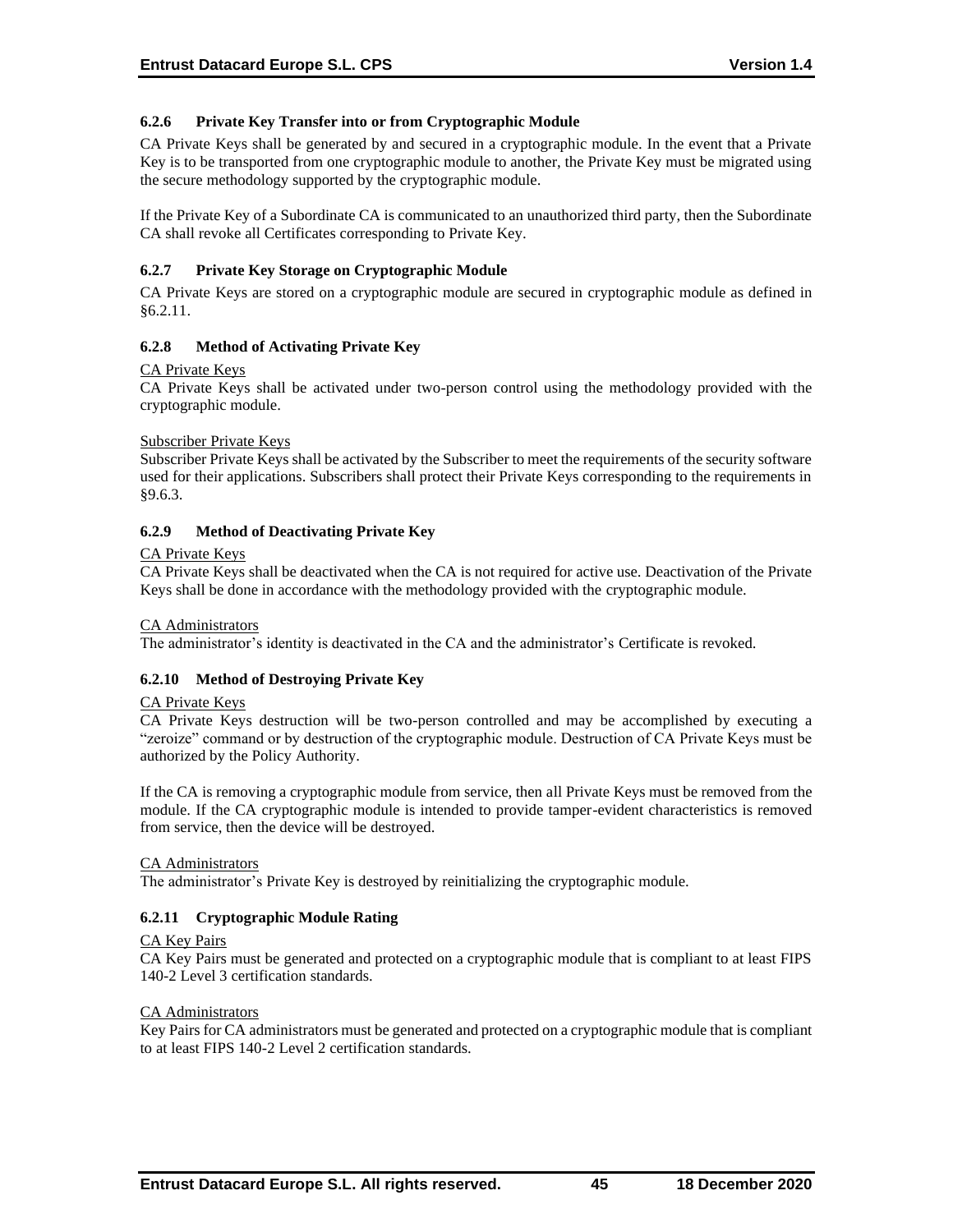### eIDAS QSigC

Key Pairs must be generated and protected on a secure cryptographic device that is compliant to at least Common Criteria EAL 4+ certification standards or equivalent.

#### **6.3 Other Aspects of Key Pair Management**

### **6.3.1 Public Key Archival**

No stipulation.

### **6.3.2 Certificate Operational Periods and Key Pair Usage Periods**

CA Key Pairs

CA 2048-bit RSA Key Pairs may have a validity period expiring no later than 31 December 2030.

### eIDAS QWAC and PSD2 QWAC

eIDAS QWAC and PSD2 QWAC may have a validity period of up to, but no more than, 825-days. Effective 1 September 2020, eIDAS QWAC and PSD2 QWAC may have a validity period of up to, but no more than, 398-days.

#### eIDAS QSealC, PSD2 QSealC and eIDAS QSigC

eIDAS QSealC, PSD2 QSealC and eIDAS QSigC may have a validity period of up to, but no more than, 3 years.

### **6.4 Activation Data**

# **6.4.1 Activation Data Generation and Installation**

No stipulation.

# **6.4.2 Activation Data Protection**

No stipulation.

# **6.4.3 Other Aspects of Activation Data**

No stipulation.

# **6.5 Computer Security Controls**

# **6.5.1 Specific Computer Security Technical Requirements**

The workstations on which the CAs operate are physically secured as described in §5.1. The operating systems on the workstations on which the CAs operate enforce identification and authentication of users. Access to CA software databases and audit trails is restricted as described in this CPS. All operational personnel that are authorized to have access to the CAs are required to use hardware tokens in conjunction with a PIN to gain access to the physical room that contains the CA software being used for such CAs.

The CA enforces multi-factor authentication for all accounts capable of directly causing Certificate issuance.

For Subscriber accounts, the CA has implemented technical controls to restrict Certificate issuance to a limited set of pre-approved domains.

# **6.5.2 Computer Security Rating**

No stipulation.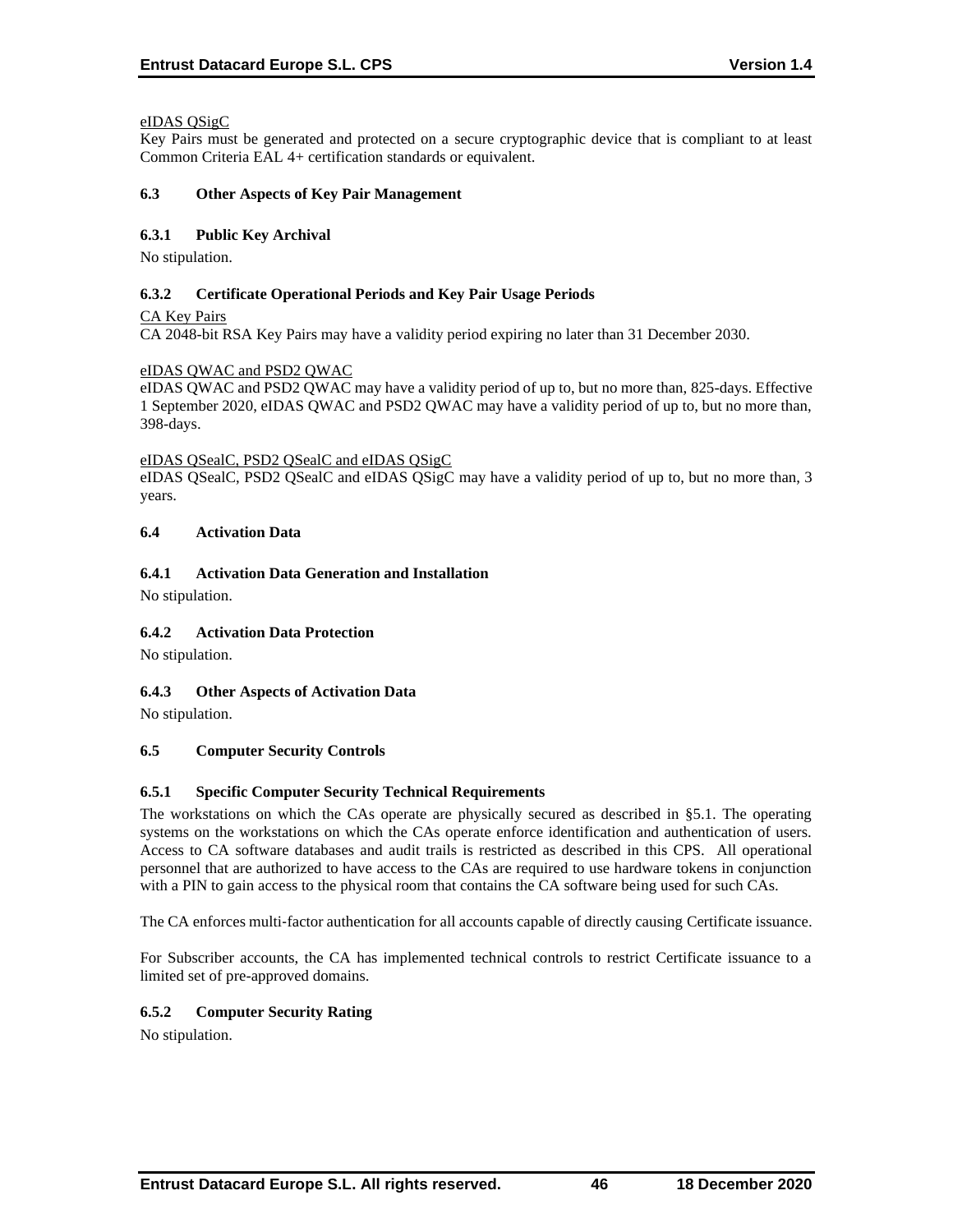### **6.6 Life Cycle Security Controls**

### **6.6.1 System Development Controls**

The CA makes use of Commercial Off The Shelf (COTS) products for the hardware, software, and network components. Systems developed by the CA are deployed in accordance with Entrust software lifecycle development standards.

### **6.6.2 Security Management Controls**

The configuration of the CA system as well as any modifications and upgrades are documented and controlled. Methods of detecting unauthorized modifications to the CA equipment and configuration are in place to ensure the integrity of the security software, firmware, and hardware for correct operation. A formal configuration management methodology is used for installation and ongoing maintenance of Entrust's trusted services and CA systems. Quarterly reviews are performed to confirm compliance to security policies.

When first loaded, the CA software is verified as being that supplied from the vendor, with no modifications, and be the version intended for use.

### **6.6.3 Life Cycle Security Controls**

No stipulation.

### **6.7 Network Security Controls Security Controls**

Remote access to CA application via the Administration software interface is secured.

### **6.8 Time-stamping**

No stipulation.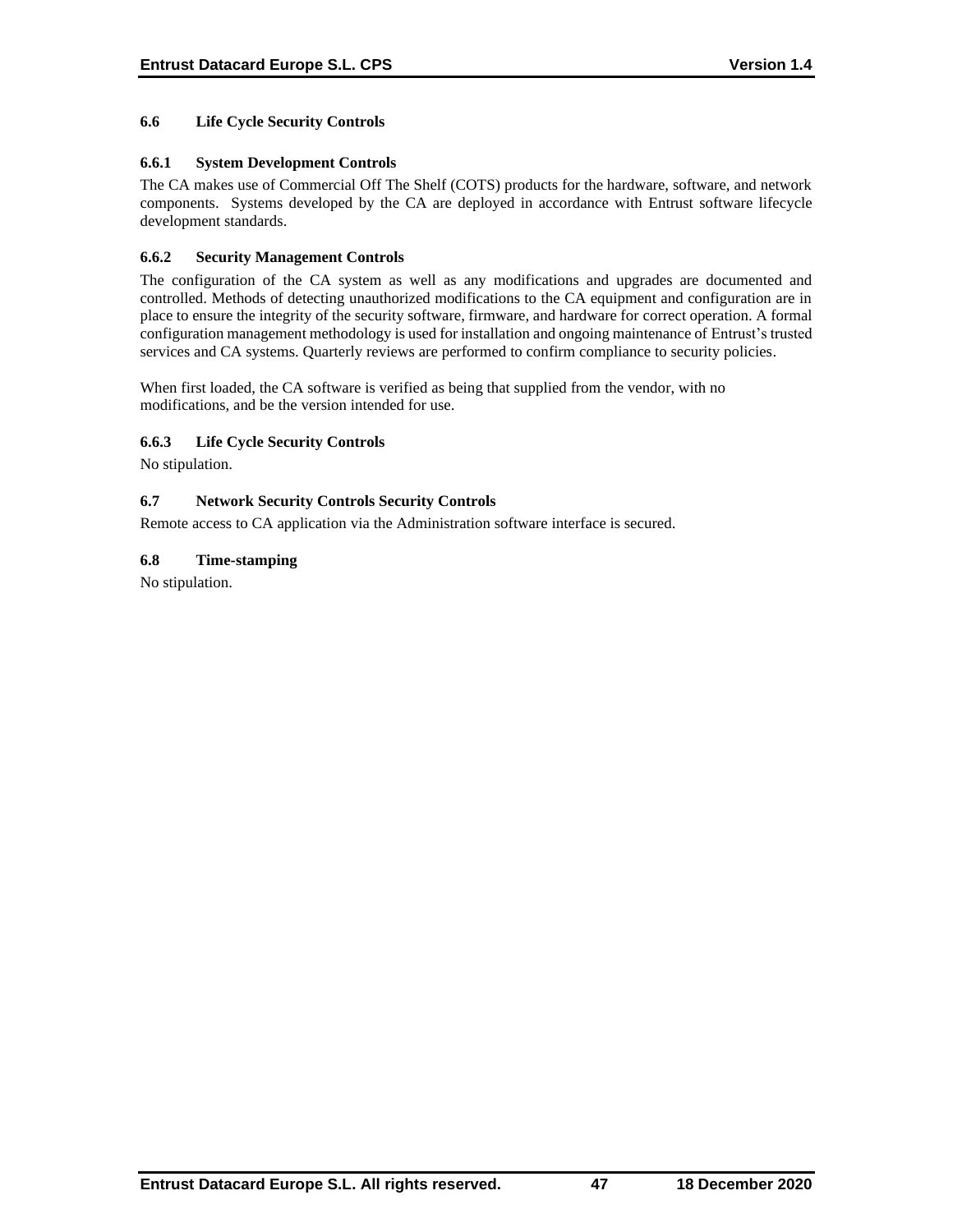### **7. Certificate, CRL and OCSP Profiles**

The profile for the Certificates and Certificate Revocation List (CRL) issued by a CA conform to the specifications contained in the IETF RFC 5280 Internet X.509 PKI Certificate and Certificate Revocation List (CRL) Profile.

### **7.1 Certificate Profile**

CAs issue Certificates in accordance with the X.509 version 3. Certificate profiles for Root CA Certificate, Subordinate CA Certificates, and Subscriber Certificates are described in Appendix A and the sections below.

Certificates have a serial number greater than zero (0) that contains at least 64 unpredictable bits.

### **7.1.1 Version Number**

All Certificates issued by the CAs are X.509 version 3 certificates.

### **7.1.2 Certificate Extensions**

### **7.1.2.1 Root CA Certificate**

Certificate extensions are as set as stipulated in IETF RFC 5280 and in accordance with Appendix A.

### **7.1.2.2 Subordinate CA Certificate**

Certificate extensions are as set as stipulated in IETF RFC 5280 and in accordance with Appendix A.

The extension requirements for extended key usage are:

- (i) Must contain an EKU extension,
- (ii) Must not include the anyExtendedKeyUsage EKU, and
- (iii) Must not include either id-kp-serverAuth, id-kp-emailProtection, id-kp-codeSigning or id-kptimeStamping EKUs in the same certificate.

# **7.1.2.3 Subscriber Certificate**

Certificate extensions are as set as stipulated in IETF RFC 5280 and in accordance with Appendix A.

#### Qualified Certificates

Qualified Certificates shall include qcStatements as required by ETSI EN 319 412-5.

#### PSD2 Certificates

PSD2 Certificates shall include the PSD2 qcStatement as required by ETSI EN 319 495 and include the role of the payment service provider, which maybe one or more of the following:

- (i) account servicing (PSP\_AS);
- (ii) payment initiation (PSP\_PI);
- (iii) account information (PSP\_AI);
- (iv) issuing of card-based payment instruments (PSP\_IC).

# **7.1.2.4 All Certificates**

All other fields and extensions MUST be set in accordance with RFC 5280.

# **7.1.2.5 Application of RFC 5280**

For purposes of clarification, a precertificate, as described in RFC 6962 (Certificate Transparency), shall not be considered to be a "certificate" subject to the requirements of RFC 5280.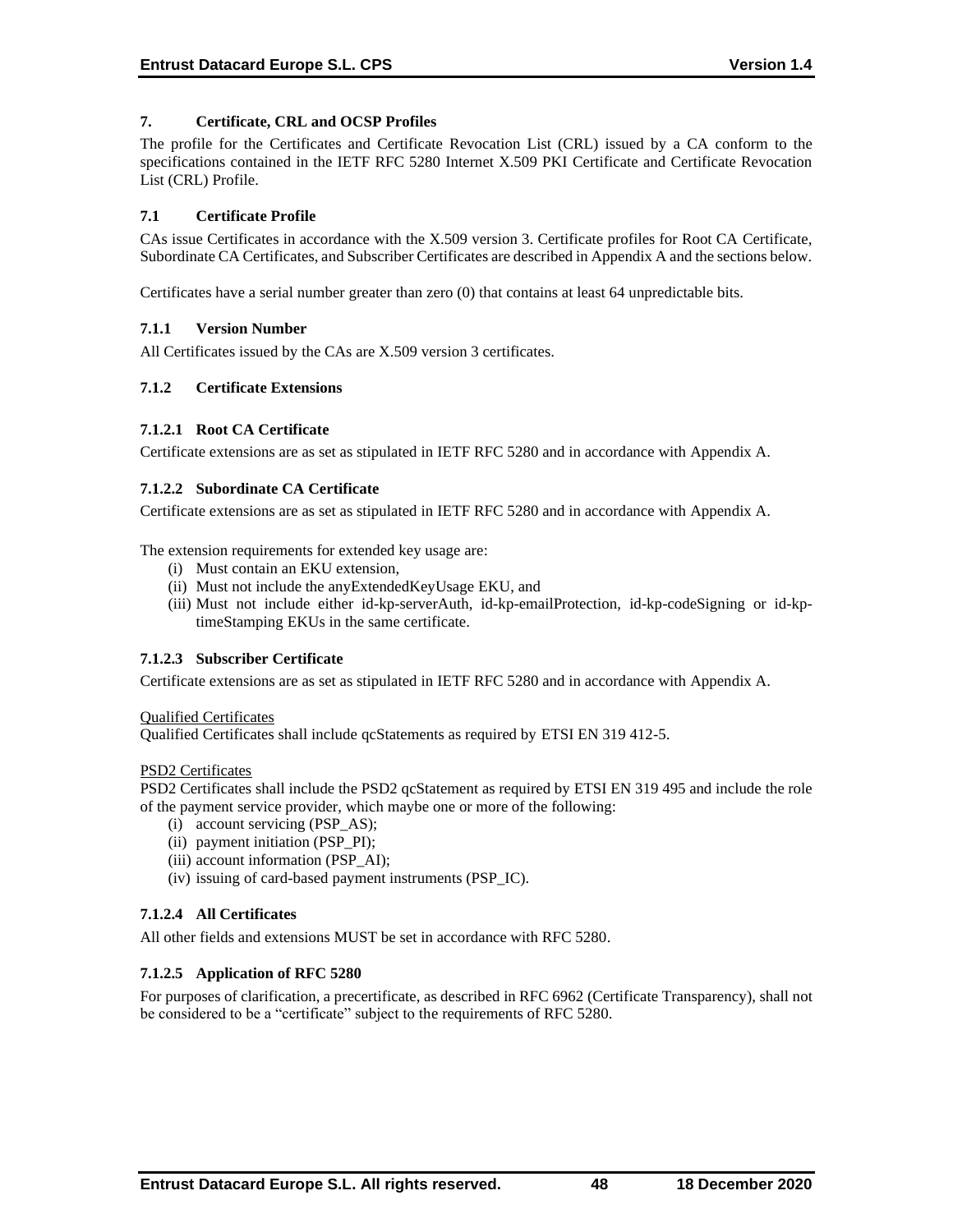# **7.1.3 Algorithm Object Identifiers**

# **7.1.3.1 SubjectPublicKeyInfo**

For RSA, the CA will indicate an RSA key using the rsaEncryption (OID: 1.2.840.113549.1.1.1) algorithm identifier. The parameters must be present and must be explicit NULL.

# **7.1.3.2 SignatureAlgorithmIdentifier**

All objects signed by a CA Private Key must conform to these requirements on the use of the AlgorithmIdentifier or AlgorithmIdentifier-derived type in the context of signatures.

For RSA, the CA must use one of the following signature algorithms and encodings.

- (i) RSASSA-PKCS1-v1\_5 with SHA-256
- (ii) RSASSA-PKCS1-v1\_5 with SHA-384
- (iii) RSASSA-PKCS1-v1\_5 with SHA-512

# **7.1.4 Name Forms**

### **7.1.4.1 Name Encoding**

For every valid Certification Path (as defined by RFC 5280, Section 6) for all Certificate and Subordinate CA Certificate, the following must be met:

- (i) For each Certificate in the Certification Path, the encoded content of the issuer distinguished name field a Certificate shall be byte-for-byte identical with the encoded form of the Subject distinguished name field of the issuing CA certificate.
- (ii) For each CA Certificate in the Certification Path, the encoded content of the Subject distinguished name field of a Certificate shall be byte-for-byte identical among all Certificates whose Subject distinguished names can be compared as equal according to RFC 5280, Section 7.1, and including expired and revoked Certificates

# **7.1.4.2 Subject Information – Subscriber Certificates**

Subject information must meet the requirements stated in Appendix A.

Name forms for Subscriber Certificates are as stipulated in §3.1.1. All other optional attributes must contain information that has been verified by the CA or RA. Optional attributes will not contain only metadata such as '.', '-', and ' ' (i.e. space) characters, and/or any other indication that the value is absent, incomplete, or not applicable.

Entries in the dNSName are in the "preferred name syntax" as specified in IETF RFC 5280 and thus do not contain underscore characters.

# eIDAS QWAC and PSD2 QWAC

CAs shall not issue a Certificate with a domain name containing a Reserved IP Address or Internal Name

# **7.1.4.3 Subject Information – Root Certificates and Subordinate CA Certificates**

Subject information must meet the requirements stated in Appendix A.

#### **7.1.5 Name Constraints**

CAs do not support the issuance of technically constrained Subordinate CA Certificates.

# **7.1.6 Certificate Policy Object Identifier**

# **7.1.6.1 Reserved Certificate Policy Identifiers**

Subscriber Certificates must include one or more of the following reserved Certificate Policy Identifiers, if the CA is asserting the Certificate meets the associated policy: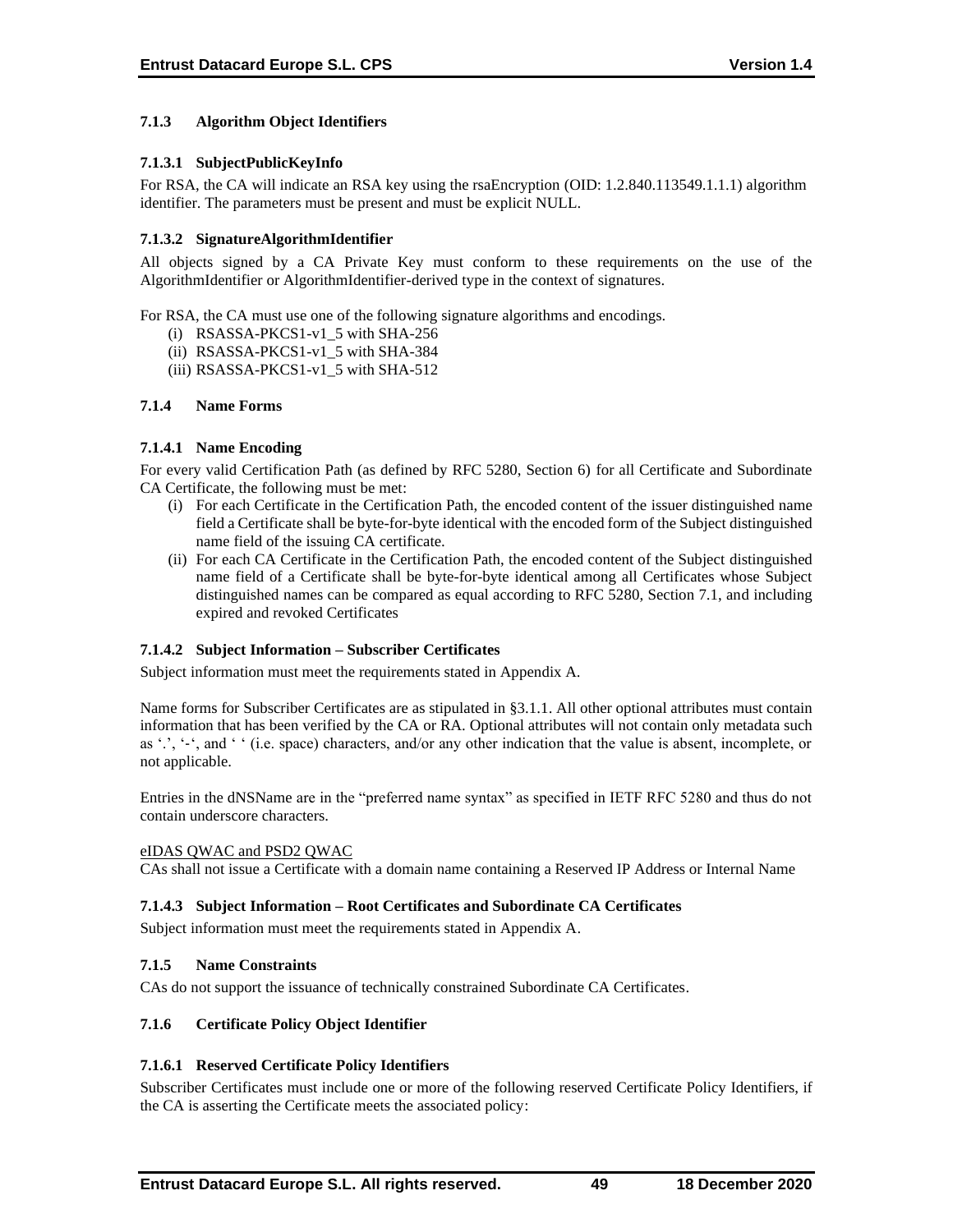| Extended Validation (EV) SSL Certificates        | 2.23.140.1.1     |
|--------------------------------------------------|------------------|
| <b>Qualified Signature Certificates</b>          | 0.4.0.194112.1.0 |
| <b>Oualified Seal Certificates</b>               | 0.4.0.194112.1.1 |
| <b>Qualified Web Authentication Certificates</b> | 0.4.0.194112.1.4 |
| <b>PSD2</b> Certificates                         | 0.4.0.19495.3.1  |

### **7.1.6.2 Root CA Certificates**

Root CA Certificates do not contain the certificate policy object identifiers.

# **7.1.6.3 Subordinate CA Certificates**

### Subordinate CA

Subordinate CA Certificates must include either the "any policy" certificate policy object identifier or one or more explicit certificate policy object identifiers that indicates compliance with a specific certificate policy. Certificate policy object identifiers are listed in §7.1.6.4.

# **7.1.6.4 Subscriber Certificates**

Certificates include one or more of the following certificate policy identifiers:

| Extended Validation (EV) SSL Certificates      | 2.16.840.1.114028.10.1.2    |
|------------------------------------------------|-----------------------------|
| Document Signing Certificates (AATL)           | 2.16.840.1.114028.10.1.6    |
| <b>Qualified Signature Certificates</b>        | 2.16.840.1.114028.10.1.12.0 |
| <b>Qualified Seal Certificates</b>             | 2.16.840.1.114028.10.1.12.1 |
| Qualified Web Authentication Certificates      | 2.16.840.1.114028.10.1.12.4 |
| <b>PSD2</b> Qualified Seal Certificates        | 2.16.840.1.114028.10.1.12.5 |
| PSD2 Qualified Web Authentication Certificates | 2.16.840.1.114028.10.1.12.6 |
|                                                |                             |

### **7.1.7 Usage of Policy Constraints Extension**

No stipulation.

# **7.1.8 Policy Qualifiers Syntax and Semantics**

CAs include policy qualifiers in all Subscriber Certificates as stipulated in Appendix A.

# **7.1.9 Processing Semantics for the Critical Certificate Policies Extension**

Certificate policies extension is marked Not Critical

# **7.2 CRL Profile**

The following fields of the X.509 version 2 CRL format are used by the CAs:

- version: set to v2
- signature: identifier of the algorithm used to sign the CRL
- issuer: the full Distinguished Name of the CA issuing the CRL
- this update: time of CRL issuance
- next update: time of next expected CRL update
- revoked Certificates: list of revoked Certificate information

# **7.2.1 Version Number**

No stipulation.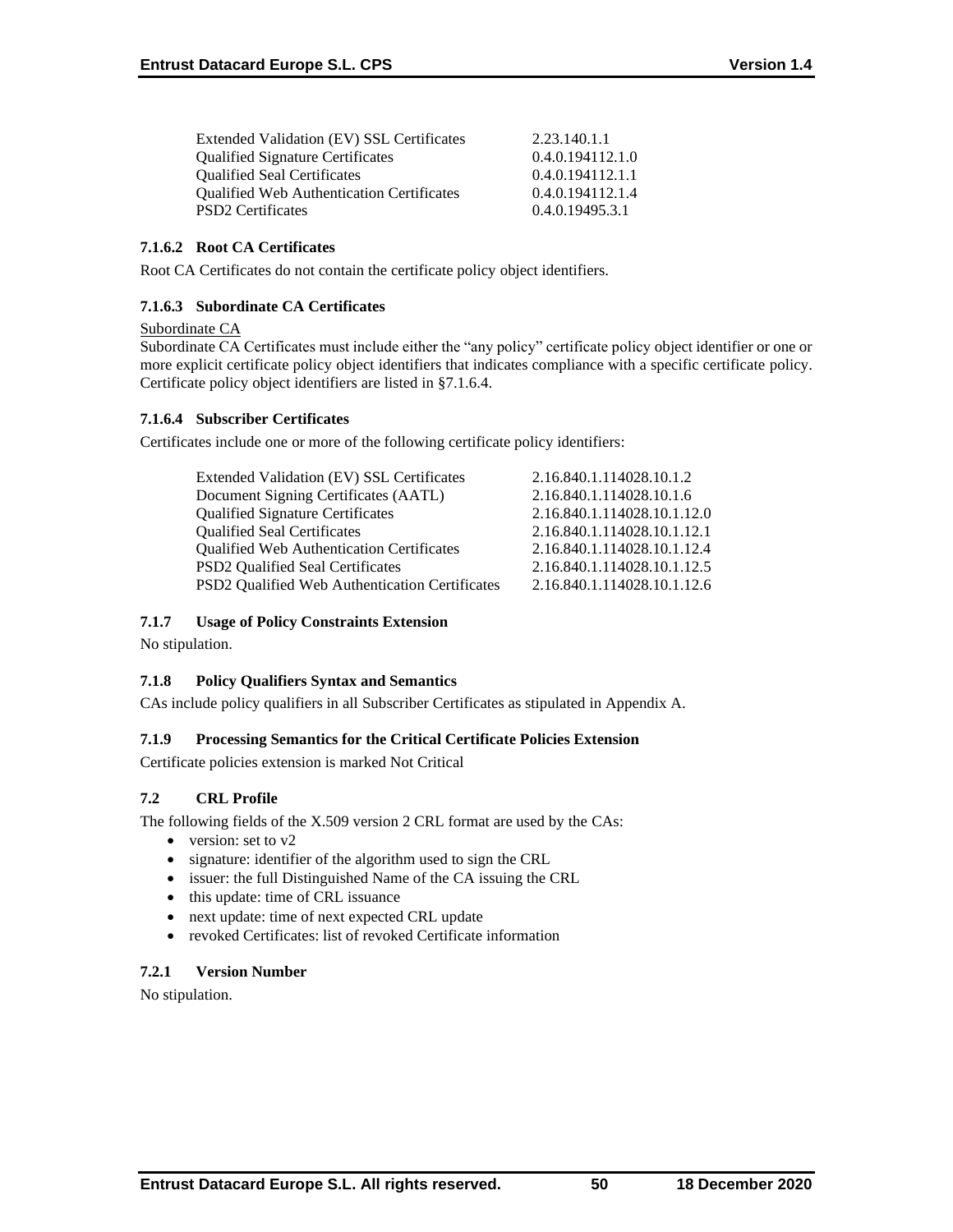# **7.2.2 CRL and CRL Entry Extensions**

#### reasonCode (OID 2.5.29.21)

The CRLReason code extension is used for all revoked Certificates. The CRLReason indicated must not be unspecified (0) or certificateHold (6). This extension must not be marked critical. The most appropriate reason must be selected by the Subscriber or the CA from one the following:

- (i) keyCompromise (1), if the key to the certificate has been or is suspected to be compromised
- (ii) cACompromise (2), if the CA has been or is suspected to be compromised
- (iii) affiliationChanged (3), if verified information in the Certificate has changed and as such the Relying Parties should no longer trust the Certificate
- (iv) superseded (4), if the Certificate has been reissued, rekeys or renewed by another Certificate
- (v) cessationOfOperation (5), if the application or device is no longer in service

# **7.3 OCSP Profile**

The profile for the Online Certificate Status Protocol (OCSP) messages issued by a CA conform to the specifications contained in the IETF RFC 6960 Internet X.509 PKI Online Certificate Status Protocol (OCSP) Profile.

Effective 2020-09-30, if an OCSP response is for a Root CA or Subordinate CA Certificate, including Cross Certificates, and that certificate has been revoked, then the revocationReason field within the RevokedInfo of the CertStatus shall be present.

Effective 2020-09-30, the CRLReason indicated shall contain a value permitted for CRLs, as specified in §7.2.2.

### **7.3.1 Version Number**

No stipulation.

### **7.3.2 OCSP Extensions**

The singleExtensions of an OCSP response shall not contain the reasonCode (OID 2.5.29.21) CRL entry extension.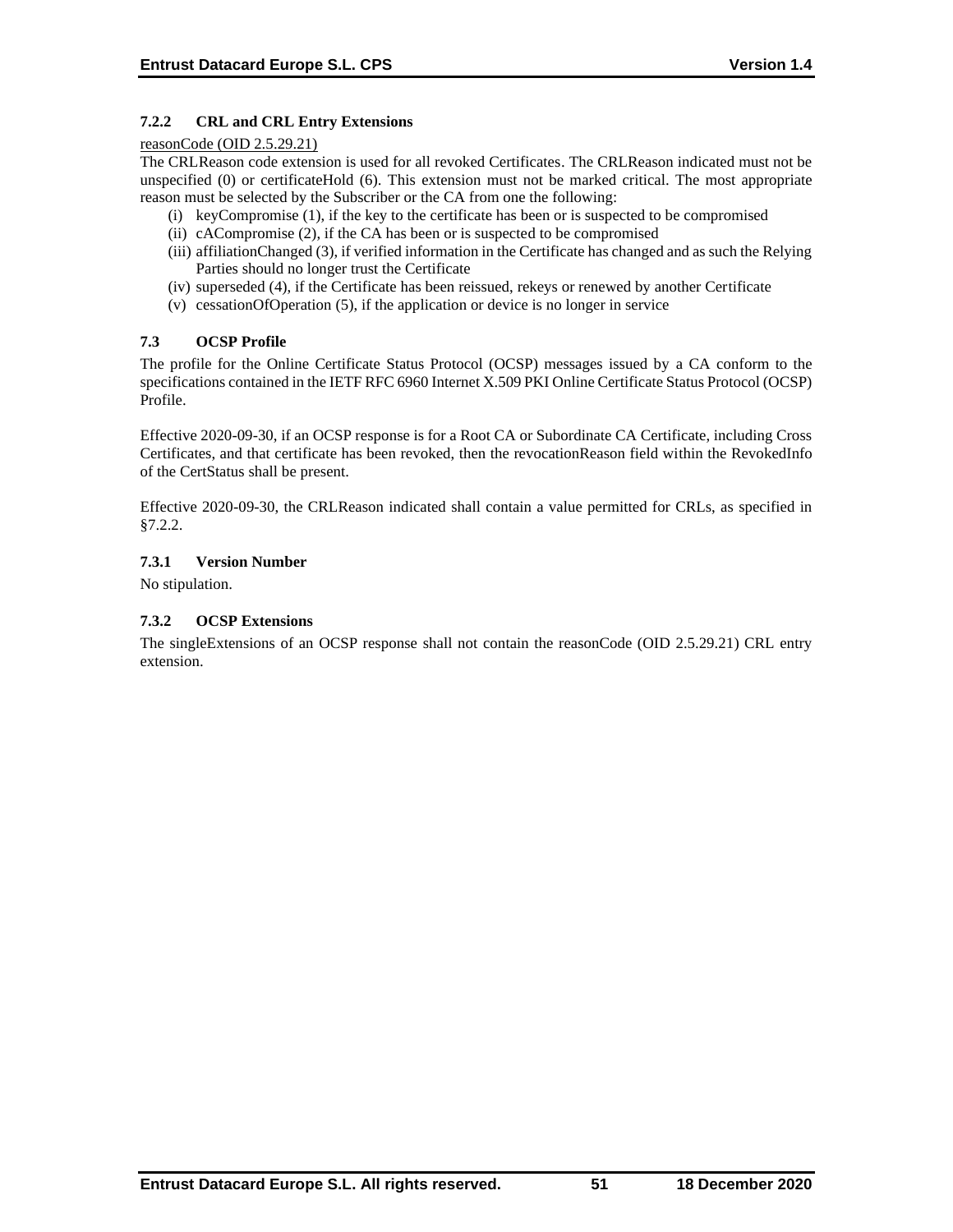### **8. Compliance Audit and Other Assessment**

#### **8.1 Frequency or Circumstances of Assessment**

The CAs and RAs shall be audited for compliance with the practices and procedures set forth in the CPS. The period during which the CA issues Certificates will be divided into an unbroken sequence of audit periods. An audit period will not exceed one year in duration.

### **8.2 Identity/Qualifications of Assessor**

The compliance audit of the CAs shall be performed by an auditor which possesses the following qualifications and skills:

- i. Independence from the subject of the audit;
- ii. Ability to conduct an audit that addresses the criteria of the audit schemes specified in §8.4;
- iii. Employs individuals who have proficiency in examining PKI technology, information security tools and techniques, information technology and security auditing, and the third-party attestation function;
- iv. Performed by a licensed conformity assessment body accredited in accordance with ISO 17065 applying the requirements specified in ETSI EN 319 403;
- v. Bound by law, government regulation, or professional code of ethics; and
- vi. Maintains professional liability/errors and omissions insurance policy limits of at least one million US dollars coverage.

### **8.3 Assessor's Relationship to Assessed Entity**

The certified public accounting firm selected to perform the compliance audit for the CAs and RAs shall be independent from the entity being audited.

### **8.4 Topics Covered by Assessment**

The compliance audit shall test compliance of the CAs and RAs against the policies and procedures set forth, as applicable in:

- i. This CPS;
- ii. ETSI EN 319 411-2 and related standards documents;
- iii. ETSI TS 119 495 and related standards documents.

### **8.5 Actions Taken as a Result of Deficiency**

Upon receipt of a compliance audit that identifies any deficiencies, the audited CA or RA shall use commercially reasonable efforts to correct any such deficiencies in an expeditious manner.

#### **8.6 Communication of Results**

The results of all compliance audits shall be communicated to the Policy Authority and to any third party entities which are entitled by law or regulation to receive a copy of the audit results.

The results of the most recent compliance audit will be posted within three months from the end of the audit period to the Repository. In the event of a delay greater than three months, the CA will provide an explanatory letter signed by the qualified auditor.

The audit report shall contain at least the following information:

- (i) name of the organization being audited;
- (ii) name and address of the organization performing the audit;
- (iii) the SHA-256 fingerprint of all Roots and Subordinate CA Certificates, including Cross Certificates, that were in-scope of the audit, where the fingerprint uses uppercase letters and does not contain colons, spaces or line feeds;
- (iv) audit criteria, with version number(s), that were used to audit each of the certificates (and associated keys);
- (v) a list of the CA policy documents, with version numbers, referenced during the audit;
- (vi) whether the audit assessed a period of time or a point in time;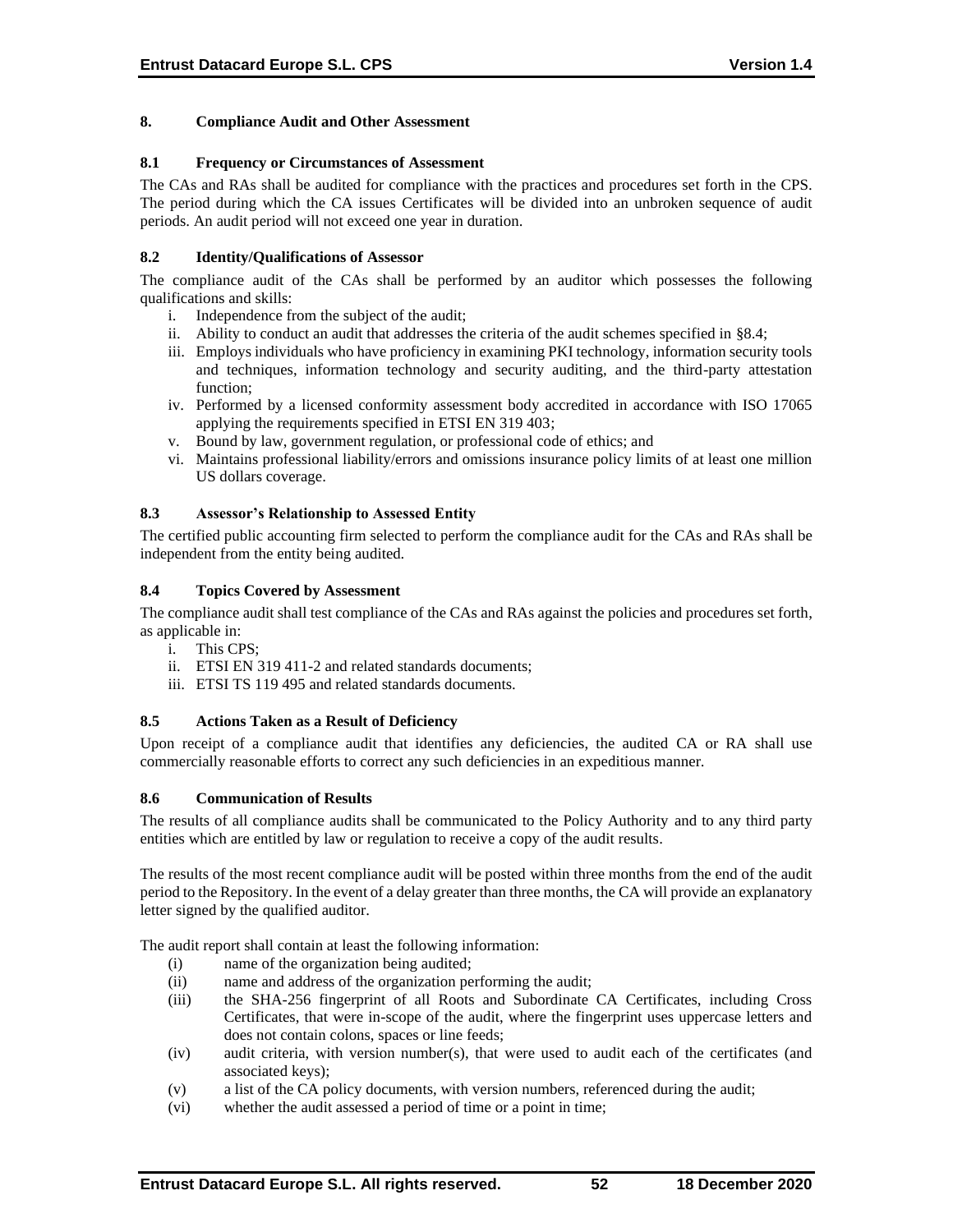- (vii) the start date and end date of the Audit Period, for those that cover a period of time;
- (viii) the point in time date, for those that are for a point in time;
- (ix) the date the report was issued, which will necessarily be after the end date or point in time date;
- (x) (for audits conducted in accordance with any of the ETSI standards) a statement to indicate if the audit was a full audit or a surveillance audit, and which portions of the criteria were applied and evaluated, e.g. DVCP, OVCP, NCP, NCP+, LCP, EVCP, EVCP+, QCP-w, Part 1 (General Requirements), and/or Part 2 (Requirements for Trust Service Providers); and
- (xi) (for audits conducted in accordance with any of the ETSI standards) a statement to indicate that the auditor referenced the applicable CA/Browser Forum criteria, such as this document, and the version used.

The authoritative version of the audit report must be English language, available as a PDF and text searchable for all required information.

### eIDAS QWAC and PSD2 QWAC

The audit results will also be posted to the CA Common Database (i.e., https://ccadb.force.com).

### **8.7 Self-audits**

### eIDAS QWAC and PSD2 QWAC

The CA will monitor adherences to this CPS, ETSI Guidelines, and the Baseline Requirements and strictly control its service quality by performing self-audits on at least a quarterly basis against a randomly selected sample of the greater of one Certificate or at least three percent of the Certificates issued by it during the period commencing immediately after the previous self-audit sample was taken.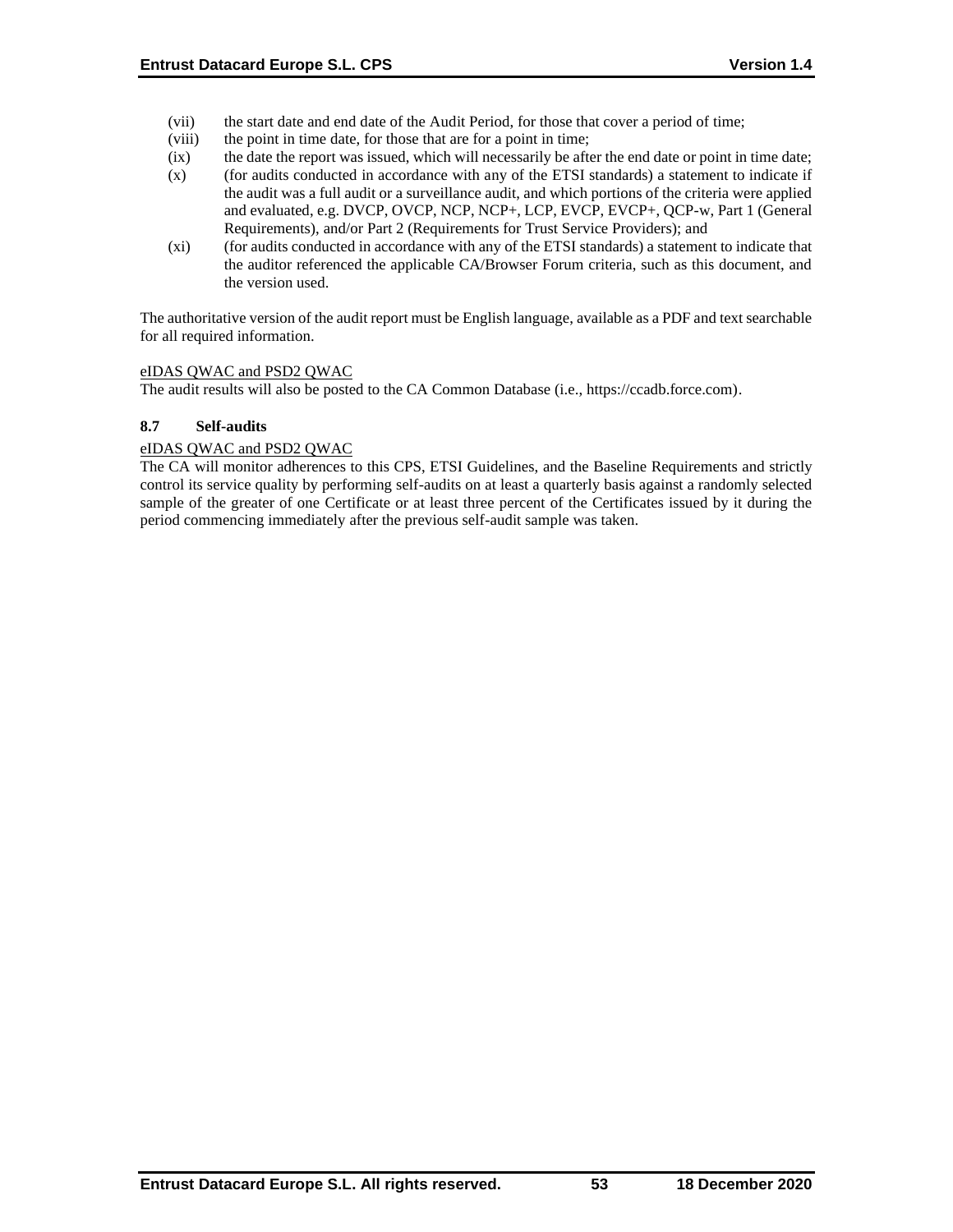### **9. Other Business and Legal Matters**

#### **9.1 Fees**

Unless otherwise set out in a Subscription Agreement, the fees for services provided by Entrust with respect to Certificates are set forth on the websites operated by Entrust. Unless otherwise set out in a Subscription Agreement, these fees are subject to change, and any such changes shall become effective immediately after posting on such websites. The fees for services provided by independent third-party RAs, Resellers and Comarketers in respect to Certificates are set forth on the web sites operated by such RAs, Resellers and Comarketers. These fees are subject to change, and any such changes shall become effective immediately after posting on such web sites.

### **9.1.1 Certificate Issuance or Renewal Fees**

No stipulation.

# **9.1.2 Certificate Access Fees**

No stipulation.

### **9.1.3 Revocation or Status Information Access Fees**

No stipulation.

# **9.1.4 Fees for Other Services**

No stipulation.

### **9.1.5 Refund Policy**

Except for a formal written Entrust refund policy, if any, neither Entrust nor any RAs operating under the CAs nor any Resellers or Co-Marketers provide any refunds for Certificates or services provided in respect to Certificates.

#### **9.2 Financial Responsibility**

Subscribers and Relying Parties shall be responsible for the financial consequences to such Subscribers, Relying Parties, and to any other persons, entities, or organizations for any transactions in which such Subscribers or Relying Parties participate and which use Certificates or any services provided in respect to Certificates. Entrust makes no representations and gives no warranties or conditions regarding the financial efficacy of any transaction completed utilizing an Certificate or any services provided in respect to Certificates and the Entrust Group shall have no liability except as explicitly set forth herein in respect to the use of or reliance on an Certificate or any services provided in respect to Certificates.

#### **9.2.1 Insurance Coverage**

Entrust maintains (a) Commercial General Liability insurance with policy limits of at least two million US dollars (US\$2,000,000.00) in coverage; and (b) Professional Liability/Errors and Omissions insurance, with policy limits of at least five million US dollars (US\$5,000,000.00) in coverage. Such insurance policies will be carried with companies rated no less than A- as to Policy Holder's Rating in the current edition of Best's Insurance Guide.

#### **9.2.2 Other Assets**

No stipulation.

#### **9.2.3 Insurance or Warranty Coverage for End-entities**

No stipulation.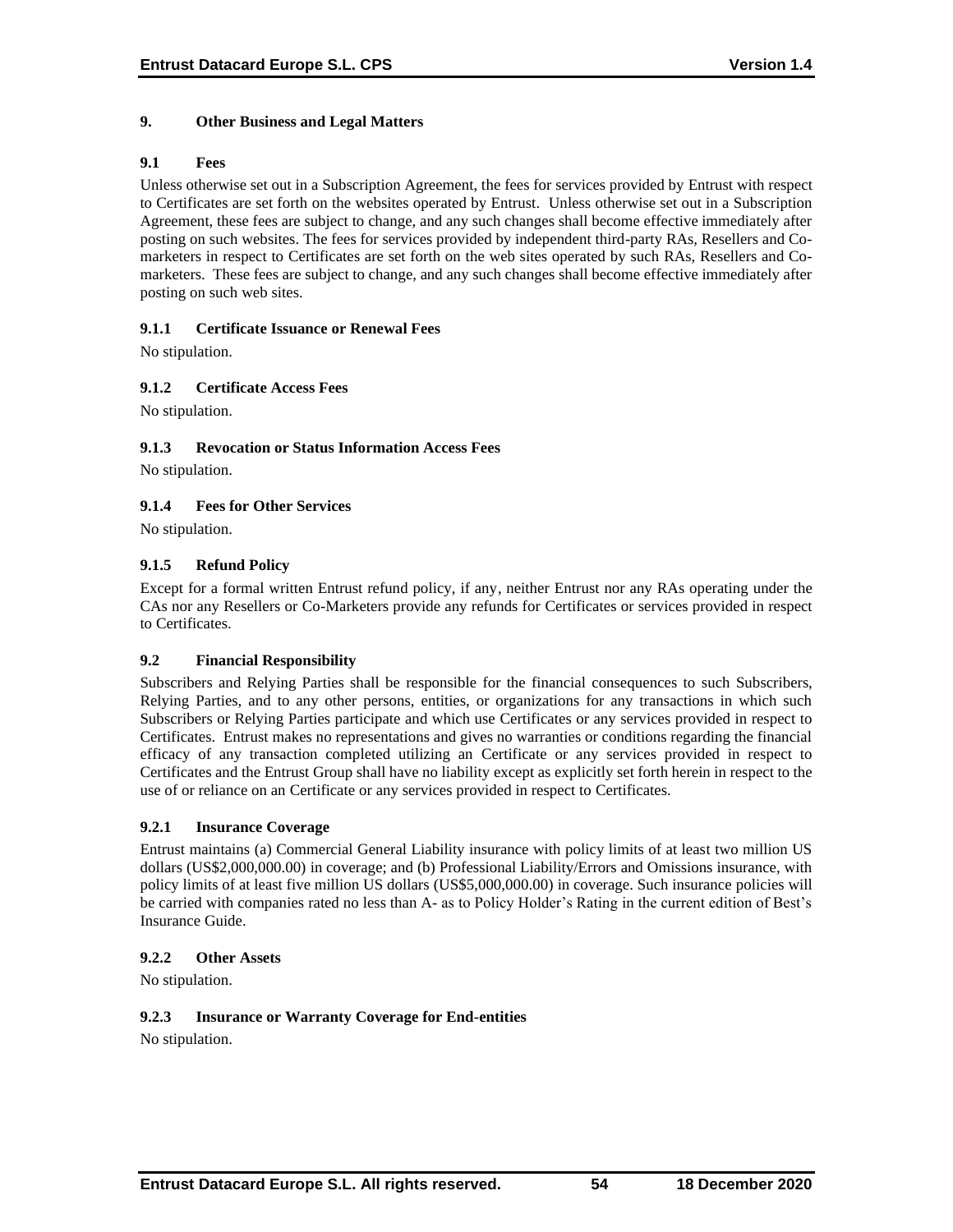# **9.3 Confidentiality of Business Information**

Neither Entrust nor any independent third-party RAs operating under the CAs, nor any Resellers or Co-Marketers shall disclose or sell Applicant or Subscriber names (or other information submitted by an Applicant or Subscriber when applying for a Certificate), except in accordance with this CPS, a Subscription Agreement, or a Relying Party Agreement. Entrust and all independent third-party RAs operating under the CAs, and all Resellers and Co-Marketers shall use a commercially reasonable degree of care to prevent such information from being used or disclosed for purposes other than those set forth in the CPS, a Subscription Agreement, or a Relying Party Agreement. Notwithstanding the foregoing, Applicants and Subscribers acknowledge that some of the information supplied with a Certificate Application is incorporated into Certificates and that Entrust and all independent third-party RAs operating under the CAs, and all Resellers and Co-Marketers shall be entitled to make such information publicly available.

### **9.3.1 Scope of Confidential Information**

Information that is supplied by Applicants, Subscribers, or Relying Parties for the subscription for, use of, or reliance upon an Certificate, and which is not included in the information described in §9.3.2 below, shall be considered to be confidential. Entrust and RAs shall be entitled to disclose such information to any subcontractors or agents that are assisting in the verification of information supplied in Certificate Applications or that are assisting in the operation of the CAs or Entrust RAs. Information considered to be confidential shall not be disclosed unless compelled pursuant to legal, judicial, or administrative proceedings, or otherwise required by law. Entrust and independent third-party RAs shall be entitled to disclose information that is considered to be confidential to legal and financial advisors assisting in connection with any such legal, judicial, administrative, or other proceedings required by law, and to potential acquirers, legal counsel, accountants, banks and financing sources and their advisors in connection with mergers, acquisitions, or reorganizations.

### **9.3.2 Information not with the Scope of Confidential Information**

Information that is included in a Certificate or a Certificate Revocation List, including without limitation personal information, shall not be considered confidential. Information contained in the CPS shall not be considered confidential. Without limiting the foregoing, information that (i) was or becomes known through no fault of Entrust, an independent third-party RA under a CA, a Reseller, or a Co-marketer, (ii) was rightfully known or becomes rightfully known to Entrust, an independent third-party RA under the CA, a Reseller, or a Co-marketer without confidential or proprietary restriction from a source other than the Subscriber, (iii) is independently developed by Entrust, an independent third-party RA under a CA, a Reseller, or a Co-marketer, or (iv) is approved by a Subscriber for disclosure, shall not be considered confidential.

# **9.3.3 Responsibility to Protect Confidential Information**

Entrust's employees, agents, and contractors are responsible for protecting confidential information and are contractually obligated to do so. Entrust systems are configured to protect confidential information.

#### **9.4 Privacy of Personal Information**

# **9.4.1 Privacy Plan**

Entrust follows the policies, statements and practices available at https://www.entrust.com/legalcompliance/privacy ("Privacy Plan") when handling personal information.

# **9.4.2 Information Treated as Private**

Entrust treats all personal information about an individual as personal information in accordance with the Data Protection Plan.

#### **9.4.3 Information not Deemed Private**

Certificates, CRLs, and OCSP and the personal or corporate information appearing in them are not considered confidential information.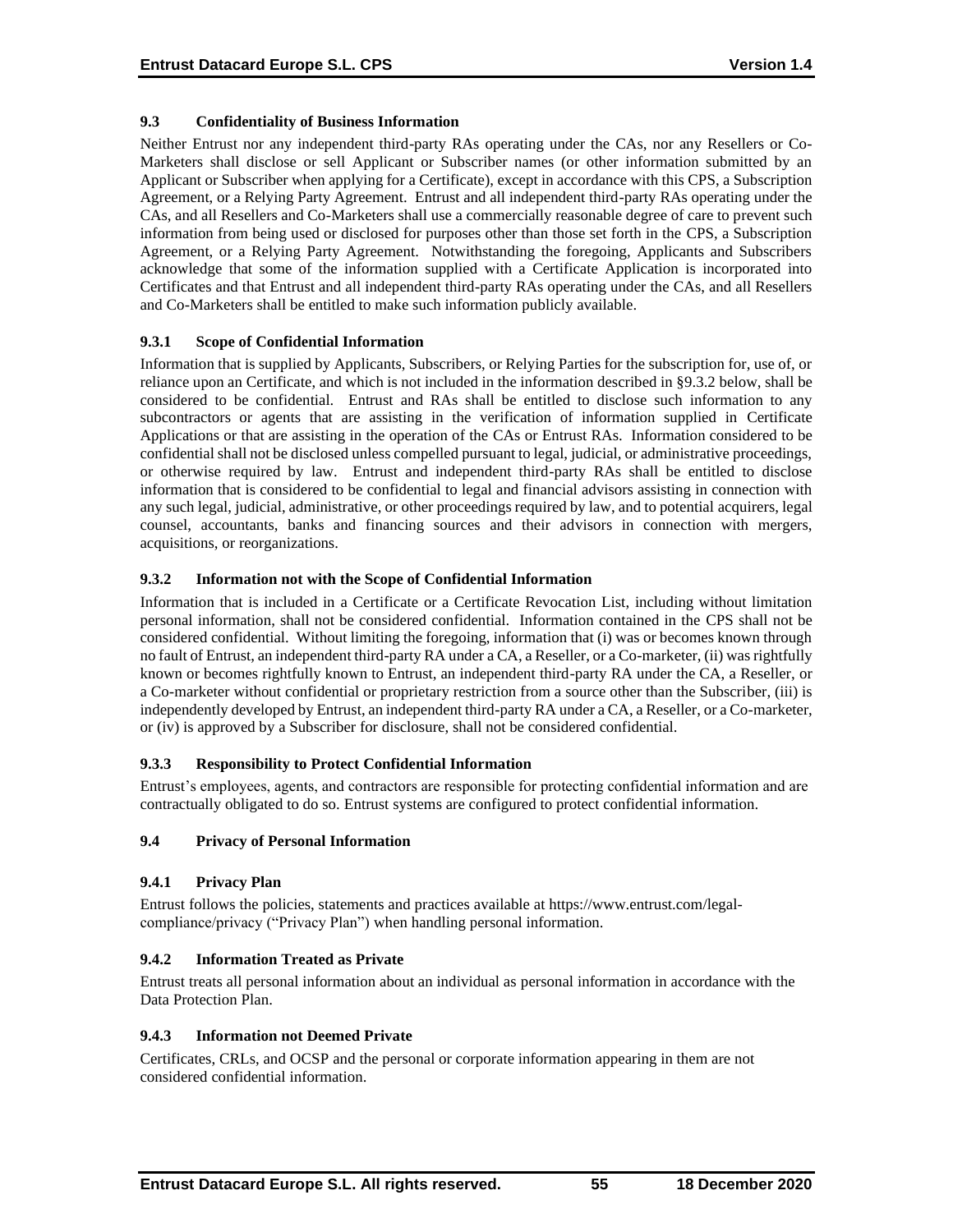# **9.4.4 Responsibility to Protect Private Information**

Entrust personnel are required to protect personal information in accordance with the Data Protection Policy.

### **9.4.5 Notice and Consent to Use Private Information**

Unless otherwise stated in the CPS, Data Protection Plan or other agreement (such as a Subscription Agreement or Relying Party Agreement), personal information will not be used without the consent of the subject of such personal information. Notwithstanding the foregoing, personal information contained in a Certificate may be published in online public repositories and all Subscribers consent to the global transfer of any personal data contained in the Certificate.

### **9.4.6 Disclosure Pursuant to Judicial or Administrative Process**

Entrust, independent third-party RAs under a CA, Resellers, and Co-marketers shall have the right to release information that is considered to be personal and/ or confidential to law enforcement officials in compliance with applicable law.

Entrust, independent third-party RAs under a CA, Resellers, and Co-marketers may disclose information that is considered confidential during the course of any arbitration, litigation, or any other legal, judicial, or administrative proceeding relating to such information. Any such disclosures shall be permissible provided that Entrust, the independent third-party RA, Reseller, or Co-marketer uses commercially reasonable efforts to obtain a court-entered protective order restricting the use and disclosure of any such information to the extent reasonably required for the purposes of such arbitration, litigation, or any other legal, judicial, or administrative proceeding.

### **9.4.7 Other Information Disclosure Circumstances**

Entrust, independent third-party RAs under a CA, Resellers, and Co-marketers may disclose information provided to Entrust, such RA, Reseller or Co-marketer, by an Applicant, a Subscriber, or a Relying Party upon request of such Applicant, Subscriber, or Relying Party.

If a Certificate is revoked by a CA, a serial number will be included in the Certificate Revocation List entry for the revoked Certificate.

# **9.5 Intellectual Property Rights**

Entrust retains all right, title, and interest (including all intellectual property rights), in, to and under all Certificates, except for any information that is supplied by an Applicant or a Subscriber and that is included in an Certificate, which information shall remain the property of the Applicant or Subscriber. All Applicants and Subscribers grant to Entrust and any RAs operating under the CAs a non-exclusive, worldwide, paid-up, royalty-free license to use, copy, modify, publicly display, and distribute such information, by any and all means and through any and all media whether now known or hereafter devised for the purposes contemplated under the CPS, the Subscriber's Subscription Agreement, and any Relying Party Agreements. Entrust and any RAs operating under the CAs shall be entitled to transfer, convey, or assign this license in conjunction with any transfer, conveyance, or assignment as contemplated in §9.16.2. Entrust grants to Subscribers and Relying Parties a non-exclusive, non-transferable license to use, copy, and distribute Certificates, subject to such Certificates being used as contemplated under the CPS, the Subscriber's Subscription Agreement, and any Relying Party Agreements, and further provided that such Certificates are reproduced fully and accurately and are not published in any publicly available database, repository, or directory without the express written permission of Entrust. Except as expressly set forth herein, no other right is or shall be deemed to be granted, whether by implication, estoppel, inference or otherwise. Subject to availability, Entrust may in its discretion make copies of one or more Subordinate CA Certificate(s) available to Subscribers for use solely with the Certificate issued to such Subscribers. Entrust retains all right, title, and interest (including all intellectual property rights), in, to and under the Subordinate CA Certificate(s).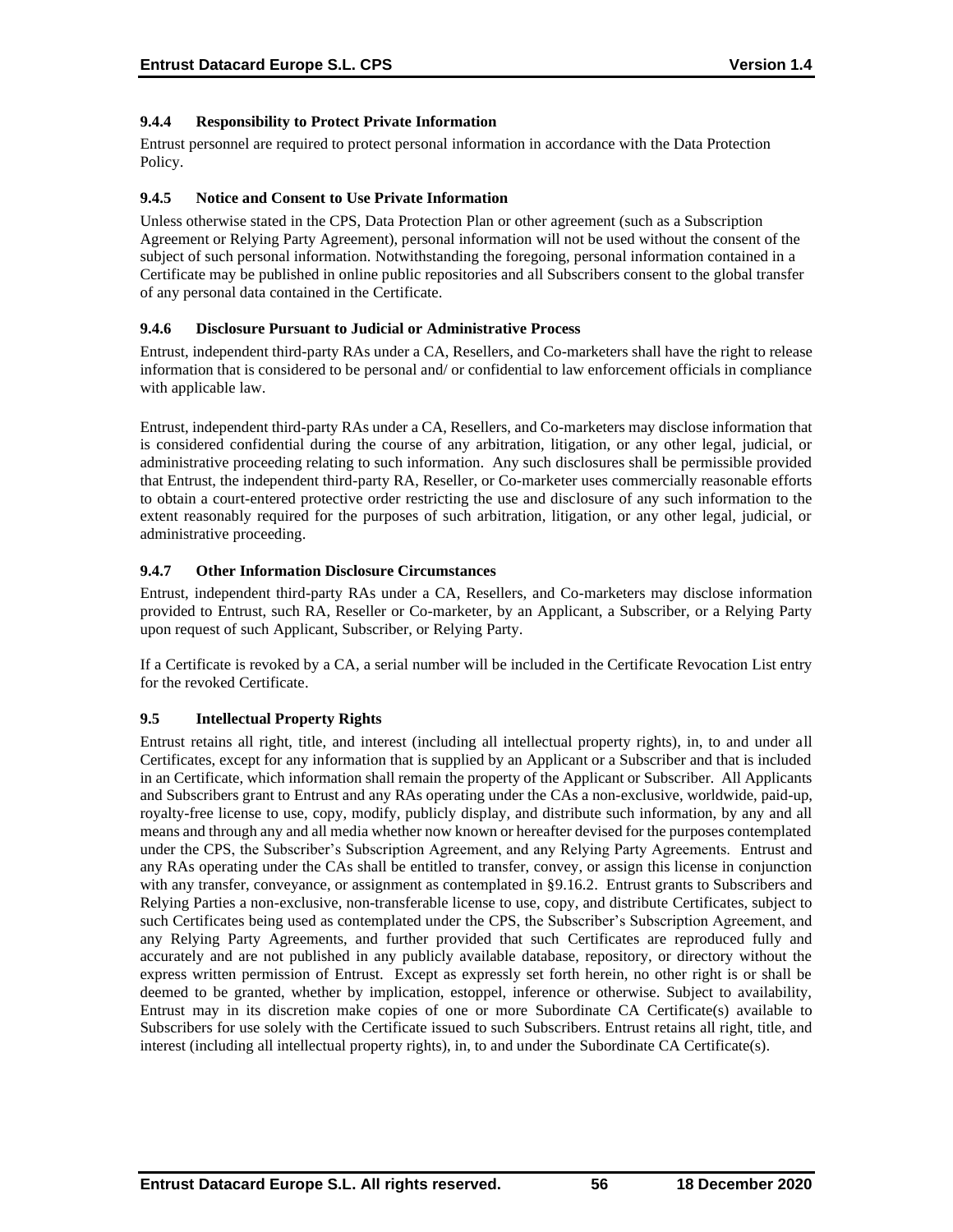Entrust grants permission to reproduce the CPS provided that (i) the copyright notice on the first page of this CPS is retained on any copies of the CPS, and (ii) the CPS is reproduced fully and accurately. Entrust retains all right, title, and interest (including all intellectual property rights), in, to and under the CPS.

Unless otherwise set out in a Subscription Agreement, in no event shall the Entrust Group be liable to any Applicants, Subscribers, or Relying Parties or any other third parties for any losses, costs, liabilities, expenses, damages, claims, or settlement amounts arising from or relating to claims of infringement, misappropriation, dilution, unfair competition, or any other violation of any patent, trademark, copyright, trade secret, or any other intellectual property or any other right of person, entity, or organization in any jurisdiction arising from or relating to any Certificate or arising from or relating to any services provided in relation to any Certificate.

### **9.6 Representation and Warranties**

### **9.6.1 CA Representations and Warranties**

A CA shall:

- (i) provide CA services in accordance with the terms and conditions of the CPS;
- (ii) upon receipt of a request from an RA operating under such CA, issue an Certificate in accordance with the terms and conditions of the CPS;
- (iii) make available Certificate revocation information by issuing Certificates and by issuing and making available Certificate CRLs in an Repository in accordance with the terms and conditions of the CPS;
- (iv) issue and publish Certificate CRLs on a regular schedule in accordance with the terms and conditions of the CPS; and
- (v) upon receipt of a revocation request from an RA operating under such CA, revoke the specified Certificate in accordance with the terms and conditions of the CPS.

In operating the CAs, Entrust may use one or more representatives or agents to perform its obligations under the CPS, any Subscription Agreements, or any Relying Party Agreements, provided that Entrust shall remain responsible for its performance.

# **9.6.1.1 Warranties and Limitations on Warranties**

Entrust makes the following limited warranties to Subscribers with respect to the operation of the CAs:

- (i) CAs shall provide Repository services consistent with the practices and procedures set forth in this CPS;
- (ii) CAs shall perform Certificate issuance consistent with the procedures set forth in this CPS; and
- (iii) CAs shall provide revocation services consistent with the procedures set forth in this CPS.

Notwithstanding the foregoing, in no event does the Entrust Group make any representations, or provide any warranties, or conditions to any Applicants, Subscribers, Relying Parties, or any other persons, entities, or organizations with respect to (i) the techniques used in the generation and storage of the Private Key corresponding to the Public Key in an Certificate, including, whether such Private Key has been Compromised or was generated using sound cryptographic techniques, (ii) the reliability of any cryptographic techniques or methods used in conducting any act, transaction, or process involving or utilizing an Certificate, (iii) any software whatsoever, or (iv) non-repudiation of any Certificate or any transaction facilitated through the use of an Certificate, since such determination is a matter of applicable law.

Applicants, Subscribers, and Relying Parties acknowledge and agree that operations in relation to Certificates and Certificate Applications are dependent on the transmission of information over communication infrastructures such as, without limitation, the Internet, telephone and telecommunications lines and networks, servers, firewalls, proxies, routers, switches, and bridges ("Telecommunication Equipment") and that this Telecommunication Equipment is not under the control of Entrust. The Entrust Group shall not be liable for any error, failure, delay, interruption, defect, or corruption in relation to a Certificate, a Certificate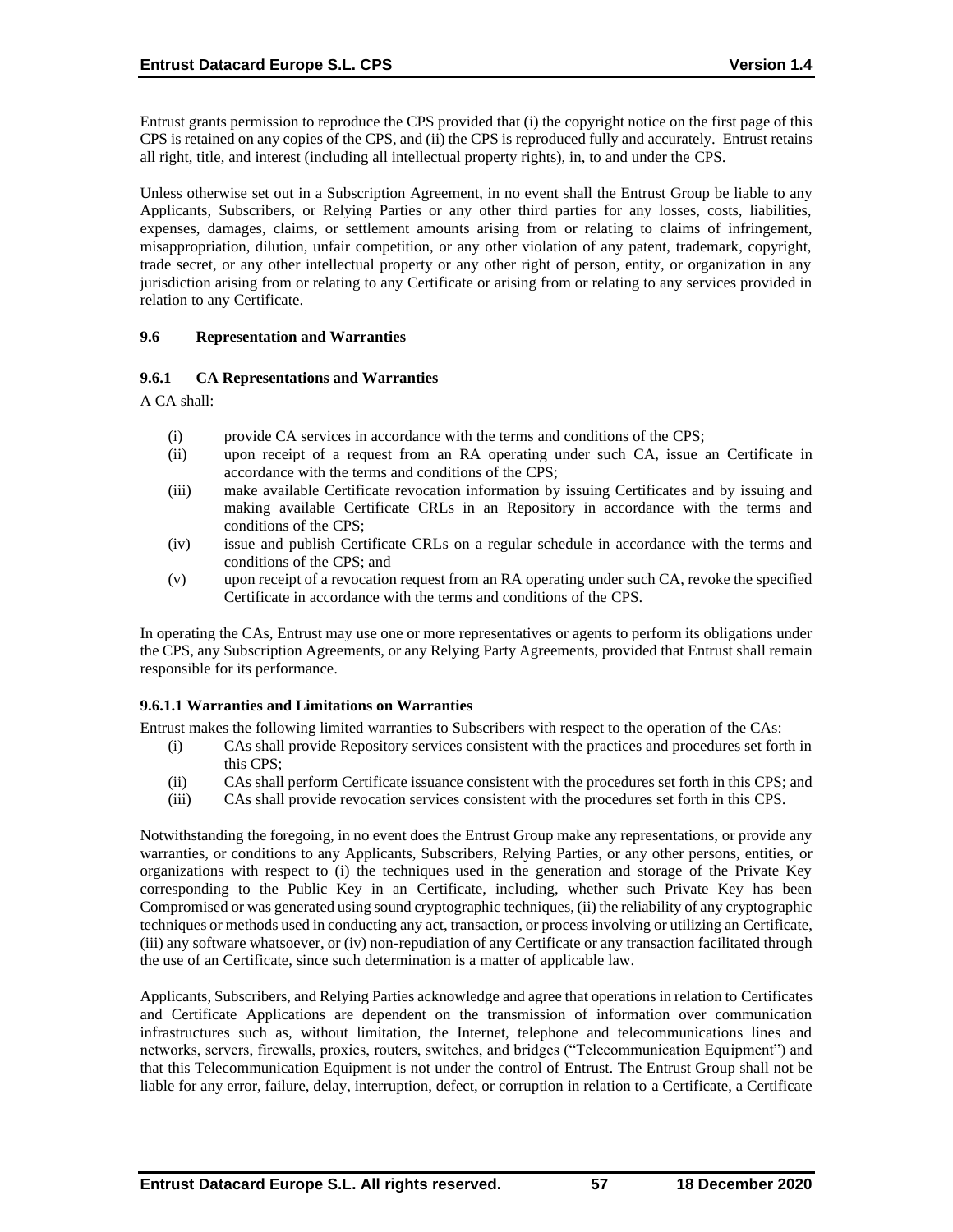CRL, OCSP message, or a Certificate Application to the extent that such error, failure, delay, interruption, defect, or corruption is caused by such Telecommunication Equipment.

### **9.6.2 RA Representations and Warranties**

RAs operating under a CA shall:

- (i) receive Certificate Applications in accordance with the terms and conditions of the CPS;
- (ii) perform, log and secure verification of information submitted by Applicants when applying for Certificates, and if such verification is successful, submit a request to a CA for the issuance of a Certificate, all in accordance with the terms and conditions of the CPS;
- (iii) receive and verify requests from Subscribers for the revocation of Certificates, and if the verification of a revocation request is successful, submit a request to a CA for the revocation of such Certificate, all in accordance with the terms and conditions of the CPS;
- (iv) notify Subscribers, in accordance with the terms and conditions of the CPS, that an Certificate has been issued to them; and
- (v) notify Subscribers, in accordance with the terms and conditions of the CPS that and Certificate issued to them has been revoked or will soon expire.

Entrust may use one or more representatives or agents to perform its obligations in respect of an Entrust RA under the CPS, any Subscription Agreements, or any Relying Party Agreements, provided that Entrust shall remain responsible for the performance of such representatives or agents under the CPS, any Subscription Agreements, or any Relying Party Agreements. Entrust may appoint independent third parties to act as RAs under a CA. Such independent third-party RAs shall be responsible for their performance under the CPS, any Subscription Agreements, or any Relying Party Agreements. Entrust shall not be responsible for the performance of such independent third-party RAs. Independent third-party RAs may use one or more representatives or agents to perform their obligations when acting as an RA under a CA. Independent thirdparty RAs shall remain responsible for the performance of such representatives or agents under the CPS, any Subscription Agreements, or any Relying Party Agreements. Entrust may appoint Resellers and Comarketers for (i) Certificates, and (ii) services provided in respect to Certificates. Such Resellers and Comarketers shall be responsible for their performance under the CPS, any Subscription Agreements, or any Relying Party Agreements. Entrust shall not be responsible for the performance of any such Resellers and Co-marketers. Resellers and Co-marketers may use one or more representatives or agents to perform their obligations under the CPS, any Subscription Agreements, or any Relying Party Agreements. Resellers and Co-marketers shall remain responsible for the performance of such representatives or agents under the CPS, any Subscription Agreements, or any Relying Party Agreements. Independent third-party RAs, Resellers, and Co-marketers shall be entitled to receive all of the benefit of all (i) disclaimers of representations, warranties, and conditions, (ii) limitations of liability, (iii) representations and warranties from Applicants, Subscribers, and Relying Parties, and (iv) indemnities from Applicants, Subscribers, and Relying Parties, set forth in this CPS, any Subscription Agreements, and any Relying Party Agreements.

The same liability provisions that apply in §9.6.1 with respect to the CAs shall apply with respect to RAs.

# **9.6.3 Subscriber representations and Warranties**

As a condition of having any Certificate issued to or for Subscriber, each Subscriber (in this section, "Subscriber" includes "Applicant" when referring to any time prior to issuance of the Certificate) makes, on its own behalf and if applicable on behalf of its principal or agent under a subcontractor or hosting service relationship, the following representations, commitments, affirmations and warranties for the benefit of Certificate Beneficiaries, Entrust and any of Entrust's Affiliates that will issue Certificates to or for Subscriber:

**9.6.3.1** If Subscriber is applying for a Certificate to be issued to or for another Person, such Person has authorized Subscriber to act on its behalf, including to request Certificates on behalf of such Person, and to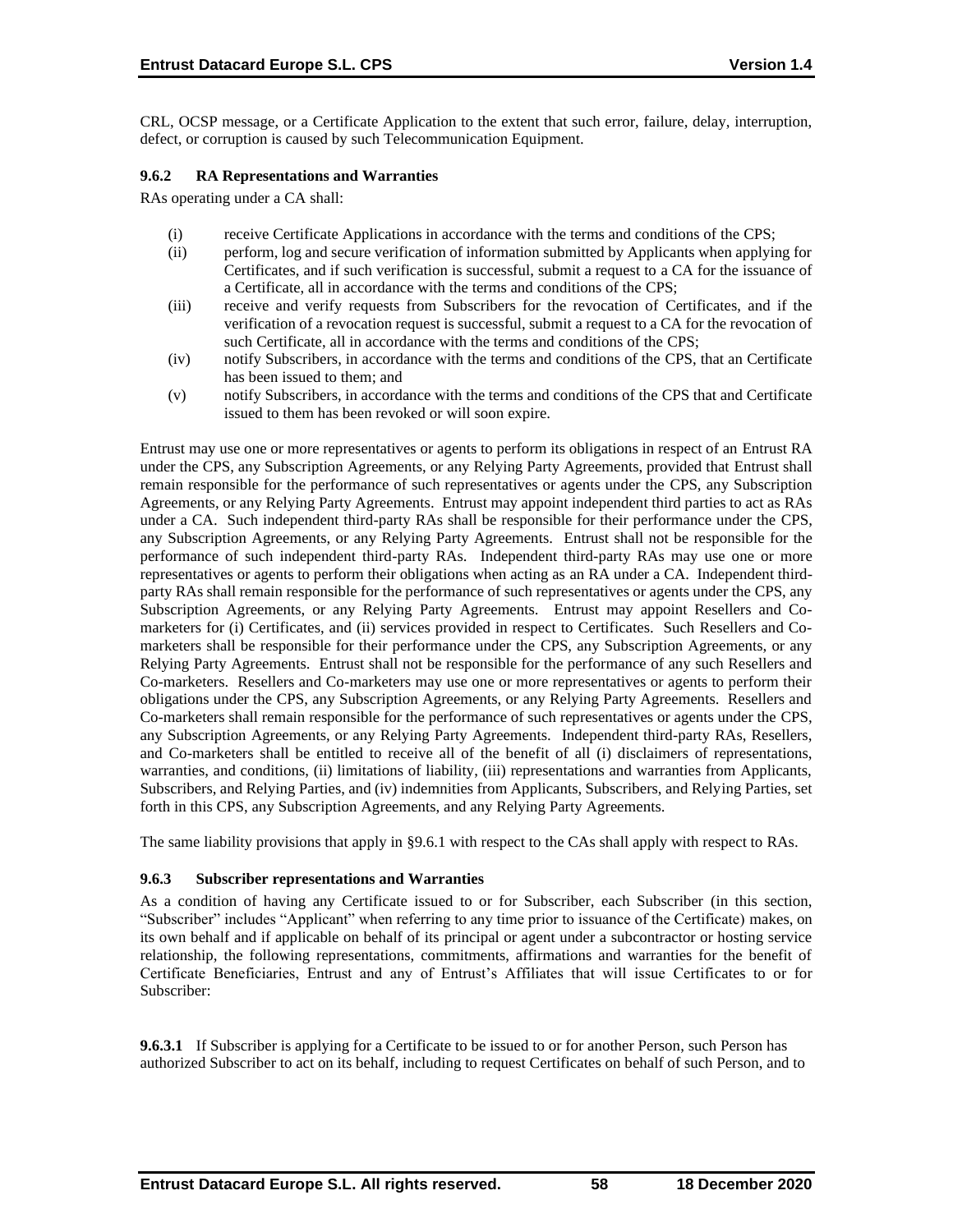make the representations, commitments, affirmations and warranties in this §9.6.3 on behalf of such Person as well as on Subscriber's own behalf.

**9.6.3.2** Subscriber will generate (in a cryptographic module if and as required in the CPS) a new, secure, and cryptographically sound key pair to be used in association with the Certificate. For clarity, Key Pairs for eIDAS QSigC are required to be generated in a cryptographic module that prevents exportation or duplication and that meets or exceed the requirements as defined in §6.2.11.

**9.6.3.3** All information provided, and all representations made, at all times, by Subscriber in relation to any Certificate Services, including in the Certificate request and otherwise in connection with Certificate issuance, are and will be complete, correct and accurate, including that any legal entity Subject legally exists as a valid entity in the jurisdiction of incorporation or registration specified in the Certificate (and such information and representations will be promptly updated from time to time as necessary to maintain such completeness, correctness and accuracy), and does not infringe, misappropriate, dilute, unfairly compete with, or otherwise violate the intellectual property, or other rights of any person, entity, or organization in any jurisdiction. For clarity, in submitting any request for a Certificate using pre-qualified information, a Subscriber is deemed to be making anew the representations, commitments, affirmations and warranties set out in this §9.6.3, and Entrust will have no obligation to issue any Certificate containing prequalified information if such information is subsequently found to have changed or to be in any way inaccurate, incorrect, or misleading.

**9.6.3.4** The private key corresponding to the public key submitted to Entrust with the Certificate request was created using sound cryptographic techniques and all reasonable measures have been taken to, at all times, assure control of, keep confidential, properly protect, and prohibit unauthorized use of, the private key (and any associated access or activation data or device, e.g., password or token).

**9.6.3.5** Any device storing private keys will be operated and maintained in a secure manner.

**9.6.3.6** A Certificate will not be installed or used until Subscriber has reviewed and verified that the content of the Certificate is accurate and correct.

**9.6.3.7** In the case of all eIDAS QWACs and PSD2 QWACs, the Certificate will be installed only on servers that are accessible at the domain name (subjectAltName(s)) listed in the Certificate.

**9.6.3.8** Certificates and the private key corresponding to the public key listed in such Certificate will only be used in compliance with all applicable laws and solely for authorized company business in accordance with the Agreement, and will only be used on behalf of the organization listed as the Subject in such Certificates.

**9.6.3.9** The contents of Certificates will not be improperly modified.

**9.6.3.10** Subscriber will notify Entrust, cease all use of the Certificate and the private key corresponding to the public key in the Certificate, and request the revocation of the Certificate,

9.6.3.10.1 promptly, if any information included in the Certificate or the application for a Certificate changes, is or becomes incorrect or inaccurate, or if any change in any circumstances would make the information in the Certificate misleading.

9.6.3.10.2 immediately, if there is any actual or suspected loss, theft, misuse or compromise of the private key (or key activation data) corresponding to the public key in the Certificate, including if the value of the private key has been disclosed to an unauthorized person or an unauthorized person has had access to it ("Key Compromise"), or if control over the private key has been lost for other reasons.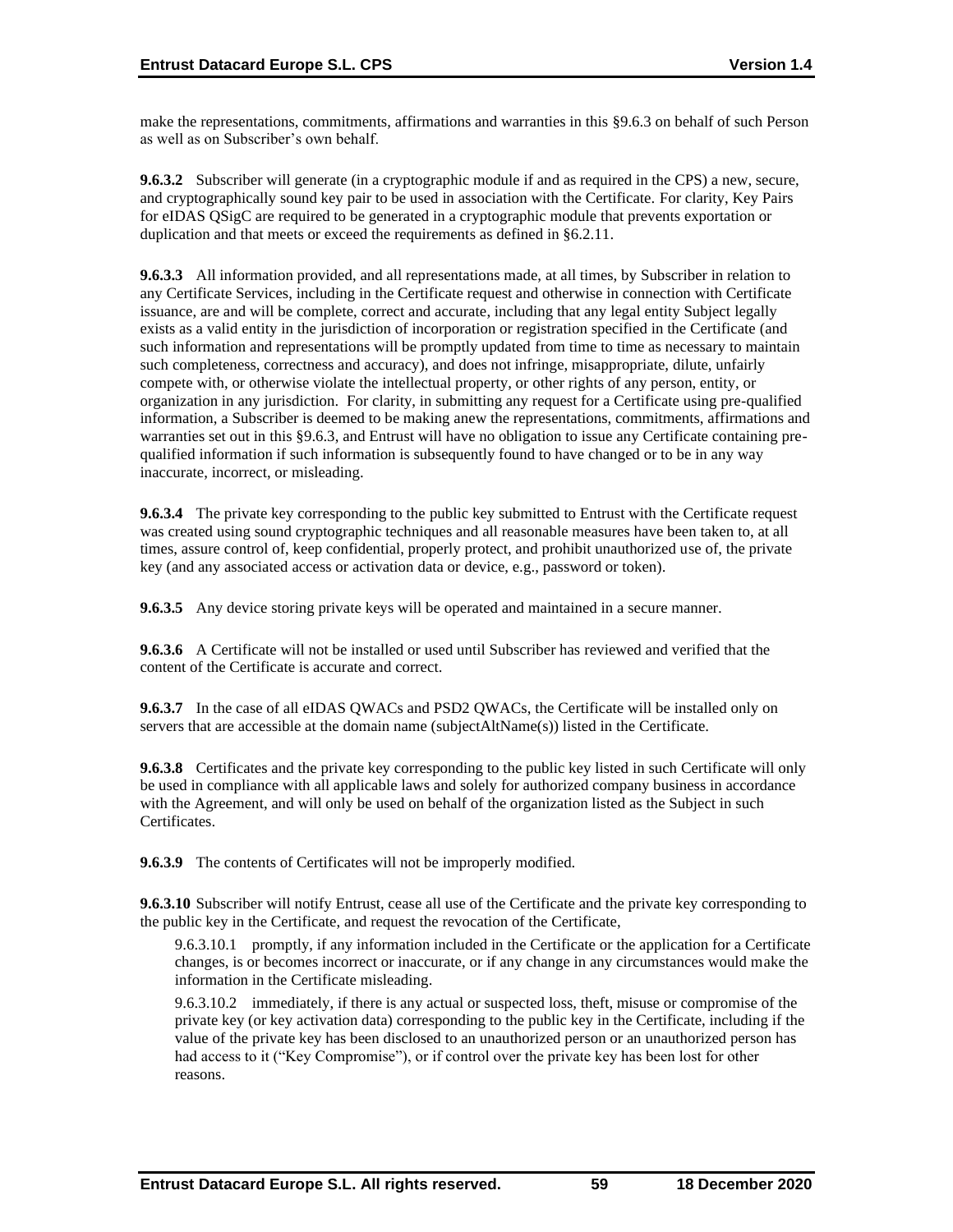**9.6.3.11** Subscriber will promptly cease all use of the Certificate and the private key corresponding to the public key in such Certificate, and will remove such Certificate from the device(s) and/or software in which it was installed, upon expiration or revocation of such Certificate.

**9.6.3.12** Subscriber will immediately respond to Entrust's instructions concerning any Key Compromise or misuse or suspected misuse of a Certificate.

**9.6.3.13** Subscriber acknowledges and agrees that Entrust is entitled to revoke a Certificate immediately if:

9.6.3.13.1 Customer breaches this Agreement.

9.6.3.13.2 Entrust discovers that there has been a Key Compromise of the Certificate's private key.

9.6.3.13.3 Entrust discovers that a Certificate is being used to enable criminal activities, including phishing attacks, fraud and/or the distribution of Suspect Code.

9.6.3.13.4 Entrust discovers that a Certificate or the private key corresponding to the public key in the Certificate has been used to digitally sign Suspect Code.

**9.6.3.14** Where the Subject named in the Certificate(s) is a separate entity from the Subscriber, the Subject has authorized the inclusion of the Subject's information in the Certificate.

**9.6.3.15** Subscriber owns, controls, or has the exclusive right to use the domain name or email address listed in Certificate.

**9.6.3.16** Subscriber acknowledges and agrees that Entrust is entitled to modify the Agreement when necessary to comply with any changes in Industry Standards.

**9.6.3.17** Subscriber will use appropriate judgment about whether it is appropriate, given the level of security and trust provided by Certificate, to use the Certificate in any given circumstance.

**9.6.3.18** In addition, in the case of Qualified Certificates and PSD2 Certificates,

9.6.3.18.1 Subscriber will comply with any requirements in the CPS for it to use a secure cryptographic device, and if so required:

9.6.3.18.1.1 the Subject's private key(s) will only be used for cryptographic functions within the secure cryptographic device.

9.6.3.18.1.2 if the Subject's keys are generated under control of the Subscriber or Subject, the Subject's keys will be generated within the secure cryptographic device.

9.6.3.18.2 Subscriber consents to Entrust's keeping of a record of information used in registration, subject device provision, including whether this is to the Subscriber or to the Subject where they differ, and any subsequent revocation, the identity and any specific attributes placed in the Certificate, and the passing of this information to third parties under the same conditions as required by Industry Standards in the case of Entrust terminating its services.

9.6.3.18.3 Subscriber requires the publication of the Certificate in the manner and in accordance with the conditions set out in the CPS and will obtain, where applicable, the Subject's consent to such publication.

9.6.3.18.4 The private key and corresponding public key associated with the Certificate will only be used in accordance with the limitations notified to the Subscriber, including in the CPS.

9.6.3.18.5 If the Subscriber or Subject generates the Subject's keys:

9.6.3.18.5.1 the Subject keys will be generated using an algorithm as specified in the Industry Standards for the uses of the certified key as identified in the CPS.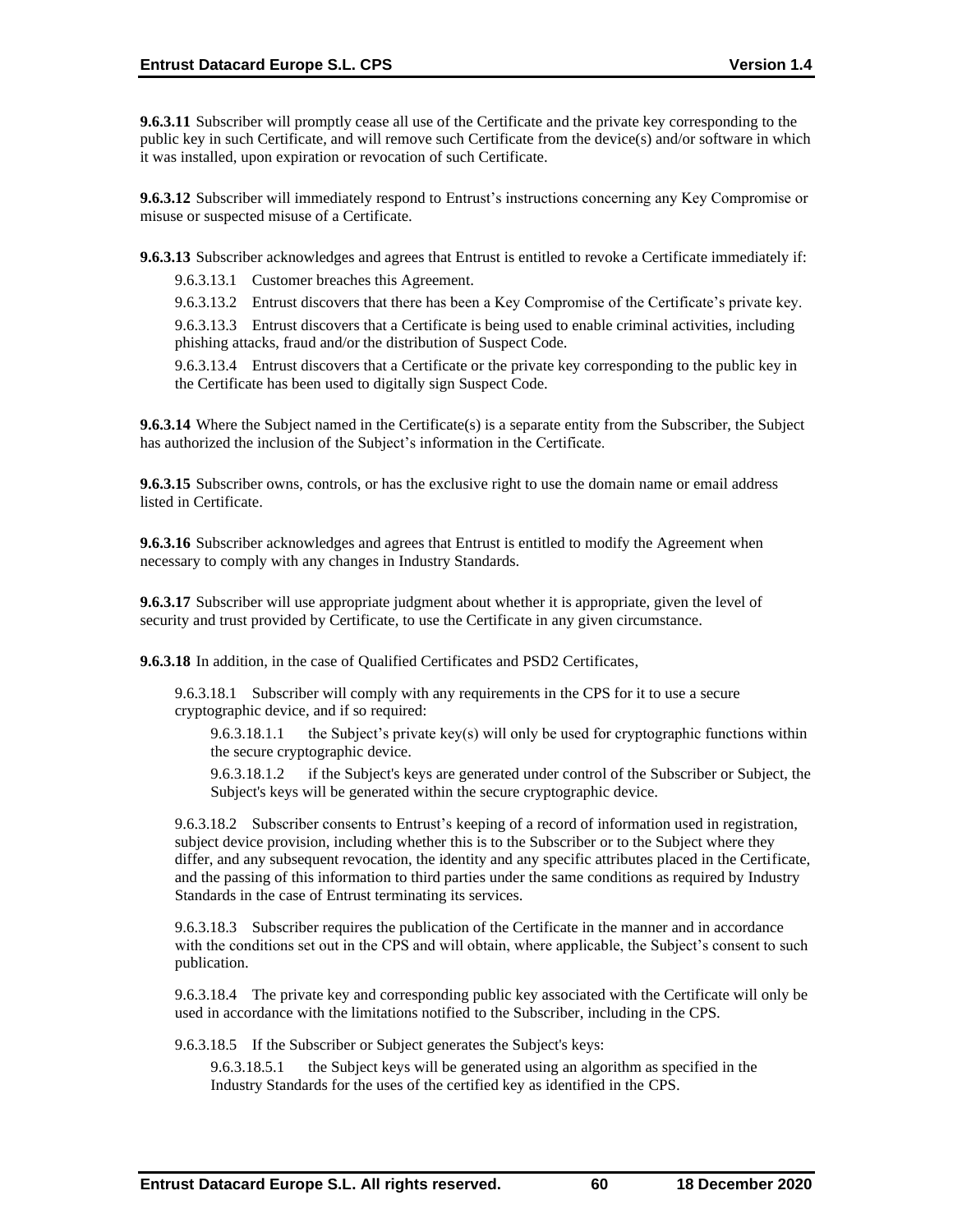9.6.3.18.5.2 the key length and algorithm will be as specified in the Industry Standards for the uses of the certified key as identified in the CPS during the validity time of the Certificate. 9.6.3.18.5.3 and the Subject is an individual, the Subject's private key will be maintained

under the Subject's sole control. 9.6.3.18.5.4 and the Subject is a Person other than an individual, the Subject's private key

will be maintained under the Subject's control.

9.6.3.18.6 Upon being informed that the Subject's Certificate has been revoked, or that the issuing CA has been compromised, Subscriber will ensure that the private key corresponding to the public key in the Certificate is no longer used by the Subject.

9.6.3.18.7 In respect to eIDAS QSigC, Subscribers and Applicants represent and warrant to Entrust and to all Certificate Beneficiaries, that Key Pairs shall only be used for electronic signatures.

9.6.3.18.8 In respect to eIDAS QSealC and PSD2 QSealC, Subscribers and Applicants represent and warrant to Entrust and to all Certificate Beneficiaries, that Key Pairs shall only be used for electronic seals.

### **9.6.4 Relying Parties Representations and Warranties**

Each Relying Party makes the following representations, commitments, affirmations and warranties:

**9.6.4.1** The Relying Party shall understand and, if necessary, receive proper education in the use of Public-Key cryptography and Certificates including Certificates.

**9.6.4.2** The Relying Party shall read and agree to all terms and conditions of the CPS and the Relying Party Agreement.

**9.6.4.3** The Relying Party shall verify Certificates, including use of CRLs, in accordance with the certification path validation procedure specified in ITU-T Rec. X.509:2005 | ISO/IEC 9594-8 (2005), taking into account any critical extensions and approved technical corrigenda as appropriate.

**9.6.4.4** The Relying Party shall trust and make use of a Certificate only if the Certificate has not expired or been revoked and if a proper chain of trust can be established to a trustworthy Root.

**9.6.4.5** The Relying Party shall properly validate a Certificate before making a determination about whether to rely on such Certificate, including confirmation that the Certificate has not expired or been revoked and that a proper chain of trust can be established to a trustworthy root.

**9.6.4.6 T**he Relying Party shall not rely on a Certificate that cannot be validated back to a trust anchor, which is on the EU trusted list;

**9.6.4.7** The Relying Party shall make its own judgment and rely on a Certificate only if such reliance is reasonable in the circumstances, including determining whether such reliance is reasonable given the nature of the security and trust provided by a Certificate and the value of any transaction that may involve the use of a Certificate.

**9.6.4.8** The Relying Party shall exercise its own judgment in determining whether it is reasonable under the circumstances to rely on a Certificate, including determining whether such reliance is reasonable given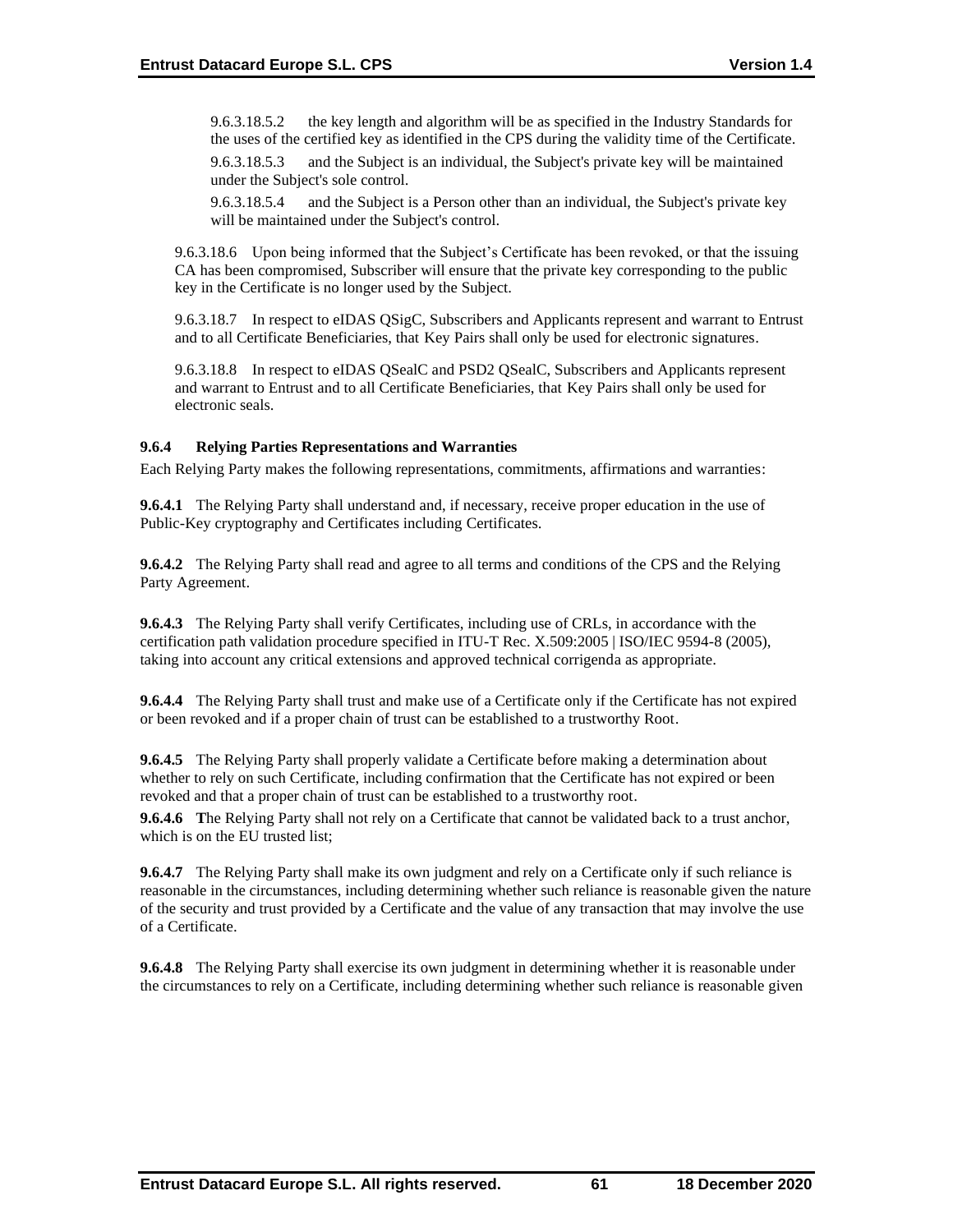the nature of the security and trust provided by an Certificate and the value of any transaction that may involve the use of a Certificate.

**9.6.4.9** The Relying Party shall not use a Certificate for any hazardous or unlawful (including tortious) activities.

**9.6.4.10** The Relying Party shall trust and make use of a Certificate only if the Certificate has not expired or been revoked and if a proper chain of trust can be established to a trustworthy root, and the Relying Party shall not rely on a revoked or expired Certificate.

# **9.6.5 Representations and Warranties of Other Participants**

Third parties performing Certificate services shall provide those services in accordance with the requirements of the CPS.

### **9.7 Disclaimers of Warranties**

EXCEPT FOR THE LIMITED WARRANTY DESCRIBED IN §9.6.1 AND §9.6.1.1 ABOVE, EXCEPT AS OTHERWISE PROVIDED IN THE SUBSCRIPTION AGREEMENT, ENTRUST AND ENTRUST GROUP AFFILIATES EXPRESSLY DISCLAIMS AND MAKES NO REPRESENTATION, WARRANTY OR COVENANT OF ANY KIND, WHETHER EXPRESS OR IMPLIED, EITHER IN FACT OR BY OPERATION OF LAW, WITH RESPECT TO THIS CPS OR ANY CERTIFICATE ISSUED HEREUNDER, INCLUDING WITHOUT LIMITATION, ALL WARRANTIES OF QUALITY, MERCHANTABILITY, NON-INFRINGEMENT, TITLE AND FITNESS FOR A PARTICULAR PURPOSE, AND ALL WARRANTIES, REPRESENTATIONS, CONDITIONS, UNDERTAKINGS, TERMS AND OBLIGATIONS IMPLIED BY STATUTE OR COMMON LAW, TRADE USAGE, COURSE OF DEALING OR OTHERWISE ARE HEREBY EXCLUDED TO THE FULLEST EXTENT PERMITTED BY LAW. EXCEPT FOR THE LIMITED WARRANTY DESCRIBED ABOVE, ENTRUST AND ENTRUST GROUP AFFILIATES FURTHER DISCLAIM AND MAKES NO REPRESENTATION, WARRANTY OR COVENANT OF ANY KIND, WHETHER EXPRESS OR IMPLIED, EITHER IN FACT OR BY OPERATION OF LAW, TO ANY APPLICANT, SUBSCRIBER OR ANY RELYING PARTY THAT (A) THE SUBSCRIBER TO WHICH IT HAS ISSUED A CERTIFICATE IS IN THE FACT THE PERSON, ENTITY OR ORGANIZATION IT CLAIMS TO HAVE BEEN (B) A SUBSCRIBER IS IN FACT THE PERSON, ENTITY OR ORGANIZATION LISTED IN THE CERTIFICATE, OR (C) THAT THE INFORMATION CONTAINED IN THE CERTIFICATES OR IN ANY CERTIFICATE STATUS MECHANISM COMPILED, PUBLISHED OR OTHERWISE DISSEMINATED BY ENTRUST, OR THE RESULTS OF ANY CRYPTOGRAPHIC METHOD IMPLEMENTED IN CONNECTION WITH THE CERTIFICATES IS ACCURATE, AUTHENTIC, COMPLETE OR RELIABLE.

IT IS AGREED AND ACKNOWLEDGED THAT APPLICANTS AND SUBSCRIBERS ARE LIABLE FOR ANY MISREPRESENTATIONS MADE TO ENTRUST AND RELIED UPON BY A RELYING PARTY. ENTRUST AND ENTRUST GROUP AFFILIATES DO NOT WARRANT OR GUARANTEE UNDER ANY CIRCUMSTANCES THE "NON-REPUDIATION" BY A SUBSCRIBER AND/OR RELYING PARTY OF ANY TRANSACTION ENTERED INTO BY THE SUBSCRIBER AND/OR RELYING PARTY INVOLVING THE USE OF OR RELIANCE UPON A CERTIFICATE.

IT IS UNDERSTOOD AND AGREED UPON BY SUBSCRIBERS AND RELYING PARTIES THAT IN USING AND/OR RELYING UPON A CERTIFICATE THEY ARE SOLELY RESPONSIBLE FOR THEIR RELIANCE UPON THAT CERTIFICATE AND THAT SUCH PARTIES MUST CONSIDER THE FACTS, CIRCUMSTANCES AND CONTEXT SURROUNDING THE TRANSACTION IN WHICH THE CERTIFICATE IS USED IN DETERMINING SUCH RELIANCE.

THE SUBSCRIBERS AND RELYING PARTIES AGREE AND ACKNOWLEDGE THAT CERTIFICATES HAVE A LIMITED OPERATIONAL PERIOD AND MAY BE REVOKED AT ANY TIME. SUBSCRIBERS AND RELYING PARTIES ARE UNDER AN OBLIGATION TO VERIFY WHETHER A CERTIFICATE IS EXPIRED OR HAS BEEN REVOKED. ENTRUST AND ENTRUST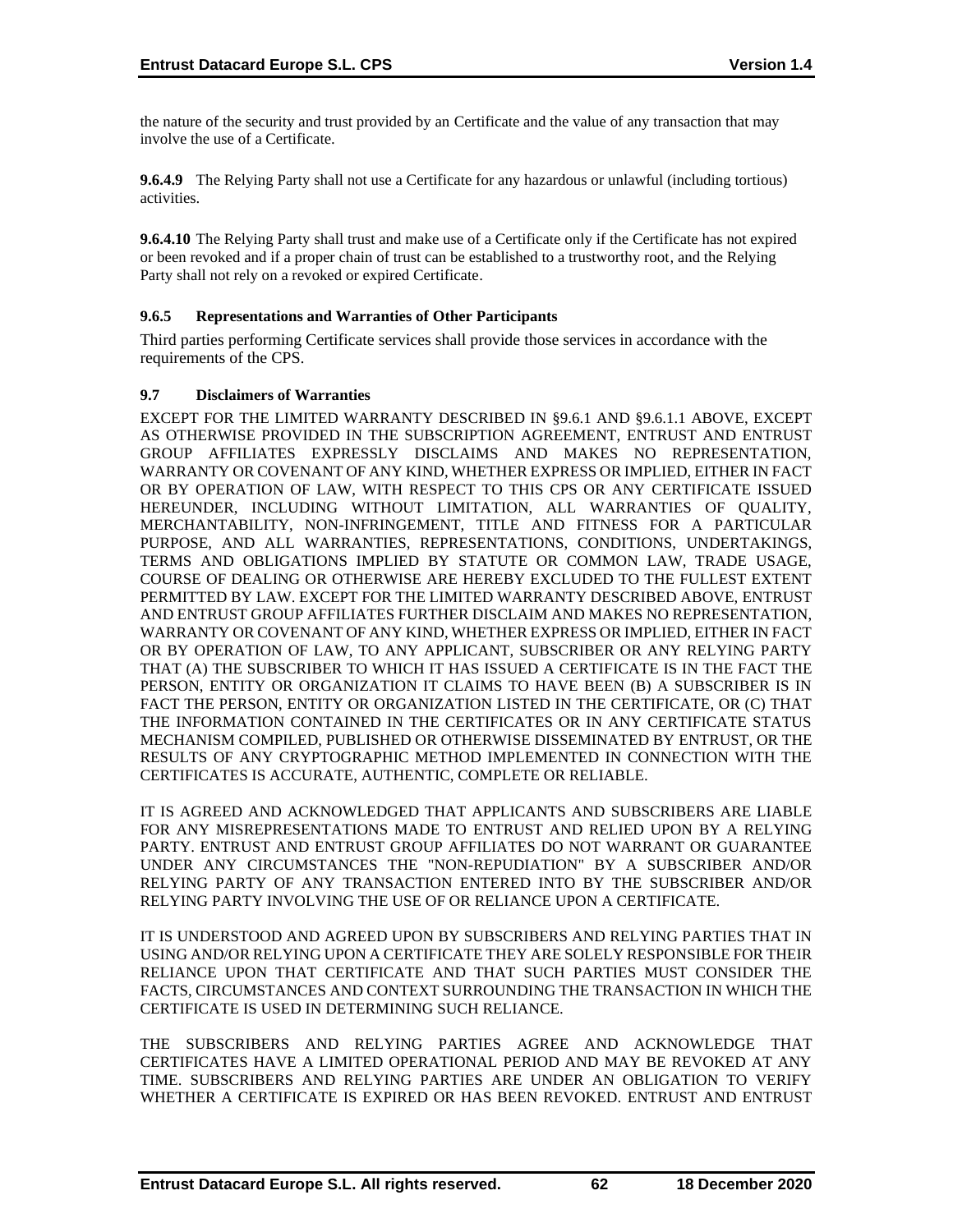GROUP AFFILIATES HEREBY DISCLAIM ANY AND ALL LIABILITY TO SUBSCRIBERS AND RELYING PARTIES WHO DO NOT FOLLOW SUCH PROCEDURES. MORE INFORMATION ABOUT THE SITUATIONS IN WHICH A CERTIFICATE MAY BE REVOKED CAN BE FOUND IN §4.9.3 OF THIS CPS.

### **9.8 Limitations of Liability**

9.8.1 IN RESPECT TO APPLICANT'S, SUBSCRIBERS AND RELYING PARTIES, THE ENTRUST GROUP'S ENTIRE LIABILITY UNDER THE CPS IS SET FORTH IN THE APPLICABLE SUBSCRIPTION AGREEMENT(S) AND/OR RELYING PARTY AGREEMENT(S). THE ENTRUST GROUP'S ENTIRE LIABILITY TO ANY OTHER PARTY IS SET OUT IN THE AGREEMENT(S) BETWEEN ENTRUST AND SUCH OTHER PARTY. TO THE EXTENT ENTRUST HAS ISSUED THE CERTIFICATE IN COMPLIANCE WITH THE CPS, THE ENTRUST GROUP SHALL HAVE NO LIABILITY TO THE SUBSCRIBER, RELYING PARTY OR ANY OTHER PARTY FOR ANY CLAIMS, DAMAGES OR LOSSES SUFFERED AS THE RESULT OF THE USE OF OR RELIANCE ON SUCH CERTIFICATE.

FOR GREATER CERTAINTY, ENTRUST GROUP'S ENTIRE LIABILITY UNDER THIS CPS TO: (I) AN APPLICANT OR SUBSCRIBER IS SET OUT IN THE SUBSCRIPTION AGREEMENT BETWEEN ENTRUST (OR AN AFFILIATE OF ENTRUST) AND SUCH SUBSCRIBER; AND (II) A RELYING PARTY IS SET OUT IN THE RELYING PARTY AGREEMENT POSTED IN THE REPOSITORY ON THE DATE THE RELYING PARTY RELIES ON SUCH CERTIFICATE.

9.8.2 TO THE EXTENT ENTRUST HAS ISSUED THE CERTIFICATE(S) IN COMPLIANCE WITH THE CPS, THE ENTRUST GROUP SHALL HAVE NO LIABILITY TO THE SUBSCRIBER, RELYING PARTY OR ANY OTHER PARTY FOR ANY CLAIMS, DAMAGES OR LOSSES SUFFERED AS THE RESULT OF THE USE OF OR RELIANCE ON SUCH CERTIFICATE.

SUBJECT TO THE FOREGOING AND IF §9.8.1 ABOVE DOES NOT APPLY:

9.8.2.1 IN NO EVENT WILL ENTRUST GROUP BE LIABLE FOR, AND CUSTOMER WAIVES ANY RIGHT IT MAY HAVE TO, ANY CONSEQUENTIAL, INDIRECT, SPECIAL, INCIDENTAL, PUNITIVE OR EXEMPLARY DAMAGES OR FOR ANY LOSS OF BUSINESS, OPPORTUNITIES, CONTRACTS, REVENUES, PROFITS, SAVINGS, GOODWILL, REPUTATION, USE, OR DATA, OR COSTS OF REPROCUREMENT OR BUSINESS INTERRUPTION, OR ANY LOSS OR DAMAGE THAT IS NOT DIRECTLY ATTRIBUTABLE TO THE USE OR RELIANCE ON A CERTIFICATE OR THE CERTIFICATE SERVICES PROVIDED UNDER THIS AGREEMENT AND THE CPS INCLUDING ANY LOSS OR DAMAGE RESULTING FROM THE COMBINATION OR INTEGRATION OF THE CERTIFICATE OR CERTIFICATE SERVICES WITH ANY SOFTWARE OR HARDWARE NOT PROVIDED BY ENTRUST IF THE LOSS OR DAMAGE WOULD NOT HAVE OCCURRED AS A RESULT OF USE OF THE CERTIFICATE OR CERTIFICATE SERVICES ALONE.

9.8.2.2 IN NO EVENT WILL ENTRUST GROUP'S TOTAL AGGREGATE LIABILITY ARISING OUT OF OR RELATED TO THIS AGREEMENT, THE CPS AND THE USE AND PERFORMANCE OF ANY PRODUCTS AND SERVICES PROVIDED HEREUNDER EXCEED THE GREATER OF ONE THOUSAND UNITED STATES DOLLARS (\$1,000.00 U.S.), OR (2) THE FEES PAID BY SUCH PARTY TO ENTRUST UNDER THIS CPS DURING THE TWELVE MONTHS PRIOR TO THE INITIATION OF THE CLAIM TO A MAXIMUM OF ONE HUNDRED THOUSAND DOLLARS (\$100,000.00) ) (EXCEPT THAT FOR ANY EIDAS QUALIFIED WEB AUTHENTICATION CERTIFICATES OR PSD2 QUALIFIED WEB AUTHENTICATION CERTIFICATES ISSUED UNDER THIS CPS, ENTRUST AND ITS ENTITIES' AGGREGATE LIABILITY TO ANY SUBSCRIBER OR RELYING PARTY IS LIMITED TO TWO THOUSAND U.S. DOLLARS (US\$2,000.00) PER EV SSL CERTIFICATE, UP TO A MAXIMUM OF ONE HUNDRED THOUSAND U.S. DOLLARS (US\$100,000.00).

9.8.2.3 THE EXCLUSIONS AND LIMITS IN THIS SECTION (LIMITATIONS OF LIABILITY) APPLY: (A) REGARDLESS OF THE FORM OF ACTION, WHETHER IN CONTRACT (INCLUDING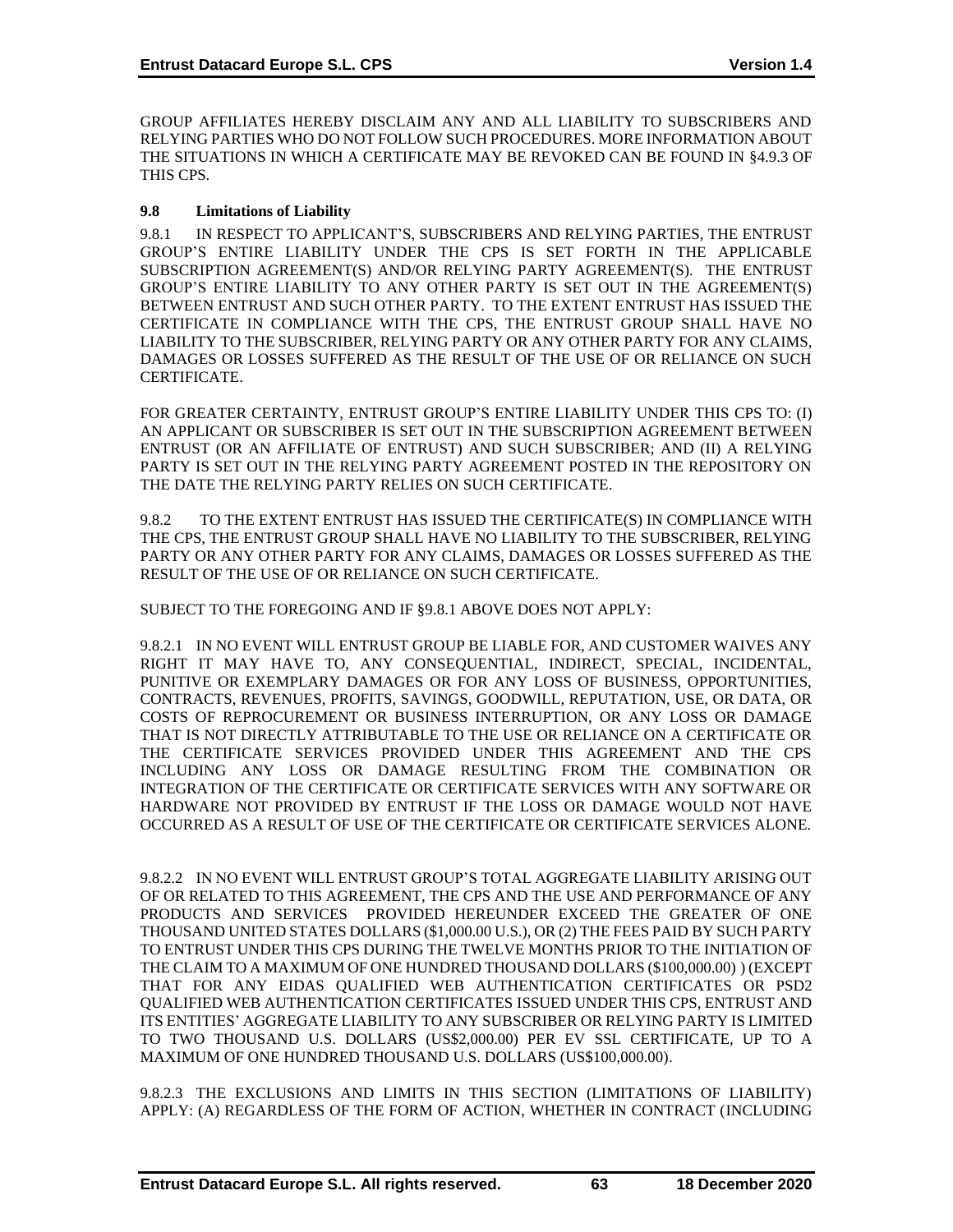FUNDAMENTAL BREACH), TORT (INCLUDING NEGLIGENCE), WARRANTY, BREACH OF STATUTORY DUTY, MISREPRESENTATION, STRICT LIABILITY, STRICT PRODUCT LIABILITY, OR OTHERWISE; (B) ON AN AGGREGATE BASIS, REGARDLESS OF THE NUMBER OF CLAIMS, TRANSACTIONS, DIGITAL SIGNATURES OR CERTIFICATES; (C) EVEN IF THE POSSIBILITY OF THE DAMAGES IN QUESTION WAS KNOWN OR COMMUNICATED IN ADVANCE AND EVEN IF SUCH DAMAGES WERE FORESEEABLE; AND (D) EVEN IF THE REMEDIES FAIL OF THEIR ESSENTIAL PURPOSE. ENTRUST HAS SET ITS PRICES AND PROVIDES CERTIFICATES IN RELIANCE ON THE EXCLUSIONS AND LIMITS IN THIS SECTION (LIMITATIONS OF LIABILITY), WHICH FORM AN ESSENTIAL BASIS OF THE AGREEMENT..

9.8.2.4 In no event will Entrust or its Affiliates be liable to Subscribers, Relying Parties or any other person, entity or organization for any losses, costs, expenses, liabilities, damages, claims, or settlement amounts arising out of or related to the use or misuse of, or reliance on any Certificate issued under this CPS that: (i) has expired or been revoked; (ii) has been used for any purpose other than as set forth in this CPS or an applicable Subscription Agreement; (iii) has been tampered with; (iv) with respect to which the key pair underlying such Certificate or the cryptography algorithm used to generate such Certificate's key pair, has been compromised by the action of any party other than Entrust or its Affiliates (including without limitation the Subscriber or Relying Party); or (v) is the subject of misrepresentations or other misleading acts or omissions of any other party, including but not limited to Subscribers and Relying Parties. Except to the extent expressly provided in this CPS or an applicable Subscription Agreement or Relying Party Agreement, in no event shall Entrust or its Affiliates be liable to the Subscriber, Relying Party or other party for damages arising out of any claim that the content of a Certificate infringes any patent, trademark, copyright, trade secret or other intellectual property right of any party.

9.8.2.5 Notwithstanding anything to the contrary in this Section (Limitation of Liability) or elsewhere in the Agreement, to the extent required by applicable law Entrust neither excludes nor limits its liability for: (i) death or bodily injury caused by its own negligence; (ii) its own fraud or fraudulent misrepresentation; or (iii) other matters for which liability cannot be excluded or limited under applicable law.

## **9.9 Indemnities**

## **9.9.1 Indemnification by CAs**

Entrust will defend, indemnify, and hold harmless each Application Software Vendor for any and all third party claims, damages, and losses suffered by such Application Software Vendor related to a Certificate issued by the CA that is not in compliance with the Baseline Requirements in effect at the time the Certificate was issued, regardless of the cause of action or legal theory involved. This does not apply, however, to any claim, damages, or loss suffered by such Application Software Vendor related to a Certificate issued by the CA where such claim, damage, or loss was directly or indirectly caused by such Application Software Vendor's software displaying as not trustworthy a Certificate that is still valid, or displaying as trustworthy: (1) a Certificate that has expired, or (2) a Certificate that has been revoked (but only in cases where the revocation status is currently available from the CA online, and the application software either failed to check such status or ignored an indication of revoked status).

# **9.9.2 Indemnification for Relying Parties**

RELYING PARTIES SHALL INDEMNIFY AND HOLD ENTRUST AND ALL INDEPENDENT THIRD-PARTY REGISTRATION AUTHORITIES OPERATING UNDER AN CERTIFICATION AUTHORITY, AND ALL RESELLERS, CO-MARKETERS, AND ALL SUBCONTRACTORS, DISTRIBUTORS, AGENTS, APPLICATION SOFTWARE VENDORS, SUPPLIERS, EMPLOYEES, AND DIRECTORS OF ANY OF THE FOREGOING (COLLECTIVELY, THE "INDEMNIFIED PARTIES") HARMLESS FROM AND AGAINST ANY AND ALL LIABILITIES, LOSSES, COSTS, EXPENSES, DAMAGES, CLAIMS, AND SETTLEMENT AMOUNTS (INCLUDING REASONABLE ATTORNEY'S FEES, COURT COSTS, AND EXPERT'S FEES) ARISING OUT OF OR RELATING TO ANY USE OR RELIANCE BY A RELYING PARTY ON ANY CERTIFICATE OR ANY SERVICE PROVIDED IN RESPECT TO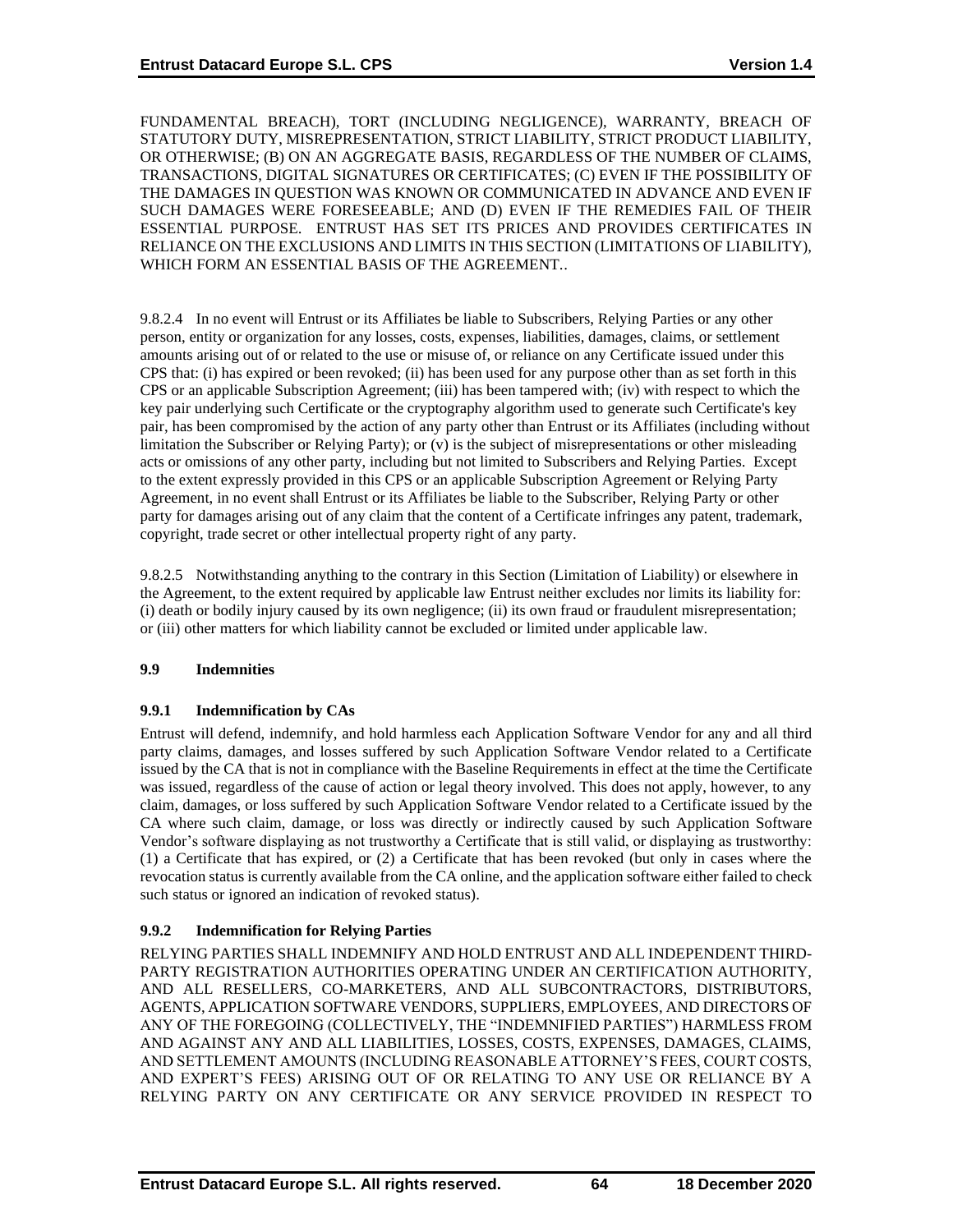CERTIFICATES, INCLUDING (I) LACK OF PROPER VALIDATION OF AN CERTIFICATE BY A RELYING PARTY, (II) RELIANCE BY THE RELYING PARTY ON AN EXPIRED OR REVOKED CERTIFICATE, (III) USE OF AN CERTIFICATE OTHER THAN AS PERMITTED BY THE CPS, THE SUBSCRIPTION AGREEMENT, ANY RELYING PARTY AGREEMENT, AND APPLICABLE LAW, (IV) FAILURE BY A RELYING PARTY TO EXERCISE REASONABLE JUDGMENT IN THE CIRCUMSTANCES IN RELYING ON AN CERTIFICATE, OR (V) ANY CLAIM OR ALLEGATION THAT THE RELIANCE BY A RELYING PARTY ON AN CERTIFICATE OR THE INFORMATION CONTAINED IN AN CERTIFICATE INFRINGES, MISAPPROPRIATES, DILUTES, UNFAIRLY COMPETES WITH, OR OTHERWISE VIOLATES THE RIGHTS INCLUDING INTELLECTUAL PROPERTY RIGHTS OR ANY OTHER RIGHTS OF ANYONE IN ANY JURISDICTION. NOTWITHSTANDING THE FOREGOING, RELYING PARTIES SHALL NOT BE OBLIGATED TO PROVIDE ANY INDEMNIFICATION TO AN INDEMNIFIED PARTY IN RESPECT TO ANY LIABILITIES, LOSSES, COSTS, EXPENSES, DAMAGES, CLAIMS, AND SETTLEMENT AMOUNTS (INCLUDING REASONABLE ATTORNEY'S FEES, COURT COSTS AND EXPERT'S FEES) TO THE EXTENT THAT SUCH LIABILITIES, LOSSES, COSTS, EXPENSES, DAMAGES, CLAIMS, AND SETTLEMENT AMOUNTS (INCLUDING REASONABLE ATTORNEY'S FEES, COURT COSTS, AND EXPERT'S FEES) ARISE OUT OF OR RELATE TO ANY WILLFUL MISCONDUCT BY SUCH INDEMNIFIED PARTY.

## **9.9.3 Indemnification by Subscribers**

UNLESS OTHERWISE SET OUT IN IN A SUBSCRIPTION AGREEMENT SUBSCRIBERS SHALL INDEMNIFY AND HOLD ENTRUST AND ALL INDEPENDENT THIRD-PARTY REGISTRATION AUTHORITIES OPERATING UNDER A CERTIFICATION AUTHORITY, AND ALL RESELLERS, CO-MARKETERS, AND ALL SUBCONTRACTORS, DISTRIBUTORS, AGENTS, APPLICATION SOFTWARE VENDORS, SUPPLIERS, EMPLOYEES, OR DIRECTORS OF ANY OF THE FOREGOING (COLLECTIVELY, THE "INDEMNIFIED PARTIES") HARMLESS FROM AND AGAINST ANY AND ALL LIABILITIES, LOSSES, COSTS, EXPENSES, DAMAGES, CLAIMS, AND SETTLEMENT AMOUNTS (INCLUDING REASONABLE ATTORNEY'S FEES, COURT COSTS, AND EXPERT'S FEES) ARISING OUT OF OR RELATING TO ANY RELIANCE BY A RELYING PARTY ON ANY CERTIFICATE OR ANY SERVICE PROVIDED IN RESPECT TO CERTIFICATES, INCLUDING ANY (I) ERROR, MISREPRESENTATION OR OMISSION MADE BY A SUBSCRIBER IN USING OR APPLYING FOR AN CERTIFICATE, (II) MODIFICATION MADE BY A SUBSCRIBER TO THE INFORMATION CONTAINED IN AN CERTIFICATE, (III) USE OF AN CERTIFICATE OTHER THAN AS PERMITTED BY THE CPS, THE SUBSCRIPTION AGREEMENT, ANY RELYING PARTY AGREEMENT, AND APPLICABLE LAW, (IV) FAILURE BY A SUBSCRIBER TO TAKE THE NECESSARY PRECAUTIONS TO PREVENT LOSS, DISCLOSURE, COMPROMISE OR UNAUTHORIZED USE OF THE PRIVATE KEY CORRESPONDING TO THE PUBLIC KEY IN SUCH SUBSCRIBER'S CERTIFICATE, OR (V) ALLEGATION THAT THE USE OF A SUBSCRIBER'S CERTIFICATE OR THE INFORMATION CONTAINED IN A SUBSCRIBER'S CERTIFICATE INFRINGES, MISAPPROPRIATES, DILUTES, UNFAIRLY COMPETES WITH, OR OTHERWISE VIOLATES THE RIGHTS INCLUDING INTELLECTUAL PROPERTY RIGHTS OR ANY OTHER RIGHTS OF ANYONE IN ANY JURISDICTION. NOTWITHSTANDING THE FOREGOING, A SUBSCRIBER SHALL NOT BE OBLIGATED TO PROVIDE ANY INDEMNIFICATION TO AN INDEMNIFIED PARTY IN RESPECT TO ANY LIABILITIES, LOSSES, COSTS, EXPENSES, DAMAGES, CLAIMS, AND SETTLEMENT AMOUNTS (INCLUDING REASONABLE ATTORNEY'S FEES, COURT COSTS AND EXPERTS FEES) TO THE EXTENT THAT SUCH LIABILITIES, LOSSES, COSTS, EXPENSES, DAMAGES, CLAIMS, AND SETTLEMENT AMOUNTS (INCLUDING REASONABLE ATTORNEY'S FEES, COURT COSTS, AND EXPERT'S FEES) ARISE OUT OF OR RELATE TO ANY WILLFUL MISCONDUCT BY SUCH INDEMNIFIED PARTY.

## **9.10 Term and Termination**

## **9.10.1 Term**

This CPS will be effective on the date this CPS is published in the Repository and will continue until a newer version of the CPS is published.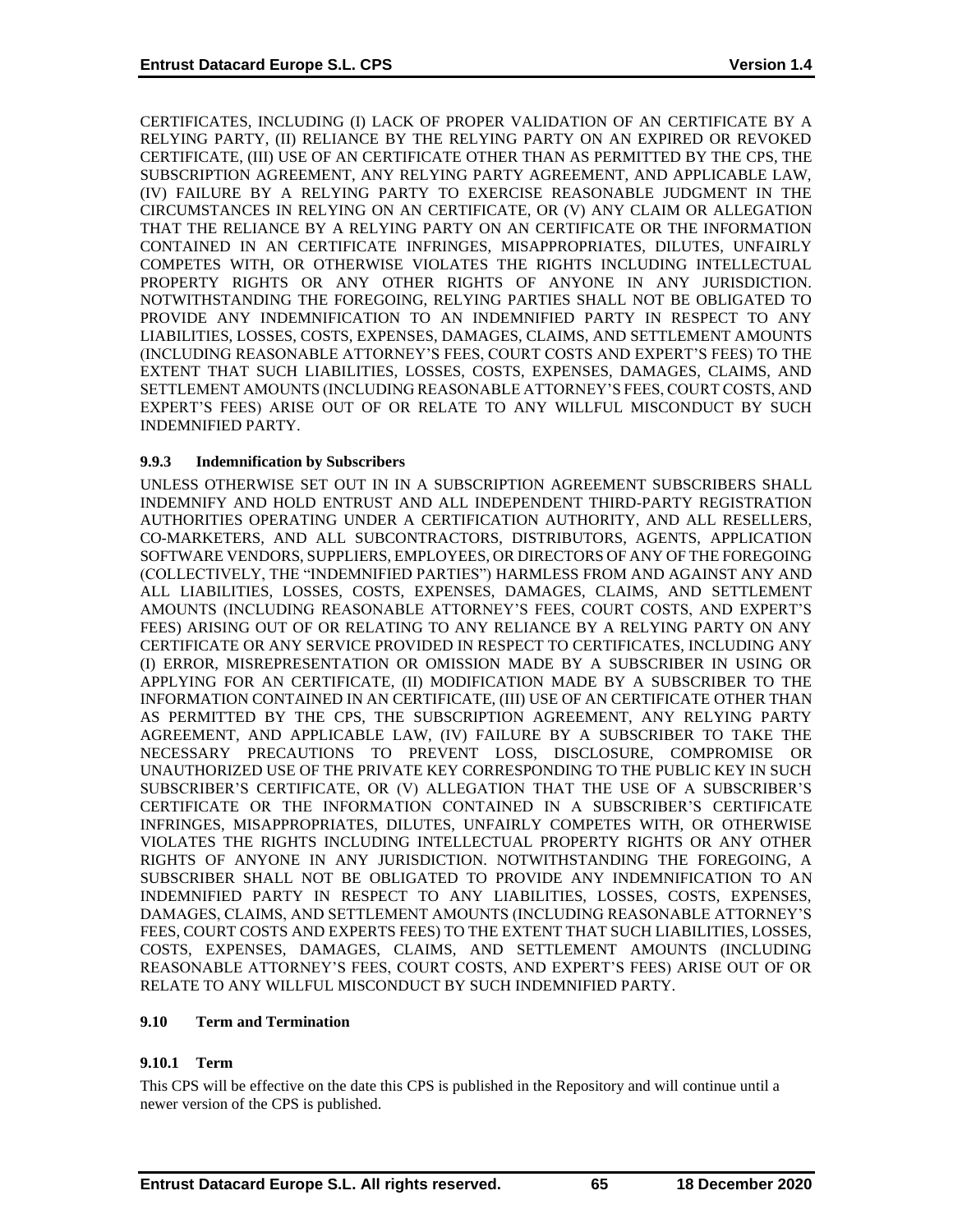## **9.10.2 Termination**

This CPS will remain in effect until replaced by a newer version.

#### **9.10.3 Effect of Termination and Survival**

The provisions of sections 1.6, 3.1.6, 5.5, 9.1, 9.3, 9.4, 9.5, 9.7, 9.8, 9.9.2, 9.9.3, 9.10.3, 9.13, 9.14 and 9.16 shall survive termination or expiration of the CPS, any Subscription Agreements, and any Relying Party Agreements. All references to sections that survive termination of the CPS, any Subscription Agreements, and any Relying Party Agreements, shall include all sub-sections of such sections. All payment obligations shall survive any termination or expiration of the CPS, any Subscription Agreements, and any Relying Party Agreements.

#### **9.11 Individual Notices and Communications with Participants**

Unless otherwise set out in in a Subscription Agreement or Relying Party Agreement, any notice to be given to Entrust under this CPS, a Subscription Agreement, or a Relying Party Agreement shall be given in writing to the address specified in §1.5.2 by prepaid receipted mail, overnight courier or email, and shall be effective as follows (i) in the case of courier or email, on the next Business Day, and (ii) in the case of receipted mail, five (5) Business Days following the date of deposit in the mail. Any notice to be given by Entrust under the CPS, any Subscription Agreement, or any Relying Party Agreement shall be given by email or courier to the last address or email address for the Subscriber on file with Entrust. The notice shall become effective on the next Business Day.

#### **9.12 Amendments**

#### **9.12.1 Procedure for Amendment**

Entrust may, in its discretion, modify the CPS and the terms and conditions contained herein from time to time. Entrust shall modify the CPS to stay concurrent with the latest version of the Baseline Requirements, EV SSL Guidelines, and ETSI Guidelines.

## **9.12.2 Notification Mechanism and Period**

Modifications to the CPS shall be published in the Repository. Such modifications shall become effective immediately upon publication in the Repository and remain valid until the duration of such publication. In the event that Entrust makes a significant modification to CPS, the version number of the CPS shall be updated. Unless a Subscriber ceases to use, removes, and requests revocation of such Subscriber's Certificate(s) prior to the date on which an updated version of the CPS becomes effective, such Subscriber shall be deemed to have consented to the terms and conditions of such updated version of the CPS and shall be bound by the terms and conditions of such updated version of the CPS.

## **9.12.3 Circumstances Under which OID must be Changed**

No stipulation.

## **9.13 Dispute Resolution Provisions**

Unless otherwise set out in in a Subscription Agreement or Relying Party Agreement, any disputes between a Subscriber or an Applicant and Entrust or any third-party RAs operating under the CAs, or a Relying Party and Entrust or any third-party RAs operating under the CAs, shall be submitted to mediation in accordance with the Commercial Mediation Rules of the American Arbitration Association which shall take place in English in Ottawa, Ontario. In the event that a resolution to such dispute cannot be achieved through mediation within thirty (30) days, the dispute shall be submitted to binding arbitration. The arbitrator shall have the right to decide all questions of arbitrability. The dispute shall be finally settled by arbitration in accordance with the rules of the American Arbitration Association, as modified by this provision. Such arbitration shall take place in English in Ottawa, Ontario, before a sole arbitrator appointed by the American Arbitration Association (AAA) who shall be appointed by the AAA from its Technology Panel and shall be reasonably knowledgeable in electronic commerce disputes. The arbitrator shall apply the laws of the Province of Ontario, without regard to its conflict of laws provisions, and shall render a written decision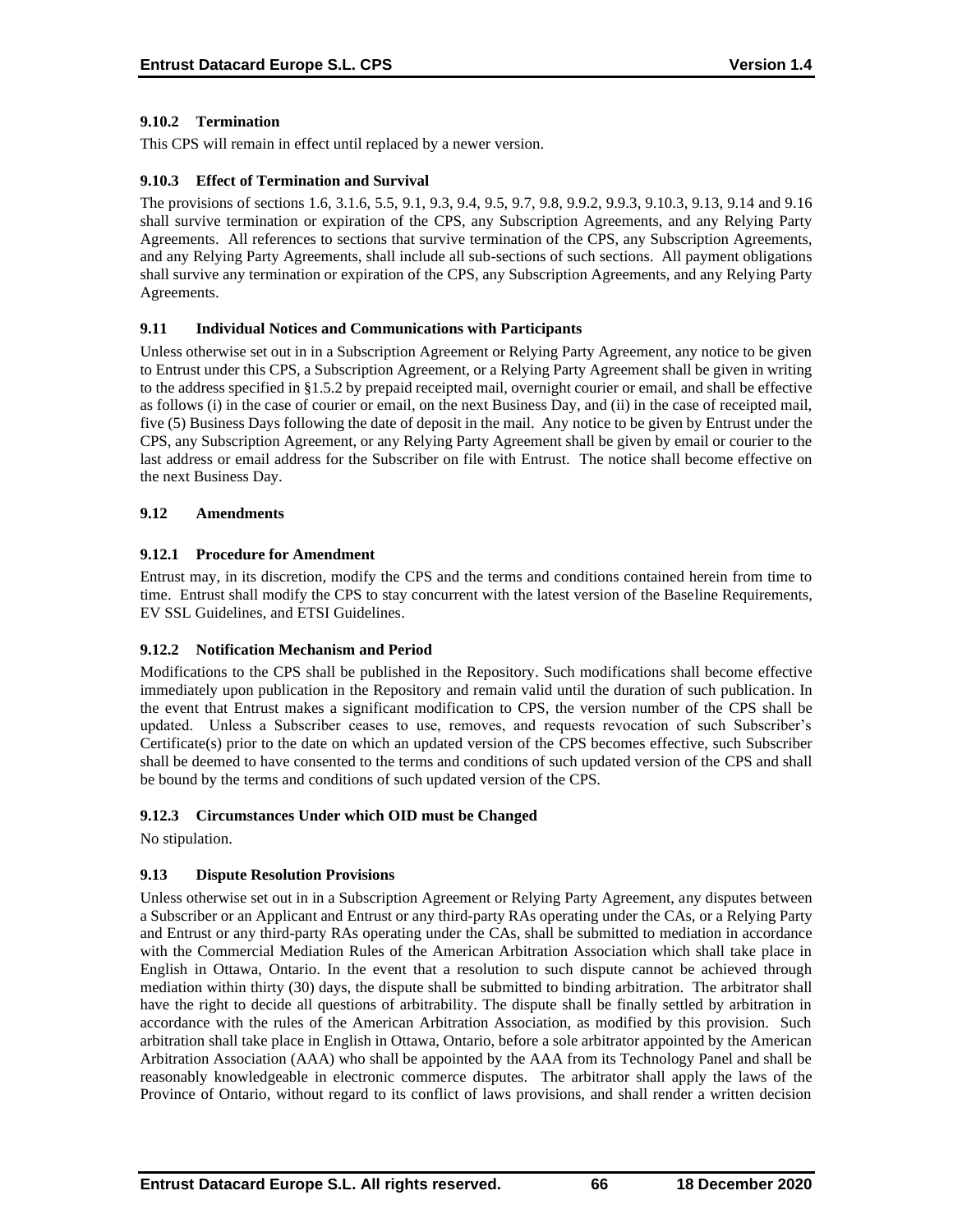within thirty (30) days from the date of close of the arbitration hearing, but no more than one (1) year from the date that the matter was submitted for arbitration. The decision of the arbitrator shall be binding and conclusive and may be entered in any court of competent jurisdiction. In each arbitration, the prevailing party shall be entitled to an award of all or a portion of its costs in such arbitration, including reasonable attorney's fees actually incurred. Nothing in the CPS, or in any Subscription Agreement, or any Relying Party Agreement shall preclude Entrust or any third-party RAs operating under the CAs from applying to any court of competent jurisdiction for temporary or permanent injunctive relief, without breach of this §9.13 and without any abridgment of the powers of the arbitrator, with respect to any (i) alleged Compromise that affects the integrity of an Certificate, or (ii) alleged breach of the terms and conditions of the CPS, any Subscription Agreement, or any Relying Party Agreement. The institution of any arbitration or any action shall not relieve an Applicant, Subscriber or Relying Party of its obligations under the CPS, any Subscription Agreement, or any Relying Party Agreement.

Any and all arbitrations or legal actions in respect to a dispute that is related to an Certificate or any services provided in respect to an Certificate shall be commenced prior to the end of one (1) year after (i) the expiration or revocation of the Certificate in dispute, or (ii) the date of provision of the disputed service or services in respect to the Certificate in dispute, whichever is sooner. If any arbitration or action in respect to a dispute that is related to an Certificate or any service or services provided in respect to an Certificate is not commenced prior to such time, any party seeking to institute such an arbitration or action shall be barred from commencing or proceeding with such arbitration or action.

## **9.14 Governing Law**

Unless otherwise set out in in a Subscription Agreement or Relying Party Agreement, the laws of the Province of Ontario, Canada,, excluding its conflict of laws rules, shall govern the construction, validity, interpretation, enforceability and performance of the CPS, all Subscription Agreements and all Relying Party Agreements. The application of the United Nations Convention on Contracts for the International Sale of Goods to the CPS, any Subscription Agreements, and any Relying Party Agreements is expressly excluded. Any dispute arising out of or in respect to the CPS, any Subscription Agreement, any Relying Party Agreement, or in respect to any Certificates or any services provided in respect to any Certificates that is not resolved by alternative dispute resolution, shall be brought in the provincial or federal courts sitting in Ottawa, Ontario, and each person, entity, or organization hereby agrees that such courts shall have personal and exclusive jurisdiction over such disputes. In the event that any matter is brought in a provincial or federal court, Applicants, Subscribers, and Relying Parties waive any right that such Applicants, Subscribers, and Relying Parties may have to a jury trial.

#### **9.15 Compliance with Applicable Law**

Certificates and related information may be subject to export, import, and/or use restrictions. Subscribers and Relying Parties acknowledge and agree to use Certificates in compliance with all applicable laws and regulations, including without limitation all applicable export laws and regulations, and all laws and regulations in respect to nuclear, chemical or biological weapons proliferation. Entrust may refuse to issue or may revoke Certificates if in the reasonable opinion of Entrust such issuance or the continued use of such Certificates would violate applicable laws and regulations. Subscribers and Relying Parties shall be responsible for procuring all required licenses and permissions for any export, import, and/or use of Certificates and/or related information. Certain cryptographic techniques, software, hardware, and firmware ("Technology") that may be used in processing or in conjunction with Certificates may be subject to export, import, and/or use restrictions. Subscribers and Relying Parties shall comply with all laws and regulations applicable to a Subscriber's or Relying Party's right to export, import, and/or use such Technology or related information. Subscribers and Relying Parties shall be responsible for procuring all required licenses and permissions for any export, import, and/or use of such Technology or related information.

Entrust shall ensure that it operates in a legal and trustworthy manner. In particular, Entrust shall comply with all the applicable legal requirements (such as the General Data Protection Regulation (GDPR)) by maintaining a competent and licensed legal department staff that is knowledgeable about all applicable laws and regulations, performs ongoing continuing legal education as to new laws and regulations, updates Entrust internal policies and practices (including this CPS) to comply with applicable laws and regulations,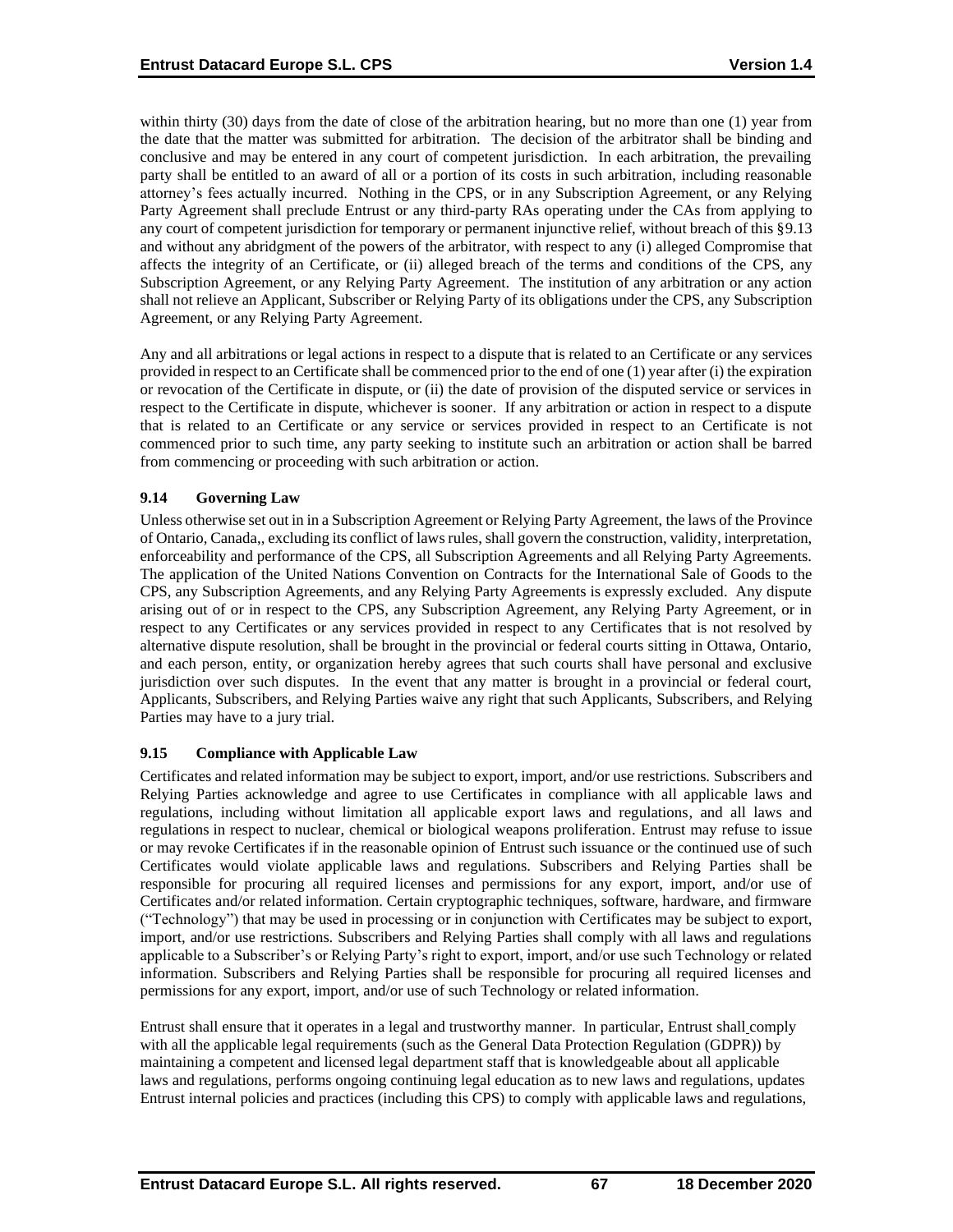and trains other Entrust staff (as applicable) in all new laws and regulations pertaining to their functions and duties.

#### **9.16 Miscellaneous Provisions**

#### **9.16.1 Entire Agreement**

No stipulation.

#### **9.16.2 Assignment**

Certificates and the rights granted under the CPS, any Subscription Agreement, or any Relying Party Agreement are personal to the Applicant, Subscriber, or Relying Party that entered into the Subscription Agreement or Relying Party Agreement and cannot be assigned, sold, transferred, or otherwise disposed of, whether voluntarily, involuntarily, by operation of law, or otherwise, without the prior written consent of Entrust or the relevant RA under a CA. Any attempted assignment or transfer without such consent shall be void and shall automatically terminate such Applicant's, Subscriber's or Relying Party's rights under the CPS, any Subscription Agreement, or any Relying Party Agreement. Entrust may assign, sell, transfer, or otherwise dispose of the CPS, any Subscription Agreements, or any Relying Party Agreements together with all of its rights and obligations under the CPS, any Subscription Agreements, and any Relying Party Agreements (i) to an Affiliate, or (ii) as part of a sale, merger, or other transfer of all or substantially all the assets or stock of the business of Entrust to which the CPS, the Subscription Agreements, and Relying Party Agreements relate. Subject to the foregoing limits, this CPS and terms and conditions of any Subscription Agreement, or any Relying Party Agreement shall be binding upon and shall inure to the benefit of permitted successors and assigns of Entrust, any third-party RAs operating under the CAs, Applicants, Subscribers, and Relying Parties, as the case may be.

The CPS, the Subscription Agreements, and the Relying Party Agreements state all of the rights and obligations of the Entrust Group, any Applicant, Subscriber, or Relying Party and any other persons, entities, or organizations in respect to the subject matter hereof and thereof and such rights and obligations shall not be augmented or derogated by any prior agreements, communications, or understandings of any nature whatsoever whether oral or written. The rights and obligations of the Entrust Group may not be modified or waived orally and may be modified only in a writing signed or authenticated by a duly authorized representative of Entrust.

## **9.16.3 Severability**

Whenever possible, each provision of the CPS, any Subscription Agreements, and any Relying Party Agreements shall be interpreted in such a manner as to be effective and valid under applicable law. If the application of any provision of the CPS, any Subscription Agreements, or any Relying Party Agreements or any portion thereof to any particular facts or circumstances shall be held to be invalid or unenforceable by an arbitrator or court of competent jurisdiction, then (i) the validity and enforceability of such provision as applied to any other particular facts or circumstances and the validity of other provisions of the CPS, any Subscription Agreements, or any Relying Party Agreements shall not in any way be affected or impaired thereby, and (ii) such provision shall be enforced to the maximum extent possible so as to effect its intent and it shall be reformed without further action to the extent necessary to make such provision valid and enforceable.

#### **9.16.4 Enforcement**

No stipulation.

## **9.16.5 Force Majeure**

In no event shall the Entrust Group be deemed in default or liable for any loss or damage resulting from the failure or delay in the performance of its obligations under the CPS, any Subscription Agreement, or any Relying Party Agreement, arising out of or caused by, directly or indirectly, a Force Majeure Event. "Force Majeure Event" means any event or circumstance beyond Entrust Group's reasonable control, including but not limited to, floods, fires, hurricanes, earthquakes, tornados, epidemics, pandemics, other acts of God or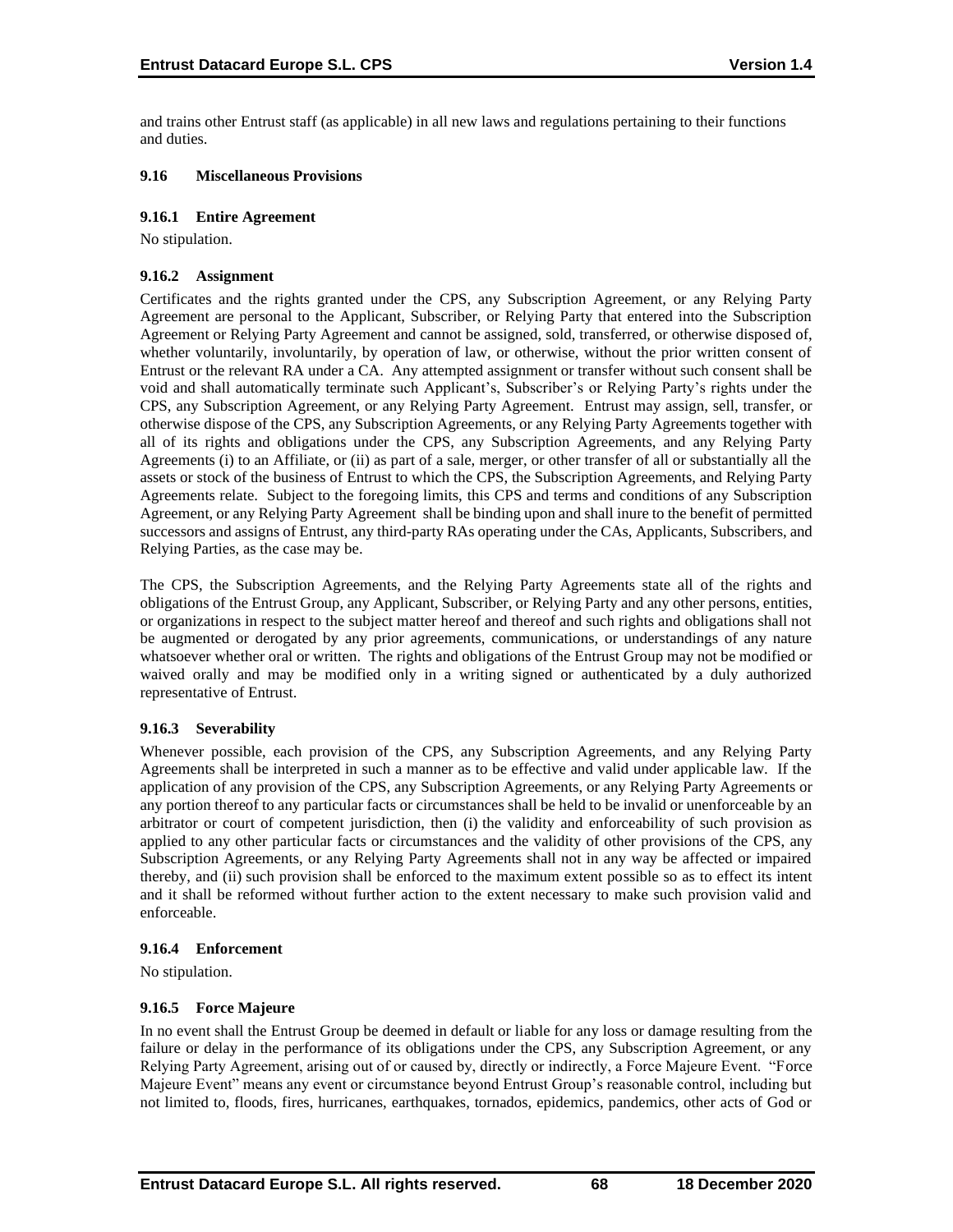nature, strikes and other labor disputes, failure of utility, transportation or communications infrastructures, riots or other acts of civil disorder, acts of war, terrorism (including cyber terrorism), malicious damage, judicial action, lack of or inability to obtain export permits or approvals, acts of government such as expropriation, condemnation, embargo, changes in applicable laws or regulations, and shelter-in-place or similar orders, and acts or defaults of third party suppliers or service providers.

#### **9.17 Other Provisions**

#### **9.17.1 Conflict of Provisions**

In the event of any inconsistency between the provisions of this CPS and the provisions of any Subscription Agreement or any Relying Party Agreement, the terms and conditions of this CPS shall govern.

#### **9.17.2 Fiduciary Relationships**

Nothing contained in this CPS, or in any Subscription Agreement, or any Relying Party Agreement shall be deemed to constitute the Entrust Group as the fiduciary, partner, agent, trustee, or legal representative of any Applicant, Subscriber, Relying Party or any other person, entity, or organization or to create any fiduciary relationship between the Entrust Group and any Subscriber, Applicant, Relying Party or any other person, entity, or organization, for any purpose whatsoever. Nothing in the CPS, or in any Subscription Agreement or any Relying Party Agreement shall confer on any Subscriber, Applicant, Relying Party, or any other third party, any authority to act for, bind, or create or assume any obligation or responsibility, or make any representation on behalf of the Entrust Group.

## **9.17.3 Waiver**

The failure of Entrust to enforce, at any time, any of the provisions of this CPS, a Subscription Agreement with Entrust, or a Relying Party Agreement with Entrust or the failure of Entrust to require, at any time, performance by any Applicant, Subscriber, Relying Party or any other person, entity, or organization of any of the provisions of this CPS, a Subscription Agreement with Entrust, or a Relying Party Agreement with Entrust, shall in no way be construed to be a present or future waiver of such provisions, nor in any way affect the ability of Entrust to enforce each and every such provision thereafter. The express waiver by Entrust of any provision, condition, or requirement of this CPS, a Subscription Agreement with Entrust, or a Relying Party Agreement with Entrust shall not constitute a waiver of any future obligation to comply with such provision, condition, or requirement. The failure of an independent third-party RA or Reseller operating under a CA to enforce, at any time, any of the provisions of a this CPS, any Subscription Agreement with such RA, or any Relying Party Agreement with such RA or the failure to require by such RA, at any time, performance by any Applicant, Subscriber, Relying Party or any other person, entity, or organization of this CPS, any Subscription Agreement with such RA, or any Relying Party Agreement with such RA shall in no way be construed to be a present or future waiver of such provisions, nor in any way affect the ability of such RA to enforce each and every such provision thereafter. The express waiver by a RA of any provision, condition, or requirement of a Subscription Agreement with such RA or a Relying Party Agreement with such RA shall not constitute a waiver of any future obligation to comply with such provision, condition, or requirement.

#### **9.17.4 Interpretation**

All references in this CPS to "section" or "§" refer to the sections of this CPS unless otherwise stated. As used in this CPS, neutral pronouns and any variations thereof shall be deemed to include the feminine and masculine and all terms used in the singular shall be deemed to include the plural, and vice versa, as the context may require. The words "hereof", "herein", and "hereunder" and other words of similar import refer to this CPS as a whole, as the same may from time to time be amended or supplemented, and not to any subdivision contained in this CPS. The word "including" when used herein is not intended to be exclusive and means "including, without limitation".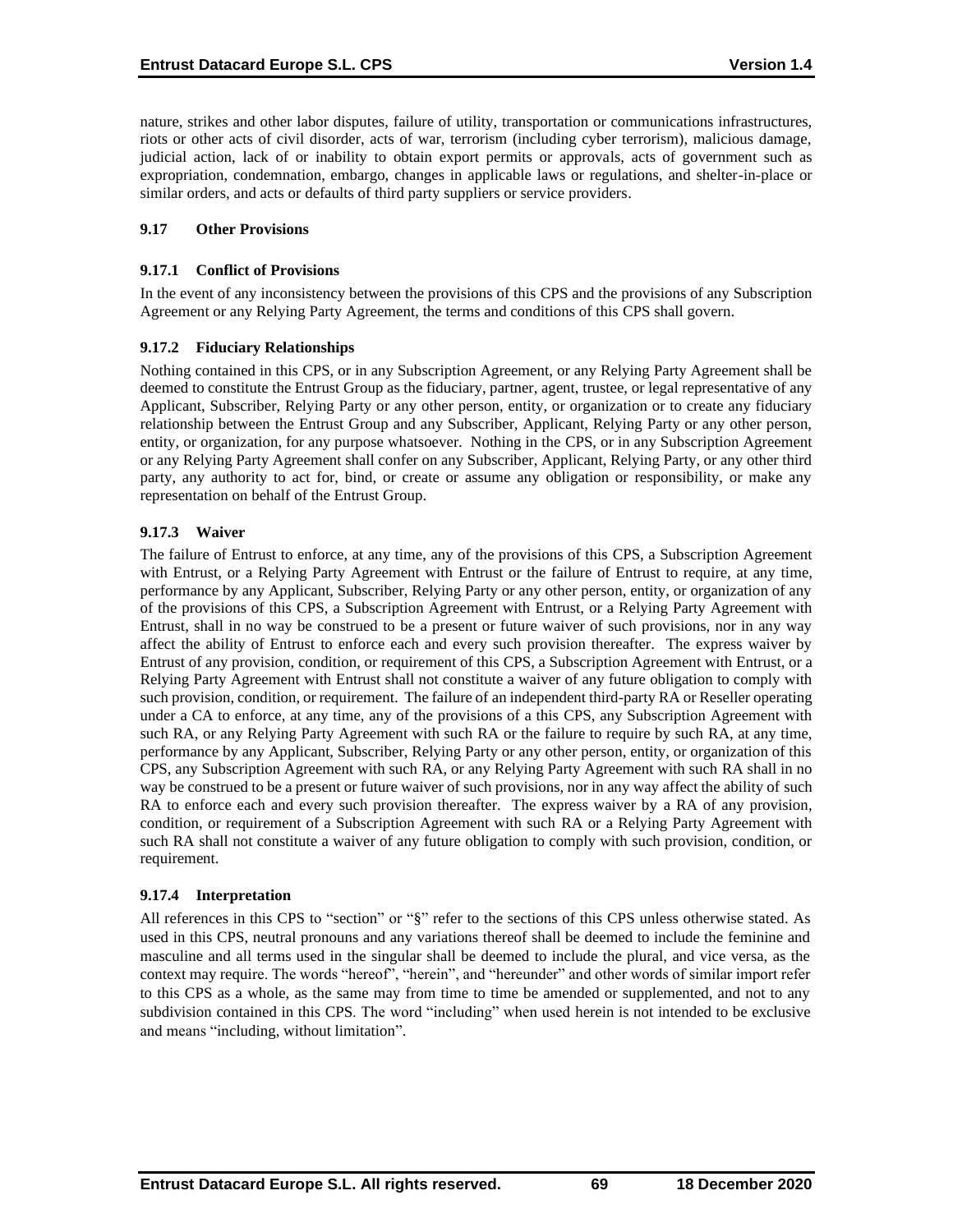# **Appendix A – Certificate Profiles**

#### **Root Certificate**

| <b>Root Certificate Field</b>   | <b>Critical</b><br><b>Extension</b> | <b>Content</b>                                                 |
|---------------------------------|-------------------------------------|----------------------------------------------------------------|
| <b>Issuer</b>                   |                                     | Must match subject                                             |
| Subject                         |                                     | Must contain country Name, organization Name and<br>commonName |
| Extension: subjectKeyIdentifier | Not critical                        | 160-bit SHA-1 hash of subject Public Key per RFC<br>5280       |
| Extension: basicConstraints     | Critical                            | cA is TRUE; pathLenConstraint is not present                   |
| Extension: keyUsage             | Critical                            | key Certsign and cRLSign bits are set                          |

#### **Subordinate CA Certificate**

| Field                             | <b>Critical</b><br><b>Extension</b> | <b>Content</b>                                                                                                                                                                                                                            |
|-----------------------------------|-------------------------------------|-------------------------------------------------------------------------------------------------------------------------------------------------------------------------------------------------------------------------------------------|
| Validity: notAfter                |                                     | Not later than the notAfter of the signing certificate                                                                                                                                                                                    |
| Subject                           |                                     | Must contain countryName, organizationName and<br>commonName and may contain<br>organizationIdentifier                                                                                                                                    |
| Extension: subjectKeyIdentifier   | Not critical                        | 160-bit SHA-1 hash of subjectPublicKey per RFC<br>5280                                                                                                                                                                                    |
| Extension: authorityKeyIdentifier | Not critical                        | Matches subject KeyIdentifier of signing certificate                                                                                                                                                                                      |
| Extension: certificatePolicies    | Not critical                        | Must contain at least one set of policyInformation<br>containing at least a policyIdentifier                                                                                                                                              |
| Extension: basicConstraints       | Critical                            | cA is TRUE                                                                                                                                                                                                                                |
| Extension: keyUsage               | Critical                            | keyCertsign and cRLSign bits are set                                                                                                                                                                                                      |
| Extension: extKeyUsage            | Not critical                        | Must be present when associated with public trust<br>roots                                                                                                                                                                                |
| Extension: authorityInfoAccess    | Not critical                        | Must contain one AccessDescription with an<br>accessMethod of caIssuers and a Location of type<br>uniformResourceIdentifier and one<br>AccessDescription with an accessMethod of ocsp and<br>a Location of type uniformResourceIdentifier |
| Extension: cRLDistributionPoints  | Not critical                        | Must have at least one DistributionPoint containing a<br>fullName of type uniformResourceIdentifier                                                                                                                                       |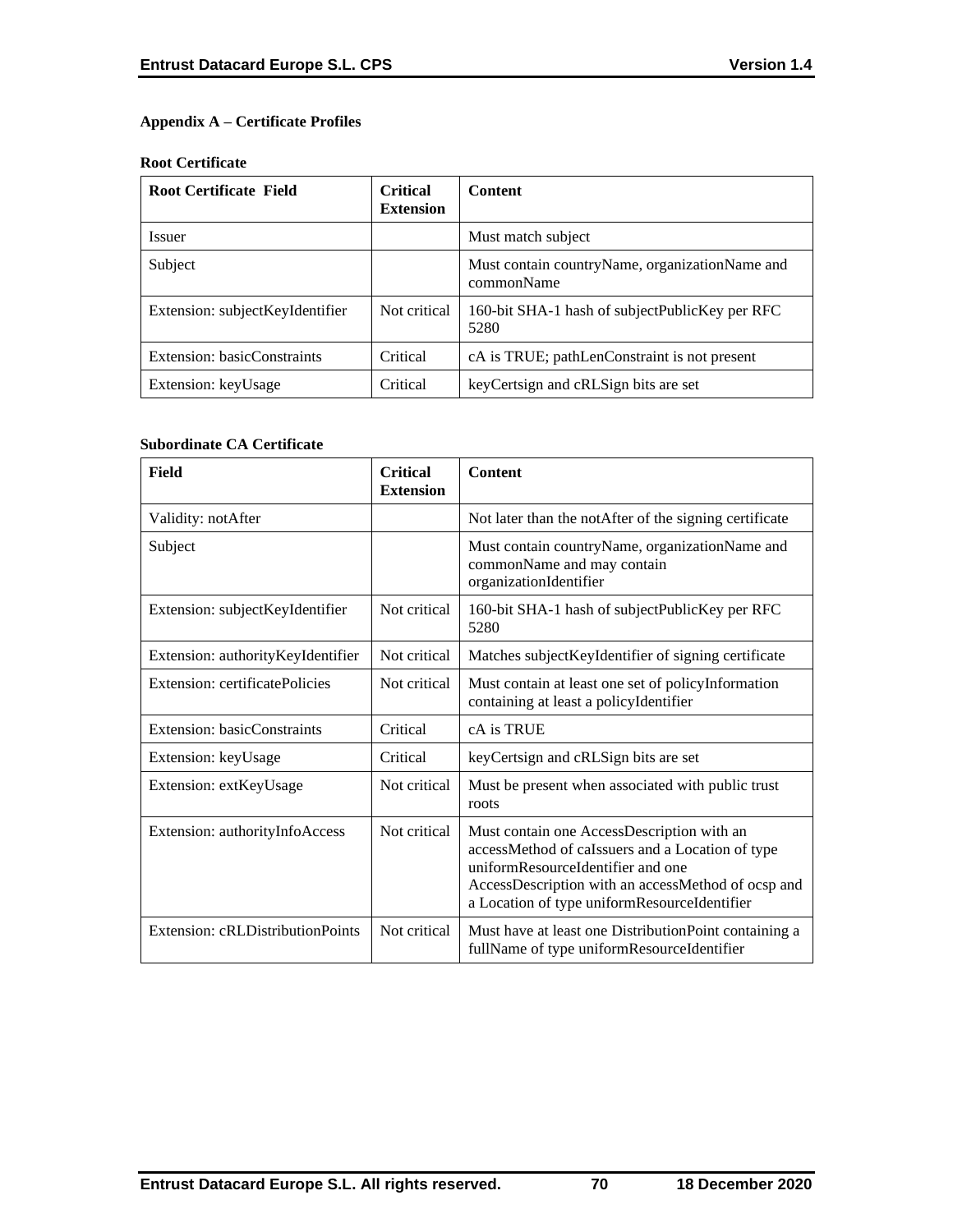| eIDAS Qualified Signature Certificate |  |  |
|---------------------------------------|--|--|
|---------------------------------------|--|--|

| <b>Field</b>                |                 | <b>Value</b>                                                                                             |
|-----------------------------|-----------------|----------------------------------------------------------------------------------------------------------|
| <b>Attributes</b>           |                 |                                                                                                          |
| Version                     |                 | V <sub>3</sub>                                                                                           |
| Serial Number               |                 | Unique number with 64-bit entropy                                                                        |
| <b>Issuer Signature</b>     |                 | $sha-256$                                                                                                |
| Algorithm                   |                 |                                                                                                          |
| <b>Issuer DN</b>            |                 | $CN =$ Entrust Certification Authority – ES QSig1                                                        |
|                             |                 | OrganizationIdentifier = VATES-B81188047                                                                 |
|                             |                 | $O =$ Entrust Datacard Europe, S.L.                                                                      |
|                             |                 | $C = ES$                                                                                                 |
| <b>Validity Period</b>      |                 | notBefore and notAfter are specified                                                                     |
|                             |                 | $\leq$ 3 years                                                                                           |
| Subject DN                  |                 | $CN =$ < common name which is commonly used by the                                                       |
|                             |                 | subject to represent itself>                                                                             |
|                             |                 | serialNumber $(2.5.4.5) = \langle$ randomly generated>                                                   |
|                             |                 | givenName $(2.5.4.42) = \langle$ validated first name>                                                   |
|                             |                 | surname $(2.5.4.4) = \text{{{-}zaldated surname}}$                                                       |
|                             |                 | $OU = corganization unit of subscripter > (optional)$                                                    |
|                             |                 | $O = \left\langle \text{full legal name of subscripter} \right\rangle$                                   |
|                             |                 | $L =$ <locality of="" subscriber=""> (optional)</locality>                                               |
|                             |                 | $S = \text{state or province of subscriber} > \text{(optional)}$<br>$C = \langle$ country of subscriber> |
| Subject Public Key Info     |                 | 2048, 3072 or 4096-bit RSA key modulus                                                                   |
|                             |                 | rsaEncryption {1.2.840.113549.1.1.1}                                                                     |
| <b>Extension</b>            | <b>Critical</b> | <b>Value</b>                                                                                             |
|                             | No              |                                                                                                          |
| Authority Key Identifier    |                 | Hash of the CA public key                                                                                |
| Subject Key Identifier      | N <sub>o</sub>  | Hash of the subjectPublicKey in this certificate                                                         |
| Key Usage                   | Yes             | nonRepudiation, digitalSignature                                                                         |
| <b>Extended Key Usage</b>   | N <sub>o</sub>  | Document Signing (1.3.6.1.4.1.311.10.3.12)                                                               |
|                             |                 | Adobe Authentic Documents Trust (1.2.840.113583.1.1.5)                                                   |
| <b>Certificate Policies</b> | No              | [1]Certificate Policy:                                                                                   |
|                             |                 | Policy Identifier= 2.16.840.1.114028.10.1.12.0                                                           |
|                             |                 | [1,1]Policy Qualifier Info:                                                                              |
|                             |                 | Policy Qualifier Id=CPS                                                                                  |
|                             |                 | Qualifier: https://www.entrust.net/rpa                                                                   |
|                             |                 | [2]Certificate Policy:                                                                                   |
|                             |                 | Policy Identifier=0.4.0.194112.1.0                                                                       |
|                             |                 | [3] Certificate Policy:                                                                                  |
|                             |                 | Policy Identifier=2.16.840.1.114028.10.1.6                                                               |
| <b>Basic Constraints</b>    | Yes             | Subject Type = End Entity<br>Path Length Constraint = None                                               |
| Authority Information       |                 | [1] Authority Info Access                                                                                |
| Access                      |                 | Access Method = On-line Certificate Status Protocol                                                      |
|                             |                 | (1.3.6.1.5.5.7.48.1)                                                                                     |
|                             |                 | Alternative Name: uri=http://ocsp.entrust.net                                                            |
|                             |                 | [2] Authority Info Access                                                                                |
|                             |                 | Access Method=Certification Authority Issuer                                                             |
|                             |                 | (1.3.6.1.5.5.7.48.2)                                                                                     |
|                             |                 | Alternative Name: URL= http://aia.entrust.net/esqsig1-                                                   |
|                             |                 | g4.cer                                                                                                   |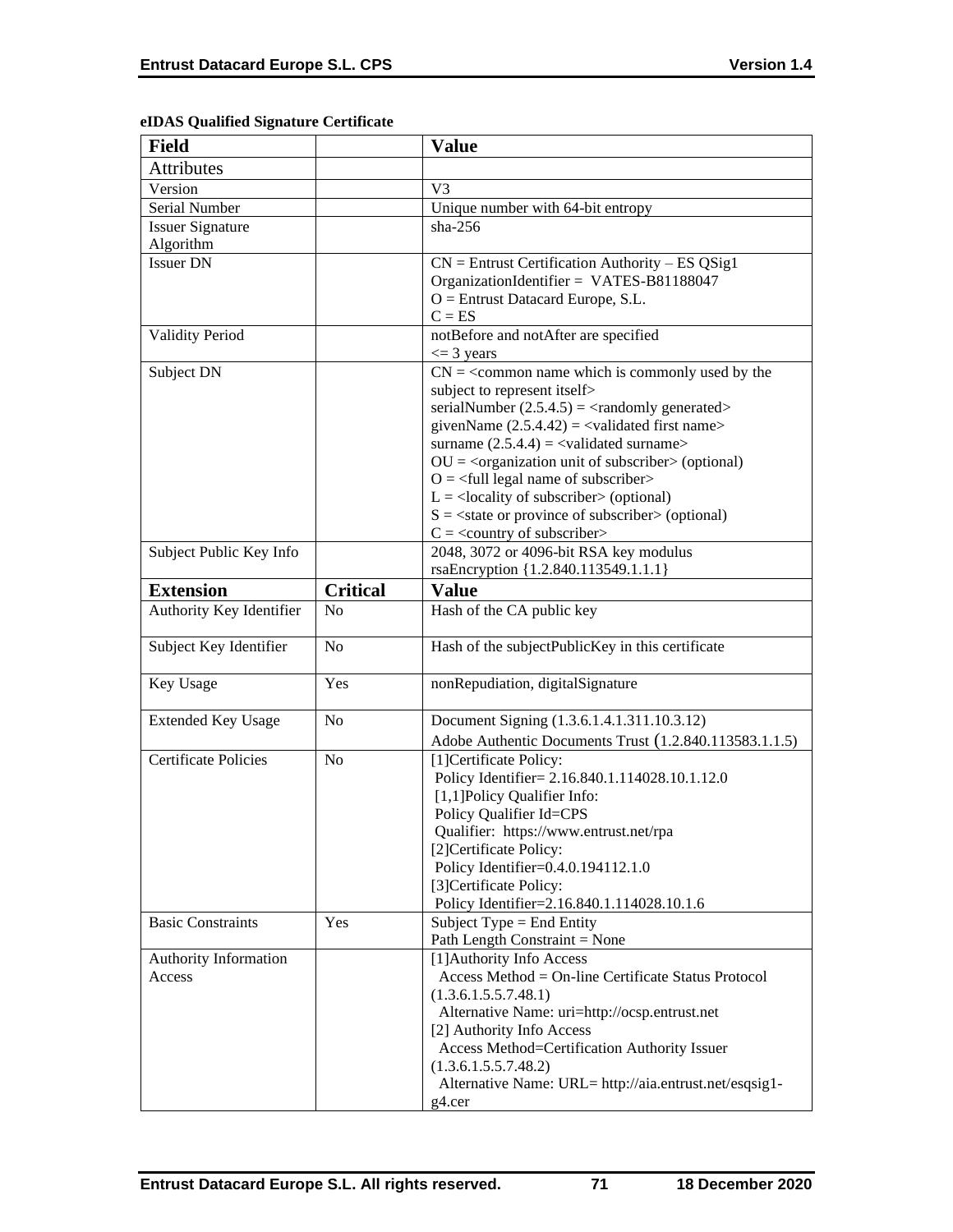| <b>CRL</b> Distribution Points                   | N <sub>0</sub>  | uri: http://crl.entrust.net/esqsig1ca.crl                                                                                                                                               |
|--------------------------------------------------|-----------------|-----------------------------------------------------------------------------------------------------------------------------------------------------------------------------------------|
| Archive Rev Info<br>(1.2.840.113583.1.1.9.2)     | N <sub>0</sub>  | 30 03 02 01 01                                                                                                                                                                          |
| Time-stamp<br>(1.2.840.113583.1.1.9.1)           | No              | $URI = \frac{http://timestamp.entrust.net/TSS/RFC3161sha2TS}{$<br>Authentication = Not Required                                                                                         |
| <b>gcStatements</b>                              | <b>Critical</b> | Value                                                                                                                                                                                   |
| id-etsi-qcs-<br>QcCompliance<br>(0.4.0.1862.1.1) | N <sub>0</sub>  | id-etsi-qcs-1 $(0.4.0.1862.1.1)$<br>esi4-qcStatement-1: Claim that the certificate is an EU<br>Qualified Certificate in accordance with Regulation EU No<br>910/2014                    |
| id-etsi-qcs-QcType<br>(0.4.0.1862.1.6)           | N <sub>0</sub>  | id-etsi-qcs-6 (0.4.0.1862.1.6)<br>esi4-qcStatement-6 : Type of certificate<br>id-etsi-qcs-QcType $1 =$ Certificate for electronic signatures<br>as defined in Regulation EU No 910/2014 |
| id-etsi-qcs-QcPDS<br>(0.4.0.1862.1.5)            | N <sub>0</sub>  | id-etsi-qcs-5 (0.4.0.1862.1.5)<br>URL= http://www.entrust.net/rpa<br>Language $=$ en                                                                                                    |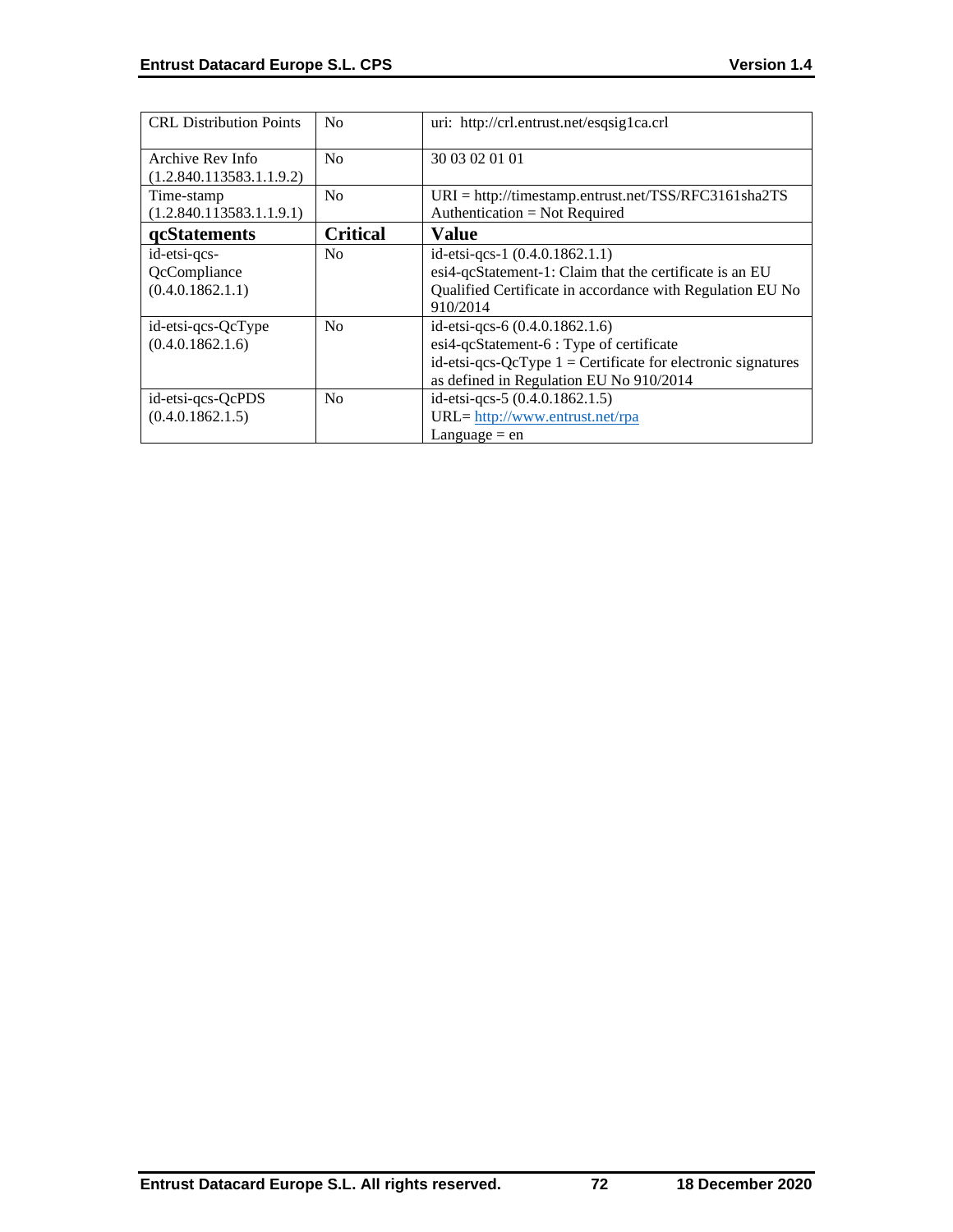# **eIDAS Qualified Seal Certificate**

| <b>Field</b>                   |                 | <b>Value</b>                                                                       |
|--------------------------------|-----------------|------------------------------------------------------------------------------------|
| <b>Attributes</b>              |                 |                                                                                    |
| Version                        |                 | V <sub>3</sub>                                                                     |
| Serial Number                  |                 | Unique number to PKI domain                                                        |
| Issuer Signature               |                 | $sha-256$                                                                          |
| Algorithm                      |                 |                                                                                    |
| <b>Issuer DN</b>               |                 | $CN =$ Entrust Certification Authority – ES QSeal1                                 |
|                                |                 | OrganizationIdentifier = VATES-B81188047                                           |
|                                |                 | O = Entrust Datacard Europe, S.L.                                                  |
|                                |                 | $C = ES$                                                                           |
| <b>Validity Period</b>         |                 | notBefore and notAfter are specified                                               |
|                                |                 | $\leq$ 3 years                                                                     |
| Subject DN                     |                 | $CN =$ < common name which is commonly used by the<br>subject to represent itself> |
|                                |                 | $OU = corganization unit of subscripter > (optional)$                              |
|                                |                 | $OrgID = <$ organization identifier>                                               |
|                                |                 | $O = \frac{1}{2}$ legal name of subscriber                                         |
|                                |                 | $L =$ <locality of="" subscriber=""> (optional)</locality>                         |
|                                |                 | $S = \text{state or province of subscriber} > \text{(optional)}$                   |
|                                |                 | $C = \langle$ country of subscriber>                                               |
| Subject Public Key Info        |                 | 2048, 3072 or 4096-bit RSA key modulus                                             |
|                                |                 | rsaEncryption {1.2.840.113549.1.1.1}                                               |
| <b>Extension</b>               | <b>Critical</b> | <b>Value</b>                                                                       |
| Authority Key Identifier       | N <sub>o</sub>  | Hash of the CA public key                                                          |
| Subject Key Identifier         | N <sub>o</sub>  | Hash of the subjectPublicKey in this certificate                                   |
| Key Usage                      | Yes             | Non Repudiation                                                                    |
| <b>Extended Key Usage</b>      | N <sub>o</sub>  | Document Signing (1.3.6.1.4.1.311.10.3.12)                                         |
|                                |                 | Adobe Authentic Documents Trust (1.2.840.113583.1.1.5)                             |
| <b>Certificate Policies</b>    | N <sub>0</sub>  | [1] Certificate Policy:                                                            |
|                                |                 | Policy Identifier= 2.16.840.1.114028.10.1.12.1                                     |
|                                |                 | [1,1] Policy Qualifier Info:                                                       |
|                                |                 | Policy Qualifier Id=CPS                                                            |
|                                |                 | Qualifier: https://www.entrust.net/rpa                                             |
|                                |                 | [2]Certificate Policy:                                                             |
|                                |                 | Policy Identifier=0.4.0.194112.1.1                                                 |
|                                |                 | [3] Certificate Policy:                                                            |
|                                |                 | Policy Identifier=2.16.840.1.114028.10.1.6 (Optional)                              |
| <b>Basic Constraints</b>       | N <sub>0</sub>  | Subject Type = End Entity                                                          |
|                                |                 | Path Length Constraint = None                                                      |
| Authority Information          |                 | [1] Authority Info Access                                                          |
| Access                         |                 | Access Method = On-line Certificate Status Protocol                                |
|                                |                 | (1.3.6.1.5.5.7.48.1)                                                               |
|                                |                 | Alternative Name: uri=http://ocsp.entrust.net                                      |
|                                |                 | [2] Authority Info Access<br>Access Method=Certification Authority Issuer          |
|                                |                 | (1.3.6.1.5.5.7.48.2)                                                               |
|                                |                 | Alternative Name: URL= http://aia.entrust.net/esqseal1-                            |
|                                |                 | g4.cer                                                                             |
| <b>CRL Distribution Points</b> | N <sub>0</sub>  | uri: http://crl.entrust.net/esqseal1ca.crl                                         |
|                                |                 |                                                                                    |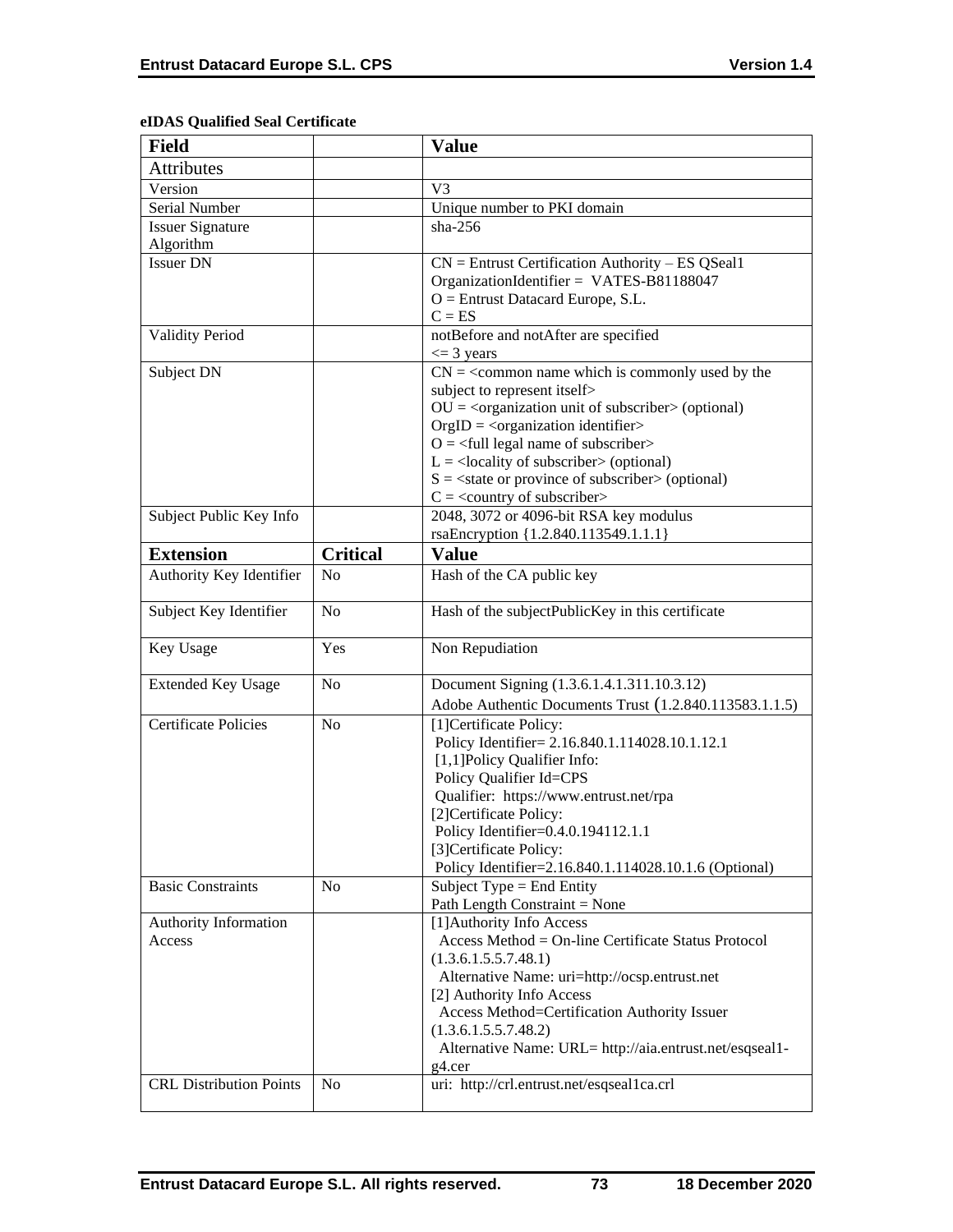| <b>qcStatements</b> | <b>Critical</b> | Value                                                        |
|---------------------|-----------------|--------------------------------------------------------------|
| id-etsi-qcs-        | N <sub>0</sub>  | id-etsi-qcs-1 $(0.4.0.1862.1.1)$                             |
| QcCompliance        |                 | esi4-qcStatement-1: Claim that the certificate is an EU      |
| (0.4.0.1862.1.1)    |                 | Qualified Certificate in accordance with Regulation EU No    |
|                     |                 | 910/2014                                                     |
| id-etsi-qcs-QcType  | N <sub>0</sub>  | id-etsi-qcs-6 $(0.4.0.1862.1.6)$                             |
| (0.4.0.1862.1.6)    |                 | esi4-qcStatement-6 : Type of certificate                     |
|                     |                 | id-etsi-qcs-QcType $2$ = Certificate for electronic Seals as |
|                     |                 | defined in Regulation EU No 910/2014                         |
| id-etsi-qcs-QcPDS   | N <sub>0</sub>  | id-etsi-qcs-5 (0.4.0.1862.1.5)                               |
| (0.4.0.1862.1.5)    |                 | URL= http://www.entrust.net/rpa                              |
|                     |                 | $L$ anguage = en                                             |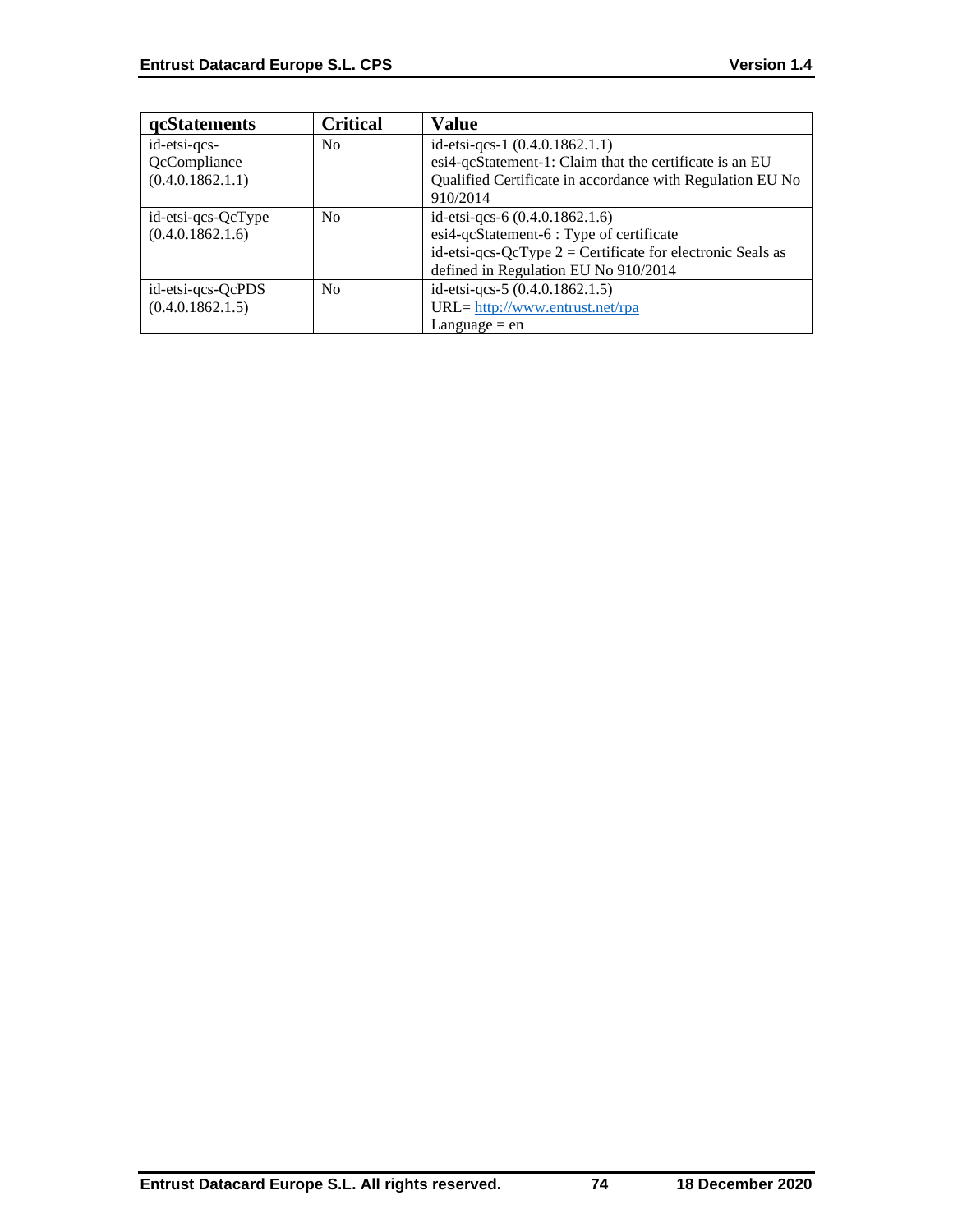# **PSD2 Qualified Seal Certificate**

| <b>Field</b>                   |                 | <b>Value</b>                                                                                                                                  |
|--------------------------------|-----------------|-----------------------------------------------------------------------------------------------------------------------------------------------|
| <b>Attributes</b>              |                 |                                                                                                                                               |
| Version                        |                 | V3                                                                                                                                            |
| Serial Number                  |                 | Unique number to PKI domain                                                                                                                   |
| <b>Issuer Signature</b>        |                 | $sha-256$                                                                                                                                     |
| Algorithm                      |                 |                                                                                                                                               |
| <b>Issuer DN</b>               |                 | $CN =$ Entrust Certification Authority – ES QSeal1                                                                                            |
|                                |                 | OrganizationIdentifier = VATES-B81188047                                                                                                      |
|                                |                 | $O =$ Entrust Datacard Europe, S.L.                                                                                                           |
|                                |                 | $C = ES$                                                                                                                                      |
| <b>Validity Period</b>         |                 | notBefore and notAfter are specified                                                                                                          |
|                                |                 | $\leq$ 3 years                                                                                                                                |
| Subject DN                     |                 | $CN =$ < common name which is commonly used by the                                                                                            |
|                                |                 | subject to represent itself>                                                                                                                  |
|                                |                 | $OU = corganization unit of subscripter > (optional)$                                                                                         |
|                                |                 | $OrgID = <$ organization identifier>                                                                                                          |
|                                |                 | $O = \frac{1}{2}$ legal name of subscriber                                                                                                    |
|                                |                 | $L =$ <locality of="" subscriber=""> (optional)<br/><math>S = \text{state or province of subscriber} &gt; \text{(optional)}</math></locality> |
|                                |                 | $C = \langle$ country of subscriber>                                                                                                          |
| Subject Public Key Info        |                 | 2048, 3072 or 4096-bit RSA key modulus                                                                                                        |
|                                |                 | rsaEncryption {1.2.840.113549.1.1.1}                                                                                                          |
| <b>Extension</b>               | <b>Critical</b> | <b>Value</b>                                                                                                                                  |
|                                | N <sub>o</sub>  |                                                                                                                                               |
| Authority Key Identifier       |                 | Hash of the CA public key                                                                                                                     |
| Subject Key Identifier         | No              | Hash of the subjectPublicKey in this certificate                                                                                              |
| Key Usage                      | Yes             | Non Repudiation                                                                                                                               |
| <b>Extended Key Usage</b>      | N <sub>0</sub>  | Document Signing (1.3.6.1.4.1.311.10.3.12)                                                                                                    |
|                                |                 | Adobe Authentic Documents Trust (1.2.840.113583.1.1.5)                                                                                        |
| <b>Certificate Policies</b>    | N <sub>o</sub>  | [1] Certificate Policy:                                                                                                                       |
|                                |                 | Policy Identifier= 2.16.840.1.114028.10.1.12.5                                                                                                |
|                                |                 | [1,1]Policy Qualifier Info:                                                                                                                   |
|                                |                 | Policy Qualifier Id=CPS                                                                                                                       |
|                                |                 | Qualifier: https://www.entrust.net/rpa<br>[2]Certificate Policy:                                                                              |
|                                |                 | Policy Identifier=0.4.0.194112.1.1                                                                                                            |
| <b>Basic Constraints</b>       | N <sub>0</sub>  | Subject Type = End Entity                                                                                                                     |
|                                |                 | Path Length Constraint = None                                                                                                                 |
| Authority Information          |                 | [1] Authority Info Access                                                                                                                     |
| Access                         |                 | Access Method = On-line Certificate Status Protocol                                                                                           |
|                                |                 | (1.3.6.1.5.5.7.48.1)                                                                                                                          |
|                                |                 | Alternative Name: uri=http://ocsp.entrust.net                                                                                                 |
|                                |                 | [2] Authority Info Access                                                                                                                     |
|                                |                 | Access Method=Certification Authority Issuer                                                                                                  |
|                                |                 | (1.3.6.1.5.5.7.48.2)                                                                                                                          |
|                                |                 | Alternative Name: URL= http://aia.entrust.net/esqseal1-                                                                                       |
|                                |                 | $g4.$ cer                                                                                                                                     |
| <b>CRL Distribution Points</b> | N <sub>0</sub>  | uri: http://crl.entrust.net/esqseal1ca.crl                                                                                                    |
| qcStatements                   | <b>Critical</b> | <b>Value</b>                                                                                                                                  |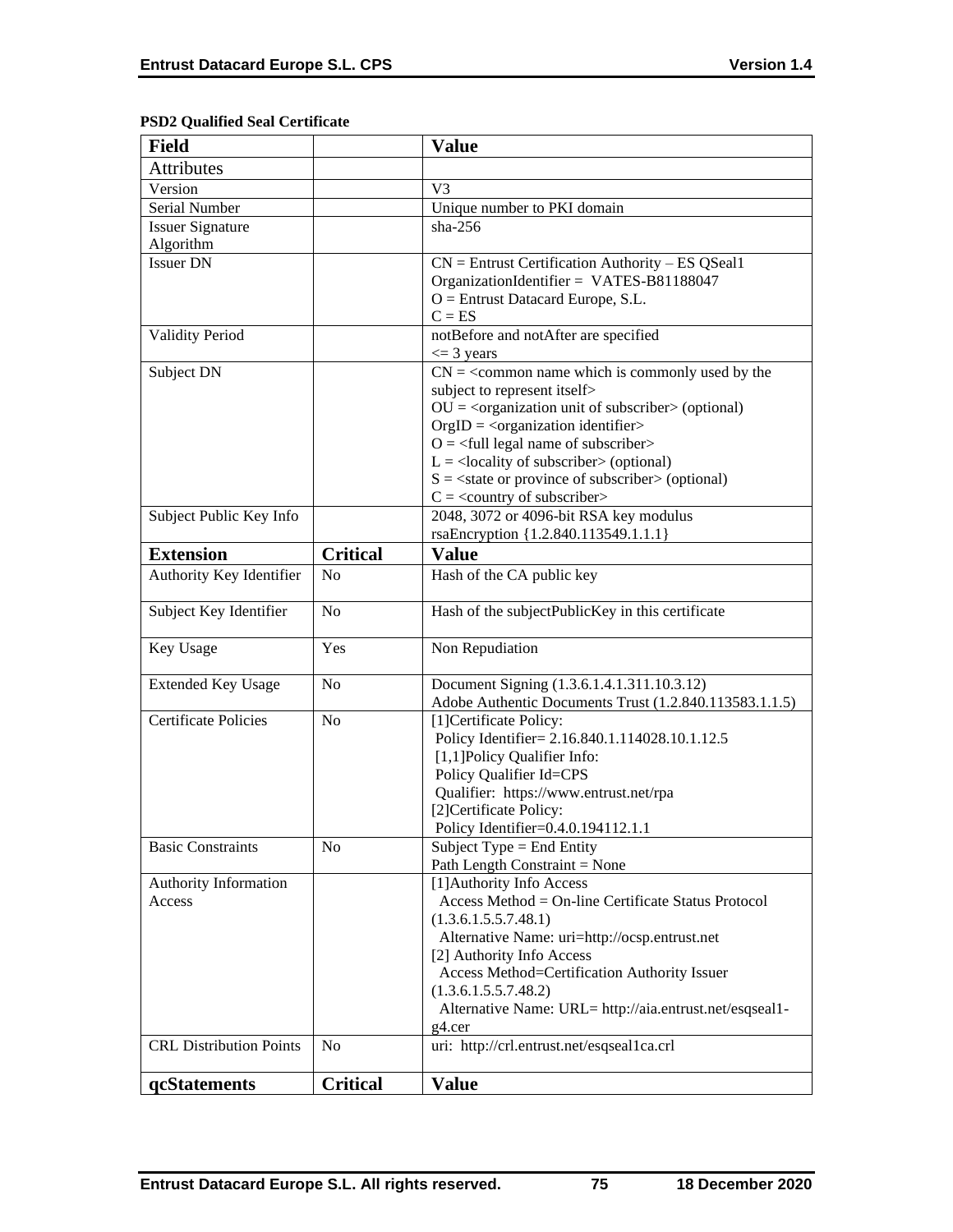| id-etsi-qcs-             | N <sub>0</sub> | id-etsi-qcs-1 (0.4.0.1862.1.1)                               |
|--------------------------|----------------|--------------------------------------------------------------|
| QcCompliance             |                | esi4-qcStatement-1: Claim that the certificate is an EU      |
| (0.4.0.1862.1.1)         |                | Qualified Certificate in accordance with Regulation EU No    |
|                          |                | 910/2014                                                     |
| id-etsi-qcs-QcType       | N <sub>o</sub> | id-etsi-qcs-6 $(0.4.0.1862.1.6)$                             |
| (0.4.0.1862.1.6)         |                | esi4-qcStatement-6 : Type of certificate                     |
|                          |                | id-etsi-qcs-QcType $2 =$ Certificate for electronic Seals as |
|                          |                | defined in Regulation EU No 910/2014                         |
| id-etsi-qcs-QcPDS        | No             | id-etsi-qcs-5 (0.4.0.1862.1.5)                               |
| (0.4.0.1862.1.5)         |                | URL= http://www.entrust.net/rpa                              |
|                          |                | $L$ anguage = $EN$                                           |
| id-etsi-psd2-qcStatement | No             | (ONLY for PSD2 per ETSI TS 119 495, 5.1)                     |
| (0.4.0.19495.2)          |                | $PSD2QcType ::= SEQUENCE$                                    |
|                          |                | rolesOfPSP<br>RolesOfPSO.                                    |
|                          |                | nCAName<br>NCAName,                                          |
|                          |                | NCAId<br>nCAId                                               |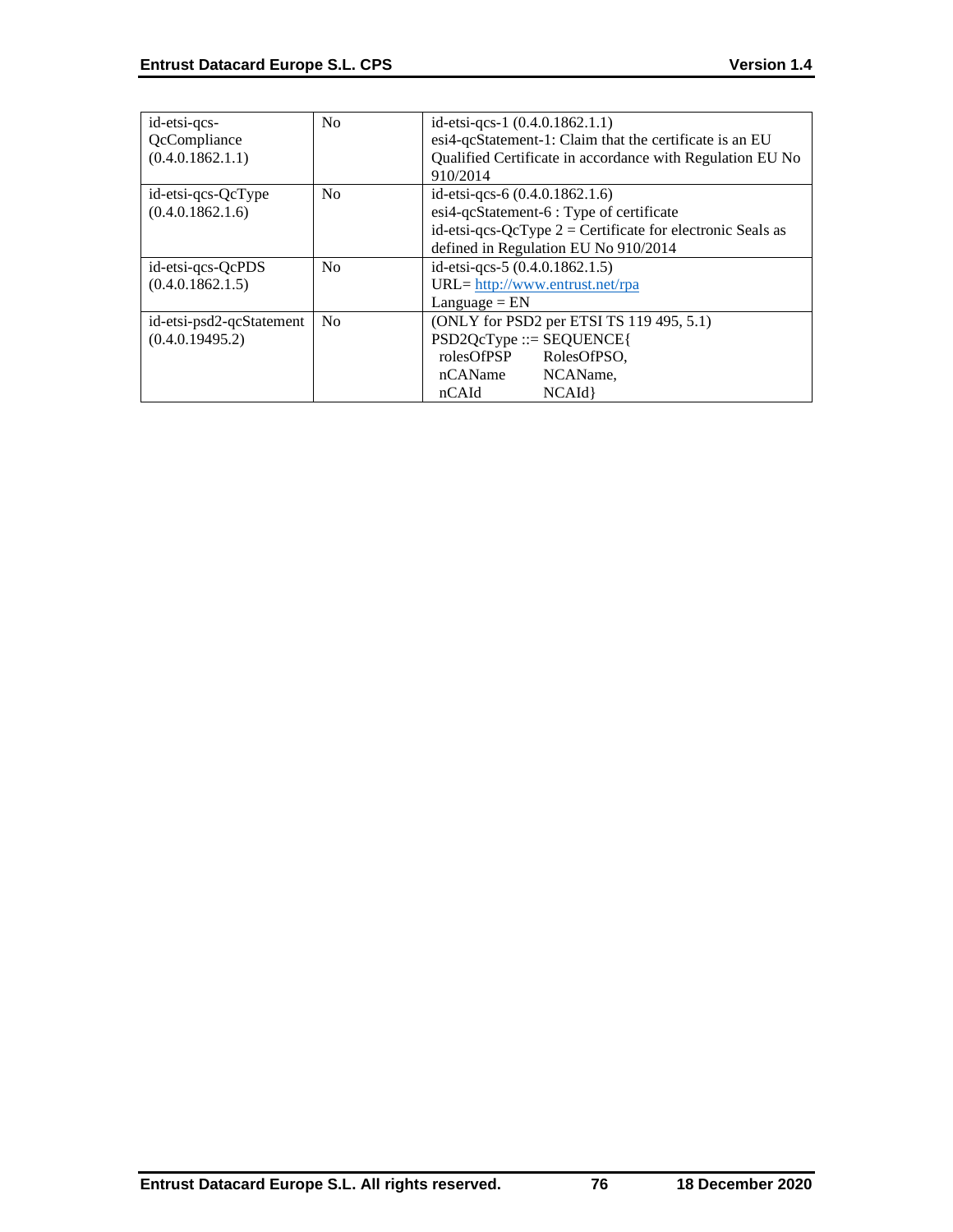| Field                       |                 | <b>Value</b>                                                                                        |
|-----------------------------|-----------------|-----------------------------------------------------------------------------------------------------|
| Attributes                  |                 |                                                                                                     |
| Version                     |                 | V <sub>3</sub>                                                                                      |
| Serial Number               |                 | Unique number to PKI domain                                                                         |
| <b>Issuer Signature</b>     |                 | $sha-256$                                                                                           |
| Algorithm                   |                 |                                                                                                     |
| <b>Issuer DN</b>            |                 | $CN =$ Entrust Certification Authority – QTSP1                                                      |
|                             |                 | OrganizationIdentifier = VATES-B81188047                                                            |
|                             |                 | $O =$ Entrust Datacard Europe, S.L.                                                                 |
|                             |                 | $C = ES$                                                                                            |
| <b>Validity Period</b>      |                 | notBefore and notAfter are specified                                                                |
| Subject DN                  |                 | $CN = <$ DNS name of secure server>                                                                 |
|                             |                 | serialNumber= <registration number="" of="" subscriber=""></registration>                           |
|                             |                 | businessCategory= <ev business="" category=""></ev>                                                 |
|                             |                 | $OU = coequation unit of subscripter > (optional)$                                                  |
|                             |                 | $O = \frac{1}{2}$ legal name of subscriber                                                          |
|                             |                 | jurisdictionOfIncorporationLocalityName (if applicable) =                                           |
|                             |                 | <jurisdiction incorporation="" locality="" of="" of<="" or="" registration="" td=""></jurisdiction> |
|                             |                 | subscriber>                                                                                         |
|                             |                 | jurisdicationOfIncorporationStateOrProvinceName (if                                                 |
|                             |                 | $applicable) = \langle$ jurisdiction of registration or incorporation                               |
|                             |                 | state or province of subscriber>                                                                    |
|                             |                 | jurisdicationOfIncorporationCountry = $\le$ jurisdiction of                                         |
|                             |                 | registration or incorporation country of subscriber>                                                |
|                             |                 | $L =$ <locality of="" subscriber=""> (optional)</locality>                                          |
|                             |                 | $S = \text{state}$ or province of subscriber > (if applicable)                                      |
|                             |                 | $C = \langle$ < country of subscriber>                                                              |
| Subject Public Key Info     |                 | 2048, 3072 or 4096-bit RSA key modulus                                                              |
|                             |                 | rsaEncryption {1.2.840.113549.1.1.1}                                                                |
| <b>Extension</b>            | <b>Critical</b> | <b>Value</b>                                                                                        |
| Authority Key Identifier    | N <sub>o</sub>  | Hash of the CA public key                                                                           |
|                             |                 |                                                                                                     |
| Subject Key Identifier      | N <sub>o</sub>  | Hash of the subjectPublicKey in this certificate                                                    |
|                             |                 |                                                                                                     |
| Subject Alternative         | N <sub>o</sub>  | $DNS$ name(s) of secure server                                                                      |
| Name                        |                 |                                                                                                     |
| Certificate                 | N <sub>o</sub>  | (1.3.6.1.4.1.11129.2.4.2) MAY include two or more                                                   |
| Transparency                |                 | Certificate Transparency proofs from approved CT Logs                                               |
| Key Usage                   | Yes             | Digital Signature                                                                                   |
|                             |                 | Key Encipherment                                                                                    |
| <b>Extended Key Usage</b>   | No              | Server Authentication (1.3.6.1.5.5.7.3.1)                                                           |
|                             |                 | Client Authentication (1.3.6.1.5.5.7.3.2)                                                           |
| <b>Certificate Policies</b> | No              | [1] Certificate Policy:                                                                             |
|                             |                 | Policy Identifier= 2.16.840.1.114028.10.1.12.4                                                      |
|                             |                 | [1,1] Policy Qualifier Info:                                                                        |
|                             |                 | Policy Qualifier Id=CPS                                                                             |
|                             |                 | Qualifier: http://www.entrust.net/rpa                                                               |
|                             |                 |                                                                                                     |
|                             |                 | [2] Certificate Policy:                                                                             |
|                             |                 | Policy Identifier=0.4.0.194112.1.4                                                                  |
|                             |                 | [3] Certificate Policy:                                                                             |
|                             |                 | Policy Identifier=2.16.840.1.114028.10.1.2                                                          |
|                             |                 | [4] Certificate Policy:                                                                             |
| <b>Basic Constraints</b>    | N <sub>0</sub>  | Policy Identifier=2.23.140.1.1<br>Subject Type = End Entity                                         |

## **eIDAS Qualified Web Authentication Certificate**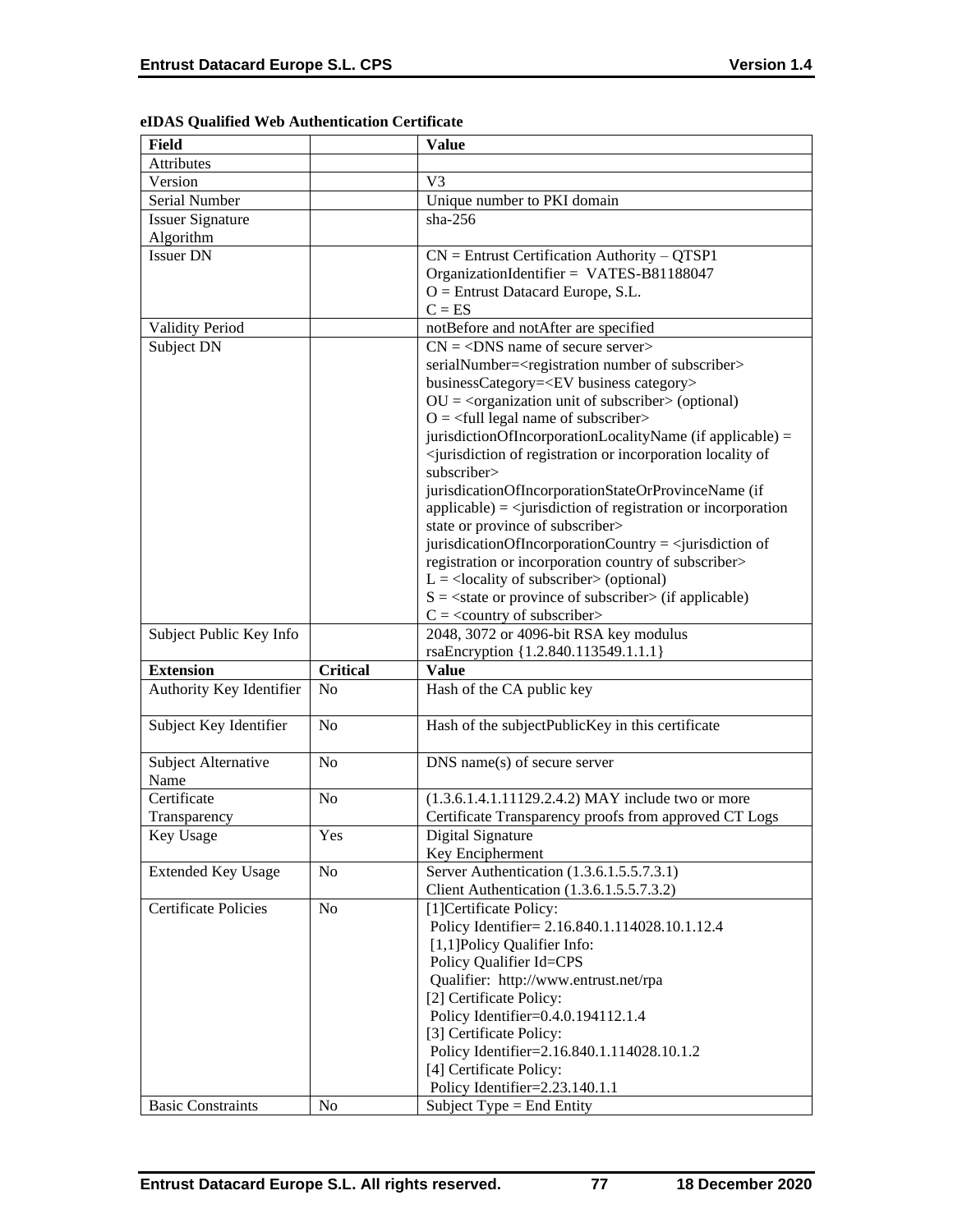|                                |                 | Path Length Constraint = None                             |
|--------------------------------|-----------------|-----------------------------------------------------------|
| <b>Authority Information</b>   |                 | Access Method = $On$ -line Certificate Status Protocol    |
| Access                         |                 | (1.3.6.1.5.5.7.48.1)                                      |
|                                |                 | Alternative Name: URL=http://ocsp.entrust.net             |
|                                |                 | Access Method=Certification Authority Issuer<br>٠         |
|                                |                 | (1.3.6.1.5.5.7.48.2)                                      |
|                                |                 | Alternative Name: URL= http://aia.entrust.net/qtsp1-      |
|                                |                 | chain256.cer                                              |
| <b>CRL Distribution Points</b> | N <sub>o</sub>  | uri: http://crl.entrust.net/qtsp1.crl                     |
|                                |                 |                                                           |
| qcStatements                   | <b>Critical</b> | <b>Value</b>                                              |
| id-etsi-qcs-                   | No              | id-etsi-qcs-1 $(0.4.0.1862.1.1)$                          |
| QcCompliance                   |                 | esi4-qcStatement-1: Claim that the certificate is an EU   |
|                                |                 | Qualified Certificate in accordance with Regulation EU No |
|                                |                 | 910/2014                                                  |
| id-etsi-qcs-QcType             | No              | id-etsi-qcs-6 (0.4.0.1862.1.6)                            |
|                                |                 | esi4-qcStatement-6 : Type of certificate                  |
|                                |                 |                                                           |
|                                |                 | Id-etsi-qct-web $(0.4.0.1862.1.6.3)$                      |
|                                |                 | id-etsi-qcs-QcType $3$ = Certificate for website          |
|                                |                 | authentication as defined in Regulation EU No 910/2014    |
| id-etsi-qcs-QcPDS              | No              | id-etsi-qcs-5 (0.4.0.1862.1.5)                            |
|                                |                 |                                                           |
|                                |                 | URL= http://www.entrust.net/rpa                           |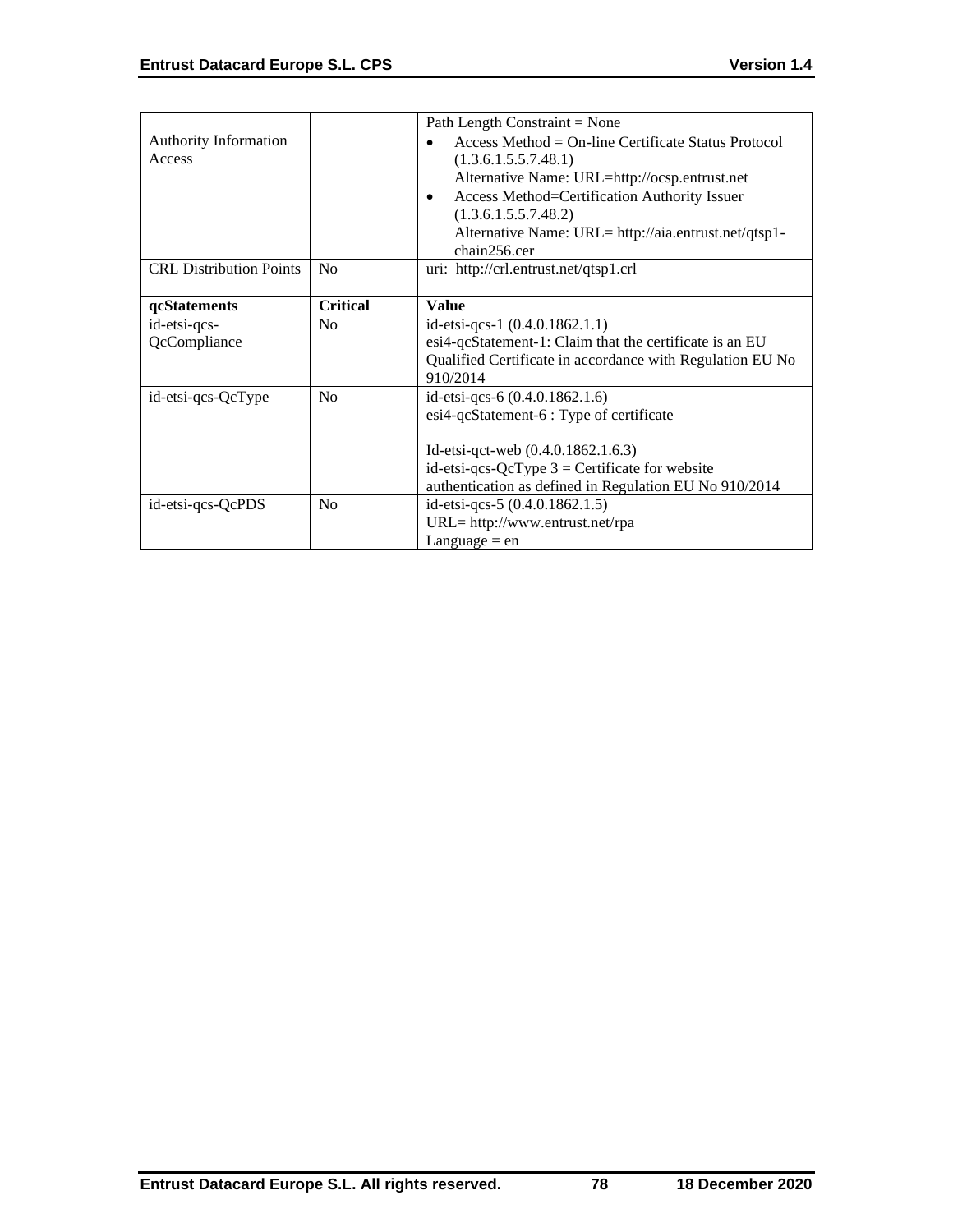| Field                                |                 | <b>Value</b>                                                                                        |
|--------------------------------------|-----------------|-----------------------------------------------------------------------------------------------------|
| Attributes                           |                 |                                                                                                     |
| Version                              |                 | V <sub>3</sub>                                                                                      |
| Serial Number                        |                 | Unique number to PKI domain                                                                         |
|                                      |                 | $sha-256$                                                                                           |
| <b>Issuer Signature</b><br>Algorithm |                 |                                                                                                     |
| <b>Issuer DN</b>                     |                 |                                                                                                     |
|                                      |                 | $CN =$ Entrust Certification Authority – QTSP1                                                      |
|                                      |                 | OrganizationIdentifier = VATES-B81188047                                                            |
|                                      |                 | $O =$ Entrust Datacard Europe, S.L.                                                                 |
|                                      |                 | $C = ES$                                                                                            |
| <b>Validity Period</b>               |                 | notBefore and notAfter are specified                                                                |
| Subject DN                           |                 | $CN = <$ DNS name of secure server>                                                                 |
|                                      |                 | serialNumber= <registration number="" of="" subscriber=""></registration>                           |
|                                      |                 | businessCategory= <ev business="" category=""></ev>                                                 |
|                                      |                 | $OU = corganization unit of subscripter > (optional)$                                               |
|                                      |                 | OrgID $(2.23.140.3.1)$ = < Organization ID>                                                         |
|                                      |                 | $Q = \text{full legal name of subscriber}$                                                          |
|                                      |                 | organizationIdentifier = <organization assigned<="" identifier="" td=""></organization>             |
|                                      |                 | by applicable NCA>                                                                                  |
|                                      |                 | <jurisdiction incorporation="" locality="" of="" of<="" or="" registration="" td=""></jurisdiction> |
|                                      |                 | subscriber>                                                                                         |
|                                      |                 | jurisdictionOfIncorporationLocalityName (if applicable) =                                           |
|                                      |                 | jurisdicationOfIncorporationStateOrProvinceName (if                                                 |
|                                      |                 | $applicable) = \langle$ invisible in of registration or incorporation                               |
|                                      |                 | state or province of subscriber>                                                                    |
|                                      |                 | jurisdicationOfIncorporationCountry = $\le$ jurisdiction of                                         |
|                                      |                 | registration or incorporation country of subscriber>                                                |
|                                      |                 | $L =$ <locality of="" subscriber=""> (optional)</locality>                                          |
|                                      |                 | $S = \text{state}$ or province of subscriber $\text{in}$ (if applicable)                            |
|                                      |                 | $C = \langle$ country of subscriber>                                                                |
| Subject Public Key Info              |                 | 2048, 3072 or 4096-bit RSA key modulus                                                              |
|                                      |                 | rsaEncryption {1.2.840.113549.1.1.1}                                                                |
| <b>Extension</b>                     | <b>Critical</b> | <b>Value</b>                                                                                        |
| Authority Key Identifier             | N <sub>0</sub>  | Hash of the CA public key                                                                           |
|                                      |                 |                                                                                                     |
| Subject Key Identifier               | N <sub>0</sub>  | Hash of the subjectPublicKey in this certificate                                                    |
|                                      |                 |                                                                                                     |
| <b>Subject Alternative Name</b>      | No              | $DNS$ name(s) of secure server                                                                      |
| Certificate Transparency             | No              | (1.3.6.1.4.1.11129.2.4.2) MAY include two or more                                                   |
|                                      |                 | Certificate Transparency proofs from approved CT Logs                                               |
| Key Usage                            | Yes             | Digital Signature                                                                                   |
|                                      |                 | Key Encipherment                                                                                    |
| <b>Extended Key Usage</b>            | No              | Server Authentication (1.3.6.1.5.5.7.3.1)                                                           |
|                                      |                 | Client Authentication (1.3.6.1.5.5.7.3.2)                                                           |
| <b>Certificate Policies</b>          | No              | [1] Certificate Policy:                                                                             |
|                                      |                 |                                                                                                     |
|                                      |                 | Policy Identifier= 2.16.840.1.114028.10.1.12.6<br>[1,1] Policy Qualifier Info:                      |
|                                      |                 | Policy Qualifier Id=CPS                                                                             |
|                                      |                 |                                                                                                     |
|                                      |                 | Qualifier: http://www.entrust.net/rpa                                                               |
|                                      |                 | [2] Certificate Policy:                                                                             |
|                                      |                 | Policy Identifier=0.4.0.194112.1.4                                                                  |
|                                      |                 | [3] Certificate Policy                                                                              |
|                                      |                 | Policy identifier=2.16.840.1.114028.10.1.2                                                          |
|                                      |                 | [4] Certificate Policy:                                                                             |

# **PSD2 Qualified Web Authentication Certificate**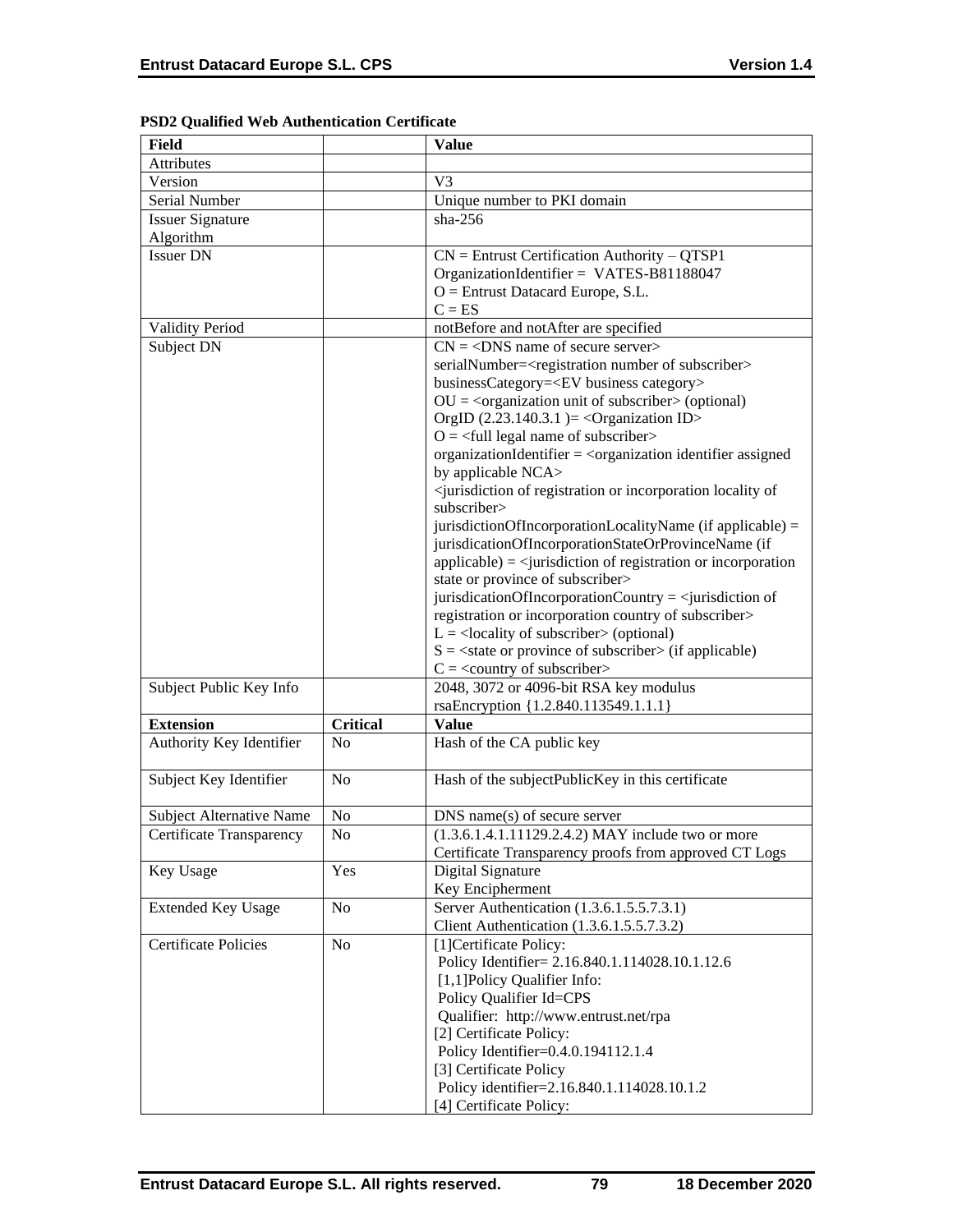|                                |                 | Policy Identifier=2.23.140.1.1                            |
|--------------------------------|-----------------|-----------------------------------------------------------|
|                                |                 | [5] Certificate Policy                                    |
|                                |                 | Policy Identifier=0.4.0.19495.3.1                         |
| <b>Basic Constraints</b>       | N <sub>0</sub>  | Subject Type $=$ End Entity                               |
|                                |                 | Path Length Constraint = None                             |
| Authority Information          |                 | Access Method = On-line Certificate Status Protocol       |
| Access                         |                 | (1.3.6.1.5.5.7.48.1)                                      |
|                                |                 | Alternative Name: URL=http://ocsp.entrust.net             |
|                                |                 | Access Method=Certification Authority Issuer<br>$\bullet$ |
|                                |                 | (1.3.6.1.5.5.7.48.2)                                      |
|                                |                 | Alternative Name: URL= http://aia.entrust.net/qtsp1-      |
|                                |                 | chain256.cer                                              |
| <b>CRL Distribution Points</b> | N <sub>0</sub>  | uri: http://crl.entrust.net/qtsp1.crl                     |
|                                |                 |                                                           |
| cabfOrganizationIdentifier     | No              | $2.23.140.3.1 =$ Organization ID encoded in compliance    |
|                                |                 | with the CAB Forum EV SSL Guidelines                      |
| qcStatements                   | <b>Critical</b> | <b>Value</b>                                              |
| id-etsi-qcs-QcCompliance       | No              | id-etsi-qcs-1 (0.4.0.1862.1.1)                            |
|                                |                 | esi4-qcStatement-1: Claim that the certificate is an EU   |
|                                |                 | Qualified Certificate in accordance with Regulation EU No |
|                                |                 | 910/2014                                                  |
| id-etsi-qcs-QcType             | No              | id-etsi-qcs-6 (0.4.0.1862.1.6)                            |
|                                |                 | esi4-qcStatement-6 : Type of certificate                  |
|                                |                 |                                                           |
|                                |                 | Id-etsi-qct-web (0.4.0.1862.1.6.3)                        |
|                                |                 | id-etsi-qcs-QcType $3$ = Certificate for website          |
|                                |                 | authentication as defined in Regulation EU No 910/2014    |
| id-etsi-qcs-QcPDS              | N <sub>o</sub>  | id-etsi-qcs-5 (0.4.0.1862.1.5)                            |
|                                |                 | URL= http://www.entrust.net/rpa                           |
|                                |                 | Language $=$ en                                           |
| id-etsi-psd2-qcStatement       | N <sub>o</sub>  | Id-etsi-psd2-qcStatement (0.4.0.19495.2)                  |
|                                |                 | $PSD2QcType ::= SEQUENCE$                                 |
|                                |                 | rolesOfPSP RolesOfPSP,                                    |
|                                |                 | nCAName NCAName,                                          |
|                                |                 | nCAId NCAId }                                             |